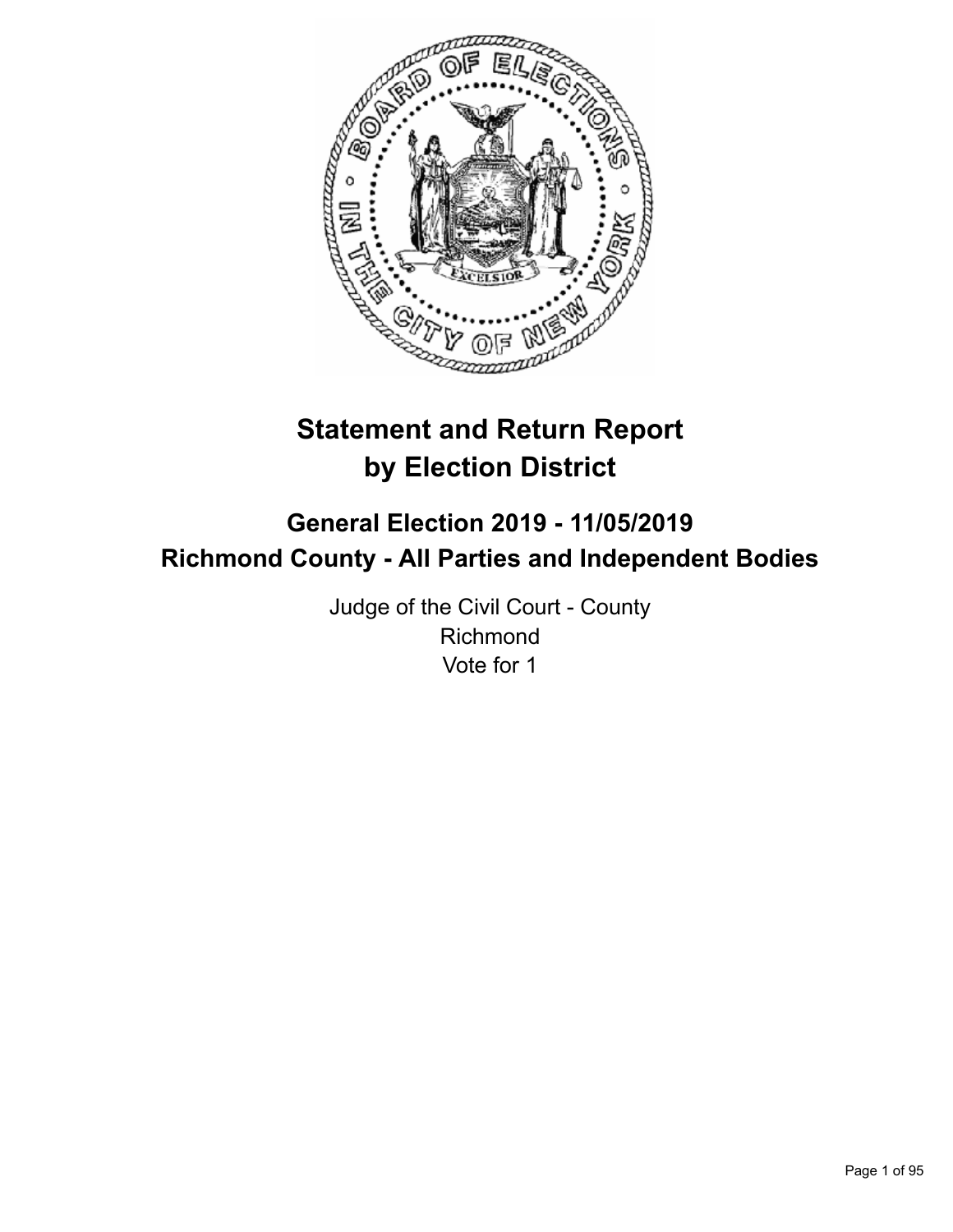

| <b>PUBLIC COUNTER</b>                                    | 255 |
|----------------------------------------------------------|-----|
| <b>MANUALLY COUNTED EMERGENCY</b>                        | 0   |
| ABSENTEE / MILITARY                                      | 8   |
| <b>AFFIDAVIT</b>                                         | 0   |
| <b>Total Ballots</b>                                     | 263 |
| Less - Inapplicable Federal/Special Presidential Ballots | 0   |
| <b>Total Applicable Ballots</b>                          | 263 |
| MATTHEW P. BLUM (REPUBLICAN)                             | 45  |
| MATTHEW P. BLUM (CONSERVATIVE)                           | 29  |
| ANDREW J. LANZA (WRITE-IN)                               |     |
| ANTHONY ARMSTRONG (WRITE-IN)                             |     |
| UNATTRIBUTABLE WRITE-IN (WRITE-IN)                       | 3   |
| <b>Total Votes</b>                                       | 79  |
| Unrecorded                                               | 184 |

| <b>PUBLIC COUNTER</b>                                    | 268          |
|----------------------------------------------------------|--------------|
| <b>MANUALLY COUNTED EMERGENCY</b>                        | $\mathbf{0}$ |
| ABSENTEE / MILITARY                                      | 9            |
| <b>AFFIDAVIT</b>                                         | $\mathbf{0}$ |
| <b>Total Ballots</b>                                     | 277          |
| Less - Inapplicable Federal/Special Presidential Ballots | 0            |
| <b>Total Applicable Ballots</b>                          | 277          |
| MATTHEW P. BLUM (REPUBLICAN)                             | 59           |
| MATTHEW P. BLUM (CONSERVATIVE)                           | 30           |
| ABBY HOFFMEN (WRITE-IN)                                  | 1            |
| ANTHONY FRAZIER (WRITE-IN)                               | 1            |
| <b>BARACK OBAMA (WRITE-IN)</b>                           | 1            |
| CHERYL WILLIAMS (WRITE-IN)                               | 1            |
| EDWINA WINNIE MARTIN (WRITE-IN)                          | 1            |
| <b>GENA MIMOZA (WRITE-IN)</b>                            | 1            |
| JUMAANE D. WILLIAMS (WRITE-IN)                           | 1            |
| KIETH HYMAN (WRITE-IN)                                   | 1            |
| MARCUS A. MARINO (WRITE-IN)                              | 1            |
| MONET DORSAIMVILLE (WRITE-IN)                            | 1            |
| OPAL KAWECKI (WRITE-IN)                                  | 1            |
| SHEILA MCGINN (WRITE-IN)                                 | 1            |
| SIOBHAN MCBRIDE (WRITE-IN)                               | 1            |
| UNATTRIBUTABLE WRITE-IN (WRITE-IN)                       | 1            |
| <b>Total Votes</b>                                       | 103          |
| Unrecorded                                               | 174          |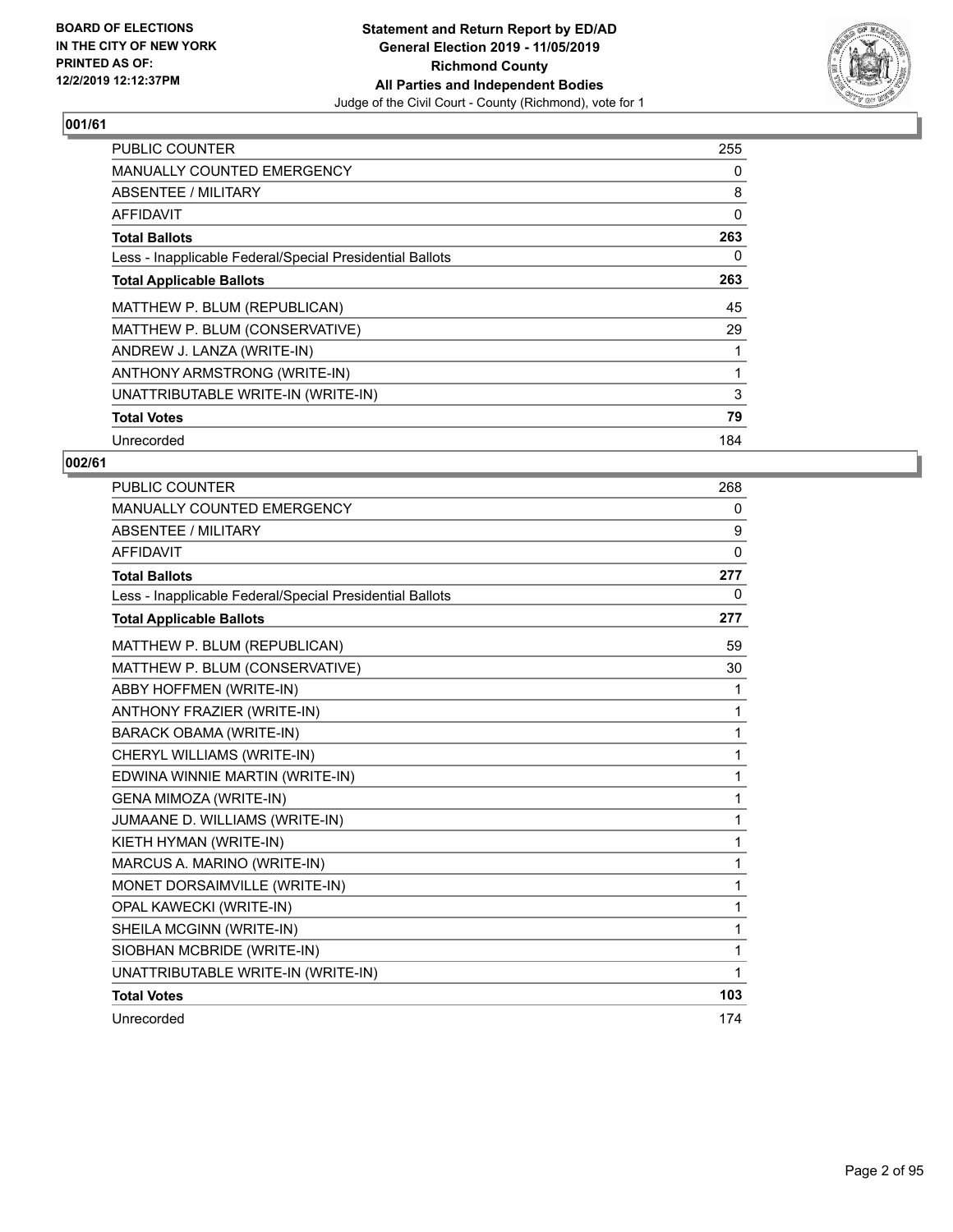

| <b>PUBLIC COUNTER</b>                                    | 308 |
|----------------------------------------------------------|-----|
| <b>MANUALLY COUNTED EMERGENCY</b>                        | 0   |
| <b>ABSENTEE / MILITARY</b>                               | 6   |
| <b>AFFIDAVIT</b>                                         | 0   |
| <b>Total Ballots</b>                                     | 314 |
| Less - Inapplicable Federal/Special Presidential Ballots | 0   |
| <b>Total Applicable Ballots</b>                          | 314 |
| MATTHEW P. BLUM (REPUBLICAN)                             | 77  |
| MATTHEW P. BLUM (CONSERVATIVE)                           | 43  |
| ANNY JONES (WRITE-IN)                                    | 1   |
| <b>BARACK OBAMA (WRITE-IN)</b>                           | 1   |
| CHRIS GRANEY (WRITE-IN)                                  | 1   |
| DEBORAH L. ROSE (WRITE-IN)                               | 1   |
| GENA MIMOZA (WRITE-IN)                                   | 1   |
| JEFFERY SALHEL (WRITE-IN)                                | 1   |
| MARK MOTHERSBAUGH (WRITE-IN)                             | 1   |
| MATT WILSON (WRITE-IN)                                   | 1   |
| TOM COCOLA (WRITE-IN)                                    | 1   |
| UNATTRIBUTABLE WRITE-IN (WRITE-IN)                       | 3   |
| <b>Total Votes</b>                                       | 132 |
| Unrecorded                                               | 182 |

| <b>PUBLIC COUNTER</b>                                    | 319          |
|----------------------------------------------------------|--------------|
| MANUALLY COUNTED EMERGENCY                               | 0            |
| ABSENTEE / MILITARY                                      | 11           |
| AFFIDAVIT                                                | 1            |
| <b>Total Ballots</b>                                     | 331          |
| Less - Inapplicable Federal/Special Presidential Ballots | $\mathbf{0}$ |
| <b>Total Applicable Ballots</b>                          | 331          |
| MATTHEW P. BLUM (REPUBLICAN)                             | 85           |
| MATTHEW P. BLUM (CONSERVATIVE)                           | 40           |
| ANDREW CLARK (WRITE-IN)                                  | 1            |
| JASON COHEN (WRITE-IN)                                   | 1            |
| MATTHEW J. TITONE (WRITE-IN)                             | 1            |
| MATTHEW SIGNORILE (WRITE-IN)                             | 1            |
| NIDHI KHANNA (WRITE-IN)                                  | 1            |
| SHEILA MCGINN (WRITE-IN)                                 | 1            |
| UNATTRIBUTABLE WRITE-IN (WRITE-IN)                       | 4            |
| <b>Total Votes</b>                                       | 135          |
| Unrecorded                                               | 196          |
| 005/61 COMBINED into: 004/61                             |              |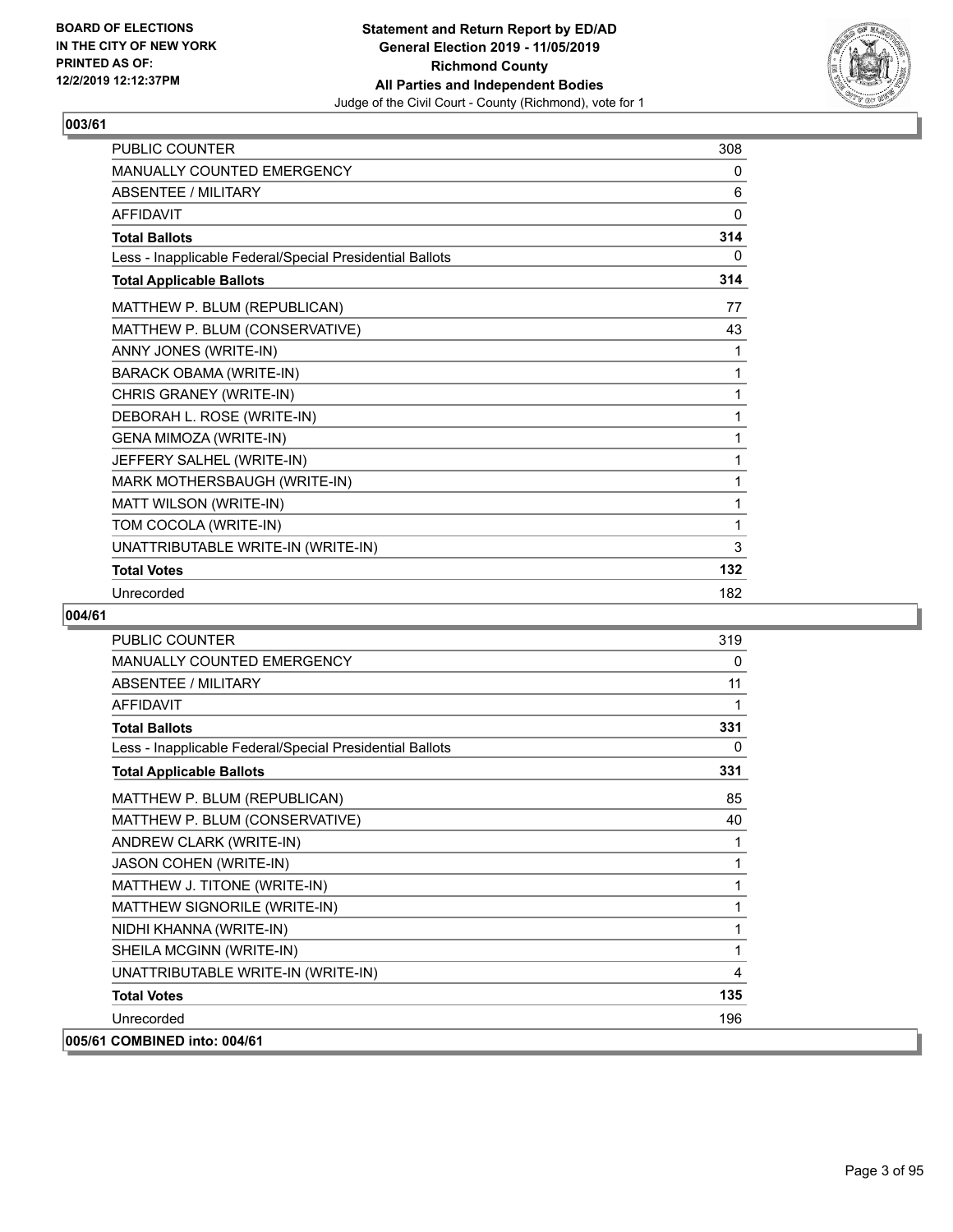

| PUBLIC COUNTER                                           | 172 |
|----------------------------------------------------------|-----|
| MANUALLY COUNTED EMERGENCY                               | 0   |
| ABSENTEE / MILITARY                                      | 31  |
| <b>AFFIDAVIT</b>                                         | 3   |
| <b>Total Ballots</b>                                     | 206 |
| Less - Inapplicable Federal/Special Presidential Ballots | 0   |
| <b>Total Applicable Ballots</b>                          | 206 |
| MATTHEW P. BLUM (REPUBLICAN)                             | 66  |
| MATTHEW P. BLUM (CONSERVATIVE)                           | 26  |
| <b>BOB HELBOCK (WRITE-IN)</b>                            | 1   |
| JEFFEREY ARONDERRY (WRITE-IN)                            | 1   |
| TUCKER MARTIN (WRITE-IN)                                 | 1   |
| UNATTRIBUTABLE WRITE-IN (WRITE-IN)                       | 3   |
| VINNY CORALLO (WRITE-IN)                                 | 1   |
| <b>Total Votes</b>                                       | 99  |
| Unrecorded                                               | 107 |

| <b>PUBLIC COUNTER</b>                                    | 157 |
|----------------------------------------------------------|-----|
| MANUALLY COUNTED EMERGENCY                               | 0   |
| ABSENTEE / MILITARY                                      | 4   |
| AFFIDAVIT                                                | 0   |
| <b>Total Ballots</b>                                     | 161 |
| Less - Inapplicable Federal/Special Presidential Ballots | 0   |
| <b>Total Applicable Ballots</b>                          | 161 |
| MATTHEW P. BLUM (REPUBLICAN)                             | 18  |
| MATTHEW P. BLUM (CONSERVATIVE)                           | 19  |
| EDWINA WINNIE MARTIN (WRITE-IN)                          |     |
| JATT DREDDZ (WRITE-IN)                                   | 1   |
| UNATTRIBUTABLE WRITE-IN (WRITE-IN)                       | 2   |
| <b>Total Votes</b>                                       | 41  |
| Unrecorded                                               | 120 |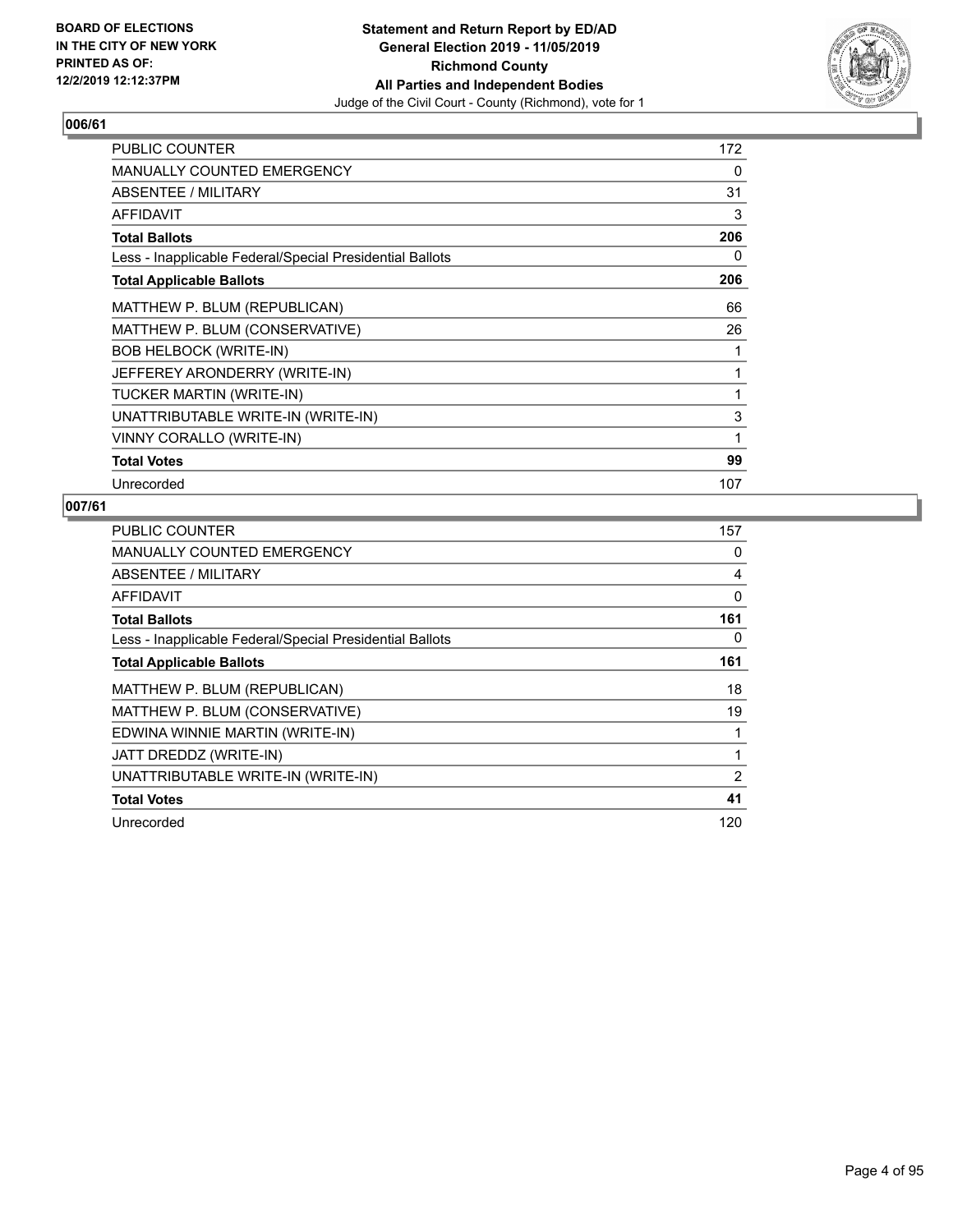

| <b>PUBLIC COUNTER</b>                                    | 227            |
|----------------------------------------------------------|----------------|
| <b>MANUALLY COUNTED EMERGENCY</b>                        | 0              |
| ABSENTEE / MILITARY                                      | 7              |
| <b>AFFIDAVIT</b>                                         | 0              |
| <b>Total Ballots</b>                                     | 234            |
| Less - Inapplicable Federal/Special Presidential Ballots | 0              |
| <b>Total Applicable Ballots</b>                          | 234            |
| MATTHEW P. BLUM (REPUBLICAN)                             | 33             |
| MATTHEW P. BLUM (CONSERVATIVE)                           | 30             |
| JAMES BARNES III (WRITE-IN)                              | 2              |
| KARL ASHANTI (WRITE-IN)                                  | 1              |
| PRISCILLA MARCO (WRITE-IN)                               | $\mathbf{1}$   |
| UNATTRIBUTABLE WRITE-IN (WRITE-IN)                       | $\overline{2}$ |
| <b>VICTOR BRIGGS (WRITE-IN)</b>                          | 1              |
| <b>Total Votes</b>                                       | 70             |
| Unrecorded                                               | 164            |

| <b>PUBLIC COUNTER</b>                                    | 505      |
|----------------------------------------------------------|----------|
| <b>MANUALLY COUNTED EMERGENCY</b>                        | 0        |
| ABSENTEE / MILITARY                                      | 26       |
| <b>AFFIDAVIT</b>                                         | $\Omega$ |
| <b>Total Ballots</b>                                     | 531      |
| Less - Inapplicable Federal/Special Presidential Ballots | 0        |
| <b>Total Applicable Ballots</b>                          | 531      |
| MATTHEW P. BLUM (REPUBLICAN)                             | 160      |
| MATTHEW P. BLUM (CONSERVATIVE)                           | 67       |
| AARON JUDGE (WRITE-IN)                                   | 1        |
| BILL DE BLASIO (WRITE-IN)                                | 1        |
| EDWINA WINNIE MARTIN (WRITE-IN)                          | 1        |
| GENA MIMOZA (WRITE-IN)                                   | 1        |
| JAMES HAMILTON (WRITE-IN)                                | 1        |
| JEANINE PIRRO (WRITE-IN)                                 | 1        |
| JENNIFER HERMUS WASHBURN (WRITE-IN)                      | 1        |
| JULIETTE MOORE (WRITE-IN)                                | 1        |
| LINDY CRESCITELLI (WRITE-IN)                             | 1        |
| MATTHEW BURDGE (WRITE-IN)                                | 1        |
| MICHAEL G. GRIMM (WRITE-IN)                              | 1        |
| UNATTRIBUTABLE WRITE-IN (WRITE-IN)                       | 4        |
| <b>Total Votes</b>                                       | 242      |
| Unrecorded                                               | 289      |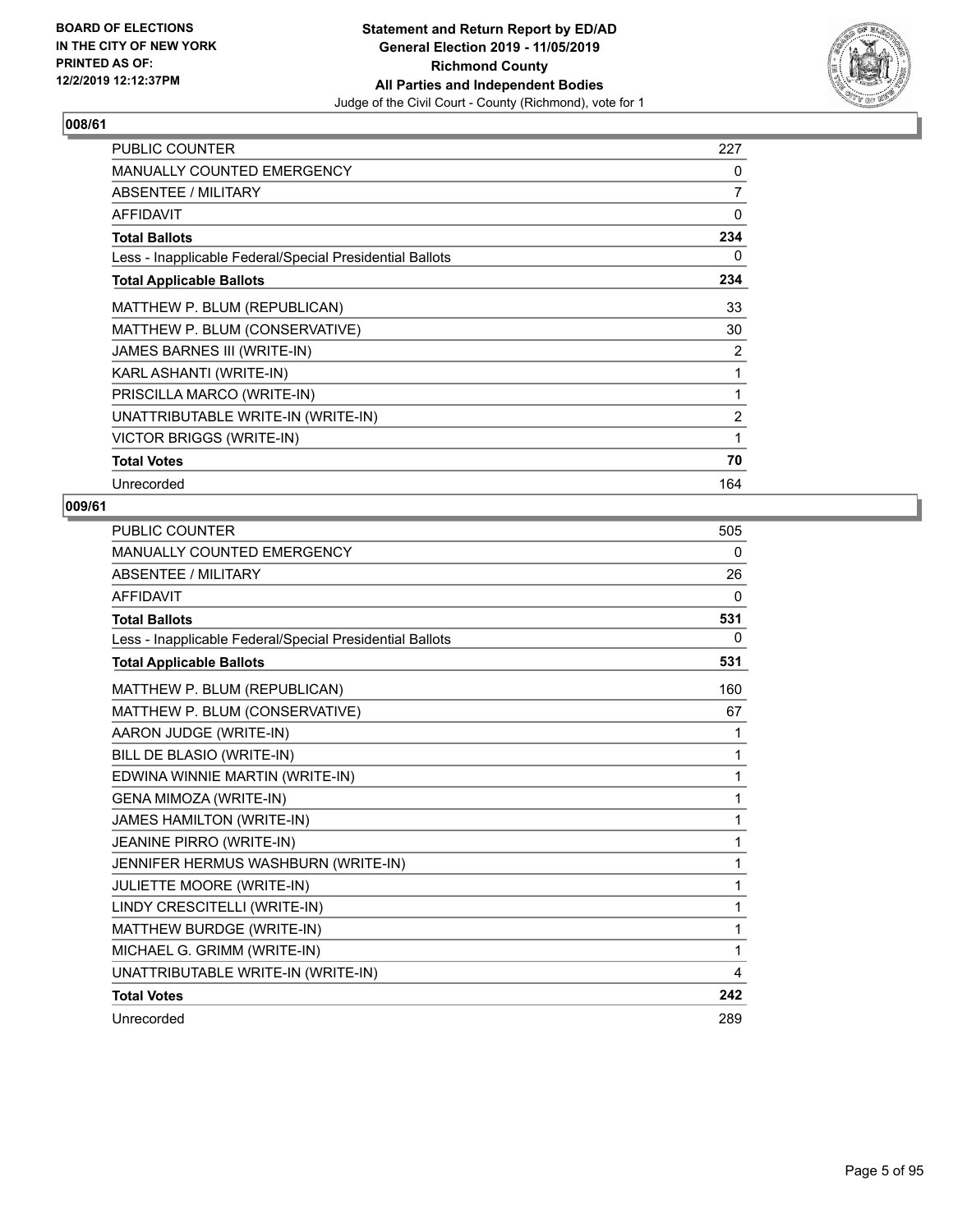

| PUBLIC COUNTER                                           | 230 |
|----------------------------------------------------------|-----|
| MANUALLY COUNTED EMERGENCY                               | 0   |
| ABSENTEE / MILITARY                                      | 9   |
| AFFIDAVIT                                                | 0   |
| <b>Total Ballots</b>                                     | 239 |
| Less - Inapplicable Federal/Special Presidential Ballots | 0   |
| <b>Total Applicable Ballots</b>                          | 239 |
| MATTHEW P. BLUM (REPUBLICAN)                             | 65  |
| MATTHEW P. BLUM (CONSERVATIVE)                           | 13  |
| CYNTHIA NIXON (WRITE-IN)                                 |     |
| JUEZDELA CORTE (WRITE-IN)                                | 1   |
| <b>Total Votes</b>                                       | 80  |
| Unrecorded                                               | 159 |
| 011/61 COMBINED into: 009/61                             |     |

| PUBLIC COUNTER                                           | 417      |
|----------------------------------------------------------|----------|
| <b>MANUALLY COUNTED EMERGENCY</b>                        | 0        |
| ABSENTEE / MILITARY                                      | 8        |
| <b>AFFIDAVIT</b>                                         | 1        |
| <b>Total Ballots</b>                                     | 426      |
| Less - Inapplicable Federal/Special Presidential Ballots | $\Omega$ |
| <b>Total Applicable Ballots</b>                          | 426      |
| MATTHEW P. BLUM (REPUBLICAN)                             | 195      |
| MATTHEW P. BLUM (CONSERVATIVE)                           | 53       |
| ALLEN CAPPELLI (WRITE-IN)                                | 1        |
| ANDREW SALZILLO (WRITE-IN)                               | 1        |
| <b>BOBBY HEMMITT (WRITE-IN)</b>                          | 1        |
| BRIAN MEURER (WRITE-IN)                                  | 1        |
| DAVE O' HANLAN (WRITE-IN)                                | 1        |
| EDWINA WINNIE MARTIN (WRITE-IN)                          | 1        |
| HILLARY CLINTON (WRITE-IN)                               | 1        |
| JADE NELSON (WRITE-IN)                                   | 1        |
| MATTHEW C. LUND (WRITE-IN)                               | 1        |
| SHELDON COOPER (WRITE-IN)                                | 1        |
| UNATTRIBUTABLE WRITE-IN (WRITE-IN)                       | 3        |
| VICTORIA BROWN (WRITE-IN)                                | 1        |
| <b>Total Votes</b>                                       | 262      |
| Unrecorded                                               | 164      |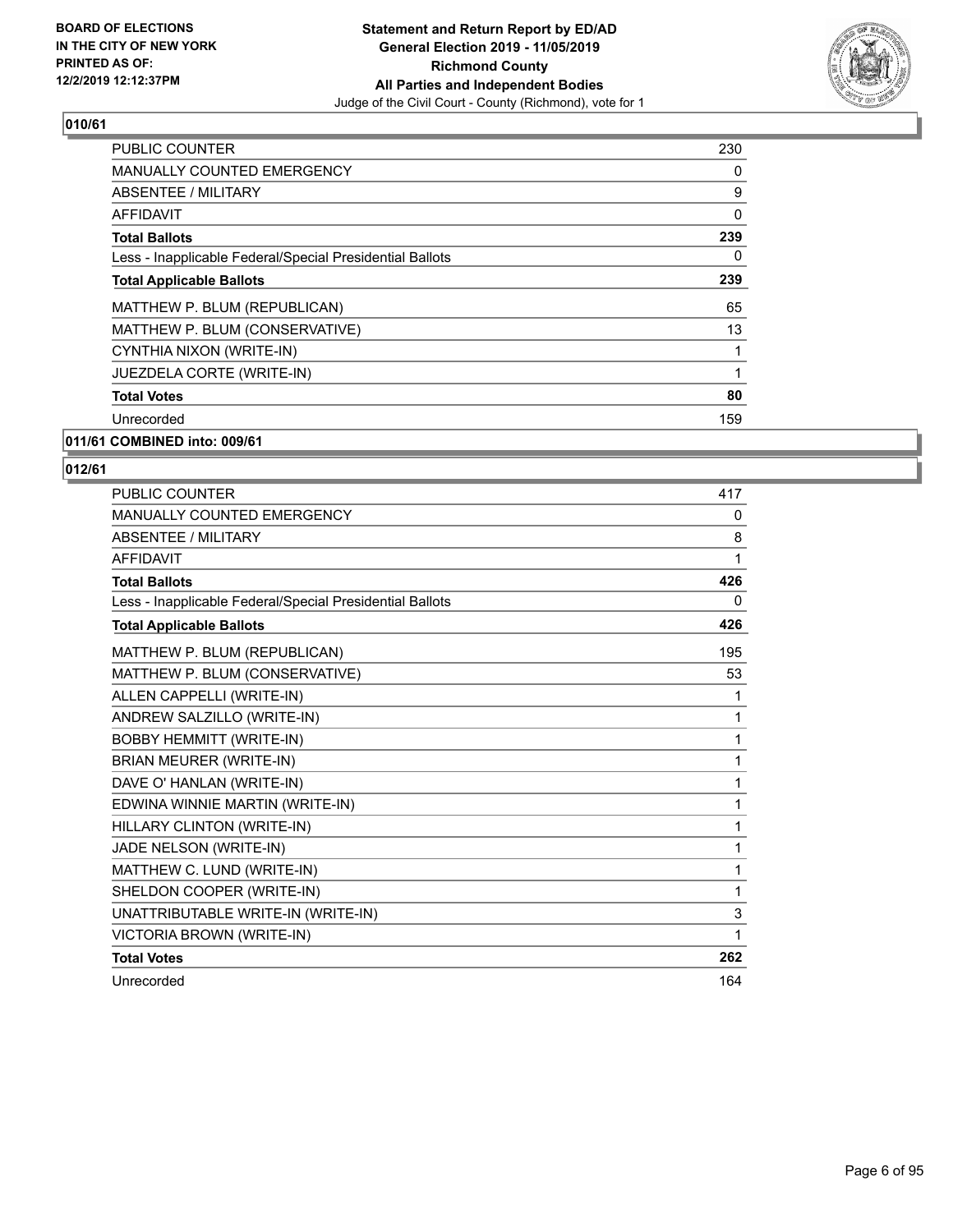

| PUBLIC COUNTER                                           | 201 |
|----------------------------------------------------------|-----|
| <b>MANUALLY COUNTED EMERGENCY</b>                        | 0   |
| <b>ABSENTEE / MILITARY</b>                               | 8   |
| <b>AFFIDAVIT</b>                                         | 0   |
| <b>Total Ballots</b>                                     | 209 |
| Less - Inapplicable Federal/Special Presidential Ballots | 0   |
| <b>Total Applicable Ballots</b>                          | 209 |
| MATTHEW P. BLUM (REPUBLICAN)                             | 60  |
| MATTHEW P. BLUM (CONSERVATIVE)                           | 27  |
| DANIEL STRINGER-AKESSON (WRITE-IN)                       | 1   |
| EDWINA WINNIE MARTIN (WRITE-IN)                          | 1   |
| IVANKA M. TRUMP (WRITE-IN)                               | 1   |
| MATTHEW J. TITONE (WRITE-IN)                             | 1   |
| MICHAEL MICHEL (WRITE-IN)                                | 1   |
| UNATTRIBUTABLE WRITE-IN (WRITE-IN)                       | 5   |
| <b>Total Votes</b>                                       | 97  |
| Unrecorded                                               | 112 |

| <b>PUBLIC COUNTER</b>                                    | 242 |
|----------------------------------------------------------|-----|
| <b>MANUALLY COUNTED EMERGENCY</b>                        | 0   |
| ABSENTEE / MILITARY                                      | 10  |
| AFFIDAVIT                                                | 1   |
| <b>Total Ballots</b>                                     | 253 |
| Less - Inapplicable Federal/Special Presidential Ballots | 0   |
| <b>Total Applicable Ballots</b>                          | 253 |
| MATTHEW P. BLUM (REPUBLICAN)                             | 103 |
| MATTHEW P. BLUM (CONSERVATIVE)                           | 38  |
| BRAY WYATT (WRITE-IN)                                    | 1   |
| EDWINA WINNIE MARTIN (WRITE-IN)                          | 1   |
| RUTH BADER GINSBERG (WRITE-IN)                           | 1   |
| UNATTRIBUTABLE WRITE-IN (WRITE-IN)                       | 3   |
| <b>Total Votes</b>                                       | 147 |
| Unrecorded                                               | 106 |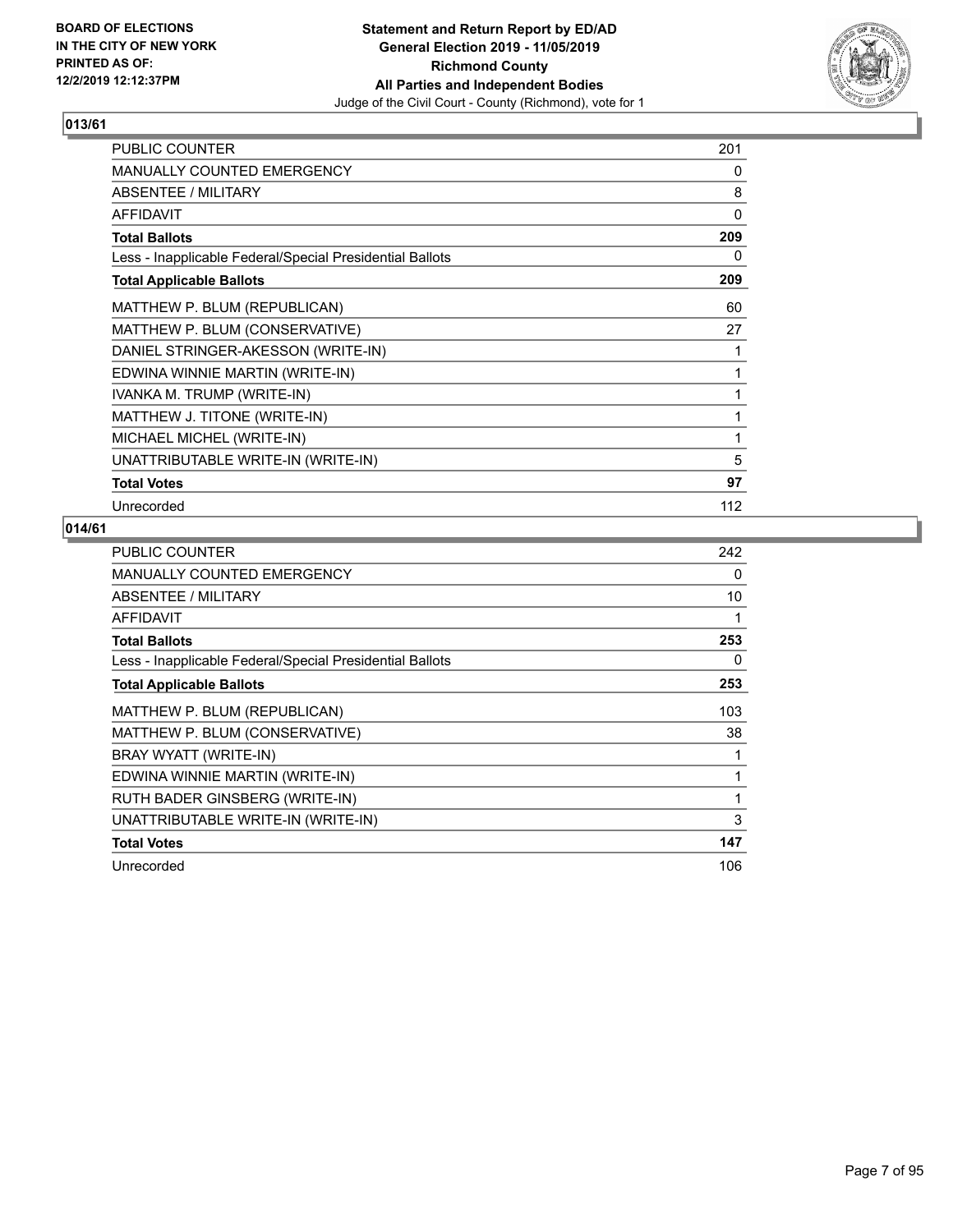

| <b>PUBLIC COUNTER</b>                                    | 179            |
|----------------------------------------------------------|----------------|
| <b>MANUALLY COUNTED EMERGENCY</b>                        | 0              |
| ABSENTEE / MILITARY                                      | 5              |
| AFFIDAVIT                                                | 0              |
| <b>Total Ballots</b>                                     | 184            |
| Less - Inapplicable Federal/Special Presidential Ballots | 0              |
| <b>Total Applicable Ballots</b>                          | 184            |
| MATTHEW P. BLUM (REPUBLICAN)                             | 80             |
| MATTHEW P. BLUM (CONSERVATIVE)                           | 25             |
| ADAM FRIEDLAND (WRITE-IN)                                |                |
| JAMES S. ODDO (WRITE-IN)                                 |                |
| RICK SANCHEZ (WRITE-IN)                                  | 1              |
| UNATTRIBUTABLE WRITE-IN (WRITE-IN)                       | $\overline{2}$ |
| <b>Total Votes</b>                                       | 110            |
| Unrecorded                                               | 74             |

## **016/61**

| <b>PUBLIC COUNTER</b>                                    | 164 |
|----------------------------------------------------------|-----|
| <b>MANUALLY COUNTED EMERGENCY</b>                        | 0   |
| ABSENTEE / MILITARY                                      | 11  |
| <b>AFFIDAVIT</b>                                         | 1   |
| <b>Total Ballots</b>                                     | 176 |
| Less - Inapplicable Federal/Special Presidential Ballots | 0   |
| <b>Total Applicable Ballots</b>                          | 176 |
| MATTHEW P. BLUM (REPUBLICAN)                             | 29  |
| MATTHEW P. BLUM (CONSERVATIVE)                           | 27  |
| CARL SMITH (WRITE-IN)                                    | 1   |
| EDWINA WINNIE MARTIN (WRITE-IN)                          | 1   |
| <b>Total Votes</b>                                       | 58  |
| Unrecorded                                               | 118 |

| PUBLIC COUNTER                                           | 149 |
|----------------------------------------------------------|-----|
| <b>MANUALLY COUNTED EMERGENCY</b>                        | 0   |
| ABSENTEE / MILITARY                                      | 10  |
| AFFIDAVIT                                                | 3   |
| <b>Total Ballots</b>                                     | 162 |
| Less - Inapplicable Federal/Special Presidential Ballots | 0   |
| <b>Total Applicable Ballots</b>                          | 162 |
|                                                          |     |
| MATTHEW P. BLUM (REPUBLICAN)                             | 38  |
| MATTHEW P. BLUM (CONSERVATIVE)                           | 30  |
| JOHN W. MOONEY (WRITE-IN)                                |     |
| <b>Total Votes</b>                                       | 69  |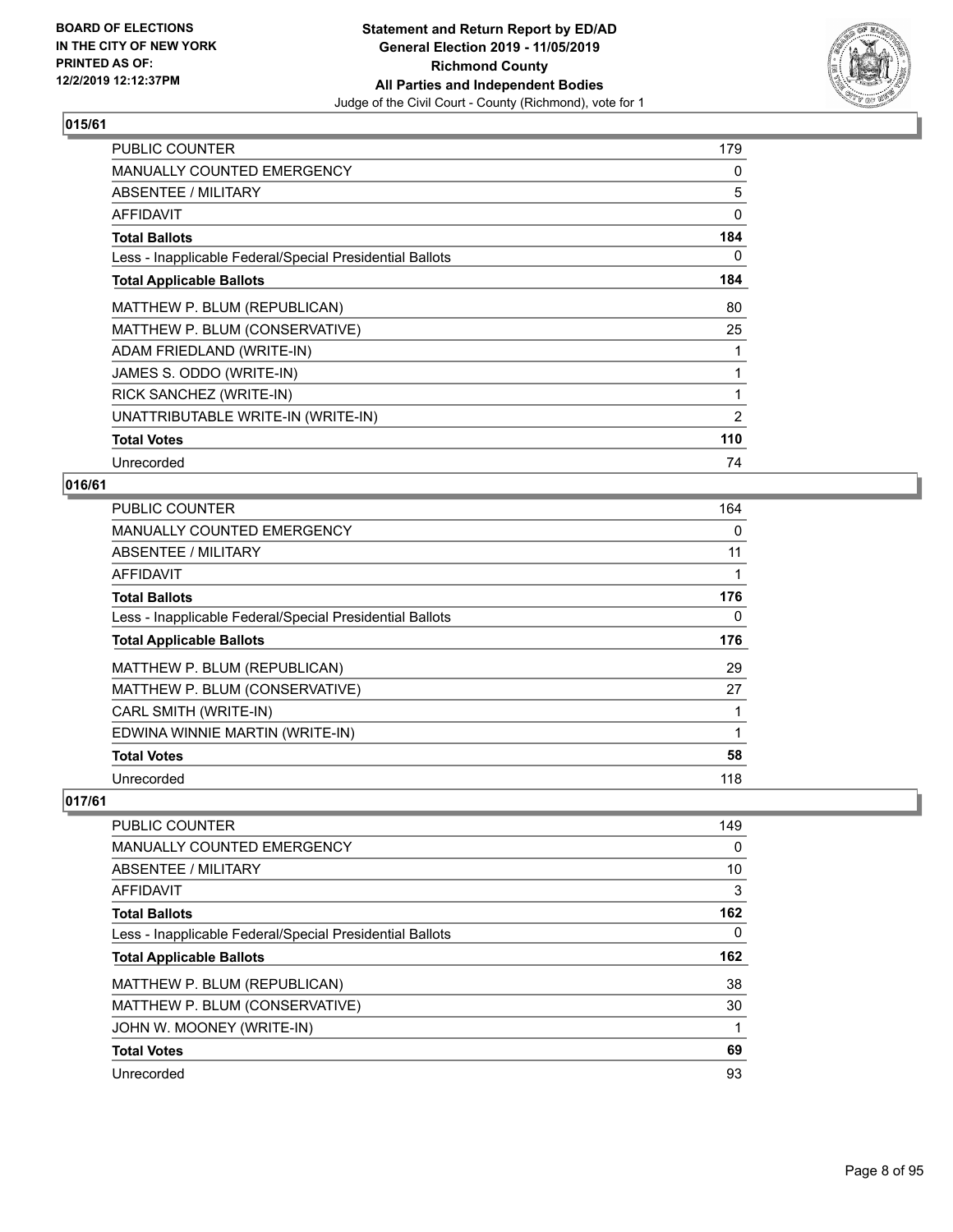

| PUBLIC COUNTER                                           | 445            |
|----------------------------------------------------------|----------------|
| MANUALLY COUNTED EMERGENCY                               | 0              |
| ABSENTEE / MILITARY                                      | 17             |
| <b>AFFIDAVIT</b>                                         | 1              |
| <b>Total Ballots</b>                                     | 463            |
| Less - Inapplicable Federal/Special Presidential Ballots | 0              |
| <b>Total Applicable Ballots</b>                          | 463            |
| MATTHEW P. BLUM (REPUBLICAN)                             | 227            |
| MATTHEW P. BLUM (CONSERVATIVE)                           | 76             |
| ALEXA WHORTON (WRITE-IN)                                 | 1              |
| ANTHONY GADOBBE (WRITE-IN)                               | 1              |
| <b>BOB GRITZ (WRITE-IN)</b>                              | 1              |
| DEBORAH L. ROSE (WRITE-IN)                               | 1              |
| EDWINA WINNIE MARTIN (WRITE-IN)                          | 1              |
| KATHERINE BUCHANAN (WRITE-IN)                            | $\overline{2}$ |
| UNATTRIBUTABLE WRITE-IN (WRITE-IN)                       | $\overline{c}$ |
| UNCOUNTED WRITE-IN PER STATUTE (WRITE-IN)                | 1              |
| <b>Total Votes</b>                                       | 313            |
| Unrecorded                                               | 150            |

| <b>PUBLIC COUNTER</b>                                    | 216      |
|----------------------------------------------------------|----------|
| <b>MANUALLY COUNTED EMERGENCY</b>                        | 0        |
| ABSENTEE / MILITARY                                      | 11       |
| <b>AFFIDAVIT</b>                                         | $\Omega$ |
| <b>Total Ballots</b>                                     | 227      |
| Less - Inapplicable Federal/Special Presidential Ballots | 0        |
| <b>Total Applicable Ballots</b>                          | 227      |
| MATTHEW P. BLUM (REPUBLICAN)                             | 84       |
| MATTHEW P. BLUM (CONSERVATIVE)                           | 31       |
| CHARLES HARGROVE (WRITE-IN)                              |          |
| JANE ALSTON (WRITE-IN)                                   | 1        |
| JOHN P. GULINO (WRITE-IN)                                |          |
| MIRIAM CUSICK (WRITE-IN)                                 | 1        |
| UNATTRIBUTABLE WRITE-IN (WRITE-IN)                       | 1        |
| <b>Total Votes</b>                                       | 120      |
| Unrecorded                                               | 107      |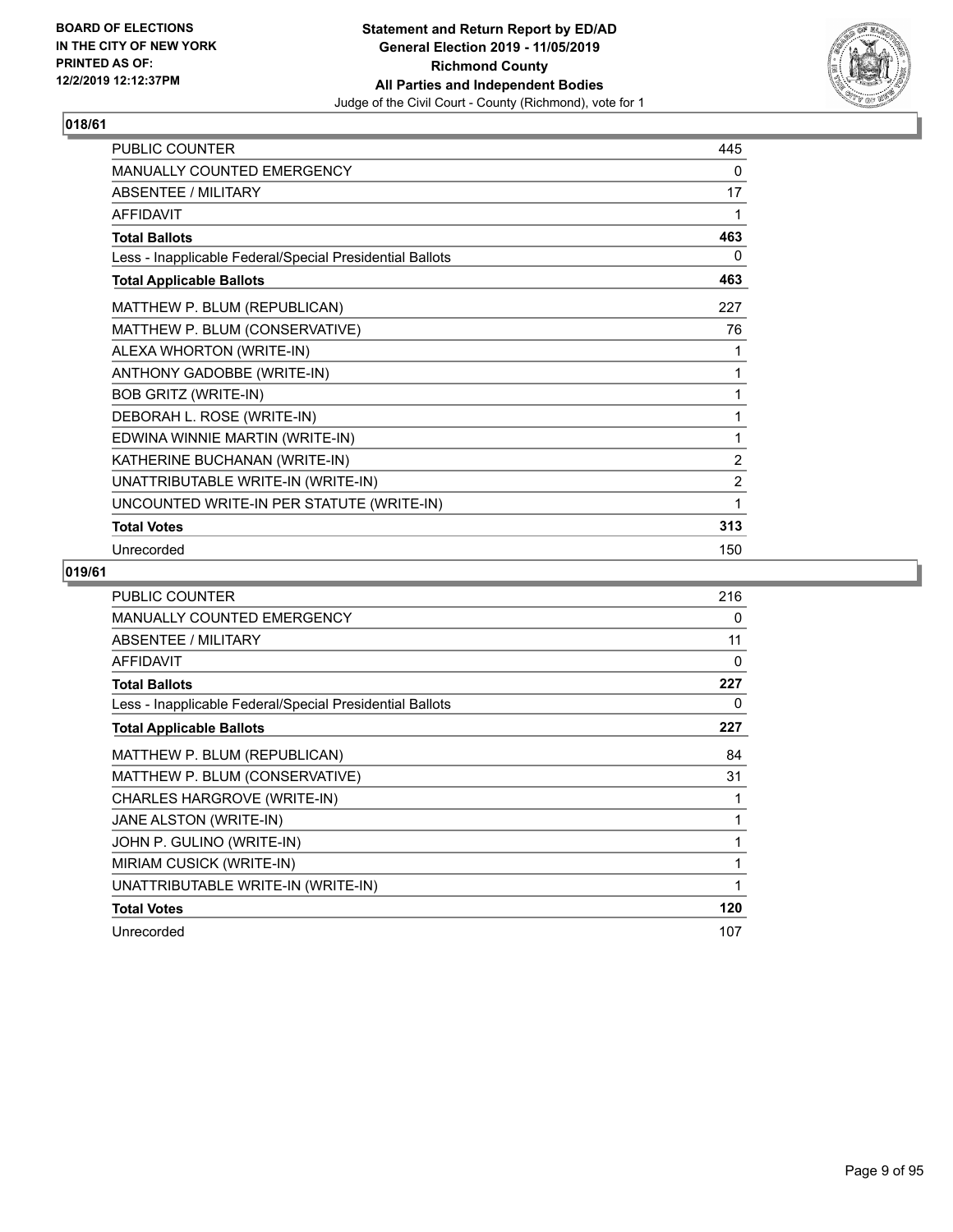

| <b>PUBLIC COUNTER</b>                                    | 205 |
|----------------------------------------------------------|-----|
| <b>MANUALLY COUNTED EMERGENCY</b>                        | 0   |
| ABSENTEE / MILITARY                                      | 5   |
| AFFIDAVIT                                                | 1   |
| <b>Total Ballots</b>                                     | 211 |
| Less - Inapplicable Federal/Special Presidential Ballots | 0   |
| <b>Total Applicable Ballots</b>                          | 211 |
| MATTHEW P. BLUM (REPUBLICAN)                             | 95  |
| MATTHEW P. BLUM (CONSERVATIVE)                           | 36  |
| ANGELO CONTINO (WRITE-IN)                                |     |
| JOSEPH MEYER (WRITE-IN)                                  |     |
| LEIA SHAPIRO (WRITE-IN)                                  |     |
| MICHAEL BRENNAN (WRITE-IN)                               | 1   |
| <b>Total Votes</b>                                       | 135 |
| Unrecorded                                               | 76  |

## **021/61**

| PUBLIC COUNTER                                           | 185 |
|----------------------------------------------------------|-----|
| <b>MANUALLY COUNTED EMERGENCY</b>                        | 0   |
| ABSENTEE / MILITARY                                      | 3   |
| AFFIDAVIT                                                | 0   |
| <b>Total Ballots</b>                                     | 188 |
| Less - Inapplicable Federal/Special Presidential Ballots | 0   |
| <b>Total Applicable Ballots</b>                          | 188 |
| MATTHEW P. BLUM (REPUBLICAN)                             | 36  |
| MATTHEW P. BLUM (CONSERVATIVE)                           | 22  |
| AARON JUDGE (WRITE-IN)                                   | 1   |
| DAVID COPPERFIELD (WRITE-IN)                             | 1   |
| KIRK CHISHOLM (WRITE-IN)                                 | 1   |
| TIMOTHY KOHLER (WRITE-IN)                                | 1   |
| UNATTRIBUTABLE WRITE-IN (WRITE-IN)                       | 1   |
| <b>Total Votes</b>                                       | 63  |
| Unrecorded                                               | 125 |
|                                                          |     |

| <b>PUBLIC COUNTER</b>                                    | 189 |
|----------------------------------------------------------|-----|
| <b>MANUALLY COUNTED EMERGENCY</b>                        | 0   |
| ABSENTEE / MILITARY                                      | 5   |
| <b>AFFIDAVIT</b>                                         | 0   |
| <b>Total Ballots</b>                                     | 194 |
| Less - Inapplicable Federal/Special Presidential Ballots | 0   |
| <b>Total Applicable Ballots</b>                          | 194 |
| MATTHEW P. BLUM (REPUBLICAN)                             | 50  |
| MATTHEW P. BLUM (CONSERVATIVE)                           | 27  |
| <b>Total Votes</b>                                       | 77  |
| Unrecorded                                               | 117 |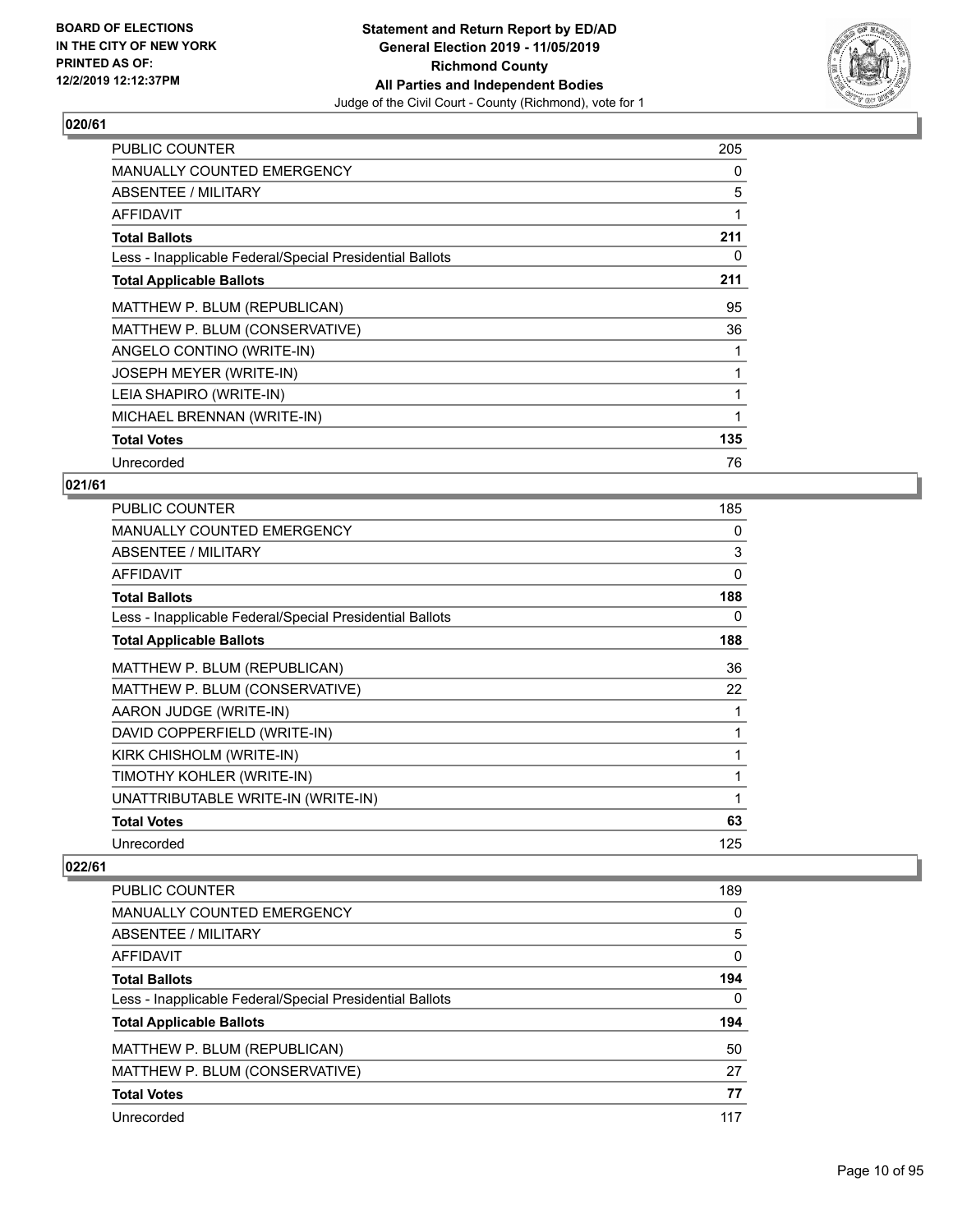

| PUBLIC COUNTER                                           | 157          |
|----------------------------------------------------------|--------------|
| MANUALLY COUNTED EMERGENCY                               | $\mathbf{0}$ |
| ABSENTEE / MILITARY                                      | 6            |
| AFFIDAVIT                                                | 0            |
| Total Ballots                                            | 163          |
| Less - Inapplicable Federal/Special Presidential Ballots | $\Omega$     |
| <b>Total Applicable Ballots</b>                          | 163          |
| MATTHEW P. BLUM (REPUBLICAN)                             | 54           |
| MATTHEW P. BLUM (CONSERVATIVE)                           | 31           |
| <b>Total Votes</b>                                       | 85           |
| Unrecorded                                               | 78           |

#### **024/61**

| <b>PUBLIC COUNTER</b>                                    | 201 |
|----------------------------------------------------------|-----|
| <b>MANUALLY COUNTED EMERGENCY</b>                        | 0   |
| ABSENTEE / MILITARY                                      | 5   |
| AFFIDAVIT                                                | 1   |
| <b>Total Ballots</b>                                     | 207 |
| Less - Inapplicable Federal/Special Presidential Ballots | 0   |
| <b>Total Applicable Ballots</b>                          | 207 |
| MATTHEW P. BLUM (REPUBLICAN)                             | 97  |
| MATTHEW P. BLUM (CONSERVATIVE)                           | 31  |
| DAVID BRAISTED (WRITE-IN)                                |     |
| EDWINA WINNIE MARTIN (WRITE-IN)                          |     |
| UNATTRIBUTABLE WRITE-IN (WRITE-IN)                       | 4   |
| <b>Total Votes</b>                                       | 134 |
| Unrecorded                                               | 73  |

| PUBLIC COUNTER                                           | 187 |
|----------------------------------------------------------|-----|
| <b>MANUALLY COUNTED EMERGENCY</b>                        | 0   |
| ABSENTEE / MILITARY                                      | 3   |
| AFFIDAVIT                                                | 3   |
| <b>Total Ballots</b>                                     | 193 |
| Less - Inapplicable Federal/Special Presidential Ballots | 0   |
| <b>Total Applicable Ballots</b>                          | 193 |
| MATTHEW P. BLUM (REPUBLICAN)                             | 65  |
| MATTHEW P. BLUM (CONSERVATIVE)                           | 21  |
| HESHAM EL-MELIGY (WRITE-IN)                              | 1   |
| JADE NELSON (WRITE-IN)                                   | 1   |
| PHILIP S. STRANIERE (WRITE-IN)                           | 1   |
| UNATTRIBUTABLE WRITE-IN (WRITE-IN)                       | 3   |
| <b>Total Votes</b>                                       | 92  |
| Unrecorded                                               | 101 |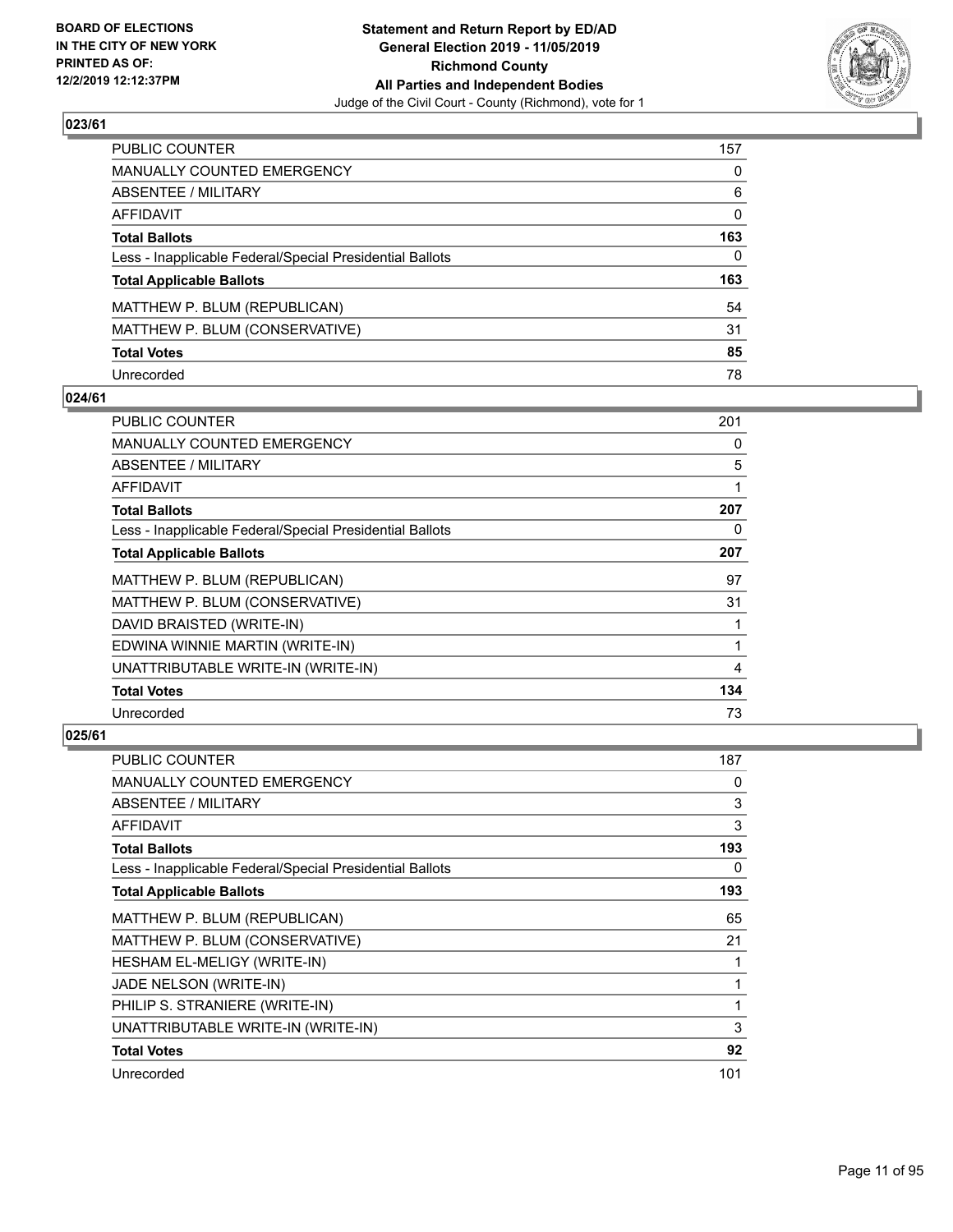

| <b>PUBLIC COUNTER</b>                                    | 161 |
|----------------------------------------------------------|-----|
| <b>MANUALLY COUNTED EMERGENCY</b>                        | 0   |
| ABSENTEE / MILITARY                                      | 8   |
| AFFIDAVIT                                                | 2   |
| <b>Total Ballots</b>                                     | 171 |
| Less - Inapplicable Federal/Special Presidential Ballots | 0   |
| <b>Total Applicable Ballots</b>                          | 171 |
| MATTHEW P. BLUM (REPUBLICAN)                             | 37  |
| MATTHEW P. BLUM (CONSERVATIVE)                           | 27  |
| DIANE EVERETT (WRITE-IN)                                 | 2   |
| ORLANDO MARRAZZO, JR. (WRITE-IN)                         |     |
| TAPH BEI FONG (WRITE-IN)                                 |     |
| UNATTRIBUTABLE WRITE-IN (WRITE-IN)                       | 1   |
| <b>Total Votes</b>                                       | 69  |
| Unrecorded                                               | 102 |

#### **027/61**

| PUBLIC COUNTER                                           | 155 |
|----------------------------------------------------------|-----|
| <b>MANUALLY COUNTED EMERGENCY</b>                        | 0   |
| <b>ABSENTEE / MILITARY</b>                               | 6   |
| <b>AFFIDAVIT</b>                                         |     |
| <b>Total Ballots</b>                                     | 162 |
| Less - Inapplicable Federal/Special Presidential Ballots | 0   |
| <b>Total Applicable Ballots</b>                          | 162 |
| MATTHEW P. BLUM (REPUBLICAN)                             | 45  |
| MATTHEW P. BLUM (CONSERVATIVE)                           | 19  |
| <b>KEVIN FURMAN (WRITE-IN)</b>                           |     |
| <b>Total Votes</b>                                       | 65  |
| Unrecorded                                               | 97  |

| PUBLIC COUNTER                                           | 283            |
|----------------------------------------------------------|----------------|
| <b>MANUALLY COUNTED EMERGENCY</b>                        | 0              |
| <b>ABSENTEE / MILITARY</b>                               | $\overline{7}$ |
| AFFIDAVIT                                                | 0              |
| <b>Total Ballots</b>                                     | 290            |
| Less - Inapplicable Federal/Special Presidential Ballots | $\Omega$       |
| <b>Total Applicable Ballots</b>                          | 290            |
| MATTHEW P. BLUM (REPUBLICAN)                             | 110            |
| MATTHEW P. BLUM (CONSERVATIVE)                           | 49             |
| <b>GEROGE CODD (WRITE-IN)</b>                            |                |
| <b>GREGORY MATHIS (WRITE-IN)</b>                         |                |
| UNATTRIBUTABLE WRITE-IN (WRITE-IN)                       | $\mathbf{1}$   |
| <b>Total Votes</b>                                       | 162            |
| Unrecorded                                               | 128            |
| 029/61 COMBINED into: 028/61                             |                |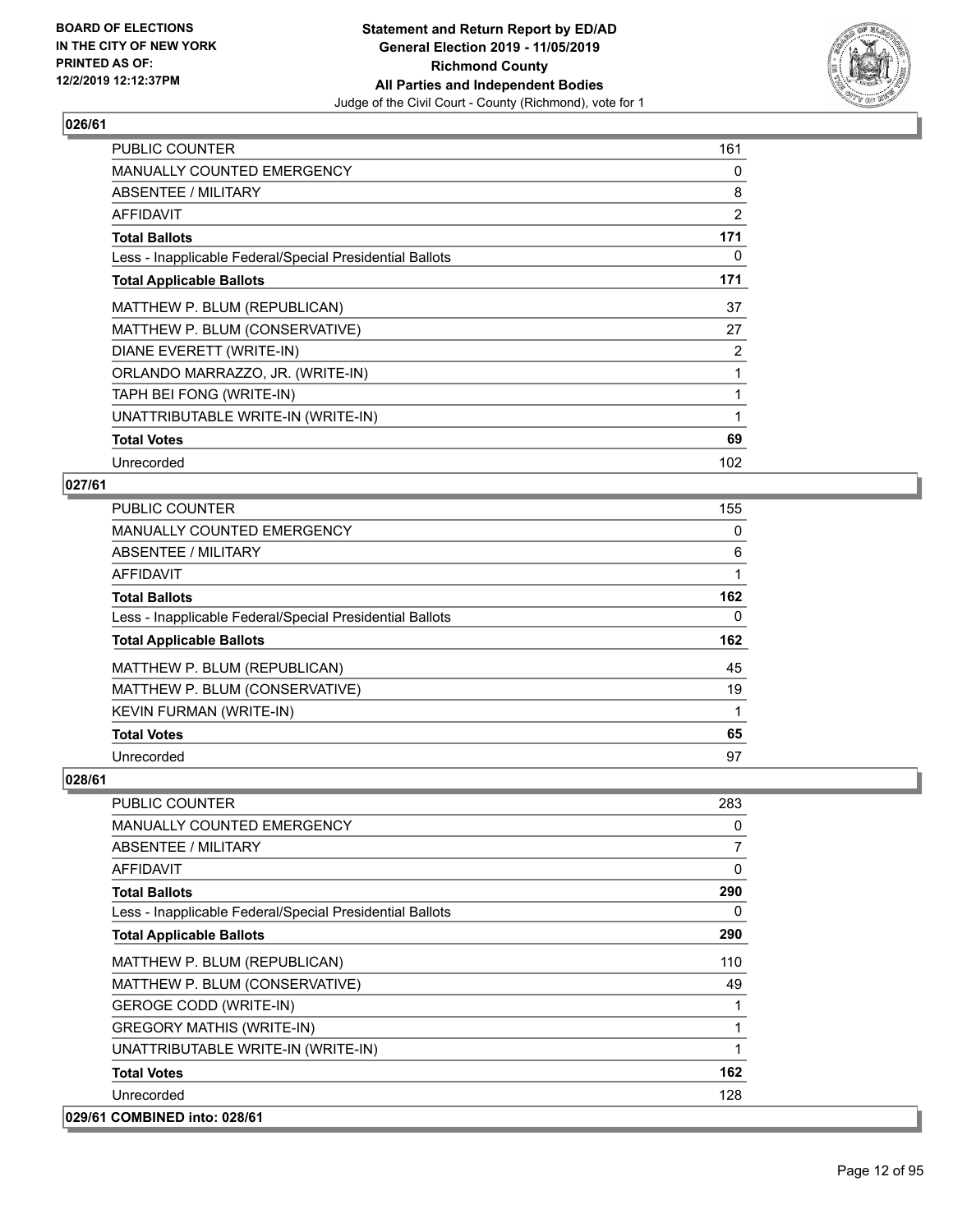

| <b>PUBLIC COUNTER</b>                                    | 176 |
|----------------------------------------------------------|-----|
| <b>MANUALLY COUNTED EMERGENCY</b>                        | 0   |
| ABSENTEE / MILITARY                                      | 5   |
| <b>AFFIDAVIT</b>                                         | 0   |
| <b>Total Ballots</b>                                     | 181 |
| Less - Inapplicable Federal/Special Presidential Ballots | 0   |
| <b>Total Applicable Ballots</b>                          | 181 |
| MATTHEW P. BLUM (REPUBLICAN)                             | 71  |
| MATTHEW P. BLUM (CONSERVATIVE)                           | 24  |
| <b>JESSIE AUGUSTIN (WRITE-IN)</b>                        |     |
| SHAWN MALACHOVSKY (WRITE-IN)                             |     |
| <b>Total Votes</b>                                       | 97  |
| Unrecorded                                               | 84  |

#### **031/61**

| <b>PUBLIC COUNTER</b>                                    | 150 |
|----------------------------------------------------------|-----|
| <b>MANUALLY COUNTED EMERGENCY</b>                        | 0   |
| ABSENTEE / MILITARY                                      | 6   |
| AFFIDAVIT                                                | 0   |
| <b>Total Ballots</b>                                     | 156 |
| Less - Inapplicable Federal/Special Presidential Ballots | 0   |
| <b>Total Applicable Ballots</b>                          | 156 |
| MATTHEW P. BLUM (REPUBLICAN)                             | 44  |
| MATTHEW P. BLUM (CONSERVATIVE)                           | 17  |
| CHARLES D. FALL (WRITE-IN)                               |     |
| <b>Total Votes</b>                                       | 62  |
| Unrecorded                                               | 94  |

| PUBLIC COUNTER                                           | 136 |
|----------------------------------------------------------|-----|
| MANUALLY COUNTED EMERGENCY                               | 0   |
| ABSENTEE / MILITARY                                      | 27  |
| AFFIDAVIT                                                | 0   |
| <b>Total Ballots</b>                                     | 163 |
| Less - Inapplicable Federal/Special Presidential Ballots | 0   |
| <b>Total Applicable Ballots</b>                          | 163 |
| MATTHEW P. BLUM (REPUBLICAN)                             | 43  |
| MATTHEW P. BLUM (CONSERVATIVE)                           | 24  |
| EBENEZER OLUANYA (WRITE-IN)                              |     |
| JOHN MCBETH, JR. (WRITE-IN)                              | 1   |
| UNATTRIBUTABLE WRITE-IN (WRITE-IN)                       | 2   |
| <b>Total Votes</b>                                       | 71  |
| Unrecorded                                               | 92  |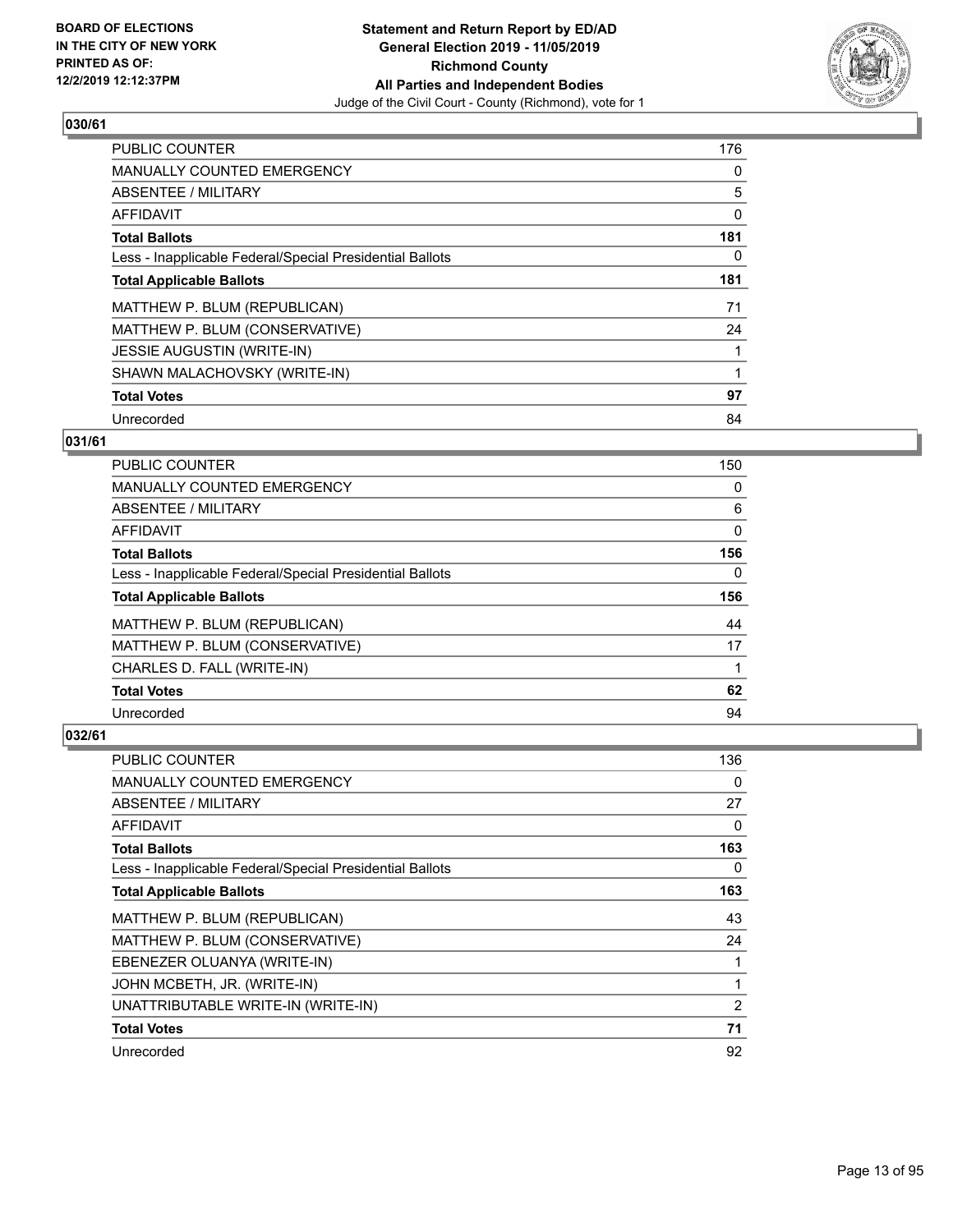

| PUBLIC COUNTER                                           | 155            |
|----------------------------------------------------------|----------------|
| <b>MANUALLY COUNTED EMERGENCY</b>                        | 0              |
| ABSENTEE / MILITARY                                      | 6              |
| <b>AFFIDAVIT</b>                                         | 0              |
| <b>Total Ballots</b>                                     | 161            |
| Less - Inapplicable Federal/Special Presidential Ballots | 0              |
| <b>Total Applicable Ballots</b>                          | 161            |
| MATTHEW P. BLUM (REPUBLICAN)                             | 43             |
| MATTHEW P. BLUM (CONSERVATIVE)                           | 33             |
| <b>BOB HELBOCK (WRITE-IN)</b>                            | $\overline{2}$ |
| LINDY LOPEZ (WRITE-IN)                                   | 1              |
| <b>ODESA PAYNE (WRITE-IN)</b>                            |                |
| <b>Total Votes</b>                                       | 80             |
| Unrecorded                                               | 81             |

#### **034/61**

| <b>PUBLIC COUNTER</b>                                    | 479 |
|----------------------------------------------------------|-----|
| <b>MANUALLY COUNTED EMERGENCY</b>                        | 0   |
| ABSENTEE / MILITARY                                      | 28  |
| <b>AFFIDAVIT</b>                                         | 2   |
| <b>Total Ballots</b>                                     | 509 |
| Less - Inapplicable Federal/Special Presidential Ballots | 0   |
| <b>Total Applicable Ballots</b>                          | 509 |
| MATTHEW P. BLUM (REPUBLICAN)                             | 341 |
| MATTHEW P. BLUM (CONSERVATIVE)                           | 63  |
| JACK KIROY (WRITE-IN)                                    |     |
| JON TESARICKS (WRITE-IN)                                 |     |
| THOMAS BLUM (WRITE-IN)                                   |     |
| UNATTRIBUTABLE WRITE-IN (WRITE-IN)                       | 4   |
| <b>Total Votes</b>                                       | 411 |
| Unrecorded                                               | 98  |

| <b>PUBLIC COUNTER</b>                                    | 351      |
|----------------------------------------------------------|----------|
| <b>MANUALLY COUNTED EMERGENCY</b>                        | 0        |
| ABSENTEE / MILITARY                                      | 5        |
| <b>AFFIDAVIT</b>                                         | 1        |
| <b>Total Ballots</b>                                     | 357      |
| Less - Inapplicable Federal/Special Presidential Ballots | $\Omega$ |
| <b>Total Applicable Ballots</b>                          | 357      |
| MATTHEW P. BLUM (REPUBLICAN)                             | 223      |
| MATTHEW P. BLUM (CONSERVATIVE)                           | 56       |
| UNATTRIBUTABLE WRITE-IN (WRITE-IN)                       | 1        |
| <b>Total Votes</b>                                       | 280      |
| Unrecorded                                               | 77       |
| 036/61 COMBINED into: 035/61                             |          |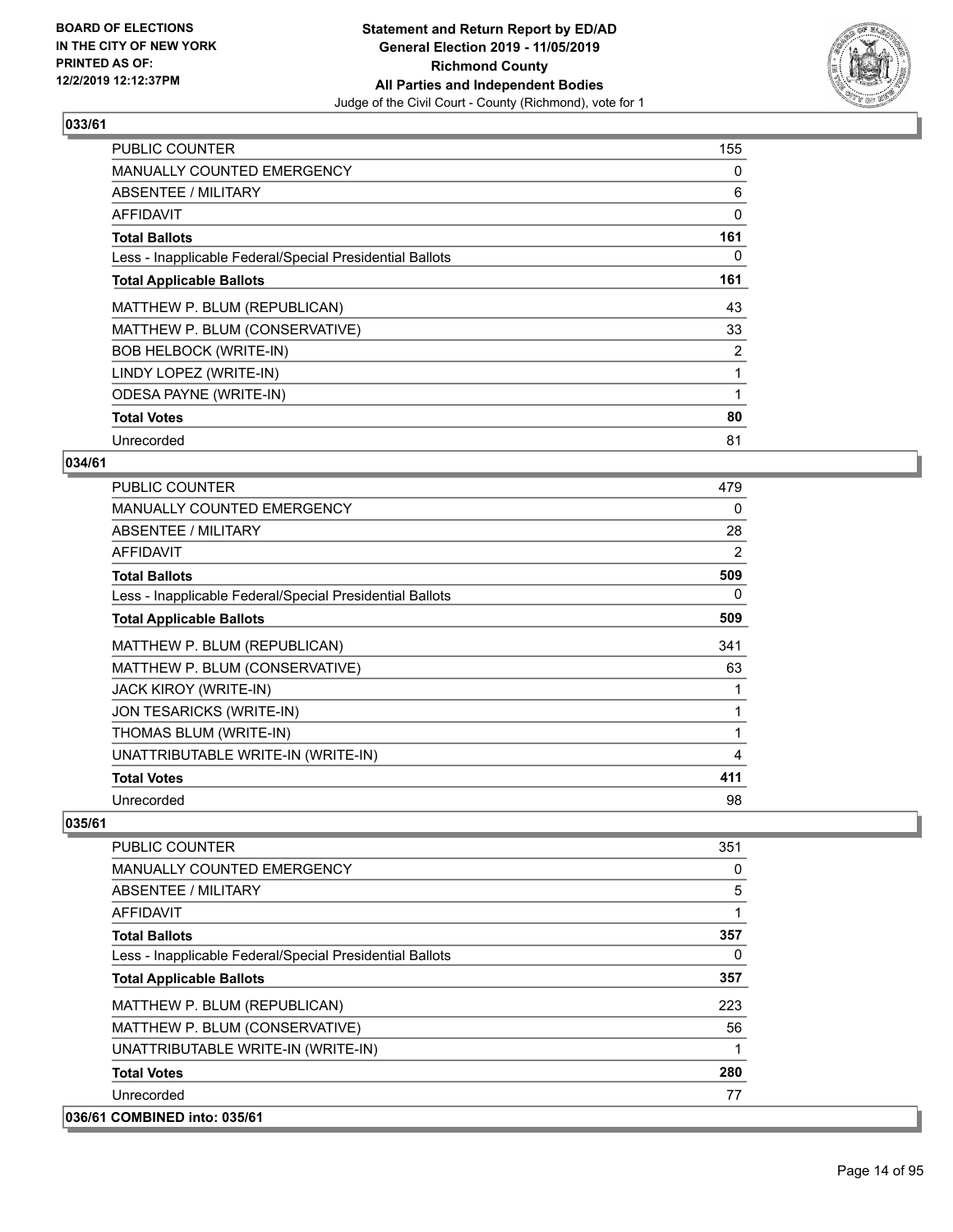

| PUBLIC COUNTER                                           | 517      |
|----------------------------------------------------------|----------|
| <b>MANUALLY COUNTED EMERGENCY</b>                        | 0        |
| <b>ABSENTEE / MILITARY</b>                               | 15       |
| <b>AFFIDAVIT</b>                                         | 3        |
| <b>Total Ballots</b>                                     | 535      |
| Less - Inapplicable Federal/Special Presidential Ballots | $\Omega$ |
| <b>Total Applicable Ballots</b>                          | 535      |
| MATTHEW P. BLUM (REPUBLICAN)                             | 234      |
| MATTHEW P. BLUM (CONSERVATIVE)                           | 85       |
| ADAM RANDALL (WRITE-IN)                                  | 1        |
| AUDREY OSTLER (WRITE-IN)                                 | 1        |
| CATHERINE M. DIDOMENICO (WRITE-IN)                       | 1        |
| KATHLEEN OSTLER (WRITE-IN)                               | 1        |
| MARK POLLOCK (WRITE-IN)                                  | 1        |
| MICHAEL SCOTT (WRITE-IN)                                 | 1        |
| MICHAEL SMITH (WRITE-IN)                                 | 1        |
| PAUL SWINNERTON (WRITE-IN)                               | 1        |
| SHEILA MCGINN (WRITE-IN)                                 | 1        |
| UNATTRIBUTABLE WRITE-IN (WRITE-IN)                       | 3        |
| <b>Total Votes</b>                                       | 331      |
| Unrecorded                                               | 204      |

| PUBLIC COUNTER                                           | 337          |
|----------------------------------------------------------|--------------|
| MANUALLY COUNTED EMERGENCY                               | 0            |
| <b>ABSENTEE / MILITARY</b>                               | 13           |
| <b>AFFIDAVIT</b>                                         | 2            |
| <b>Total Ballots</b>                                     | 352          |
| Less - Inapplicable Federal/Special Presidential Ballots | $\mathbf{0}$ |
| <b>Total Applicable Ballots</b>                          | 352          |
| MATTHEW P. BLUM (REPUBLICAN)                             | 180          |
| MATTHEW P. BLUM (CONSERVATIVE)                           | 50           |
| ALEJANDRA ACOSTA (WRITE-IN)                              | 1            |
| ANDREA MORSE (WRITE-IN)                                  | 1            |
| HARRY FORCE CRATER (WRITE-IN)                            | 1            |
| JOHN ADRIAN (WRITE-IN)                                   | 1            |
| KENNETH BUFFALOE (WRITE-IN)                              | 1            |
| KERRY BEINGELID (WRITE-IN)                               | 1            |
| PHILIP S. STRANIERE (WRITE-IN)                           | 1            |
| SHEILA MCGINN (WRITE-IN)                                 | 1            |
| UNATTRIBUTABLE WRITE-IN (WRITE-IN)                       | 1            |
| <b>Total Votes</b>                                       | 239          |
| Unrecorded                                               | 113          |
| 039/61 COMBINED into: 037/61                             |              |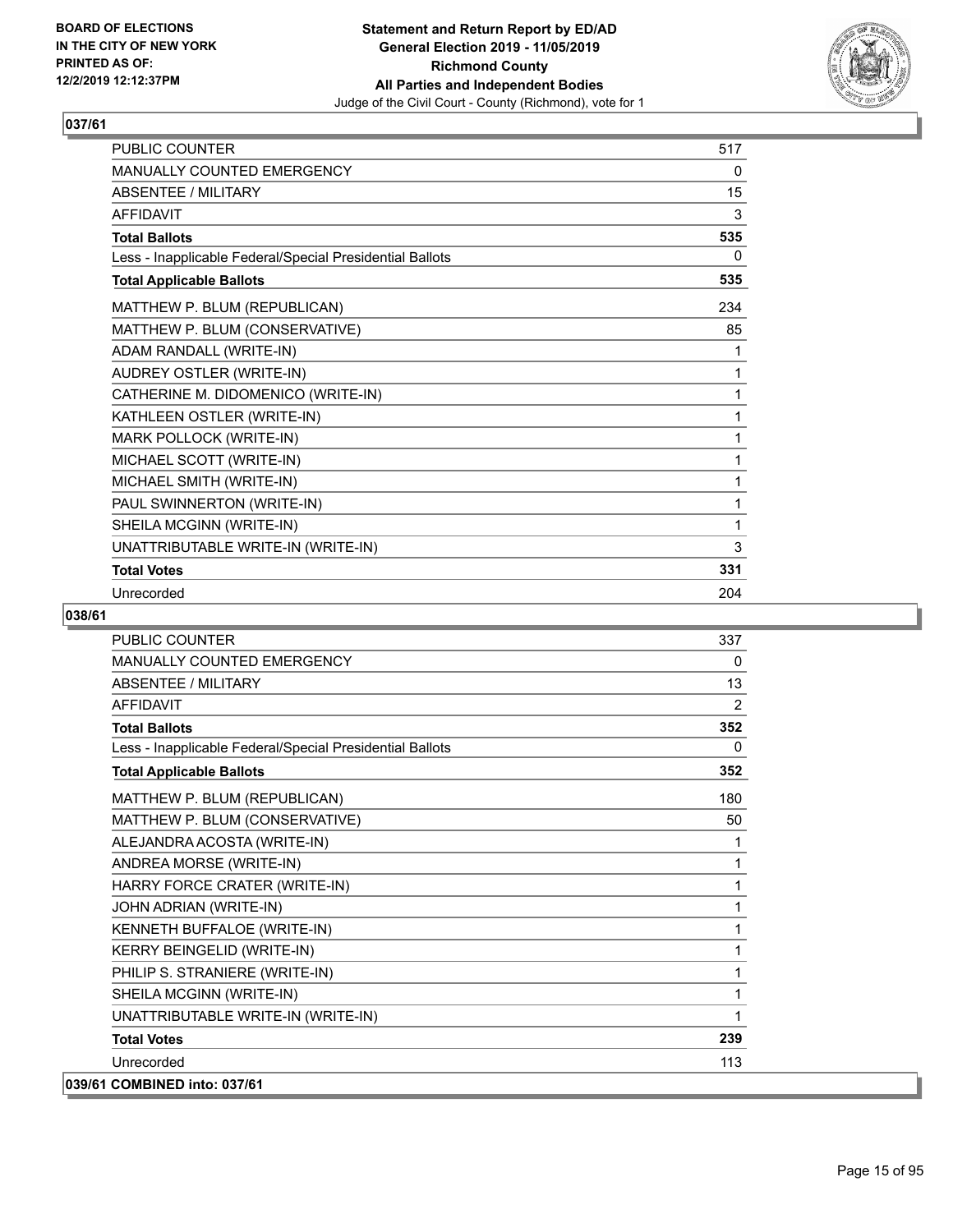

| PUBLIC COUNTER                                           | 501            |
|----------------------------------------------------------|----------------|
| MANUALLY COUNTED EMERGENCY                               | 0              |
| <b>ABSENTEE / MILITARY</b>                               | 15             |
| <b>AFFIDAVIT</b>                                         | $\Omega$       |
| <b>Total Ballots</b>                                     | 516            |
| Less - Inapplicable Federal/Special Presidential Ballots | 0              |
| <b>Total Applicable Ballots</b>                          | 516            |
| MATTHEW P. BLUM (REPUBLICAN)                             | 252            |
| MATTHEW P. BLUM (CONSERVATIVE)                           | 86             |
| ALLEN CAPPELLI (WRITE-IN)                                | 1              |
| ANDREW WANDOLOWSKI (WRITE-IN)                            | 1              |
| EDWINA WINNIE MARTIN (WRITE-IN)                          | 1              |
| FRANK CORDA (WRITE-IN)                                   | 1              |
| HILLARY CLINTON (WRITE-IN)                               | 1              |
| NICOLE NEGRON (WRITE-IN)                                 | $\overline{2}$ |
| UNATTRIBUTABLE WRITE-IN (WRITE-IN)                       | 1              |
| ZEPHYR TEACHOUT (WRITE-IN)                               | 1              |
| <b>Total Votes</b>                                       | 347            |
| Unrecorded                                               | 169            |

#### **041/61 COMBINED into: 018/61**

| <b>PUBLIC COUNTER</b>                                    | 363 |
|----------------------------------------------------------|-----|
| MANUALLY COUNTED EMERGENCY                               | 7   |
| <b>ABSENTEE / MILITARY</b>                               | 6   |
| <b>AFFIDAVIT</b>                                         | 0   |
| <b>Total Ballots</b>                                     | 376 |
| Less - Inapplicable Federal/Special Presidential Ballots | 0   |
| <b>Total Applicable Ballots</b>                          | 376 |
| MATTHEW P. BLUM (REPUBLICAN)                             | 191 |
| MATTHEW P. BLUM (CONSERVATIVE)                           | 51  |
| ANDREA RAFT (WRITE-IN)                                   | 1   |
| GENA MIMOZA (WRITE-IN)                                   | 1   |
| <b>JUDY SHEINDLIN (WRITE-IN)</b>                         | 1   |
| MICHELLE OBAMA (WRITE-IN)                                | 1   |
| PATRICIA ANNE TAYLOR (WRITE-IN)                          | 1   |
| SHEILA MCGINN (WRITE-IN)                                 | 1   |
| UNATTRIBUTABLE WRITE-IN (WRITE-IN)                       | 4   |
| <b>Total Votes</b>                                       | 252 |
| Unrecorded                                               | 124 |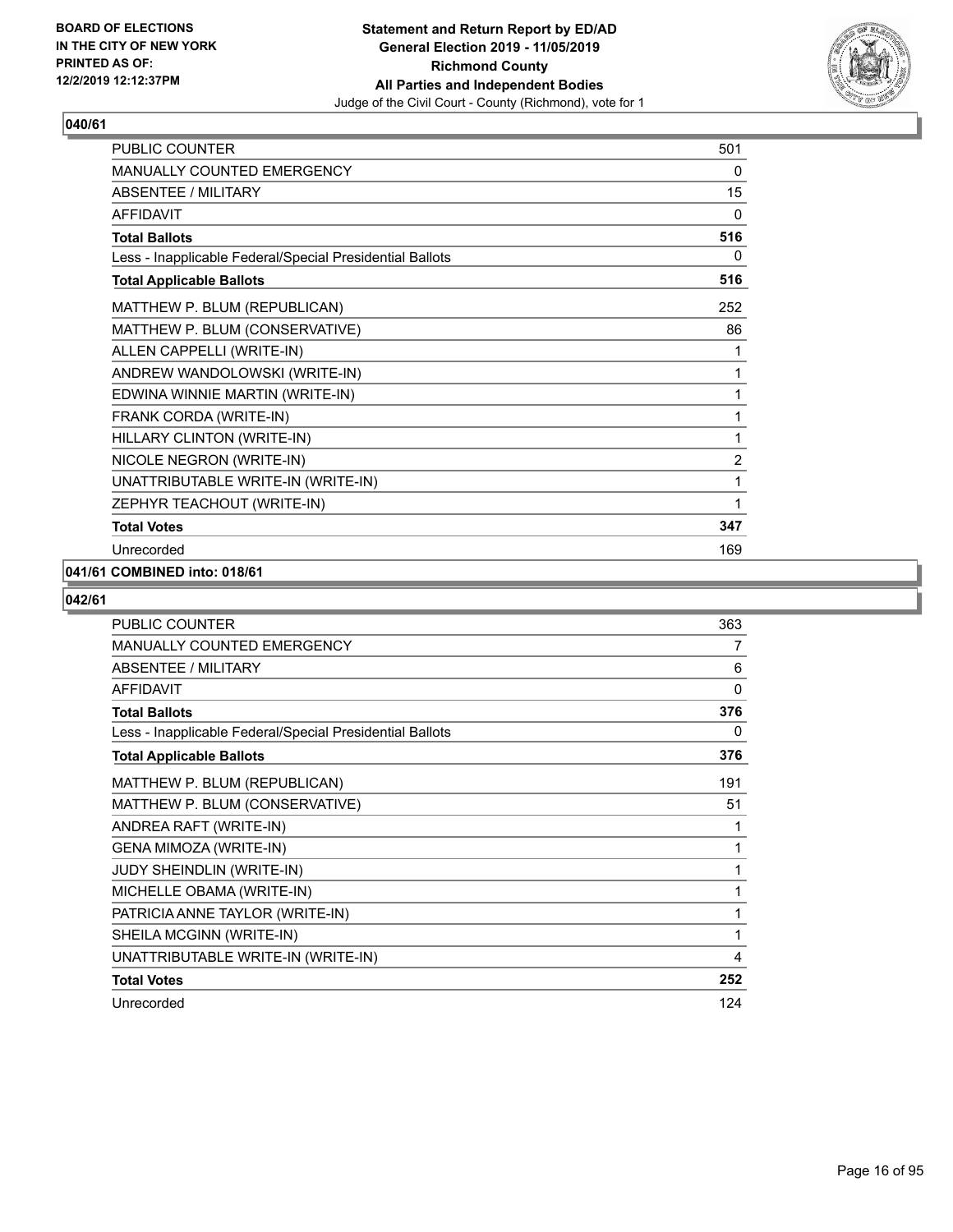

| <b>PUBLIC COUNTER</b>                                    | 496          |
|----------------------------------------------------------|--------------|
| <b>MANUALLY COUNTED EMERGENCY</b>                        | 0            |
| <b>ABSENTEE / MILITARY</b>                               | 12           |
| <b>AFFIDAVIT</b>                                         | $\mathbf{0}$ |
| <b>Total Ballots</b>                                     | 508          |
| Less - Inapplicable Federal/Special Presidential Ballots | 0            |
| <b>Total Applicable Ballots</b>                          | 508          |
| MATTHEW P. BLUM (REPUBLICAN)                             | 291          |
| MATTHEW P. BLUM (CONSERVATIVE)                           | 70           |
| DAVID IRONS (WRITE-IN)                                   | 1            |
| FAITH HAGGERTY (WRITE-IN)                                | 1            |
| <b>GENA MIMOZA (WRITE-IN)</b>                            | 1            |
| JAMES S. ODDO (WRITE-IN)                                 | 1            |
| JORDAN ZOLTOWSKY (WRITE-IN)                              | 1            |
| JOSEPH SHANNON (WRITE-IN)                                | 1            |
| MICHAEL E. MCMAHON (WRITE-IN)                            | 1            |
| MILLS LANE (WRITE-IN)                                    | 1            |
| THOMAS DUFFY (WRITE-IN)                                  | 1            |
| UNATTRIBUTABLE WRITE-IN (WRITE-IN)                       | 2            |
| <b>Total Votes</b>                                       | 372          |
| Unrecorded                                               | 136          |

#### **044/61**

| <b>PUBLIC COUNTER</b>                                    | 456 |
|----------------------------------------------------------|-----|
| <b>MANUALLY COUNTED EMERGENCY</b>                        | 0   |
| ABSENTEE / MILITARY                                      | 22  |
| <b>AFFIDAVIT</b>                                         | 0   |
| <b>Total Ballots</b>                                     | 478 |
| Less - Inapplicable Federal/Special Presidential Ballots | 0   |
| <b>Total Applicable Ballots</b>                          | 478 |
| MATTHEW P. BLUM (REPUBLICAN)                             | 276 |
| MATTHEW P. BLUM (CONSERVATIVE)                           | 83  |
| JOHN B. COSCIA (WRITE-IN)                                | 2   |
| <b>KENDAL HENRY (WRITE-IN)</b>                           |     |
| LORRAINE MARY REILLY (WRITE-IN)                          | 1   |
| UNATTRIBUTABLE WRITE-IN (WRITE-IN)                       | 3   |
| <b>Total Votes</b>                                       | 366 |
| Unrecorded                                               | 112 |
| 045/61 COMBINED into: 044/61                             |     |

## **046/61 COMBINED into: 048/61**

**047/61 COMBINED into: 034/61**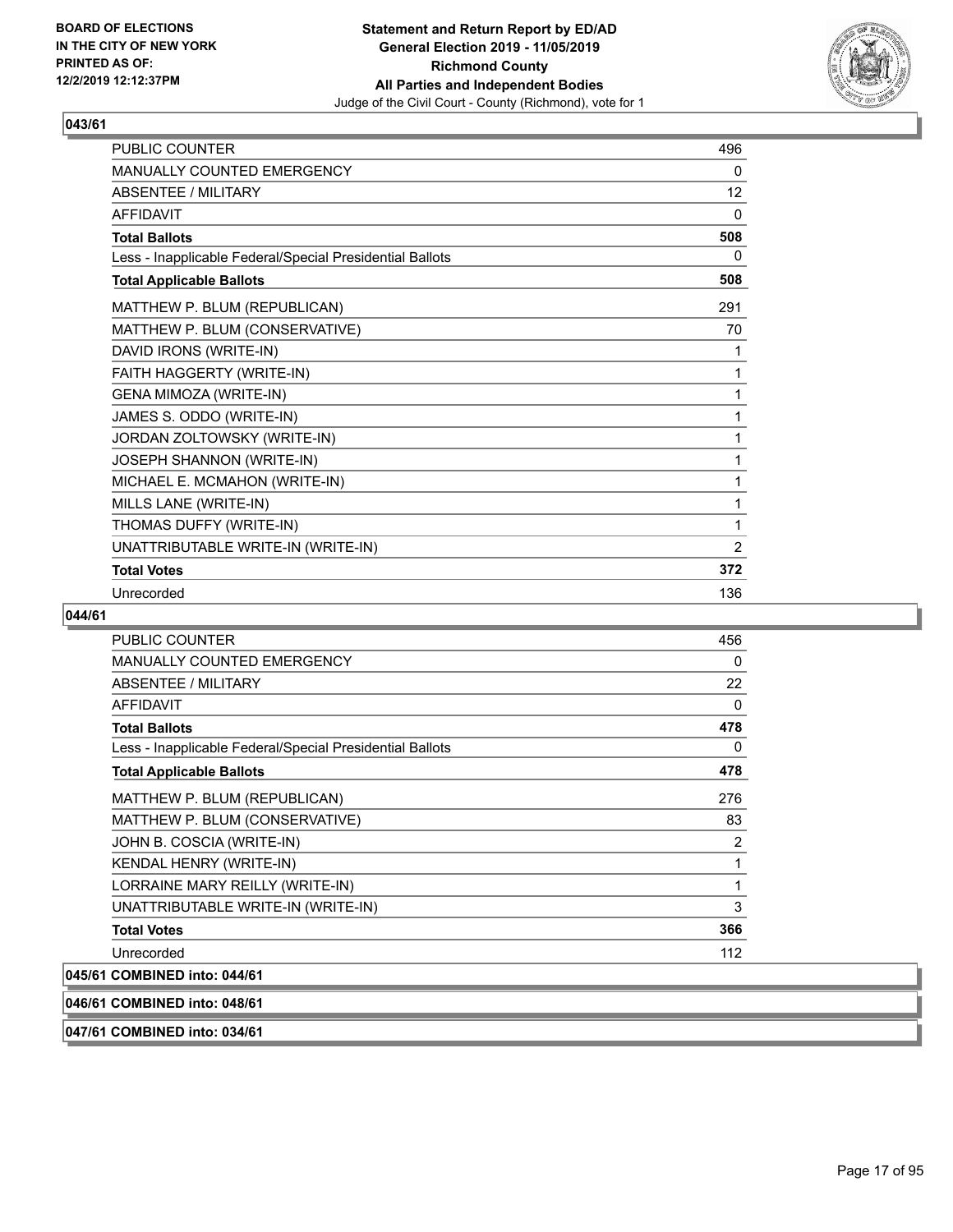

| <b>PUBLIC COUNTER</b>                                    | 464          |
|----------------------------------------------------------|--------------|
| <b>MANUALLY COUNTED EMERGENCY</b>                        | 0            |
| ABSENTEE / MILITARY                                      | 22           |
| <b>AFFIDAVIT</b>                                         | 0            |
| <b>Total Ballots</b>                                     | 486          |
| Less - Inapplicable Federal/Special Presidential Ballots | 0            |
| <b>Total Applicable Ballots</b>                          | 486          |
| MATTHEW P. BLUM (REPUBLICAN)                             | 301          |
| MATTHEW P. BLUM (CONSERVATIVE)                           | 70           |
| DAITHI S. FARLEY (WRITE-IN)                              | 1            |
| JESSICA LISA ROSE GIORDANO (WRITE-IN)                    | $\mathbf{1}$ |
| ROSANNE M. CASEY (WRITE-IN)                              | 1            |
| SHAWN MALACHOVSKY (WRITE-IN)                             | 1            |
| UNATTRIBUTABLE WRITE-IN (WRITE-IN)                       | 2            |
| <b>Total Votes</b>                                       | 377          |
| Unrecorded                                               | 109          |

| PUBLIC COUNTER                                           | 279 |
|----------------------------------------------------------|-----|
| <b>MANUALLY COUNTED EMERGENCY</b>                        | 0   |
| <b>ABSENTEE / MILITARY</b>                               | 21  |
| <b>AFFIDAVIT</b>                                         | 1   |
| <b>Total Ballots</b>                                     | 301 |
| Less - Inapplicable Federal/Special Presidential Ballots | 0   |
| <b>Total Applicable Ballots</b>                          | 301 |
| MATTHEW P. BLUM (REPUBLICAN)                             | 77  |
| MATTHEW P. BLUM (CONSERVATIVE)                           | 36  |
| ALVINA MARTIN (WRITE-IN)                                 | 1   |
| CLAY JONES (WRITE-IN)                                    | 1   |
| DEACON SCATS (WRITE-IN)                                  | 1   |
| DONALD J. TRUMP (WRITE-IN)                               | 1   |
| EDWINA WINNIE MARTIN (WRITE-IN)                          | 5   |
| NICOLE NEGRON (WRITE-IN)                                 | 1   |
| TOM SMITH (WRITE-IN)                                     | 1   |
| UNATTRIBUTABLE WRITE-IN (WRITE-IN)                       | 4   |
| WINIFRED MARTIN (WRITE-IN)                               | 1   |
| <b>Total Votes</b>                                       | 129 |
| Unrecorded                                               | 172 |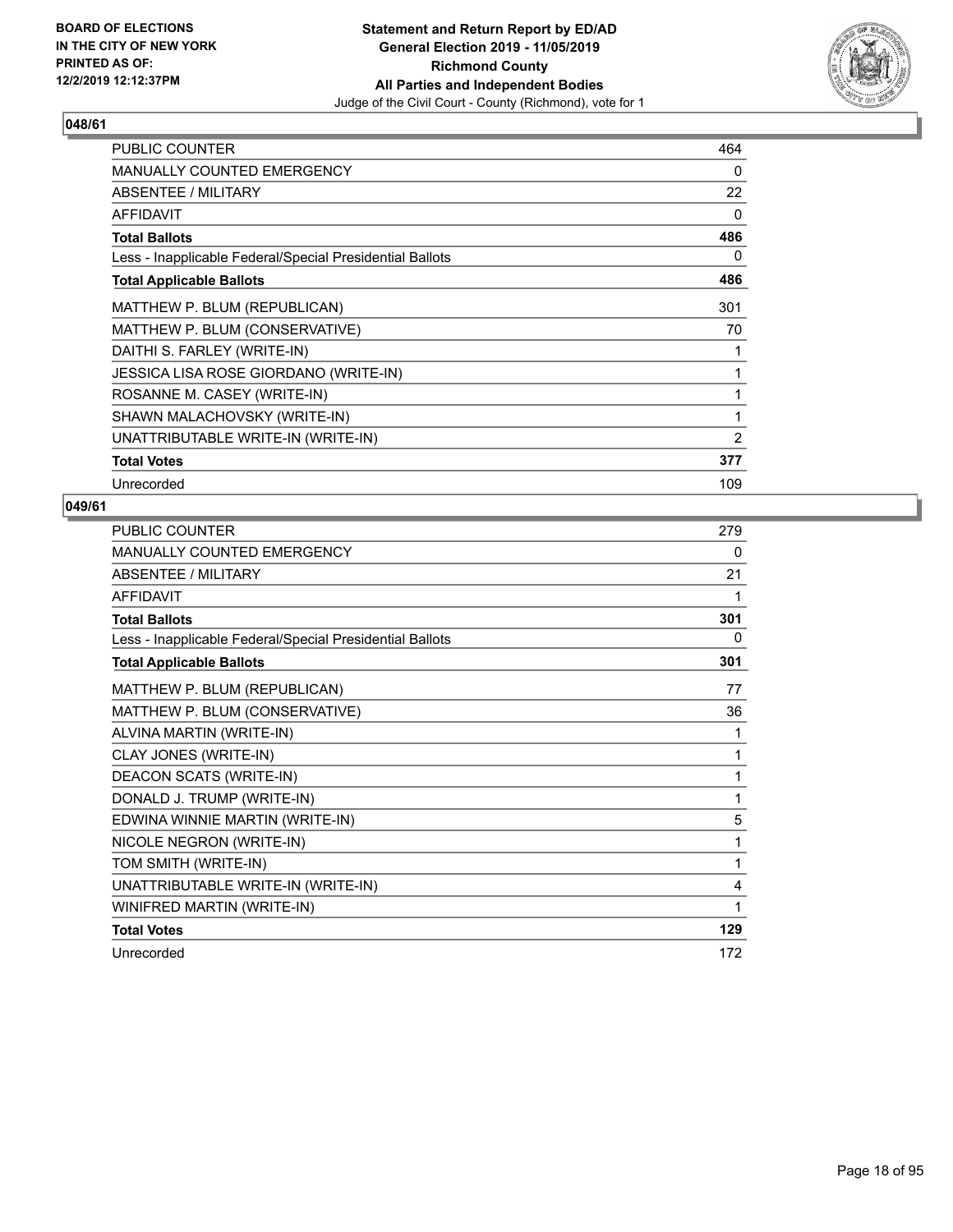

| PUBLIC COUNTER                                           | 226          |
|----------------------------------------------------------|--------------|
| MANUALLY COUNTED EMERGENCY                               | 0            |
| <b>ABSENTEE / MILITARY</b>                               | 9            |
| <b>AFFIDAVIT</b>                                         | $\mathbf{0}$ |
| <b>Total Ballots</b>                                     | 235          |
| Less - Inapplicable Federal/Special Presidential Ballots | 0            |
| <b>Total Applicable Ballots</b>                          | 235          |
| MATTHEW P. BLUM (REPUBLICAN)                             | 58           |
| MATTHEW P. BLUM (CONSERVATIVE)                           | 36           |
| <b>BARACK OBAMA (WRITE-IN)</b>                           | 1            |
| BERNIE SANDERS (WRITE-IN)                                | 1            |
| EDWINA WINNIE MARTIN (WRITE-IN)                          | 1            |
| HELEN GALETTE (WRITE-IN)                                 | 1            |
| JANELE HYER-SPENCER (WRITE-IN)                           | 1            |
| MARTIN JAMES (WRITE-IN)                                  | 1            |
| SHEILA MCGINN (WRITE-IN)                                 | 1            |
| UNATTRIBUTABLE WRITE-IN (WRITE-IN)                       | 2            |
| <b>Total Votes</b>                                       | 103          |
| Unrecorded                                               | 132          |

## **051/61 COMBINED into: 049/61**

| PUBLIC COUNTER                                           | 215 |
|----------------------------------------------------------|-----|
| <b>MANUALLY COUNTED EMERGENCY</b>                        | 0   |
| <b>ABSENTEE / MILITARY</b>                               | 7   |
| <b>AFFIDAVIT</b>                                         | 0   |
| <b>Total Ballots</b>                                     | 222 |
| Less - Inapplicable Federal/Special Presidential Ballots | 0   |
| <b>Total Applicable Ballots</b>                          | 222 |
| MATTHEW P. BLUM (REPUBLICAN)                             | 104 |
| MATTHEW P. BLUM (CONSERVATIVE)                           | 32  |
| DEVIN BALKIND (WRITE-IN)                                 | 1   |
| EDWINA WINNIE MARTIN (WRITE-IN)                          | 2   |
| LESLIE SHANNON (WRITE-IN)                                | 1   |
| NANCY PELOSI (WRITE-IN)                                  | 1   |
| RESHMA SAVJANI (WRITE-IN)                                | 1   |
| UNATTRIBUTABLE WRITE-IN (WRITE-IN)                       | 1   |
| <b>Total Votes</b>                                       | 143 |
| Unrecorded                                               | 79  |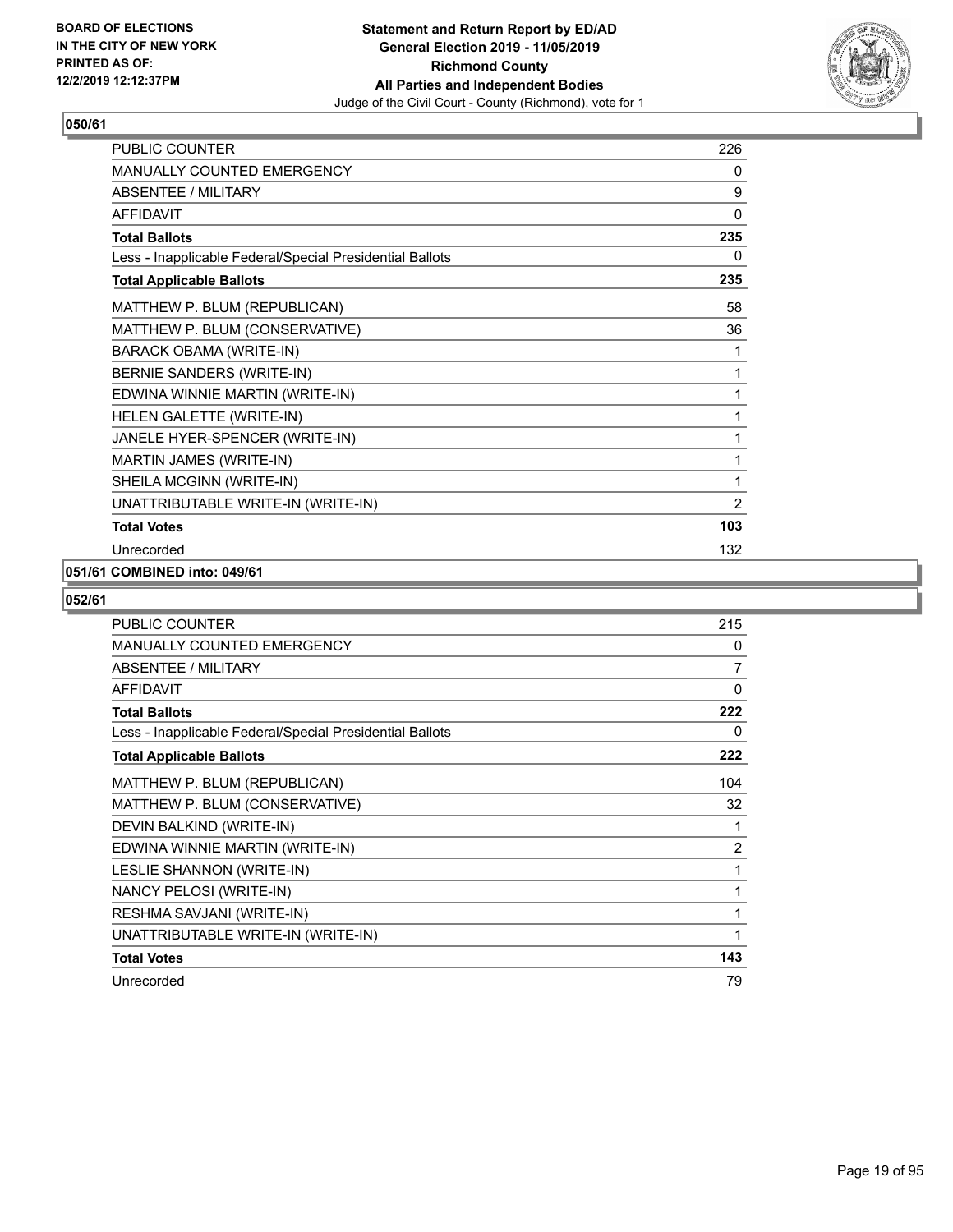

| PUBLIC COUNTER                                           | 161 |
|----------------------------------------------------------|-----|
| MANUALLY COUNTED EMERGENCY                               | 0   |
| ABSENTEE / MILITARY                                      | 7   |
| AFFIDAVIT                                                |     |
| <b>Total Ballots</b>                                     | 169 |
| Less - Inapplicable Federal/Special Presidential Ballots | 0   |
| <b>Total Applicable Ballots</b>                          | 169 |
| MATTHEW P. BLUM (REPUBLICAN)                             | 20  |
| MATTHEW P. BLUM (CONSERVATIVE)                           | 30  |
| EDWINA WINNIE MARTIN (WRITE-IN)                          |     |
| <b>Total Votes</b>                                       | 51  |
| Unrecorded                                               | 118 |

#### **054/61**

| <b>PUBLIC COUNTER</b>                                    | 103 |
|----------------------------------------------------------|-----|
| <b>MANUALLY COUNTED EMERGENCY</b>                        | 0   |
| ABSENTEE / MILITARY                                      | 48  |
| <b>AFFIDAVIT</b>                                         | 1   |
| <b>Total Ballots</b>                                     | 152 |
| Less - Inapplicable Federal/Special Presidential Ballots | 0   |
| <b>Total Applicable Ballots</b>                          | 152 |
| MATTHEW P. BLUM (REPUBLICAN)                             | 37  |
| MATTHEW P. BLUM (CONSERVATIVE)                           | 23  |
| CYNTHIA LOWNEY (WRITE-IN)                                | 1   |
| EDWINA WINNIE MARTIN (WRITE-IN)                          | 2   |
| GENA MIMOZA (WRITE-IN)                                   | 1   |
| <b>JOANNE SHIMEKI (WRITE-IN)</b>                         | 1   |
| PETE DAVIDSON (WRITE-IN)                                 | 1   |
| WINNIE BLUM (WRITE-IN)                                   | 1   |
| <b>Total Votes</b>                                       | 67  |
| Unrecorded                                               | 85  |

| PUBLIC COUNTER                                           | 164      |
|----------------------------------------------------------|----------|
| <b>MANUALLY COUNTED EMERGENCY</b>                        | 0        |
| ABSENTEE / MILITARY                                      | 8        |
| AFFIDAVIT                                                | $\Omega$ |
| <b>Total Ballots</b>                                     | 172      |
| Less - Inapplicable Federal/Special Presidential Ballots | 0        |
| <b>Total Applicable Ballots</b>                          | 172      |
| MATTHEW P. BLUM (REPUBLICAN)                             | 35       |
| MATTHEW P. BLUM (CONSERVATIVE)                           | 26       |
| EDWINA WINNIE MARTIN (WRITE-IN)                          | 5        |
| SHAWN MALACHOVSKY (WRITE-IN)                             | 1        |
| UNATTRIBUTABLE WRITE-IN (WRITE-IN)                       | 2        |
| <b>Total Votes</b>                                       | 69       |
| Unrecorded                                               | 103      |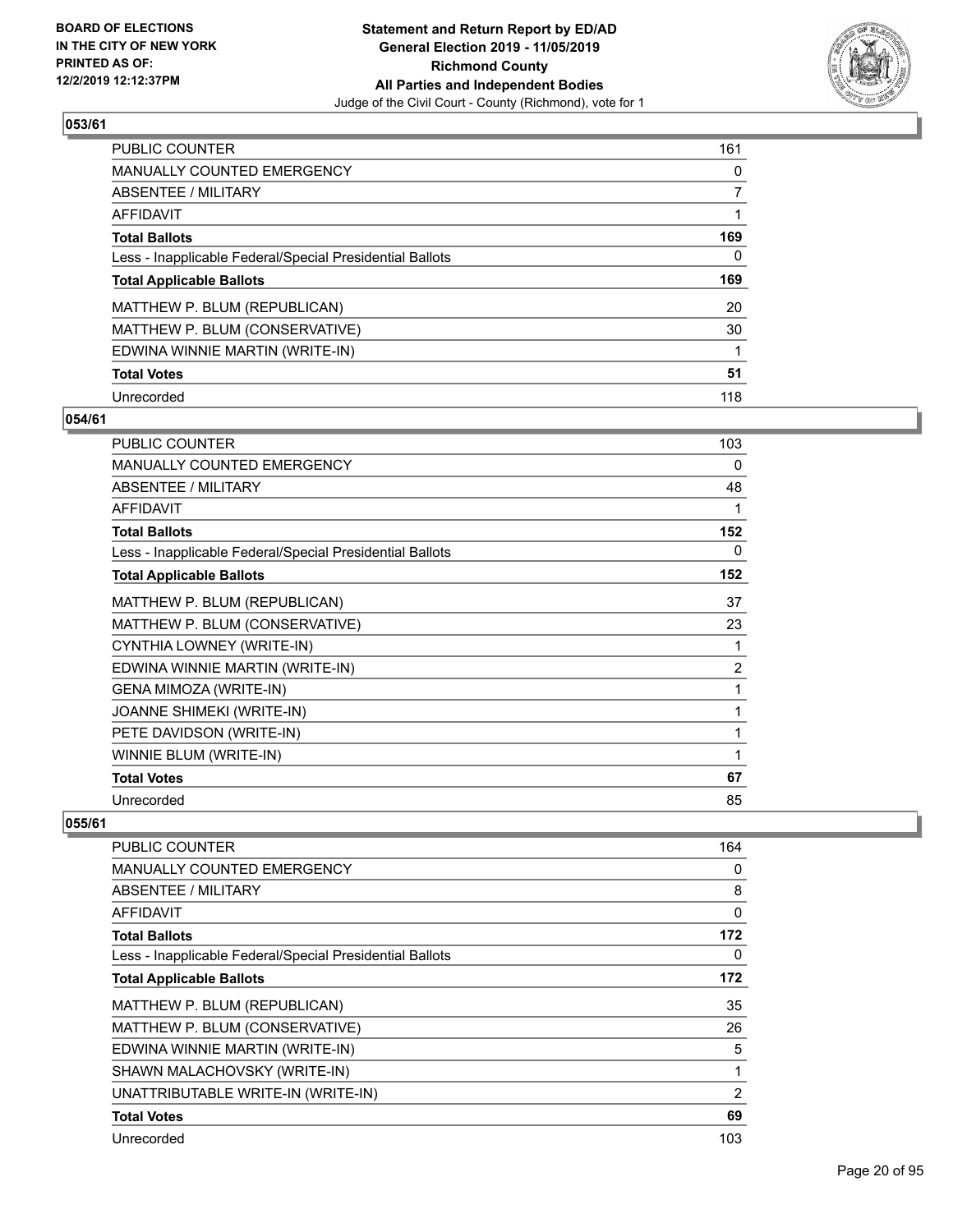

| <b>PUBLIC COUNTER</b>                                    | 132 |
|----------------------------------------------------------|-----|
| MANUALLY COUNTED EMERGENCY                               | 0   |
| ABSENTEE / MILITARY                                      | 10  |
| <b>AFFIDAVIT</b>                                         | 2   |
| <b>Total Ballots</b>                                     | 144 |
| Less - Inapplicable Federal/Special Presidential Ballots | 0   |
| <b>Total Applicable Ballots</b>                          | 144 |
| MATTHEW P. BLUM (REPUBLICAN)                             | 52  |
| MATTHEW P. BLUM (CONSERVATIVE)                           | 15  |
| EDWINA WINNIE MARTIN (WRITE-IN)                          |     |
| UNATTRIBUTABLE WRITE-IN (WRITE-IN)                       |     |
| <b>Total Votes</b>                                       | 69  |
| Unrecorded                                               | 75  |

#### **057/61**

| PUBLIC COUNTER                                           | 184            |
|----------------------------------------------------------|----------------|
| MANUALLY COUNTED EMERGENCY                               | 0              |
| ABSENTEE / MILITARY                                      | 8              |
| AFFIDAVIT                                                | $\mathbf{0}$   |
| <b>Total Ballots</b>                                     | 192            |
| Less - Inapplicable Federal/Special Presidential Ballots | 0              |
| <b>Total Applicable Ballots</b>                          | 192            |
| MATTHEW P. BLUM (REPUBLICAN)                             | 80             |
| MATTHEW P. BLUM (CONSERVATIVE)                           | 38             |
| CHE GUEVAGA (WRITE-IN)                                   | 1              |
| JAVIER VEGA (WRITE-IN)                                   | 1              |
| UNATTRIBUTABLE WRITE-IN (WRITE-IN)                       | $\overline{2}$ |
| <b>Total Votes</b>                                       | 122            |
| Unrecorded                                               | 70             |

| <b>PUBLIC COUNTER</b>                                    | 238 |
|----------------------------------------------------------|-----|
| <b>MANUALLY COUNTED EMERGENCY</b>                        | 0   |
| ABSENTEE / MILITARY                                      | 11  |
| <b>AFFIDAVIT</b>                                         | 0   |
| <b>Total Ballots</b>                                     | 249 |
| Less - Inapplicable Federal/Special Presidential Ballots | 0   |
| <b>Total Applicable Ballots</b>                          | 249 |
| MATTHEW P. BLUM (REPUBLICAN)                             | 32  |
| MATTHEW P. BLUM (CONSERVATIVE)                           | 41  |
| HYACINTHIA ROBERTS (WRITE-IN)                            |     |
| KAREN SIMMONS (WRITE-IN)                                 | 1   |
| UNATTRIBUTABLE WRITE-IN (WRITE-IN)                       | 3   |
| <b>Total Votes</b>                                       | 78  |
| Unrecorded                                               | 171 |
| 059/61 COMBINED into: 058/61                             |     |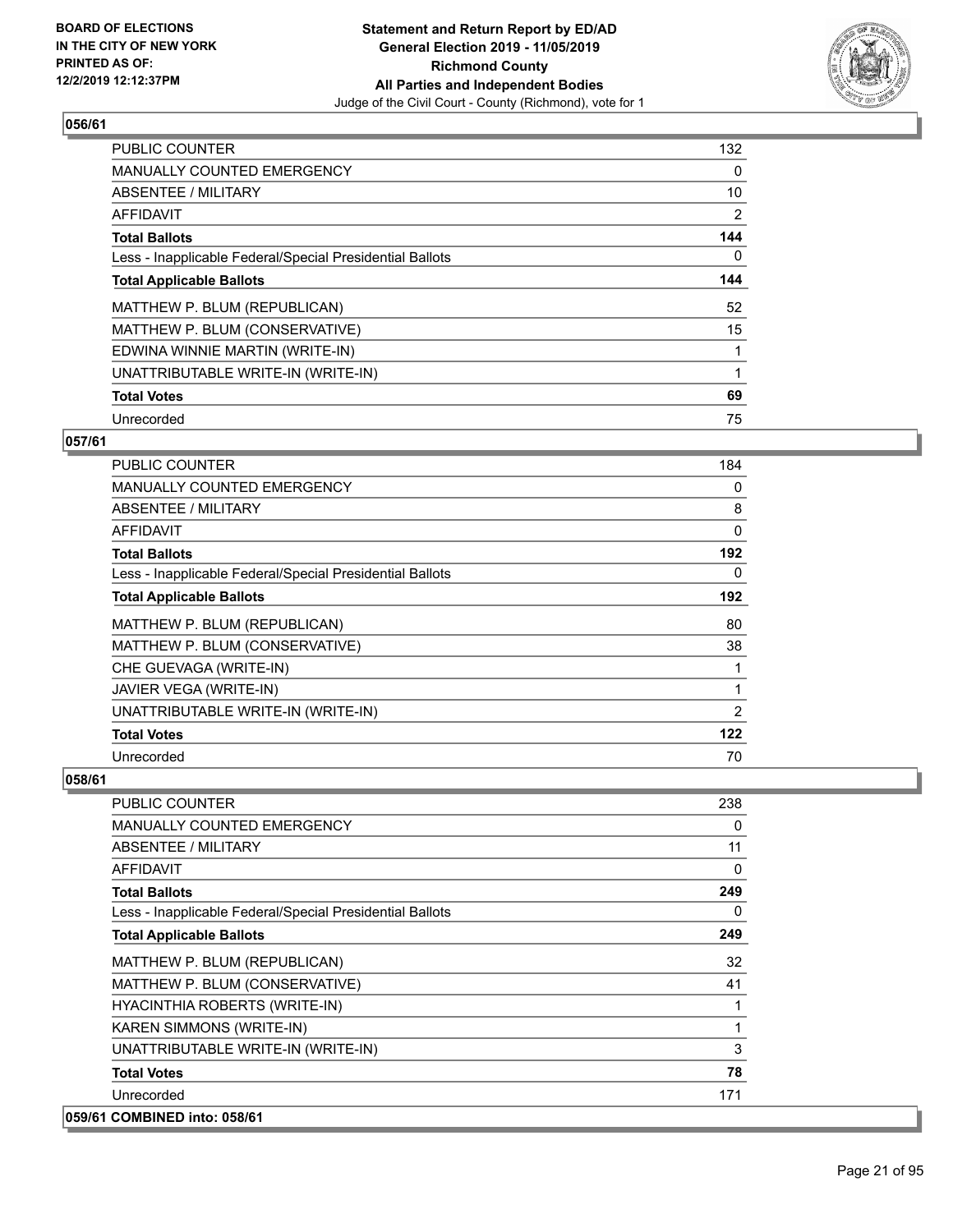

| PUBLIC COUNTER                                           | 144            |
|----------------------------------------------------------|----------------|
| <b>MANUALLY COUNTED EMERGENCY</b>                        | 0              |
| ABSENTEE / MILITARY                                      | 4              |
| <b>AFFIDAVIT</b>                                         |                |
| <b>Total Ballots</b>                                     | 149            |
| Less - Inapplicable Federal/Special Presidential Ballots | 0              |
| <b>Total Applicable Ballots</b>                          | 149            |
| MATTHEW P. BLUM (REPUBLICAN)                             | 54             |
| MATTHEW P. BLUM (CONSERVATIVE)                           | 19             |
| HILLARY CLINTON (WRITE-IN)                               | $\overline{2}$ |
| JORGE VASQUEZ (WRITE-IN)                                 | 1              |
| <b>Total Votes</b>                                       | 76             |
| Unrecorded                                               | 73             |

#### **061/61**

| PUBLIC COUNTER                                           | 120 |
|----------------------------------------------------------|-----|
| <b>MANUALLY COUNTED EMERGENCY</b>                        | 0   |
| <b>ABSENTEE / MILITARY</b>                               | 4   |
| <b>AFFIDAVIT</b>                                         | 0   |
| <b>Total Ballots</b>                                     | 124 |
| Less - Inapplicable Federal/Special Presidential Ballots | 0   |
| <b>Total Applicable Ballots</b>                          | 124 |
| MATTHEW P. BLUM (REPUBLICAN)                             | 10  |
| MATTHEW P. BLUM (CONSERVATIVE)                           | 20  |
| DARCEL CLARK (WRITE-IN)                                  | 1   |
| EDWIN KAMARA (WRITE-IN)                                  | 1   |
| EDWINA WINNIE MARTIN (WRITE-IN)                          | 2   |
| PEARL A. WILLIAMS (WRITE-IN)                             | 1   |
| <b>Total Votes</b>                                       | 35  |
| Unrecorded                                               | 89  |

| <b>PUBLIC COUNTER</b>                                    | 178          |
|----------------------------------------------------------|--------------|
| MANUALLY COUNTED EMERGENCY                               | 0            |
| ABSENTEE / MILITARY                                      | 5            |
| AFFIDAVIT                                                |              |
| <b>Total Ballots</b>                                     | 184          |
| Less - Inapplicable Federal/Special Presidential Ballots | $\mathbf{0}$ |
| <b>Total Applicable Ballots</b>                          | 184          |
| MATTHEW P. BLUM (REPUBLICAN)                             | 114          |
| MATTHEW P. BLUM (CONSERVATIVE)                           | 30           |
| <b>Total Votes</b>                                       | 144          |
| Unrecorded                                               | 40           |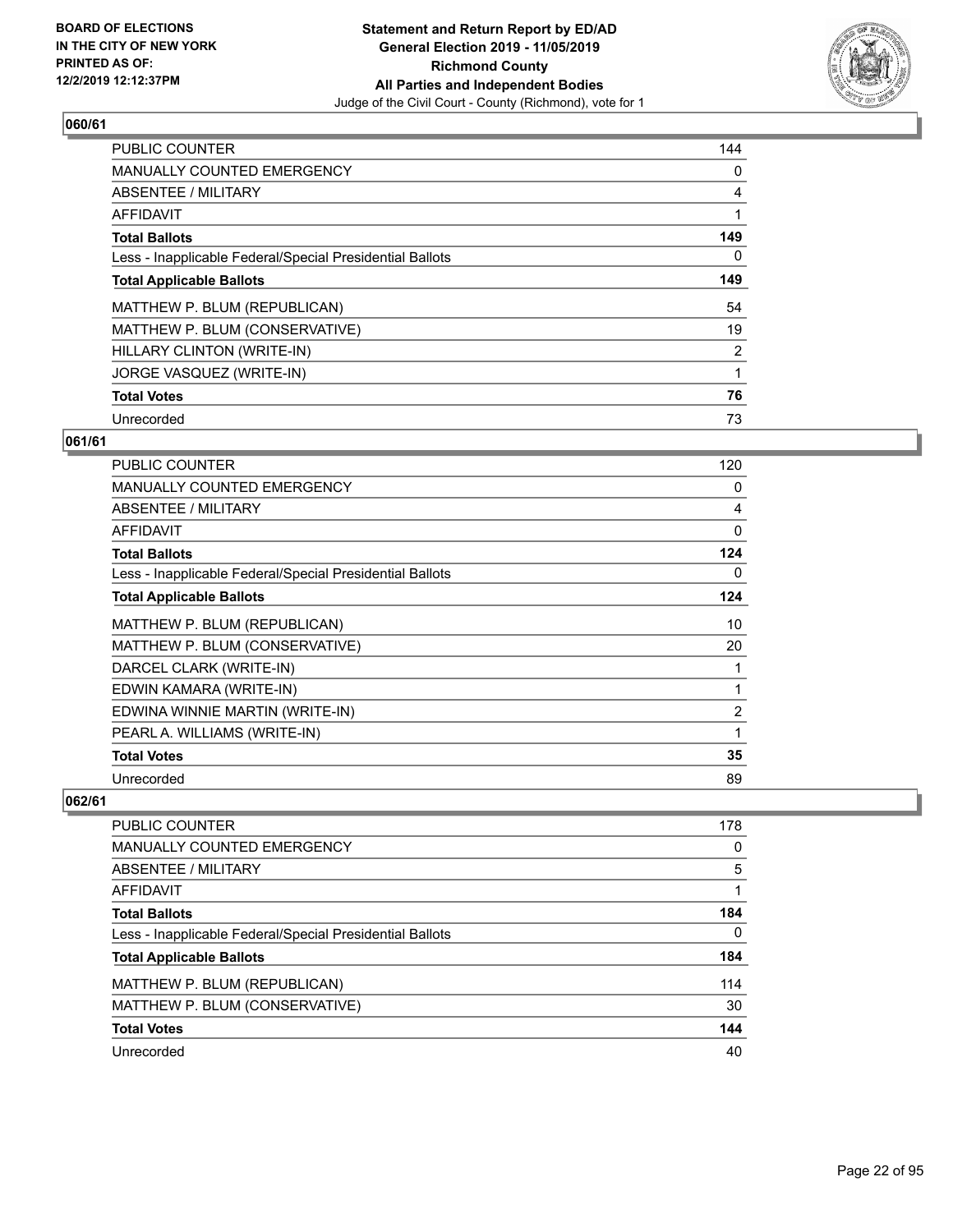

| <b>PUBLIC COUNTER</b>                                    | 52       |
|----------------------------------------------------------|----------|
| <b>MANUALLY COUNTED EMERGENCY</b>                        | 0        |
| ABSENTEE / MILITARY                                      | 3        |
| <b>AFFIDAVIT</b>                                         | $\Omega$ |
| <b>Total Ballots</b>                                     | 55       |
| Less - Inapplicable Federal/Special Presidential Ballots | 0        |
| <b>Total Applicable Ballots</b>                          | 55       |
| MATTHEW P. BLUM (REPUBLICAN)                             | 28       |
| MATTHEW P. BLUM (CONSERVATIVE)                           | 8        |
| TONY ROBBINS (WRITE-IN)                                  | 1        |
| <b>Total Votes</b>                                       | 37       |
| Unrecorded                                               | 18       |
|                                                          |          |

## **064/61 COMBINED into: 052/61**

#### **065/61**

| <b>PUBLIC COUNTER</b>                                    | 192               |
|----------------------------------------------------------|-------------------|
| <b>MANUALLY COUNTED EMERGENCY</b>                        | 0                 |
| <b>ABSENTEE / MILITARY</b>                               | $12 \overline{ }$ |
| <b>AFFIDAVIT</b>                                         | 2                 |
| <b>Total Ballots</b>                                     | 206               |
| Less - Inapplicable Federal/Special Presidential Ballots | 0                 |
| <b>Total Applicable Ballots</b>                          | 206               |
| MATTHEW P. BLUM (REPUBLICAN)                             | 46                |
| MATTHEW P. BLUM (CONSERVATIVE)                           | 40                |
| EDWINA WINNIE MARTIN (WRITE-IN)                          | 1                 |
| JOHN MICHAEL ENDICICEO (WRITE-IN)                        | 1                 |
| PHILIPPE-EDNER APOSTOL-MARIUS (WRITE-IN)                 | 1                 |
| UNATTRIBUTABLE WRITE-IN (WRITE-IN)                       | 4                 |
| UNCOUNTED WRITE-IN PER STATUTE (WRITE-IN)                | 1                 |
| <b>Total Votes</b>                                       | 94                |
| Unrecorded                                               | 112               |

| PUBLIC COUNTER                                           | 202            |
|----------------------------------------------------------|----------------|
| MANUALLY COUNTED EMERGENCY                               | 0              |
| ABSENTEE / MILITARY                                      | 13             |
| AFFIDAVIT                                                | $\overline{2}$ |
| <b>Total Ballots</b>                                     | 217            |
| Less - Inapplicable Federal/Special Presidential Ballots | 0              |
| <b>Total Applicable Ballots</b>                          | 217            |
| MATTHEW P. BLUM (REPUBLICAN)                             | 77             |
| MATTHEW P. BLUM (CONSERVATIVE)                           | 22             |
| ANGELA LOVERRO (WRITE-IN)                                | 1              |
| EDWINA WINNIE MARTIN (WRITE-IN)                          | 1              |
| KENNETH SIEV (WRITE-IN)                                  | 1              |
| <b>Total Votes</b>                                       | 102            |
| Unrecorded                                               | 115            |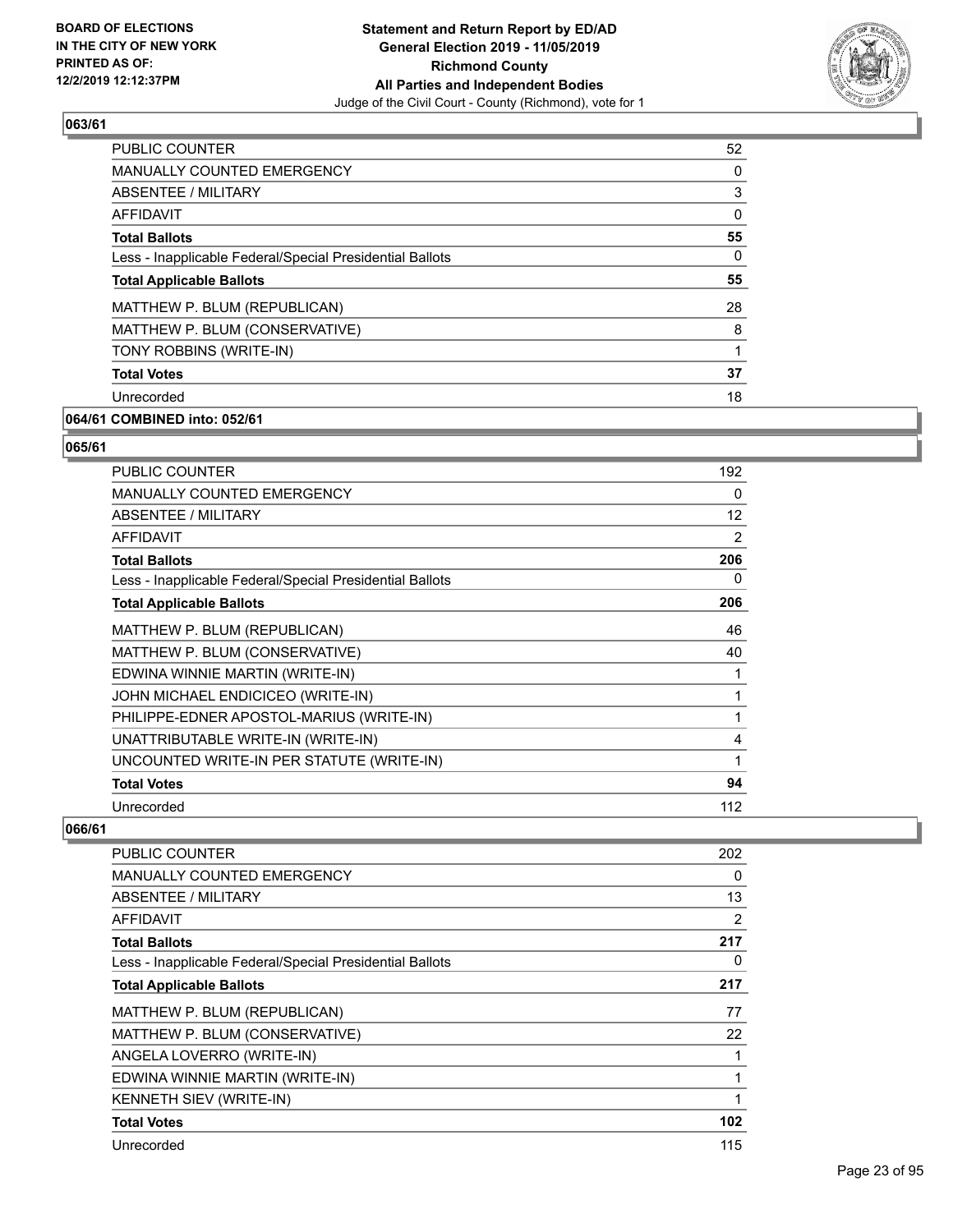

| PUBLIC COUNTER                                           | 178            |
|----------------------------------------------------------|----------------|
| <b>MANUALLY COUNTED EMERGENCY</b>                        | 0              |
| ABSENTEE / MILITARY                                      | 10             |
| AFFIDAVIT                                                | 0              |
| <b>Total Ballots</b>                                     | 188            |
| Less - Inapplicable Federal/Special Presidential Ballots | 0              |
| <b>Total Applicable Ballots</b>                          | 188            |
| MATTHEW P. BLUM (REPUBLICAN)                             | 63             |
| MATTHEW P. BLUM (CONSERVATIVE)                           | 25             |
| EDWINA WINNIE MARTIN (WRITE-IN)                          | 1              |
| HESHAM EL-MELIGY (WRITE-IN)                              | 1              |
| LISA OTTLEY (WRITE-IN)                                   | 1              |
| SHEILA MCGINN (WRITE-IN)                                 | $\overline{2}$ |
| UNATTRIBUTABLE WRITE-IN (WRITE-IN)                       | 1              |
| <b>Total Votes</b>                                       | 94             |
| Unrecorded                                               | 94             |

#### **068/61**

| PUBLIC COUNTER                                           | 154 |
|----------------------------------------------------------|-----|
| <b>MANUALLY COUNTED EMERGENCY</b>                        | 0   |
| ABSENTEE / MILITARY                                      | 11  |
| AFFIDAVIT                                                | 0   |
| <b>Total Ballots</b>                                     | 165 |
| Less - Inapplicable Federal/Special Presidential Ballots | 0   |
| <b>Total Applicable Ballots</b>                          | 165 |
| MATTHEW P. BLUM (REPUBLICAN)                             | 34  |
| MATTHEW P. BLUM (CONSERVATIVE)                           | 33  |
| EDWINA WINNIE MARTIN (WRITE-IN)                          | 1   |
| UNATTRIBUTABLE WRITE-IN (WRITE-IN)                       | 2   |
| <b>Total Votes</b>                                       | 70  |
| Unrecorded                                               | 95  |

| <b>PUBLIC COUNTER</b>                                    | 126            |
|----------------------------------------------------------|----------------|
| MANUALLY COUNTED EMERGENCY                               | 0              |
| ABSENTEE / MILITARY                                      | 3              |
| AFFIDAVIT                                                | 0              |
| <b>Total Ballots</b>                                     | 129            |
| Less - Inapplicable Federal/Special Presidential Ballots | 0              |
| <b>Total Applicable Ballots</b>                          | 129            |
| MATTHEW P. BLUM (REPUBLICAN)                             | 33             |
| MATTHEW P. BLUM (CONSERVATIVE)                           | 16             |
| EDWINA WINNIE MARTIN (WRITE-IN)                          | $\overline{2}$ |
|                                                          |                |
| <b>Total Votes</b>                                       | 51             |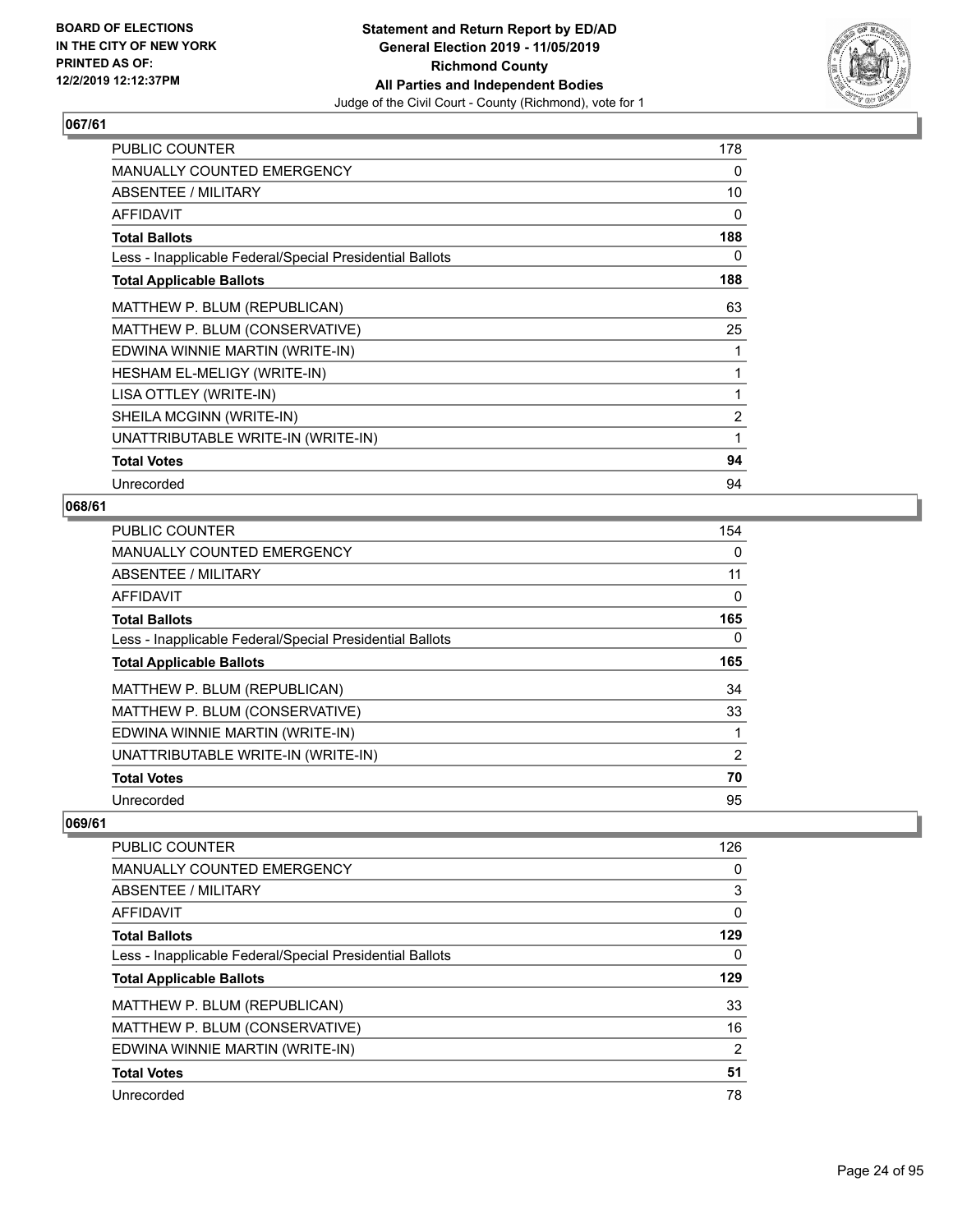

| PUBLIC COUNTER                                           | 112 |
|----------------------------------------------------------|-----|
| <b>MANUALLY COUNTED EMERGENCY</b>                        | 0   |
| ABSENTEE / MILITARY                                      | 6   |
| AFFIDAVIT                                                |     |
| <b>Total Ballots</b>                                     | 119 |
| Less - Inapplicable Federal/Special Presidential Ballots | 0   |
| <b>Total Applicable Ballots</b>                          | 119 |
| MATTHEW P. BLUM (REPUBLICAN)                             | 18  |
| MATTHEW P. BLUM (CONSERVATIVE)                           | 16  |
| <b>Total Votes</b>                                       | 34  |
| Unrecorded                                               | 85  |

## **071/61 COMBINED into: 043/61**

#### **072/61 COMBINED into: 040/61**

| <b>PUBLIC COUNTER</b>                                    | 163 |
|----------------------------------------------------------|-----|
| <b>MANUALLY COUNTED EMERGENCY</b>                        | 0   |
| ABSENTEE / MILITARY                                      |     |
| <b>AFFIDAVIT</b>                                         | 0   |
| <b>Total Ballots</b>                                     | 164 |
| Less - Inapplicable Federal/Special Presidential Ballots | 0   |
| <b>Total Applicable Ballots</b>                          | 164 |
| MATTHEW P. BLUM (REPUBLICAN)                             | 21  |
| MATTHEW P. BLUM (CONSERVATIVE)                           | 22  |
| DIANA EVONE BRACHO (WRITE-IN)                            | 2   |
| <b>Total Votes</b>                                       | 45  |
| Unrecorded                                               | 119 |
| 074/61 COMBINED into: 050/61                             |     |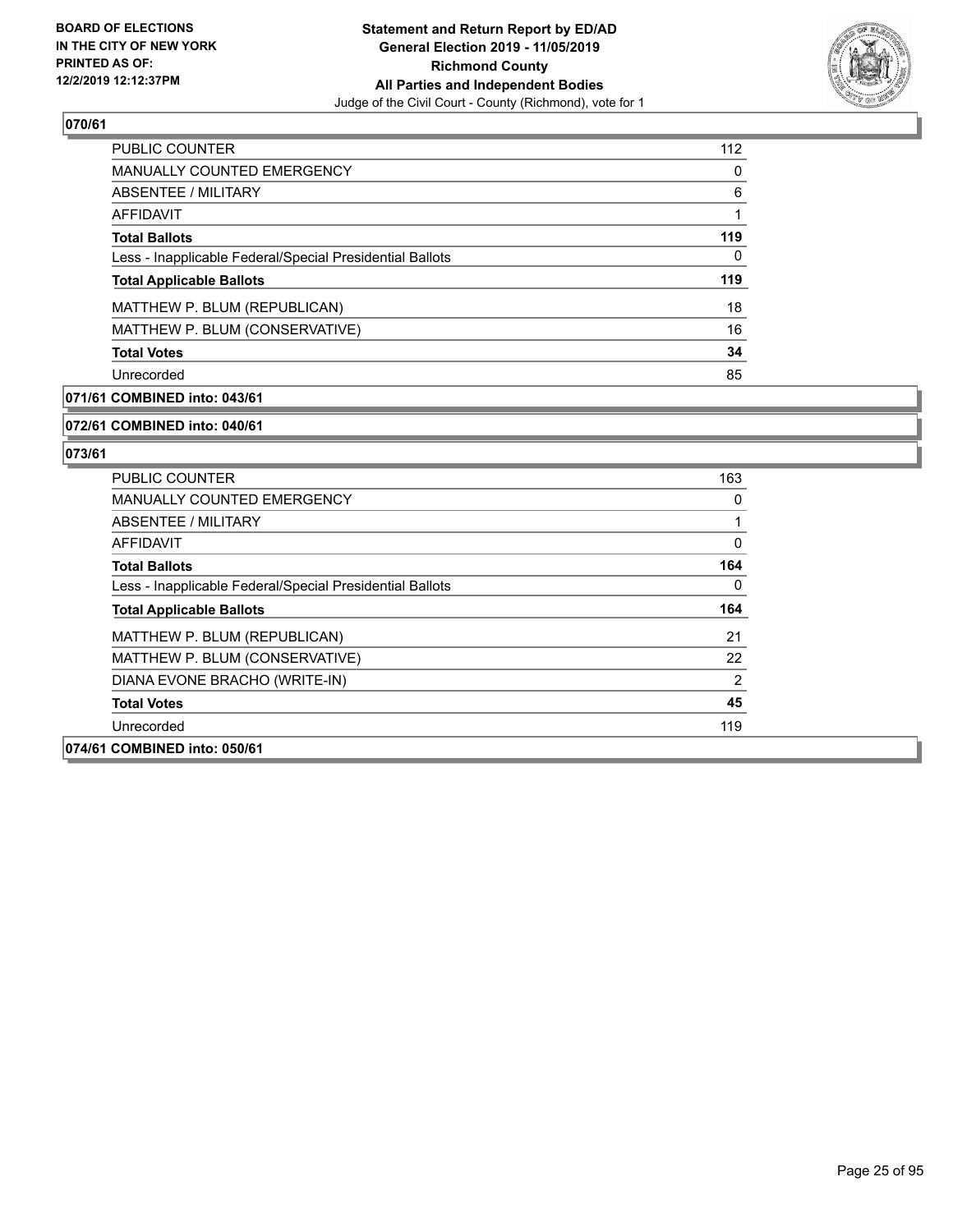

| PUBLIC COUNTER                                           | 123            |
|----------------------------------------------------------|----------------|
| <b>MANUALLY COUNTED EMERGENCY</b>                        | 0              |
| ABSENTEE / MILITARY                                      | 6              |
| <b>AFFIDAVIT</b>                                         | $\overline{2}$ |
| <b>Total Ballots</b>                                     | 131            |
| Less - Inapplicable Federal/Special Presidential Ballots | 0              |
| <b>Total Applicable Ballots</b>                          | 131            |
| MATTHEW P. BLUM (REPUBLICAN)                             | 45             |
| MATTHEW P. BLUM (CONSERVATIVE)                           | 13             |
| <b>BOB HELBOCK (WRITE-IN)</b>                            | 2              |
| EDWINA WINNIE MARTIN (WRITE-IN)                          | 8              |
| ELLA EHRLICH (WRITE-IN)                                  | 1              |
| GENA MIMOZA (WRITE-IN)                                   | 1              |
| HILLARY CLINTON (WRITE-IN)                               | 1              |
| SHEILA MCGINN (WRITE-IN)                                 | 1              |
| UNATTRIBUTABLE WRITE-IN (WRITE-IN)                       | 3              |
| <b>Total Votes</b>                                       | 75             |
| Unrecorded                                               | 56             |

## **076/61**

| <b>PUBLIC COUNTER</b>                                    | 224 |
|----------------------------------------------------------|-----|
| <b>MANUALLY COUNTED EMERGENCY</b>                        | 0   |
| ABSENTEE / MILITARY                                      | 5   |
| AFFIDAVIT                                                | 0   |
| <b>Total Ballots</b>                                     | 229 |
| Less - Inapplicable Federal/Special Presidential Ballots | 0   |
| <b>Total Applicable Ballots</b>                          | 229 |
| MATTHEW P. BLUM (REPUBLICAN)                             | 84  |
| MATTHEW P. BLUM (CONSERVATIVE)                           | 31  |
| ENCA KAGAN (WRITE-IN)                                    | 1   |
| TERESA R. NUCCIO (WRITE-IN)                              | 1   |
| <b>Total Votes</b>                                       | 117 |
| Unrecorded                                               | 112 |
| 077/61 COMBINED into: 008/61                             |     |
| 078/61 COMBINED into: 006/61                             |     |

**079/61 COMBINED into: 001/61**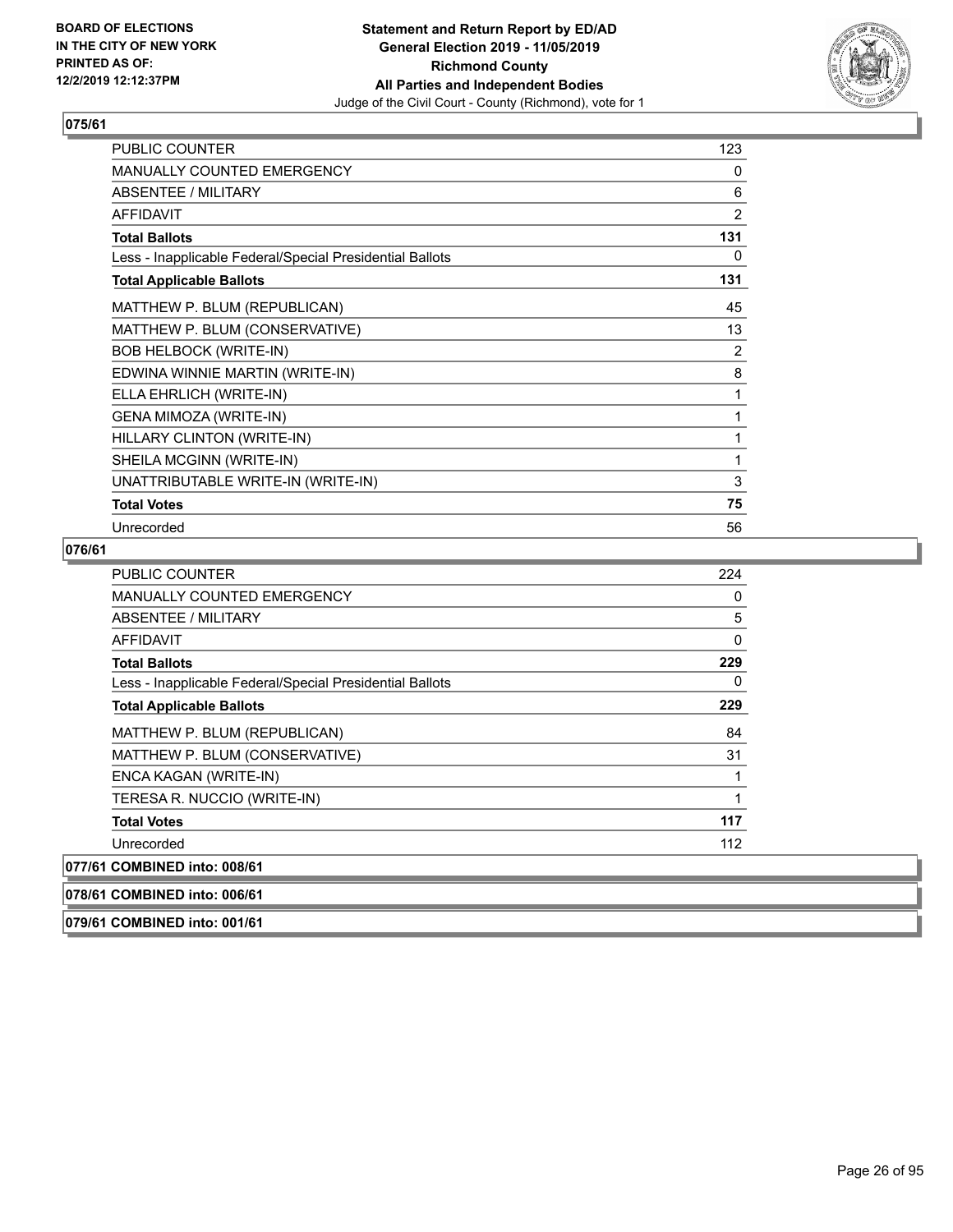

| <b>PUBLIC COUNTER</b>                                    | 217            |
|----------------------------------------------------------|----------------|
| <b>MANUALLY COUNTED EMERGENCY</b>                        | 0              |
| ABSENTEE / MILITARY                                      | 6              |
| <b>AFFIDAVIT</b>                                         | $\overline{2}$ |
| <b>Total Ballots</b>                                     | 225            |
| Less - Inapplicable Federal/Special Presidential Ballots | 0              |
| <b>Total Applicable Ballots</b>                          | 225            |
| MATTHEW P. BLUM (REPUBLICAN)                             | 164            |
| MATTHEW P. BLUM (CONSERVATIVE)                           | 26             |
| <b>GERARD DELL (WRITE-IN)</b>                            |                |
| LUCILLE BORGHESE (WRITE-IN)                              | 1              |
| <b>Total Votes</b>                                       | 192            |
| Unrecorded                                               | 33             |

#### **002/62**

| <b>PUBLIC COUNTER</b>                                    | 316 |
|----------------------------------------------------------|-----|
| MANUALLY COUNTED EMERGENCY                               | 0   |
| ABSENTEE / MILITARY                                      | 6   |
| <b>AFFIDAVIT</b>                                         | 4   |
| <b>Total Ballots</b>                                     | 326 |
| Less - Inapplicable Federal/Special Presidential Ballots | 0   |
| <b>Total Applicable Ballots</b>                          | 326 |
| MATTHEW P. BLUM (REPUBLICAN)                             | 234 |
| MATTHEW P. BLUM (CONSERVATIVE)                           | 45  |
| RONALD CASTORINA, JR. (WRITE-IN)                         |     |
| UNATTRIBUTABLE WRITE-IN (WRITE-IN)                       |     |
| <b>Total Votes</b>                                       | 281 |
| Unrecorded                                               | 45  |

| PUBLIC COUNTER                                           | 320          |
|----------------------------------------------------------|--------------|
| MANUALLY COUNTED EMERGENCY                               | 0            |
| ABSENTEE / MILITARY                                      | 0            |
| AFFIDAVIT                                                | $\mathbf{0}$ |
| <b>Total Ballots</b>                                     | 320          |
| Less - Inapplicable Federal/Special Presidential Ballots | 0            |
| <b>Total Applicable Ballots</b>                          | 320          |
| MATTHEW P. BLUM (REPUBLICAN)                             | 243          |
| MATTHEW P. BLUM (CONSERVATIVE)                           | 32           |
| <b>JAMES FRENCH (WRITE-IN)</b>                           | 1            |
| THOMAS SIPP (WRITE-IN)                                   | 1            |
| UNATTRIBUTABLE WRITE-IN (WRITE-IN)                       | 1            |
| <b>Total Votes</b>                                       | 278          |
| Unrecorded                                               | 42           |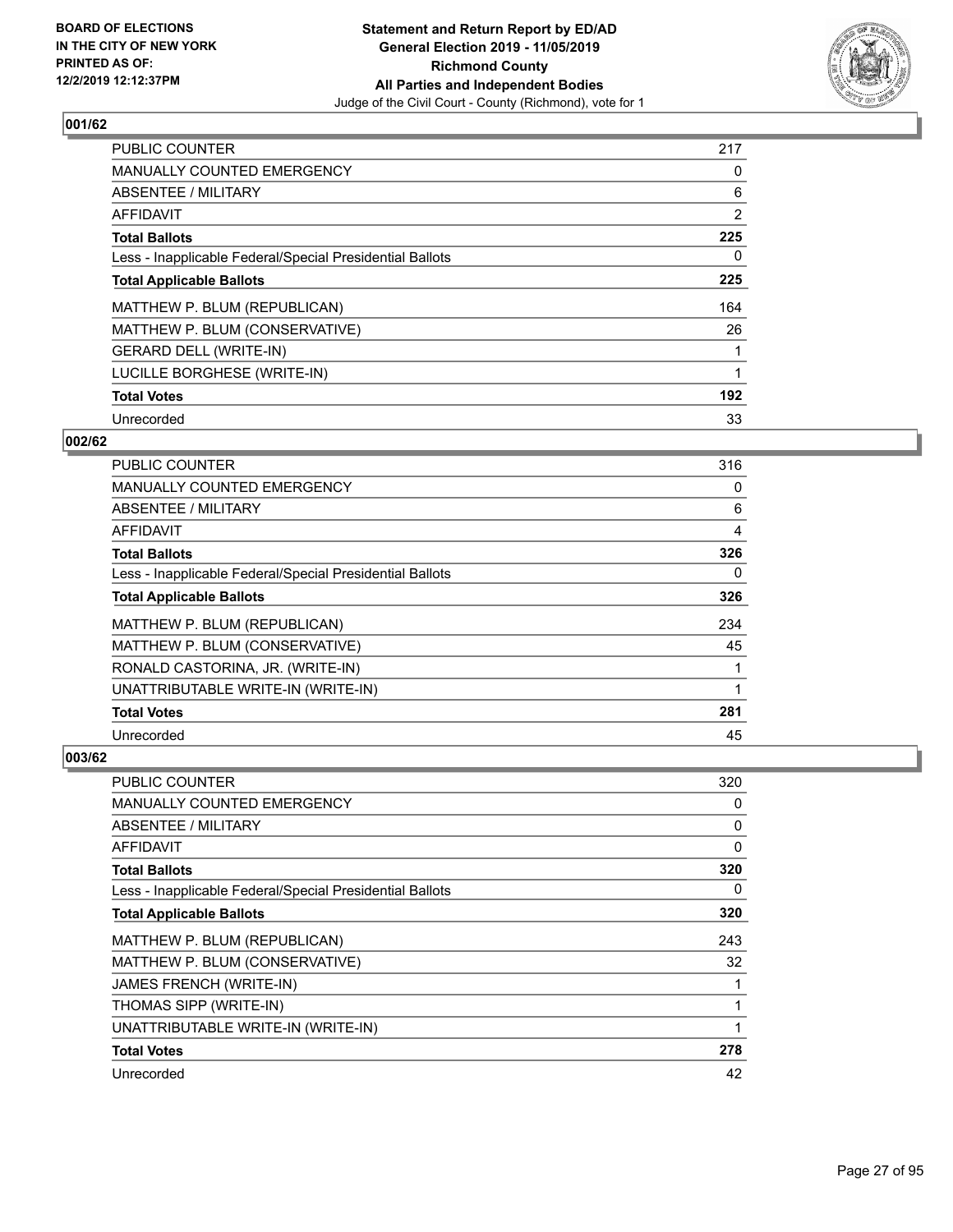

| <b>PUBLIC COUNTER</b>                                    | 229 |
|----------------------------------------------------------|-----|
| <b>MANUALLY COUNTED EMERGENCY</b>                        | 0   |
| ABSENTEE / MILITARY                                      | 5   |
| <b>AFFIDAVIT</b>                                         |     |
| <b>Total Ballots</b>                                     | 235 |
| Less - Inapplicable Federal/Special Presidential Ballots | 0   |
| <b>Total Applicable Ballots</b>                          | 235 |
| MATTHEW P. BLUM (REPUBLICAN)                             | 172 |
| MATTHEW P. BLUM (CONSERVATIVE)                           | 31  |
| BERT KANNUDO (WRITE-IN)                                  |     |
| VINCENT BENFANTE (WRITE-IN)                              |     |
| <b>Total Votes</b>                                       | 205 |
| Unrecorded                                               | 30  |

#### **005/62**

| <b>PUBLIC COUNTER</b>                                    | 204 |
|----------------------------------------------------------|-----|
| <b>MANUALLY COUNTED EMERGENCY</b>                        | 0   |
| ABSENTEE / MILITARY                                      | 3   |
| <b>AFFIDAVIT</b>                                         | 2   |
| <b>Total Ballots</b>                                     | 209 |
| Less - Inapplicable Federal/Special Presidential Ballots | 0   |
| <b>Total Applicable Ballots</b>                          | 209 |
| MATTHEW P. BLUM (REPUBLICAN)                             | 163 |
| MATTHEW P. BLUM (CONSERVATIVE)                           | 23  |
| <b>JUDY SHEINDLIN (WRITE-IN)</b>                         |     |
| <b>Total Votes</b>                                       | 187 |
| Unrecorded                                               | 22  |

| <b>PUBLIC COUNTER</b>                                    | 216 |
|----------------------------------------------------------|-----|
| MANUALLY COUNTED EMERGENCY                               | 0   |
| ABSENTEE / MILITARY                                      | 6   |
| <b>AFFIDAVIT</b>                                         | 1   |
| <b>Total Ballots</b>                                     | 223 |
| Less - Inapplicable Federal/Special Presidential Ballots | 0   |
| <b>Total Applicable Ballots</b>                          | 223 |
| MATTHEW P. BLUM (REPUBLICAN)                             | 157 |
| MATTHEW P. BLUM (CONSERVATIVE)                           | 29  |
| HENRY RELLONS (WRITE-IN)                                 | 1   |
| MARIANNE WILLIAMSON (WRITE-IN)                           | 1   |
| PEARL DELLER (WRITE-IN)                                  | 1   |
| SETH MCFARLAND (WRITE-IN)                                | 1   |
| STEVE CORDELLO (WRITE-IN)                                | 1   |
| TOM SOBEBANKI (WRITE-IN)                                 | 1   |
| UNATTRIBUTABLE WRITE-IN (WRITE-IN)                       | 1   |
| <b>Total Votes</b>                                       | 193 |
| Unrecorded                                               | 30  |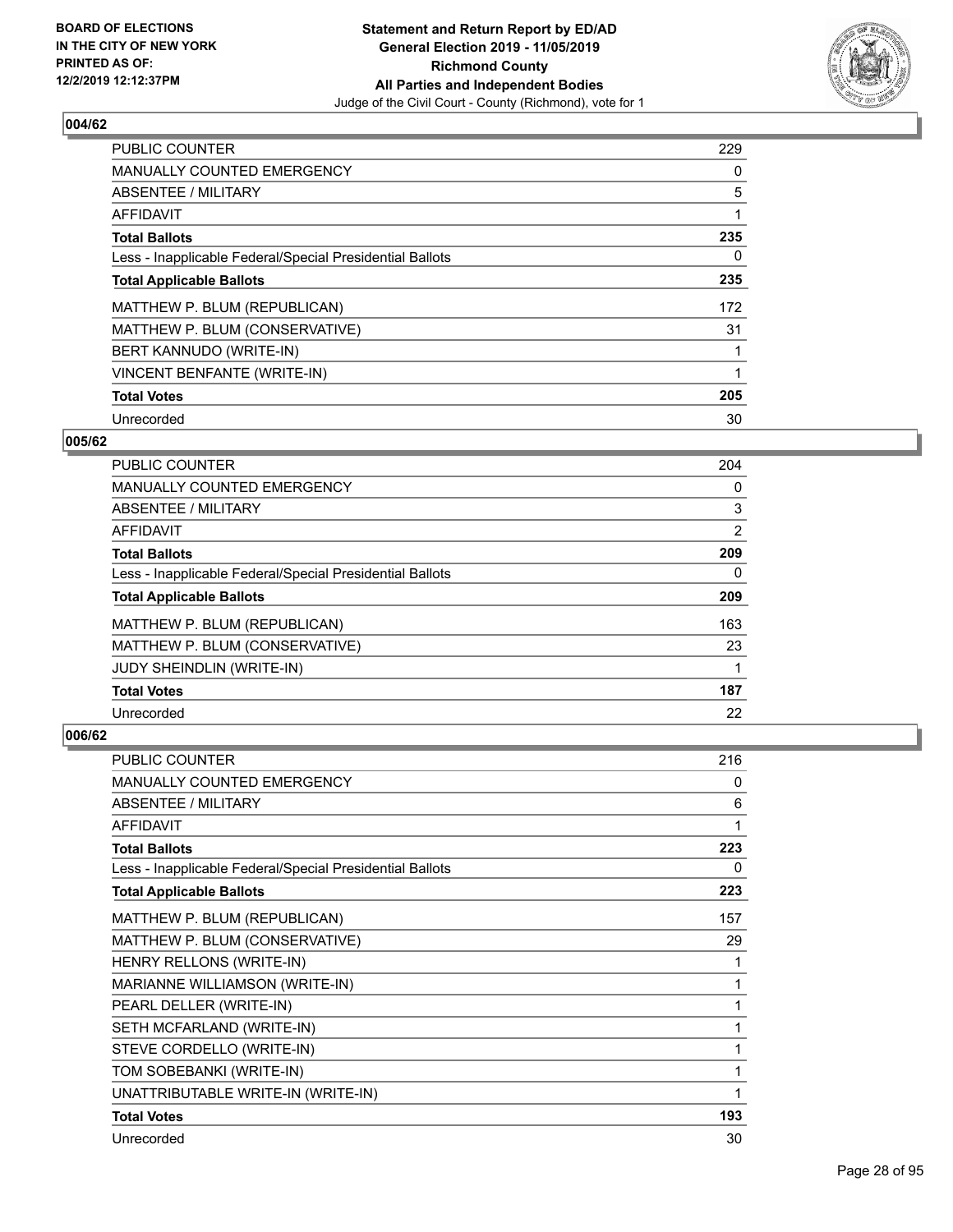

| <b>PUBLIC COUNTER</b>                                    | 229            |
|----------------------------------------------------------|----------------|
| <b>MANUALLY COUNTED EMERGENCY</b>                        | 0              |
| ABSENTEE / MILITARY                                      | 7              |
| <b>AFFIDAVIT</b>                                         | 0              |
| <b>Total Ballots</b>                                     | 236            |
| Less - Inapplicable Federal/Special Presidential Ballots | 0              |
| <b>Total Applicable Ballots</b>                          | 236            |
| MATTHEW P. BLUM (REPUBLICAN)                             | 168            |
| MATTHEW P. BLUM (CONSERVATIVE)                           | 34             |
| BERNIE SANDERS (WRITE-IN)                                |                |
| SHAWN MALACHOVSKY (WRITE-IN)                             | $\overline{2}$ |
| UNATTRIBUTABLE WRITE-IN (WRITE-IN)                       | 2              |
| <b>Total Votes</b>                                       | 207            |
| Unrecorded                                               | 29             |

#### **008/62**

| <b>PUBLIC COUNTER</b>                                    | 178      |
|----------------------------------------------------------|----------|
| <b>MANUALLY COUNTED EMERGENCY</b>                        | 0        |
| ABSENTEE / MILITARY                                      | 3        |
| <b>AFFIDAVIT</b>                                         | 4        |
| <b>Total Ballots</b>                                     | 185      |
| Less - Inapplicable Federal/Special Presidential Ballots | $\Omega$ |
| <b>Total Applicable Ballots</b>                          | 185      |
| MATTHEW P. BLUM (REPUBLICAN)                             | 133      |
| MATTHEW P. BLUM (CONSERVATIVE)                           | 18       |
| UNATTRIBUTABLE WRITE-IN (WRITE-IN)                       |          |
| <b>Total Votes</b>                                       | 152      |
| Unrecorded                                               | 33       |

| PUBLIC COUNTER                                           | 146 |
|----------------------------------------------------------|-----|
| <b>MANUALLY COUNTED EMERGENCY</b>                        | 0   |
| ABSENTEE / MILITARY                                      | 3   |
| AFFIDAVIT                                                | 0   |
| <b>Total Ballots</b>                                     | 149 |
| Less - Inapplicable Federal/Special Presidential Ballots | 0   |
| <b>Total Applicable Ballots</b>                          | 149 |
| MATTHEW P. BLUM (REPUBLICAN)                             | 92  |
| MATTHEW P. BLUM (CONSERVATIVE)                           | 16  |
| UNATTRIBUTABLE WRITE-IN (WRITE-IN)                       | 1   |
| <b>Total Votes</b>                                       | 109 |
| Unrecorded                                               | 40  |
| 010/62 COMBINED into: 003/62                             |     |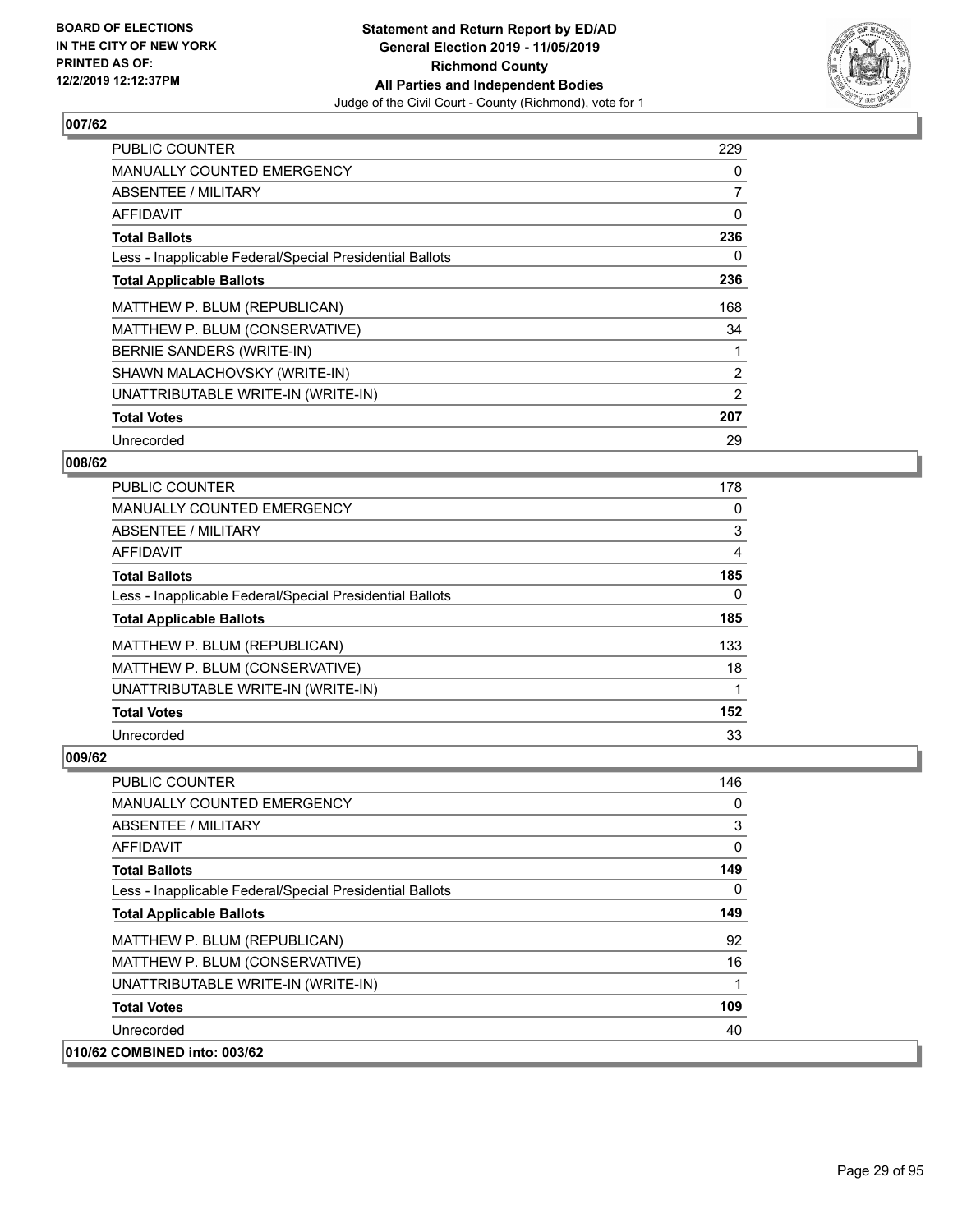

| <b>PUBLIC COUNTER</b>                                    | 222 |
|----------------------------------------------------------|-----|
| <b>MANUALLY COUNTED EMERGENCY</b>                        | 0   |
| ABSENTEE / MILITARY                                      | 3   |
| AFFIDAVIT                                                |     |
| <b>Total Ballots</b>                                     | 226 |
| Less - Inapplicable Federal/Special Presidential Ballots | 0   |
| <b>Total Applicable Ballots</b>                          | 226 |
| MATTHEW P. BLUM (REPUBLICAN)                             | 154 |
| MATTHEW P. BLUM (CONSERVATIVE)                           | 32  |
| SHAWN MALACHOVSKY (WRITE-IN)                             | 2   |
| UNATTRIBUTABLE WRITE-IN (WRITE-IN)                       | 1   |
| <b>Total Votes</b>                                       | 189 |
| Unrecorded                                               | 37  |

#### **012/62**

| <b>PUBLIC COUNTER</b>                                    | 268 |
|----------------------------------------------------------|-----|
| <b>MANUALLY COUNTED EMERGENCY</b>                        | 0   |
| ABSENTEE / MILITARY                                      | 4   |
| AFFIDAVIT                                                |     |
| <b>Total Ballots</b>                                     | 273 |
| Less - Inapplicable Federal/Special Presidential Ballots | 0   |
| <b>Total Applicable Ballots</b>                          | 273 |
| MATTHEW P. BLUM (REPUBLICAN)                             | 200 |
| MATTHEW P. BLUM (CONSERVATIVE)                           | 32  |
| UNATTRIBUTABLE WRITE-IN (WRITE-IN)                       |     |
| <b>Total Votes</b>                                       | 233 |
| Unrecorded                                               | 40  |

| <b>PUBLIC COUNTER</b>                                    | 312          |
|----------------------------------------------------------|--------------|
| MANUALLY COUNTED EMERGENCY                               | 0            |
| ABSENTEE / MILITARY                                      | 7            |
| AFFIDAVIT                                                | 5            |
| <b>Total Ballots</b>                                     | 324          |
| Less - Inapplicable Federal/Special Presidential Ballots | $\mathbf{0}$ |
| <b>Total Applicable Ballots</b>                          | 324          |
| MATTHEW P. BLUM (REPUBLICAN)                             | 224          |
| MATTHEW P. BLUM (CONSERVATIVE)                           | 34           |
| UNATTRIBUTABLE WRITE-IN (WRITE-IN)                       | 3            |
| <b>Total Votes</b>                                       | 261          |
| Unrecorded                                               | 63           |
| 014/62 COMBINED into: 013/62                             |              |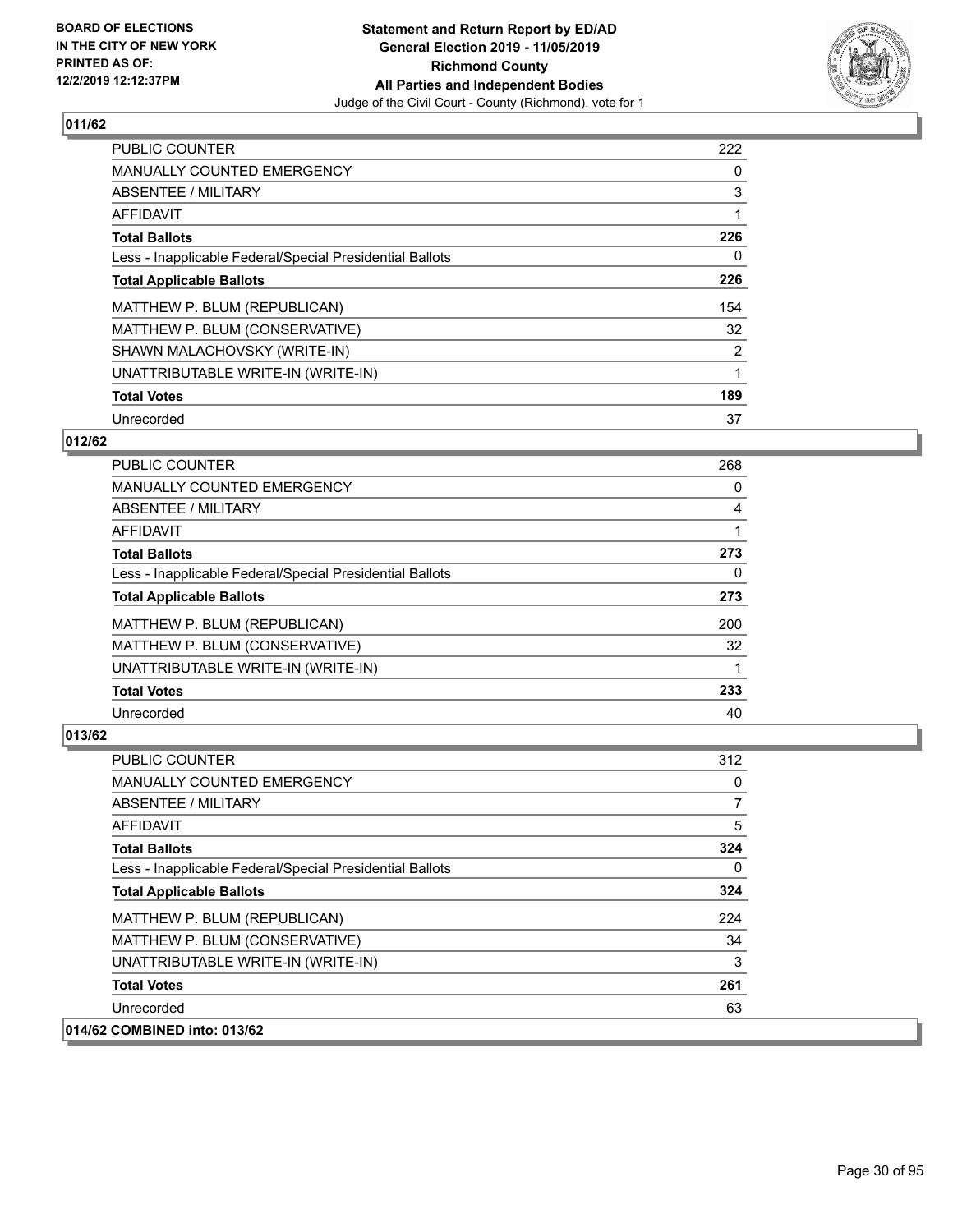

| <b>PUBLIC COUNTER</b>                                    | 323 |
|----------------------------------------------------------|-----|
| MANUALLY COUNTED EMERGENCY                               | 0   |
| ABSENTEE / MILITARY                                      | 6   |
| AFFIDAVIT                                                | 3   |
| <b>Total Ballots</b>                                     | 332 |
| Less - Inapplicable Federal/Special Presidential Ballots | 0   |
| <b>Total Applicable Ballots</b>                          | 332 |
| MATTHEW P. BLUM (REPUBLICAN)                             | 245 |
| MATTHEW P. BLUM (CONSERVATIVE)                           | 39  |
| LISA SANSONE (WRITE-IN)                                  |     |
| NILES FRENCH (WRITE-IN)                                  |     |
| UNATTRIBUTABLE WRITE-IN (WRITE-IN)                       |     |
| <b>Total Votes</b>                                       | 287 |
| Unrecorded                                               | 45  |

#### **016/62**

| PUBLIC COUNTER                                           | 313 |
|----------------------------------------------------------|-----|
| <b>MANUALLY COUNTED EMERGENCY</b>                        | 0   |
| ABSENTEE / MILITARY                                      | 5   |
| AFFIDAVIT                                                | 3   |
| <b>Total Ballots</b>                                     | 321 |
| Less - Inapplicable Federal/Special Presidential Ballots | 0   |
| <b>Total Applicable Ballots</b>                          | 321 |
| MATTHEW P. BLUM (REPUBLICAN)                             | 237 |
| MATTHEW P. BLUM (CONSERVATIVE)                           | 40  |
| <b>Total Votes</b>                                       | 277 |
| Unrecorded                                               | 44  |

## **017/62 COMBINED into: 015/62**

## **018/62 COMBINED into: 016/62**

#### **019/62 COMBINED into: 012/62**

| PUBLIC COUNTER                                           | 366      |
|----------------------------------------------------------|----------|
| MANUALLY COUNTED EMERGENCY                               | $\Omega$ |
| ABSENTEE / MILITARY                                      | 10       |
| AFFIDAVIT                                                | 1        |
| <b>Total Ballots</b>                                     | 377      |
| Less - Inapplicable Federal/Special Presidential Ballots | 0        |
| <b>Total Applicable Ballots</b>                          | 377      |
| MATTHEW P. BLUM (REPUBLICAN)                             | 285      |
| MATTHEW P. BLUM (CONSERVATIVE)                           | 43       |
| CARA BUONINCONTRI (WRITE-IN)                             |          |
| SHAWN MALACHOVSKY (WRITE-IN)                             | 1        |
| UNATTRIBUTABLE WRITE-IN (WRITE-IN)                       | 2        |
| <b>Total Votes</b>                                       | 332      |
| Unrecorded                                               | 45       |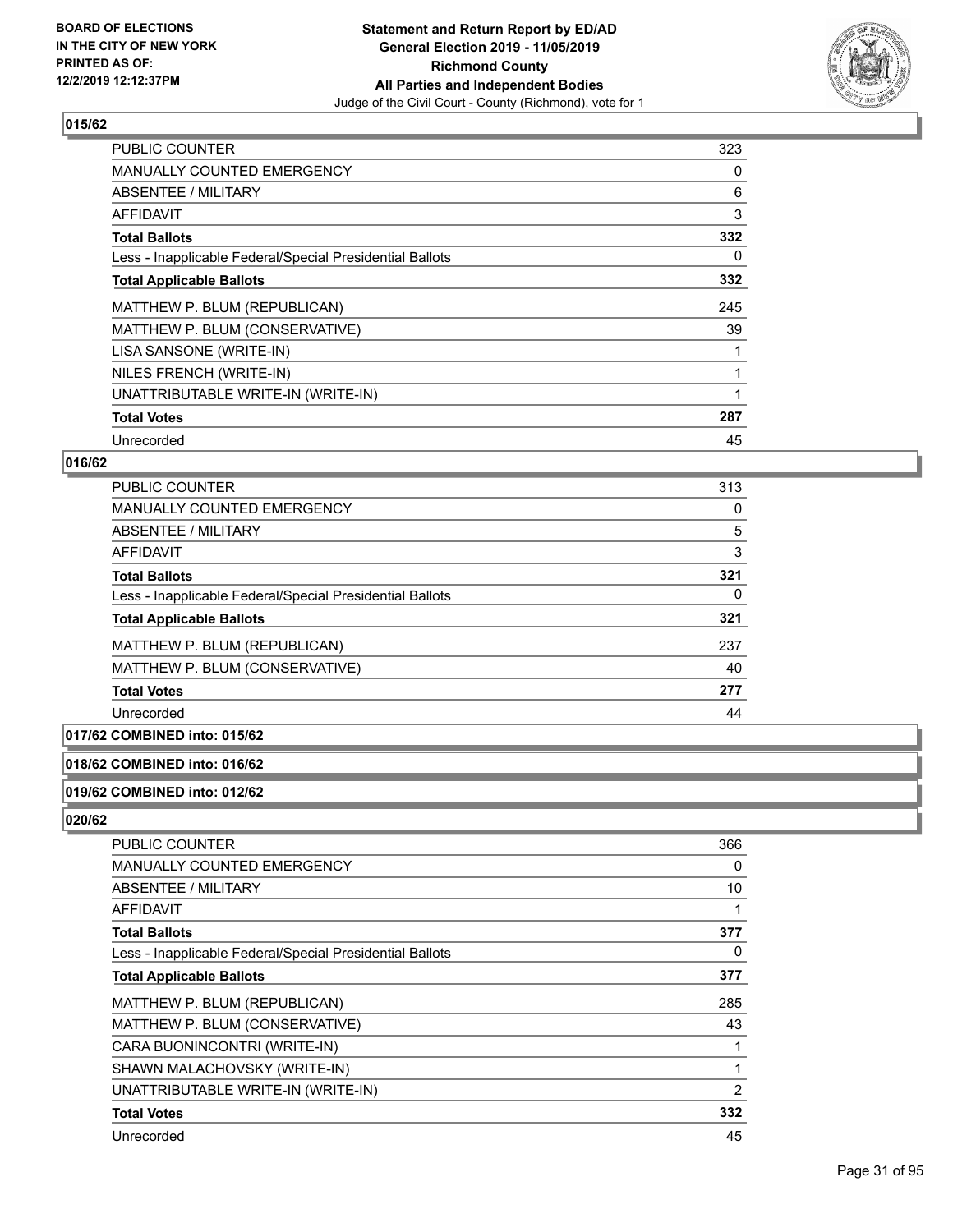

| <b>PUBLIC COUNTER</b>                                    | 330            |
|----------------------------------------------------------|----------------|
| MANUALLY COUNTED EMERGENCY                               | $\Omega$       |
| ABSENTEE / MILITARY                                      | 14             |
| AFFIDAVIT                                                | $\overline{2}$ |
| <b>Total Ballots</b>                                     | 346            |
| Less - Inapplicable Federal/Special Presidential Ballots | 0              |
| <b>Total Applicable Ballots</b>                          | 346            |
| MATTHEW P. BLUM (REPUBLICAN)                             | 240            |
| MATTHEW P. BLUM (CONSERVATIVE)                           | 51             |
| UNATTRIBUTABLE WRITE-IN (WRITE-IN)                       | 2              |
| <b>Total Votes</b>                                       | 293            |
| Unrecorded                                               | 53             |

#### **022/62**

| PUBLIC COUNTER                                           | 397 |
|----------------------------------------------------------|-----|
| <b>MANUALLY COUNTED EMERGENCY</b>                        |     |
| ABSENTEE / MILITARY                                      | 21  |
| AFFIDAVIT                                                | 2   |
| <b>Total Ballots</b>                                     | 421 |
| Less - Inapplicable Federal/Special Presidential Ballots | 0   |
| <b>Total Applicable Ballots</b>                          | 421 |
| MATTHEW P. BLUM (REPUBLICAN)                             | 309 |
| MATTHEW P. BLUM (CONSERVATIVE)                           | 55  |
| ADELOLA SHERALYNN DOW (WRITE-IN)                         |     |
| RONALD CASTORINA, JR. (WRITE-IN)                         |     |
| <b>Total Votes</b>                                       | 366 |
| Unrecorded                                               | 55  |

**023/62 COMBINED into: 020/62**

#### **024/62 COMBINED into: 021/62**

**025/62 COMBINED into: 022/62**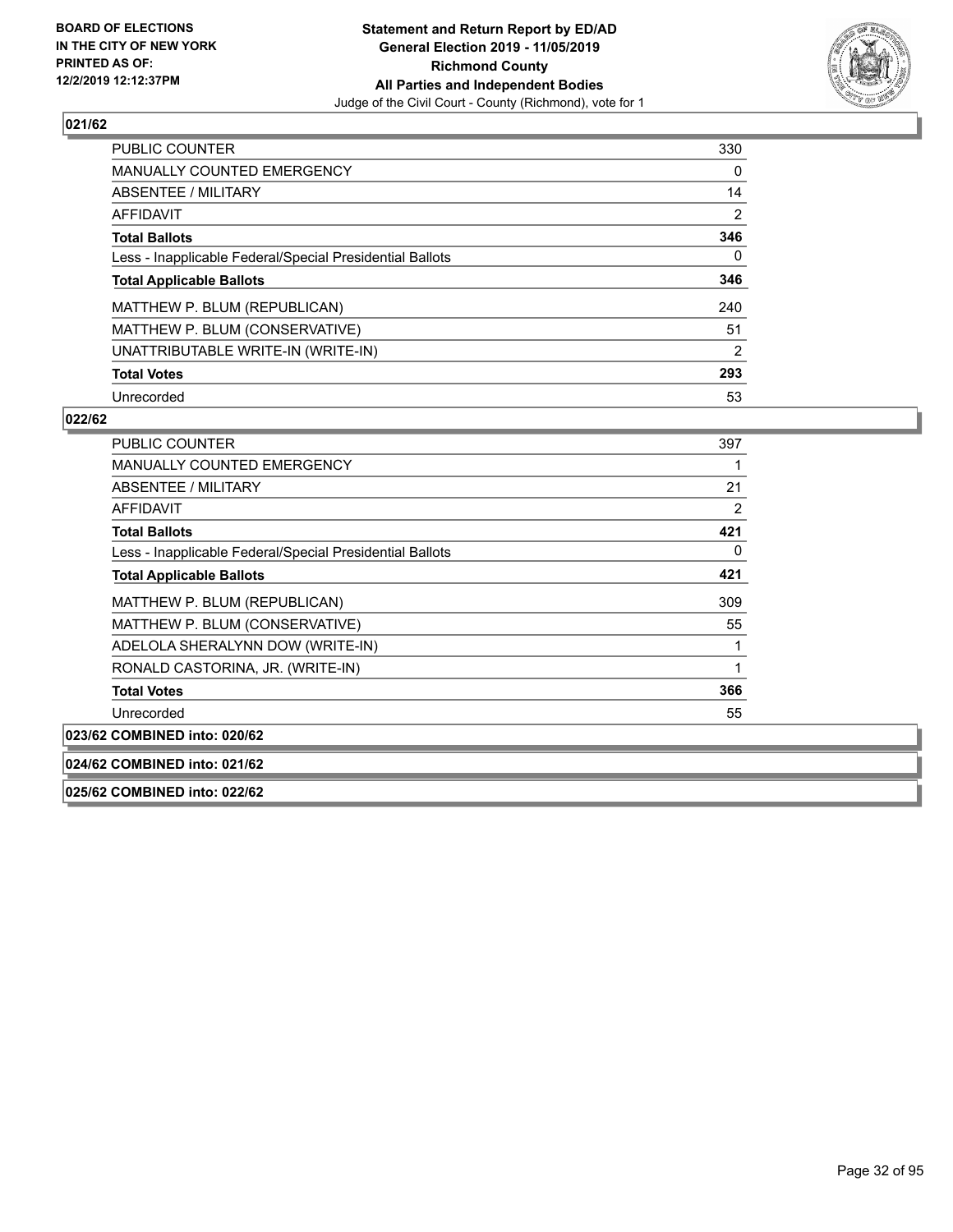

| <b>PUBLIC COUNTER</b>                                    | 184            |
|----------------------------------------------------------|----------------|
| <b>MANUALLY COUNTED EMERGENCY</b>                        | $\Omega$       |
| ABSENTEE / MILITARY                                      | 10             |
| <b>AFFIDAVIT</b>                                         | 3              |
| <b>Total Ballots</b>                                     | 197            |
| Less - Inapplicable Federal/Special Presidential Ballots | 0              |
| <b>Total Applicable Ballots</b>                          | 197            |
| MATTHEW P. BLUM (REPUBLICAN)                             | 118            |
| MATTHEW P. BLUM (CONSERVATIVE)                           | 26             |
| EDWINA WINNIE MARTIN (WRITE-IN)                          | 1              |
| GENA MIMOZA (WRITE-IN)                                   | 1              |
| JORDAN MAMET (WRITE-IN)                                  | 1              |
| ROBERT DENKER (WRITE-IN)                                 | 1              |
| ROBERT P. FETIK (WRITE-IN)                               | 1              |
| UNATTRIBUTABLE WRITE-IN (WRITE-IN)                       | $\overline{2}$ |
| <b>Total Votes</b>                                       | 151            |
| Unrecorded                                               | 46             |

#### **027/62**

| <b>PUBLIC COUNTER</b>                                    | 237 |
|----------------------------------------------------------|-----|
| <b>MANUALLY COUNTED EMERGENCY</b>                        | 0   |
| <b>ABSENTEE / MILITARY</b>                               | 4   |
| <b>AFFIDAVIT</b>                                         | 0   |
| <b>Total Ballots</b>                                     | 241 |
| Less - Inapplicable Federal/Special Presidential Ballots | 0   |
| <b>Total Applicable Ballots</b>                          | 241 |
| MATTHEW P. BLUM (REPUBLICAN)                             | 179 |
| MATTHEW P. BLUM (CONSERVATIVE)                           | 27  |
| JOHN KOBINSKI (WRITE-IN)                                 | 2   |
| <b>Total Votes</b>                                       | 208 |
| Unrecorded                                               | 33  |

| <b>PUBLIC COUNTER</b>                                    | 194 |
|----------------------------------------------------------|-----|
| <b>MANUALLY COUNTED EMERGENCY</b>                        | 0   |
| ABSENTEE / MILITARY                                      | 5   |
| AFFIDAVIT                                                | 0   |
| <b>Total Ballots</b>                                     | 199 |
| Less - Inapplicable Federal/Special Presidential Ballots | 0   |
| <b>Total Applicable Ballots</b>                          | 199 |
| MATTHEW P. BLUM (REPUBLICAN)                             | 145 |
| MATTHEW P. BLUM (CONSERVATIVE)                           | 22  |
| <b>IAN WISMANN (WRITE-IN)</b>                            |     |
| <b>Total Votes</b>                                       | 168 |
| Unrecorded                                               | 31  |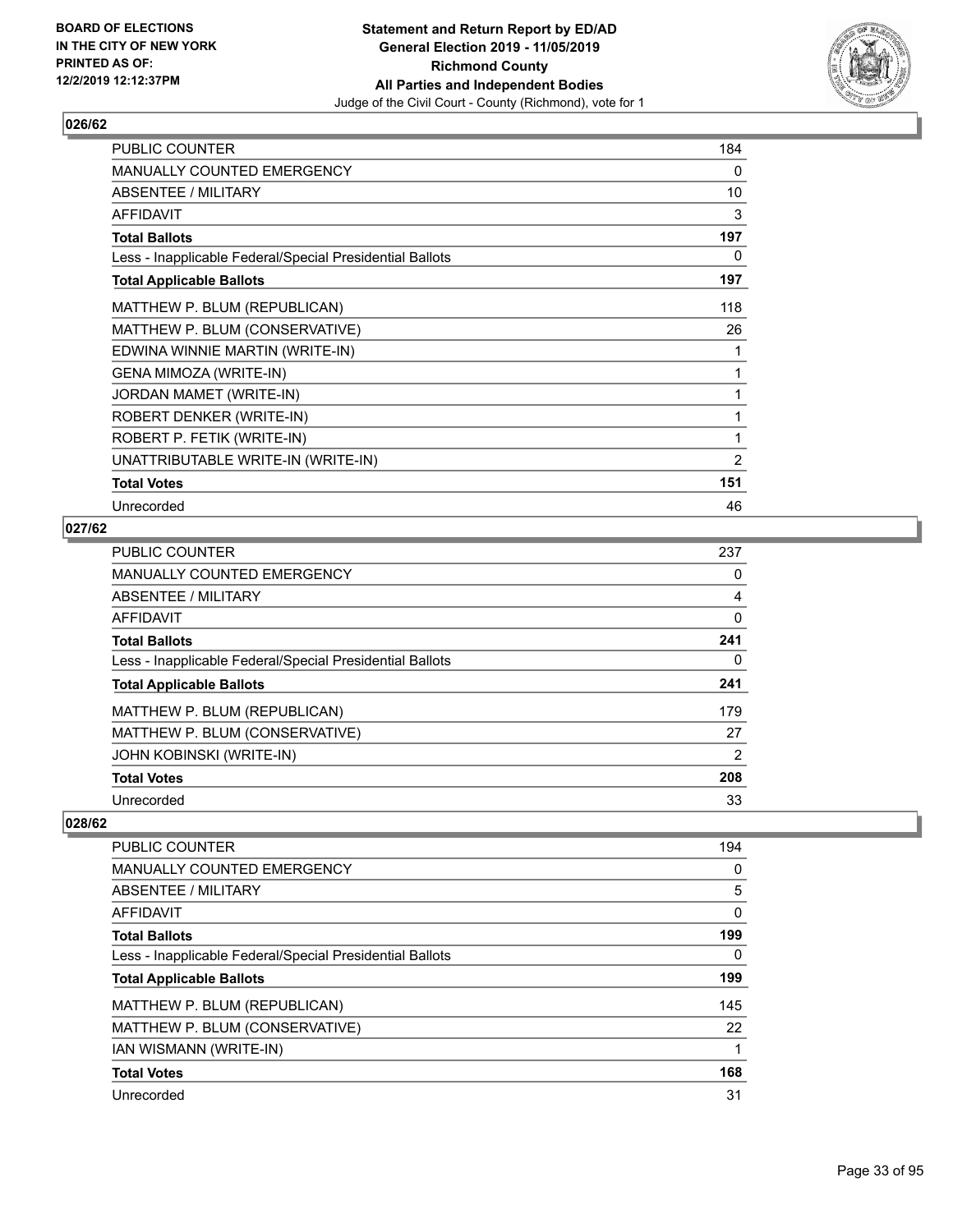

| <b>PUBLIC COUNTER</b>                                    | 123 |
|----------------------------------------------------------|-----|
| MANUALLY COUNTED EMERGENCY                               | 0   |
| ABSENTEE / MILITARY                                      | 4   |
| <b>AFFIDAVIT</b>                                         | 0   |
| <b>Total Ballots</b>                                     | 127 |
| Less - Inapplicable Federal/Special Presidential Ballots | 0   |
| <b>Total Applicable Ballots</b>                          | 127 |
| MATTHEW P. BLUM (REPUBLICAN)                             | 81  |
| MATTHEW P. BLUM (CONSERVATIVE)                           | 13  |
| JAMES BAER (WRITE-IN)                                    |     |
| REGINA G. GENNARI (WRITE-IN)                             | 3   |
| <b>Total Votes</b>                                       | 98  |
| Unrecorded                                               | 29  |

#### **030/62**

| PUBLIC COUNTER                                           | 210 |
|----------------------------------------------------------|-----|
| MANUALLY COUNTED EMERGENCY                               | 0   |
| <b>ABSENTEE / MILITARY</b>                               | 5   |
| AFFIDAVIT                                                | 2   |
| <b>Total Ballots</b>                                     | 217 |
| Less - Inapplicable Federal/Special Presidential Ballots | 0   |
| <b>Total Applicable Ballots</b>                          | 217 |
| MATTHEW P. BLUM (REPUBLICAN)                             | 158 |
| MATTHEW P. BLUM (CONSERVATIVE)                           | 25  |
| JANINE MATERNA (WRITE-IN)                                | 3   |
| SHAWN MALACHOVSKY (WRITE-IN)                             | 1   |
| <b>Total Votes</b>                                       | 187 |
| Unrecorded                                               | 30  |

| <b>PUBLIC COUNTER</b>                                    | 222 |
|----------------------------------------------------------|-----|
| <b>MANUALLY COUNTED EMERGENCY</b>                        | 0   |
| <b>ABSENTEE / MILITARY</b>                               | 9   |
| <b>AFFIDAVIT</b>                                         | 1   |
| <b>Total Ballots</b>                                     | 232 |
| Less - Inapplicable Federal/Special Presidential Ballots | 0   |
| <b>Total Applicable Ballots</b>                          | 232 |
| MATTHEW P. BLUM (REPUBLICAN)                             | 161 |
| MATTHEW P. BLUM (CONSERVATIVE)                           | 31  |
| ALEXA JONES (WRITE-IN)                                   |     |
| ESWICK JONES (WRITE-IN)                                  | 1   |
| MICHAEL GERBINO (WRITE-IN)                               |     |
| UNATTRIBUTABLE WRITE-IN (WRITE-IN)                       |     |
| UNCOUNTED WRITE-IN PER STATUTE (WRITE-IN)                |     |
| <b>Total Votes</b>                                       | 197 |
| Unrecorded                                               | 35  |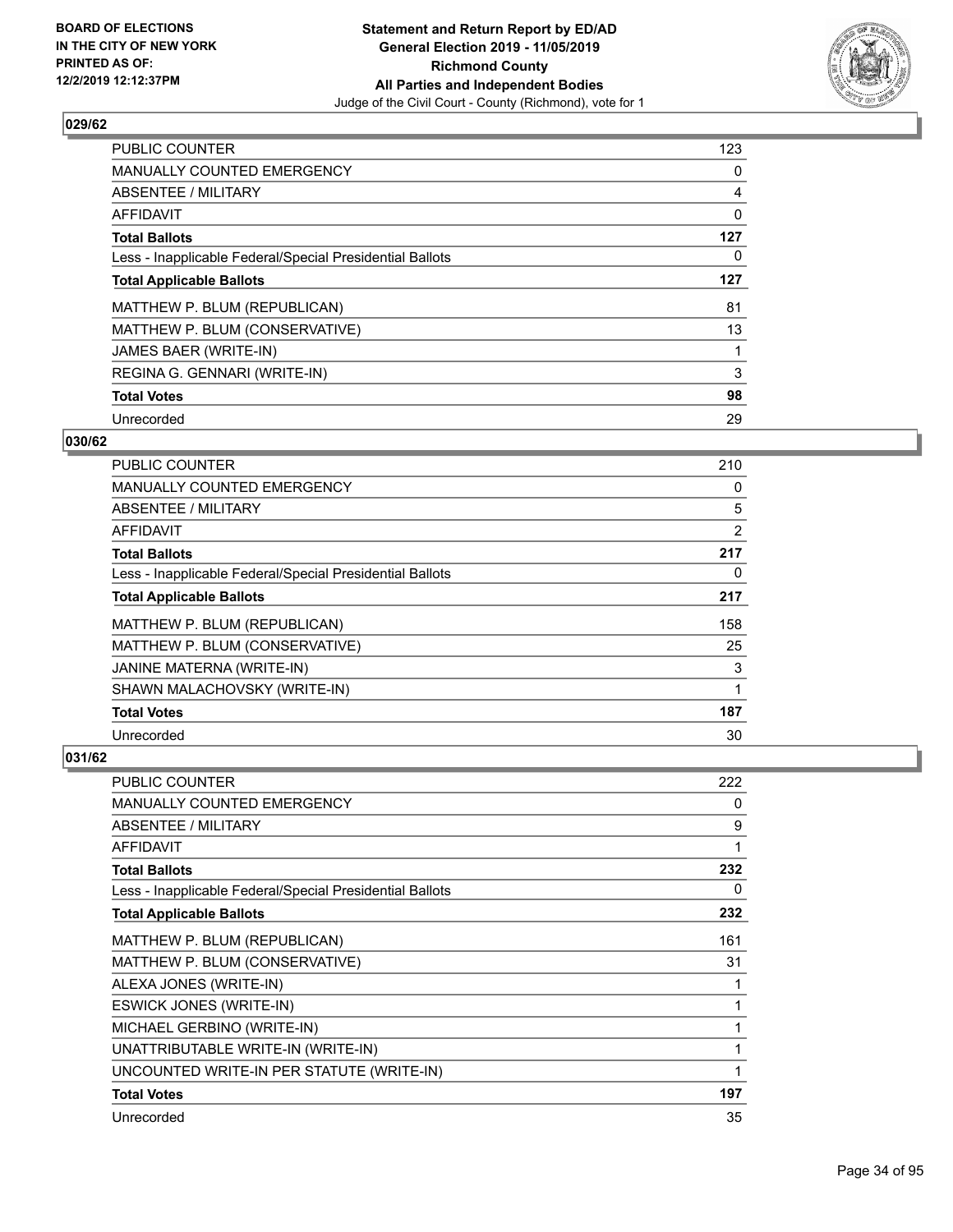

| <b>PUBLIC COUNTER</b>                                    | 192 |
|----------------------------------------------------------|-----|
| MANUALLY COUNTED EMERGENCY                               | 0   |
| ABSENTEE / MILITARY                                      | 11  |
| AFFIDAVIT                                                | 0   |
| <b>Total Ballots</b>                                     | 203 |
| Less - Inapplicable Federal/Special Presidential Ballots | 0   |
| <b>Total Applicable Ballots</b>                          | 203 |
| MATTHEW P. BLUM (REPUBLICAN)                             | 146 |
| MATTHEW P. BLUM (CONSERVATIVE)                           | 31  |
| SHAWN MALACHOVSKY (WRITE-IN)                             |     |
| UNATTRIBUTABLE WRITE-IN (WRITE-IN)                       |     |
| <b>Total Votes</b>                                       | 179 |
| Unrecorded                                               | 24  |

#### **033/62**

| PUBLIC COUNTER                                           | 193 |
|----------------------------------------------------------|-----|
| MANUALLY COUNTED EMERGENCY                               | 0   |
| ABSENTEE / MILITARY                                      | 3   |
| AFFIDAVIT                                                | 0   |
| <b>Total Ballots</b>                                     | 196 |
| Less - Inapplicable Federal/Special Presidential Ballots | 0   |
| <b>Total Applicable Ballots</b>                          | 196 |
| MATTHEW P. BLUM (REPUBLICAN)                             | 126 |
| MATTHEW P. BLUM (CONSERVATIVE)                           | 30  |
| <b>BOB HELBOCK (WRITE-IN)</b>                            | 1   |
| SCOTT NICHOLLS (WRITE-IN)                                | 1   |
| UNATTRIBUTABLE WRITE-IN (WRITE-IN)                       | 1   |
| <b>Total Votes</b>                                       | 159 |
| Unrecorded                                               | 37  |

| PUBLIC COUNTER                                           | 205 |
|----------------------------------------------------------|-----|
| <b>MANUALLY COUNTED EMERGENCY</b>                        | 0   |
| ABSENTEE / MILITARY                                      |     |
| AFFIDAVIT                                                | 0   |
| <b>Total Ballots</b>                                     | 206 |
| Less - Inapplicable Federal/Special Presidential Ballots | 0   |
| <b>Total Applicable Ballots</b>                          | 206 |
| MATTHEW P. BLUM (REPUBLICAN)                             | 153 |
| MATTHEW P. BLUM (CONSERVATIVE)                           | 28  |
| KEVIN BUONO (WRITE-IN)                                   |     |
| MELISSA LOUGHLIN (WRITE-IN)                              |     |
| <b>Total Votes</b>                                       | 183 |
| Unrecorded                                               | 23  |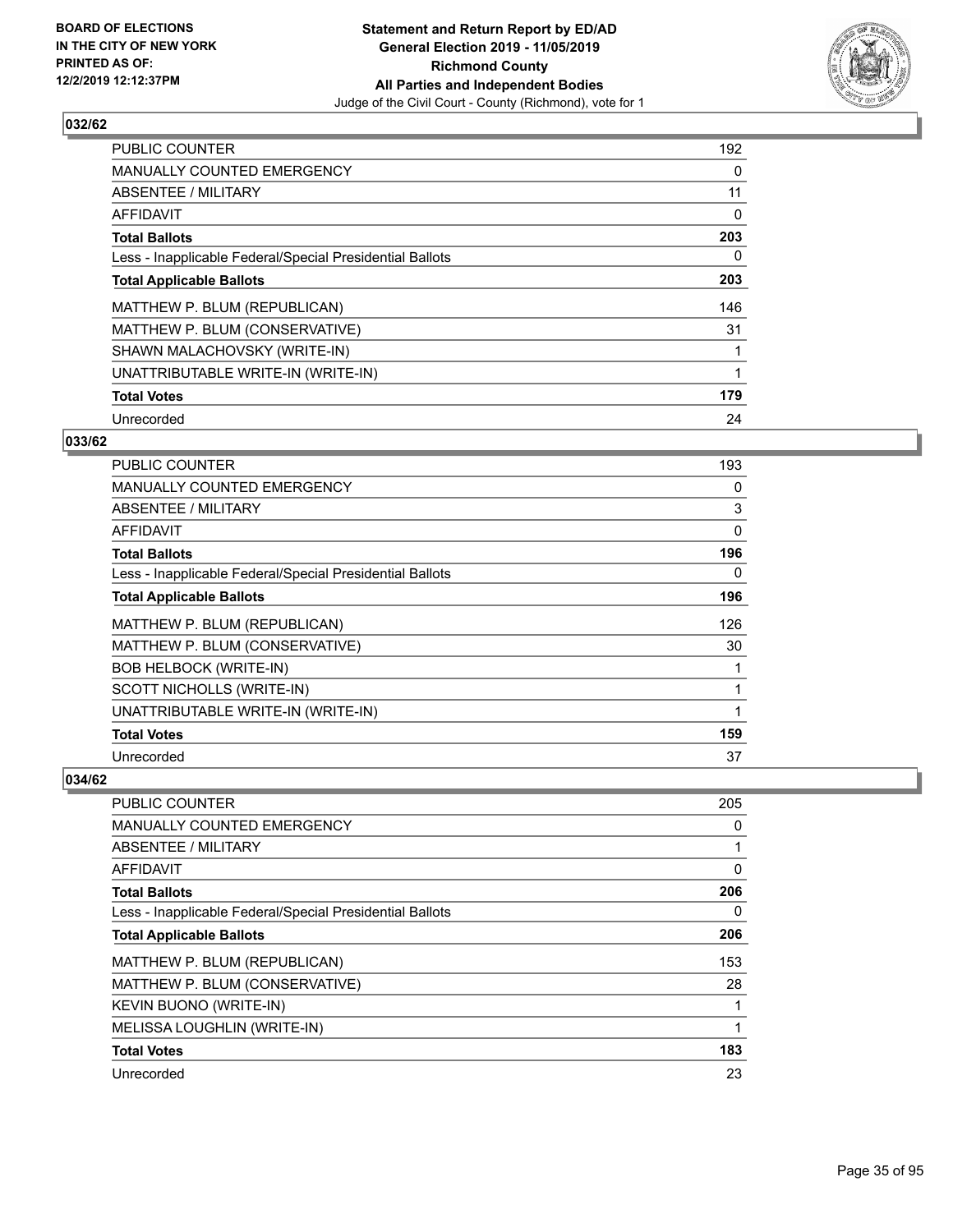

| <b>PUBLIC COUNTER</b>                                    | 421 |
|----------------------------------------------------------|-----|
| MANUALLY COUNTED EMERGENCY                               | 0   |
| <b>ABSENTEE / MILITARY</b>                               | 5   |
| <b>AFFIDAVIT</b>                                         | 1   |
| <b>Total Ballots</b>                                     | 427 |
| Less - Inapplicable Federal/Special Presidential Ballots | 0   |
| <b>Total Applicable Ballots</b>                          | 427 |
| MATTHEW P. BLUM (REPUBLICAN)                             | 310 |
| MATTHEW P. BLUM (CONSERVATIVE)                           | 59  |
| BERNIE SANDERS (WRITE-IN)                                | 1   |
| EDWINA WINNIE MARTIN (WRITE-IN)                          | 1   |
| KATHLEEN GORMAN (WRITE-IN)                               | 1   |
| LOU TOBACCO (WRITE-IN)                                   | 1   |
| SHEILA MCGINN (WRITE-IN)                                 | 1   |
| <b>Total Votes</b>                                       | 374 |
| Unrecorded                                               | 53  |

#### **036/62 COMBINED into: 035/62**

#### **037/62**

| <b>PUBLIC COUNTER</b>                                    | 263      |
|----------------------------------------------------------|----------|
| MANUALLY COUNTED EMERGENCY                               | 0        |
| ABSENTEE / MILITARY                                      | 5        |
| AFFIDAVIT                                                | 0        |
| <b>Total Ballots</b>                                     | 268      |
| Less - Inapplicable Federal/Special Presidential Ballots | $\Omega$ |
| <b>Total Applicable Ballots</b>                          | 268      |
| MATTHEW P. BLUM (REPUBLICAN)                             | 193      |
| MATTHEW P. BLUM (CONSERVATIVE)                           | 35       |
| JOHN G. CAMPBELL (WRITE-IN)                              |          |
| UNATTRIBUTABLE WRITE-IN (WRITE-IN)                       | 1        |
| <b>Total Votes</b>                                       | 230      |
| Unrecorded                                               | 38       |

| PUBLIC COUNTER                                           | 275 |
|----------------------------------------------------------|-----|
| <b>MANUALLY COUNTED EMERGENCY</b>                        | 0   |
| ABSENTEE / MILITARY                                      | 5   |
| <b>AFFIDAVIT</b>                                         | 0   |
| <b>Total Ballots</b>                                     | 280 |
| Less - Inapplicable Federal/Special Presidential Ballots | 0   |
| <b>Total Applicable Ballots</b>                          | 280 |
| MATTHEW P. BLUM (REPUBLICAN)                             | 192 |
| MATTHEW P. BLUM (CONSERVATIVE)                           | 42  |
| SHAWN MALACHOVSKY (WRITE-IN)                             |     |
| <b>Total Votes</b>                                       | 235 |
| Unrecorded                                               | 45  |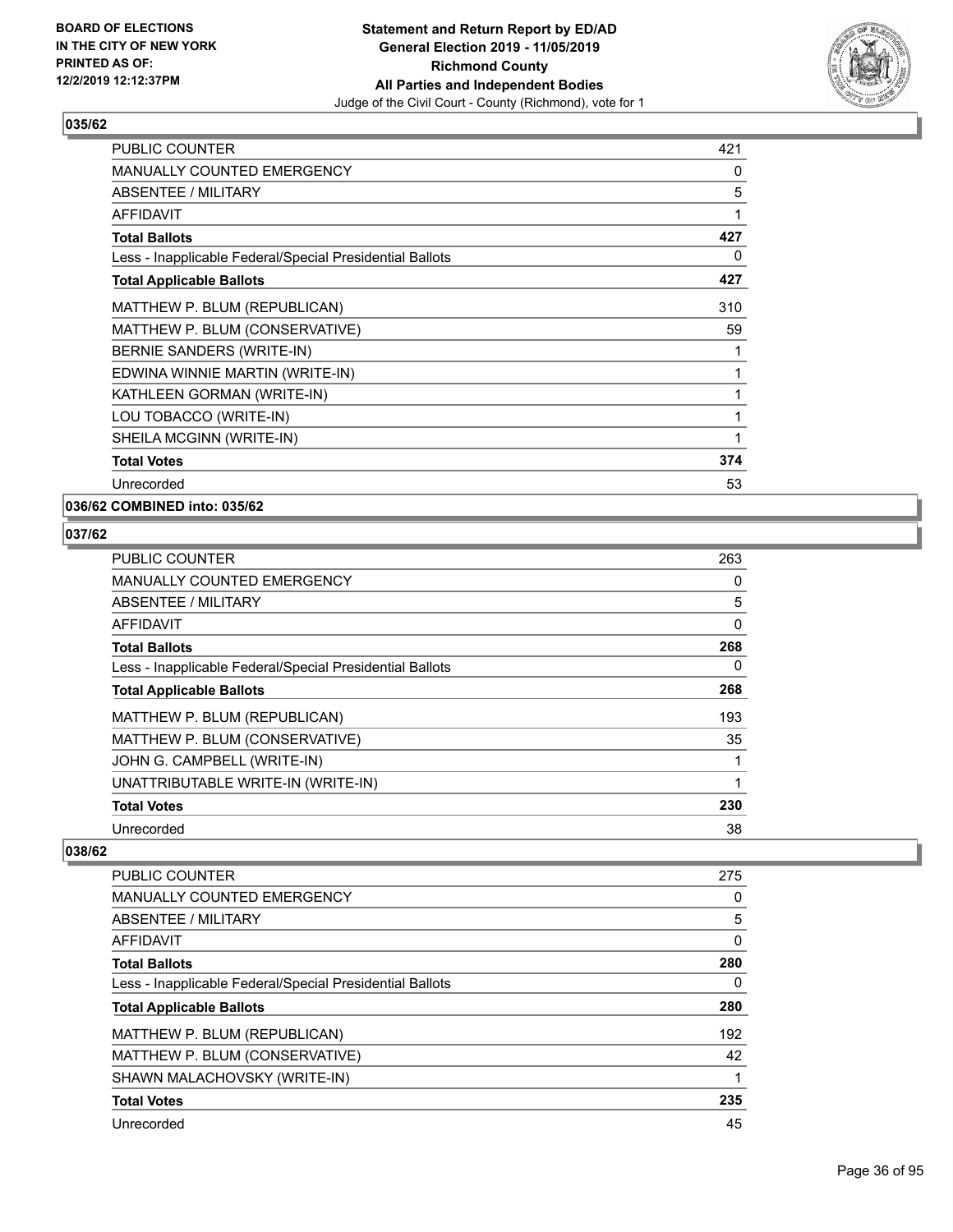

| <b>PUBLIC COUNTER</b>                                    | 261 |
|----------------------------------------------------------|-----|
| <b>MANUALLY COUNTED EMERGENCY</b>                        | 0   |
| ABSENTEE / MILITARY                                      | 0   |
| <b>AFFIDAVIT</b>                                         |     |
| <b>Total Ballots</b>                                     | 262 |
| Less - Inapplicable Federal/Special Presidential Ballots | 0   |
| <b>Total Applicable Ballots</b>                          | 262 |
| MATTHEW P. BLUM (REPUBLICAN)                             | 186 |
| MATTHEW P. BLUM (CONSERVATIVE)                           | 36  |
| EDWINA WINNIE MARTIN (WRITE-IN)                          |     |
| MAX N. ROSE (WRITE-IN)                                   |     |
| <b>Total Votes</b>                                       | 224 |
| Unrecorded                                               | 38  |

### **040/62**

| <b>PUBLIC COUNTER</b>                                    | 207 |
|----------------------------------------------------------|-----|
| <b>MANUALLY COUNTED EMERGENCY</b>                        | 0   |
| ABSENTEE / MILITARY                                      | 3   |
| <b>AFFIDAVIT</b>                                         |     |
| <b>Total Ballots</b>                                     | 211 |
| Less - Inapplicable Federal/Special Presidential Ballots | 0   |
| <b>Total Applicable Ballots</b>                          | 211 |
| MATTHEW P. BLUM (REPUBLICAN)                             | 147 |
| MATTHEW P. BLUM (CONSERVATIVE)                           | 31  |
| UNATTRIBUTABLE WRITE-IN (WRITE-IN)                       |     |
| <b>Total Votes</b>                                       | 179 |
| Unrecorded                                               | 32  |

| PUBLIC COUNTER                                           | 219 |
|----------------------------------------------------------|-----|
| MANUALLY COUNTED EMERGENCY                               | 0   |
| ABSENTEE / MILITARY                                      | 10  |
| AFFIDAVIT                                                | 0   |
| <b>Total Ballots</b>                                     | 229 |
| Less - Inapplicable Federal/Special Presidential Ballots | 0   |
| <b>Total Applicable Ballots</b>                          | 229 |
| MATTHEW P. BLUM (REPUBLICAN)                             | 165 |
| MATTHEW P. BLUM (CONSERVATIVE)                           | 29  |
| CATHERINE M. DIDOMENICO (WRITE-IN)                       | 2   |
| LUCAS ALLEN (WRITE-IN)                                   | 1   |
| <b>Total Votes</b>                                       | 197 |
| Unrecorded                                               | 32  |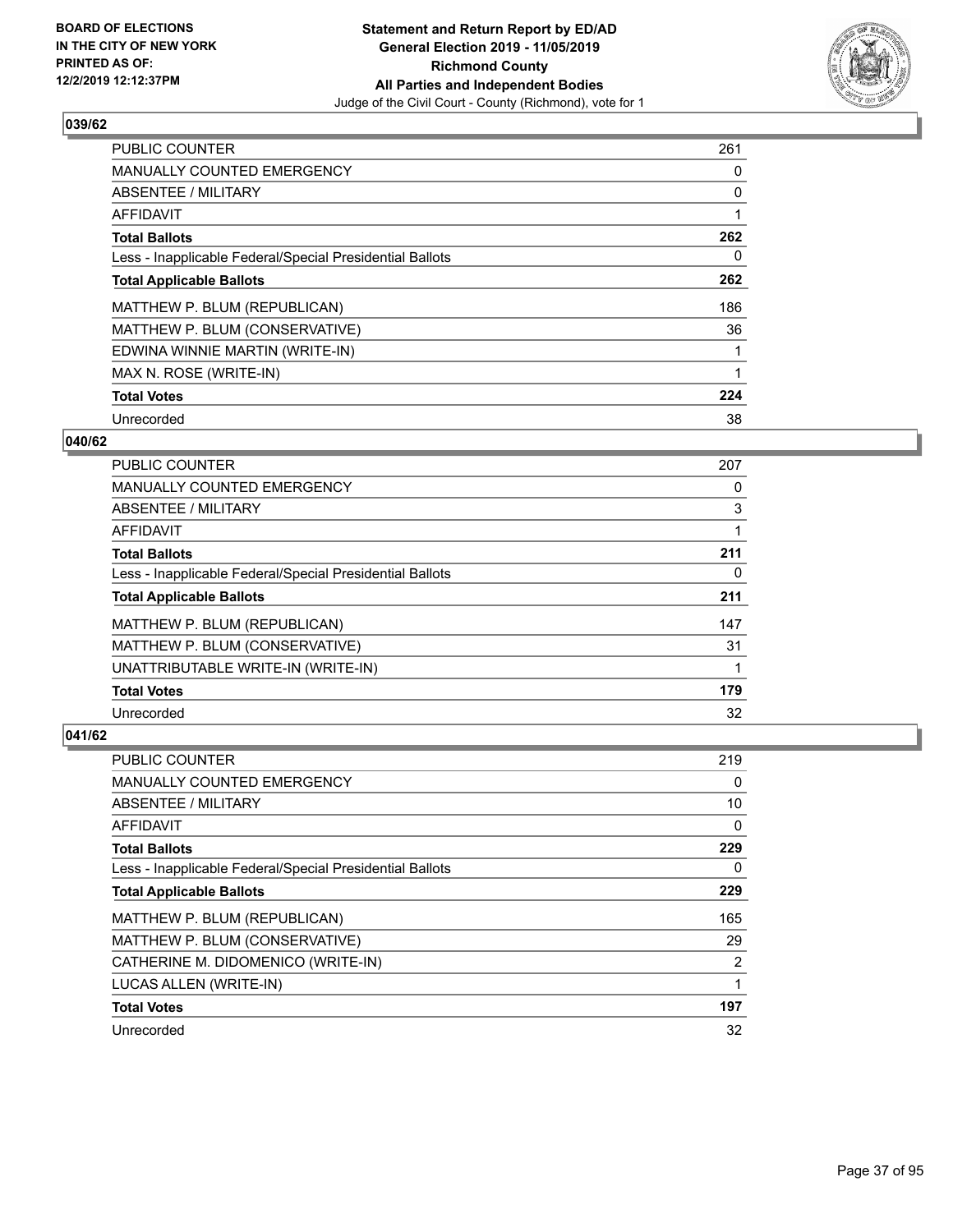

| <b>PUBLIC COUNTER</b>                                    | 231 |
|----------------------------------------------------------|-----|
| <b>MANUALLY COUNTED EMERGENCY</b>                        | 0   |
| ABSENTEE / MILITARY                                      | 12  |
| <b>AFFIDAVIT</b>                                         |     |
| <b>Total Ballots</b>                                     | 244 |
| Less - Inapplicable Federal/Special Presidential Ballots | 0   |
| <b>Total Applicable Ballots</b>                          | 244 |
| MATTHEW P. BLUM (REPUBLICAN)                             | 153 |
| MATTHEW P. BLUM (CONSERVATIVE)                           | 40  |
| <b>BOB WHITE (WRITE-IN)</b>                              |     |
| KANYE WEST (WRITE-IN)                                    |     |
| LISA BOVA-HIATT (WRITE-IN)                               |     |
| <b>Total Votes</b>                                       | 196 |
| Unrecorded                                               | 48  |

| PUBLIC COUNTER                                           | 233            |
|----------------------------------------------------------|----------------|
| MANUALLY COUNTED EMERGENCY                               | 0              |
| ABSENTEE / MILITARY                                      | 3              |
| <b>AFFIDAVIT</b>                                         | 3              |
| <b>Total Ballots</b>                                     | 239            |
| Less - Inapplicable Federal/Special Presidential Ballots | 0              |
| <b>Total Applicable Ballots</b>                          | 239            |
| MATTHEW P. BLUM (REPUBLICAN)                             | 166            |
| MATTHEW P. BLUM (CONSERVATIVE)                           | 21             |
| ALLISON STONER (WRITE-IN)                                | 1              |
| DONALD J. TRUMP (WRITE-IN)                               | 1              |
| KAREN LANRINER (WRITE-IN)                                | 1              |
| STEVEN D. KRAMER (WRITE-IN)                              | 1              |
| UNATTRIBUTABLE WRITE-IN (WRITE-IN)                       | $\overline{2}$ |
| <b>VLADIMIR PUTIN (WRITE-IN)</b>                         | 1              |
| <b>Total Votes</b>                                       | 194            |
| Unrecorded                                               | 45             |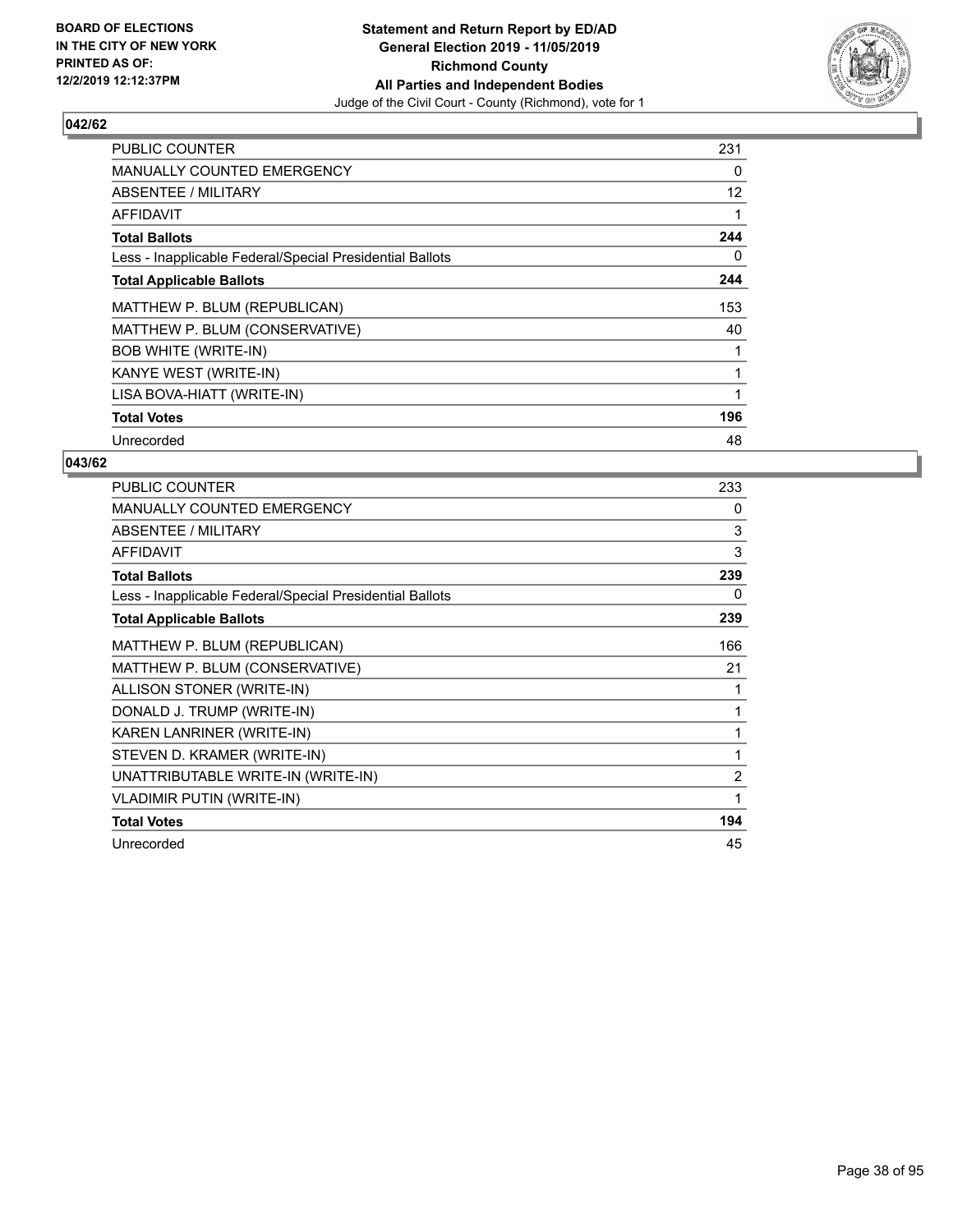

| <b>PUBLIC COUNTER</b>                                    | 370 |
|----------------------------------------------------------|-----|
| <b>MANUALLY COUNTED EMERGENCY</b>                        | 0   |
| <b>ABSENTEE / MILITARY</b>                               | 11  |
| <b>AFFIDAVIT</b>                                         | 3   |
| <b>Total Ballots</b>                                     | 384 |
| Less - Inapplicable Federal/Special Presidential Ballots | 0   |
| <b>Total Applicable Ballots</b>                          | 384 |
| MATTHEW P. BLUM (REPUBLICAN)                             | 270 |
| MATTHEW P. BLUM (CONSERVATIVE)                           | 55  |
| RONALD CASTORINA, JR. (WRITE-IN)                         |     |
| UNATTRIBUTABLE WRITE-IN (WRITE-IN)                       |     |
| UNCOUNTED WRITE-IN PER STATUTE (WRITE-IN)                | 1   |
| <b>Total Votes</b>                                       | 328 |
| Unrecorded                                               | 56  |
|                                                          |     |

**045/62 COMBINED into: 044/62**

### **046/62**

| <b>PUBLIC COUNTER</b>                                    | 238 |
|----------------------------------------------------------|-----|
| MANUALLY COUNTED EMERGENCY                               | 0   |
| ABSENTEE / MILITARY                                      | 11  |
| AFFIDAVIT                                                |     |
| <b>Total Ballots</b>                                     | 250 |
| Less - Inapplicable Federal/Special Presidential Ballots | 0   |
| <b>Total Applicable Ballots</b>                          | 250 |
| MATTHEW P. BLUM (REPUBLICAN)                             | 183 |
| MATTHEW P. BLUM (CONSERVATIVE)                           | 34  |
| MICHAEL E. MCMAHON (WRITE-IN)                            |     |
| <b>Total Votes</b>                                       | 218 |
| Unrecorded                                               | 32  |

| PUBLIC COUNTER                                           | 365 |
|----------------------------------------------------------|-----|
| MANUALLY COUNTED EMERGENCY                               | 0   |
| ABSENTEE / MILITARY                                      | 13  |
| AFFIDAVIT                                                | 2   |
| <b>Total Ballots</b>                                     | 380 |
| Less - Inapplicable Federal/Special Presidential Ballots | 0   |
| <b>Total Applicable Ballots</b>                          | 380 |
| MATTHEW P. BLUM (REPUBLICAN)                             | 259 |
| MATTHEW P. BLUM (CONSERVATIVE)                           | 49  |
| ROBERT SWAGGERT (WRITE-IN)                               |     |
| ROBERT SWIGERT (WRITE-IN)                                |     |
| SHEILA MCGINN (WRITE-IN)                                 |     |
| <b>Total Votes</b>                                       | 311 |
| Unrecorded                                               | 69  |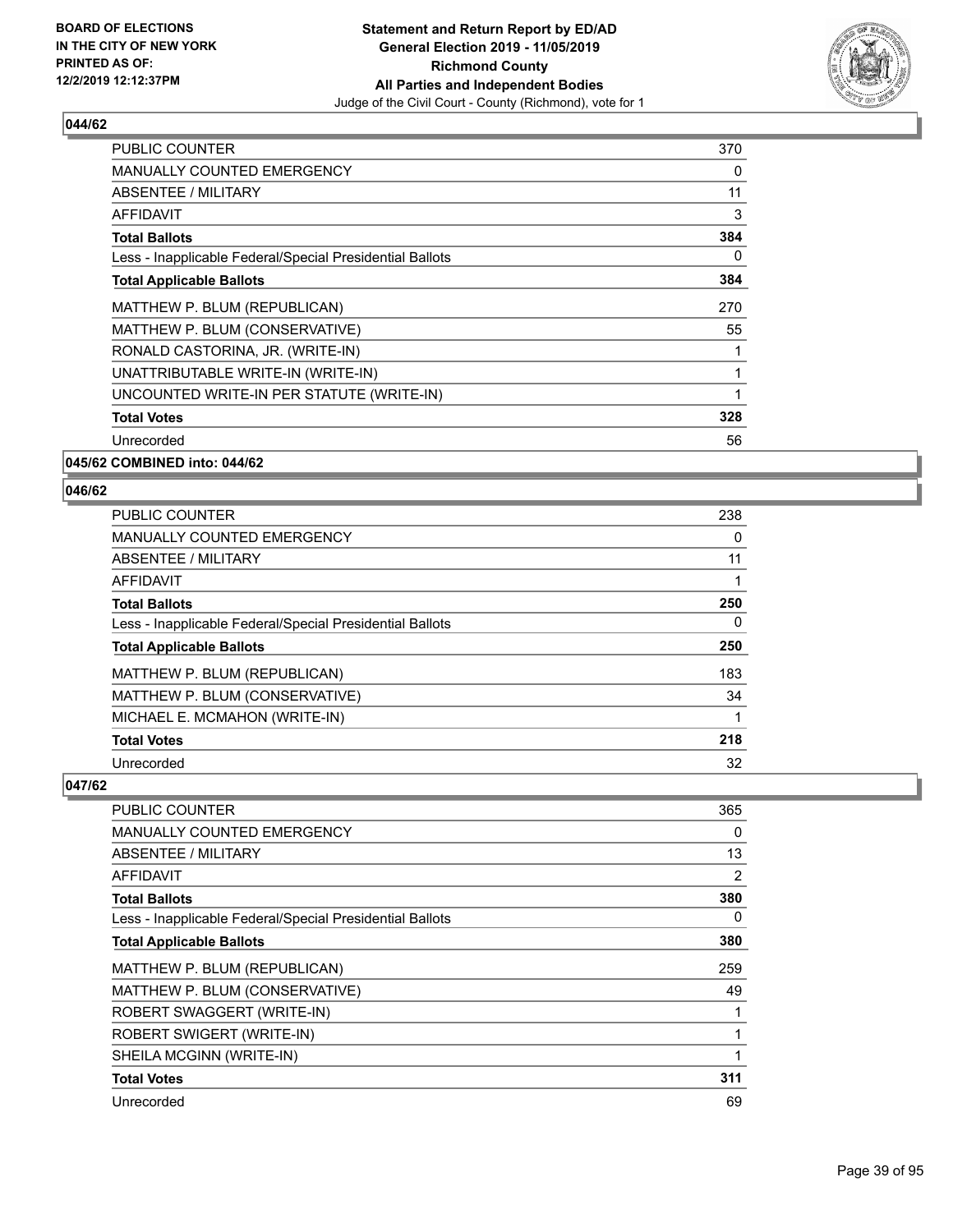

| PUBLIC COUNTER                                           | 170 |
|----------------------------------------------------------|-----|
| <b>MANUALLY COUNTED EMERGENCY</b>                        | 0   |
| ABSENTEE / MILITARY                                      | 2   |
| <b>AFFIDAVIT</b>                                         | 0   |
| <b>Total Ballots</b>                                     | 172 |
| Less - Inapplicable Federal/Special Presidential Ballots | 0   |
| <b>Total Applicable Ballots</b>                          | 172 |
| MATTHEW P. BLUM (REPUBLICAN)                             | 124 |
| MATTHEW P. BLUM (CONSERVATIVE)                           | 19  |
| <b>BOB HELBOCK (WRITE-IN)</b>                            |     |
| UNATTRIBUTABLE WRITE-IN (WRITE-IN)                       | 2   |
| <b>Total Votes</b>                                       | 146 |
| Unrecorded                                               | 26  |

### **049/62**

| PUBLIC COUNTER                                           | 250 |
|----------------------------------------------------------|-----|
| <b>MANUALLY COUNTED EMERGENCY</b>                        | 0   |
| ABSENTEE / MILITARY                                      | 9   |
| AFFIDAVIT                                                | 2   |
| <b>Total Ballots</b>                                     | 261 |
| Less - Inapplicable Federal/Special Presidential Ballots | 0   |
| <b>Total Applicable Ballots</b>                          | 261 |
| MATTHEW P. BLUM (REPUBLICAN)                             | 185 |
| MATTHEW P. BLUM (CONSERVATIVE)                           | 20  |
| <b>JUSTIN L. BRANNAN (WRITE-IN)</b>                      |     |
| RYAN MCAVOY (WRITE-IN)                                   | 1   |
| SHAWN MALACHOVSKY (WRITE-IN)                             | 2   |
| <b>Total Votes</b>                                       | 209 |
| Unrecorded                                               | 52  |

| <b>PUBLIC COUNTER</b>                                    | 267      |
|----------------------------------------------------------|----------|
| <b>MANUALLY COUNTED EMERGENCY</b>                        | 0        |
| ABSENTEE / MILITARY                                      |          |
| AFFIDAVIT                                                | $\Omega$ |
| <b>Total Ballots</b>                                     | 268      |
| Less - Inapplicable Federal/Special Presidential Ballots | 0        |
| <b>Total Applicable Ballots</b>                          | 268      |
| MATTHEW P. BLUM (REPUBLICAN)                             | 205      |
| MATTHEW P. BLUM (CONSERVATIVE)                           | 36       |
| HESHAM EL-MELIGY (WRITE-IN)                              |          |
| ORLANDO MARRAZZO, JR. (WRITE-IN)                         |          |
| <b>Total Votes</b>                                       | 243      |
| Unrecorded                                               | 25       |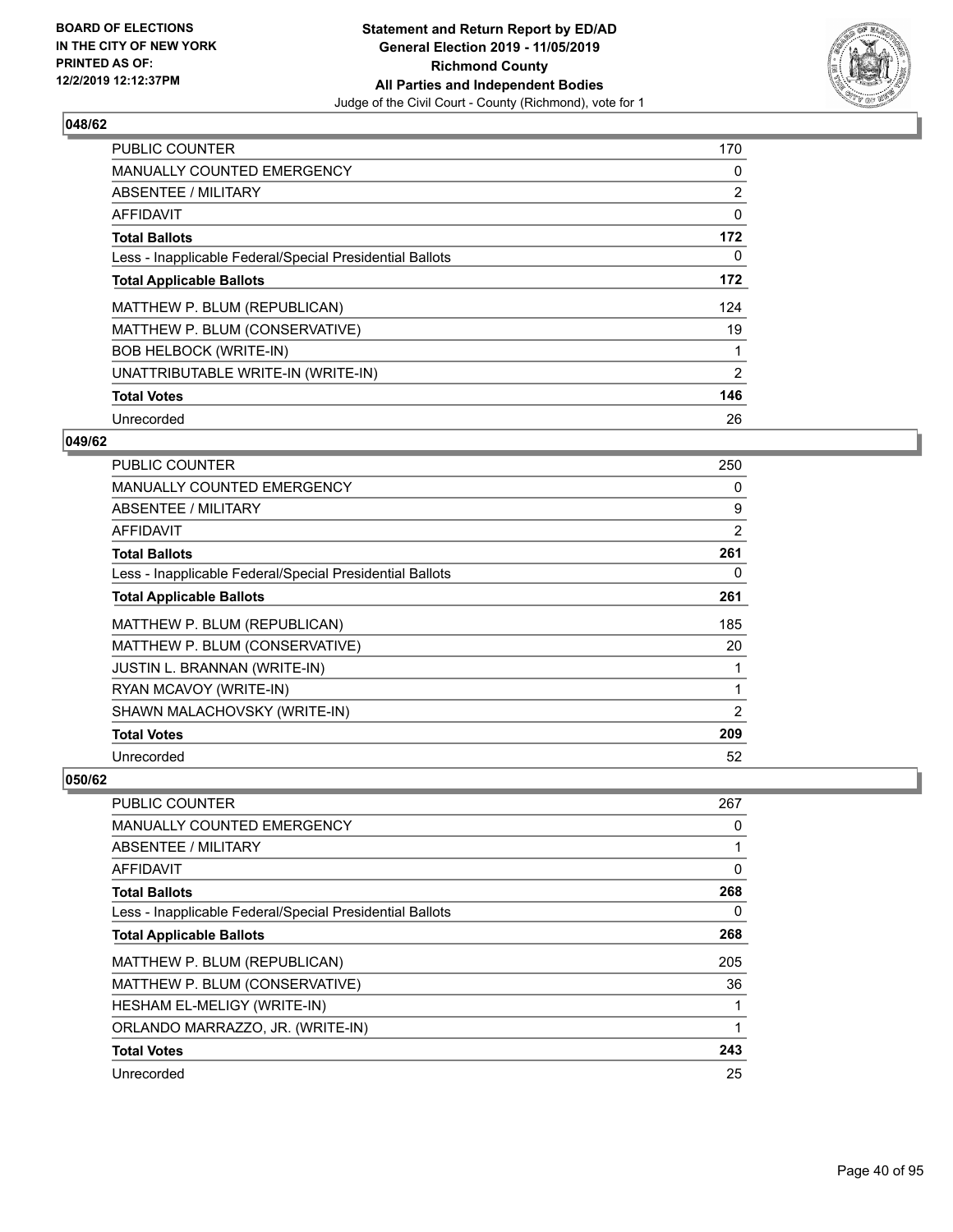

| PUBLIC COUNTER                                           | 190          |
|----------------------------------------------------------|--------------|
| <b>MANUALLY COUNTED EMERGENCY</b>                        | $\Omega$     |
| ABSENTEE / MILITARY                                      | 11           |
| <b>AFFIDAVIT</b>                                         | $\mathbf{0}$ |
| <b>Total Ballots</b>                                     | 201          |
| Less - Inapplicable Federal/Special Presidential Ballots | 0            |
| <b>Total Applicable Ballots</b>                          | 201          |
| MATTHEW P. BLUM (REPUBLICAN)                             | 133          |
| MATTHEW P. BLUM (CONSERVATIVE)                           | 24           |
| <b>Total Votes</b>                                       | 157          |
| Unrecorded                                               | 44           |

### **052/62**

| PUBLIC COUNTER                                           | 229 |
|----------------------------------------------------------|-----|
| <b>MANUALLY COUNTED EMERGENCY</b>                        | 0   |
| ABSENTEE / MILITARY                                      | 10  |
| AFFIDAVIT                                                |     |
| <b>Total Ballots</b>                                     | 240 |
| Less - Inapplicable Federal/Special Presidential Ballots | 0   |
| <b>Total Applicable Ballots</b>                          | 240 |
| MATTHEW P. BLUM (REPUBLICAN)                             | 169 |
| MATTHEW P. BLUM (CONSERVATIVE)                           | 28  |
| HENRY DRAGIK (WRITE-IN)                                  |     |
| UNATTRIBUTABLE WRITE-IN (WRITE-IN)                       |     |
| <b>Total Votes</b>                                       | 199 |
| Unrecorded                                               | 41  |

| <b>PUBLIC COUNTER</b>                                    | 228 |
|----------------------------------------------------------|-----|
| <b>MANUALLY COUNTED EMERGENCY</b>                        | 0   |
| ABSENTEE / MILITARY                                      | 2   |
| AFFIDAVIT                                                |     |
| <b>Total Ballots</b>                                     | 231 |
| Less - Inapplicable Federal/Special Presidential Ballots | 0   |
| <b>Total Applicable Ballots</b>                          | 231 |
| MATTHEW P. BLUM (REPUBLICAN)                             | 166 |
| MATTHEW P. BLUM (CONSERVATIVE)                           | 33  |
| <b>Total Votes</b>                                       | 199 |
| Unrecorded                                               | 32  |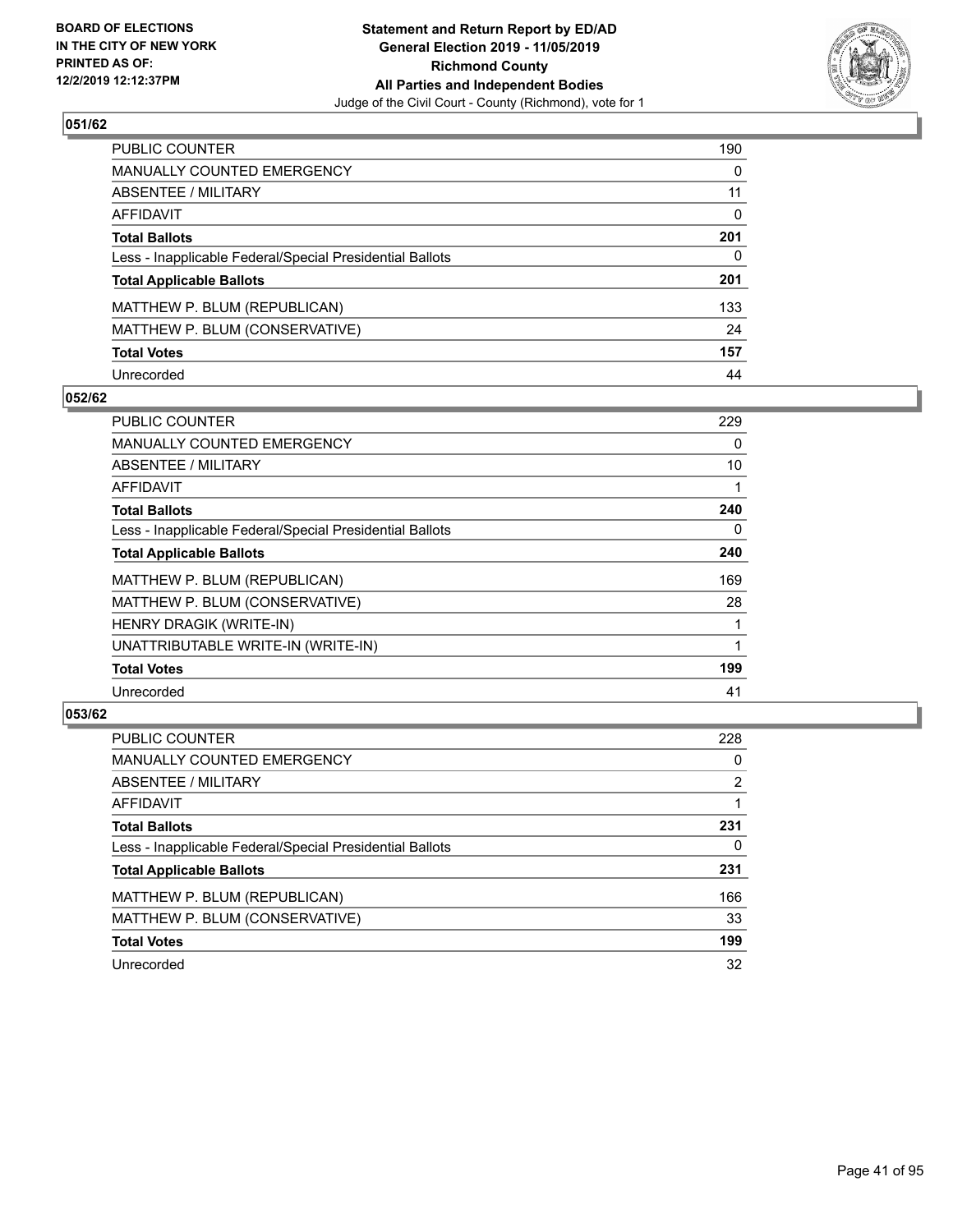

| PUBLIC COUNTER                                           | 180 |
|----------------------------------------------------------|-----|
| <b>MANUALLY COUNTED EMERGENCY</b>                        | 0   |
| ABSENTEE / MILITARY                                      | 9   |
| <b>AFFIDAVIT</b>                                         | 0   |
| <b>Total Ballots</b>                                     | 189 |
| Less - Inapplicable Federal/Special Presidential Ballots | 0   |
| <b>Total Applicable Ballots</b>                          | 189 |
| MATTHEW P. BLUM (REPUBLICAN)                             | 133 |
| MATTHEW P. BLUM (CONSERVATIVE)                           | 14  |
| RICHARD A. LUTHMANN, JR. (WRITE-IN)                      |     |
| UNATTRIBUTABLE WRITE-IN (WRITE-IN)                       | 1   |
| <b>Total Votes</b>                                       | 149 |
| Unrecorded                                               | 40  |

### **055/62**

| <b>PUBLIC COUNTER</b>                                    | 221            |
|----------------------------------------------------------|----------------|
| <b>MANUALLY COUNTED EMERGENCY</b>                        | 0              |
| ABSENTEE / MILITARY                                      | 7              |
| <b>AFFIDAVIT</b>                                         | 0              |
| <b>Total Ballots</b>                                     | 228            |
| Less - Inapplicable Federal/Special Presidential Ballots | 0              |
| <b>Total Applicable Ballots</b>                          | 228            |
| MATTHEW P. BLUM (REPUBLICAN)                             | 171            |
| MATTHEW P. BLUM (CONSERVATIVE)                           | 34             |
| <b>BOB HELBOCK (WRITE-IN)</b>                            | 1              |
| <b>CESAR VARGAS (WRITE-IN)</b>                           | 1              |
| MAX N. ROSE (WRITE-IN)                                   | $\overline{2}$ |
| <b>Total Votes</b>                                       | 209            |
| Unrecorded                                               | 19             |

| <b>PUBLIC COUNTER</b>                                    | 197      |
|----------------------------------------------------------|----------|
| <b>MANUALLY COUNTED EMERGENCY</b>                        | 0        |
| <b>ABSENTEE / MILITARY</b>                               | 3        |
| AFFIDAVIT                                                | 2        |
| <b>Total Ballots</b>                                     | 202      |
| Less - Inapplicable Federal/Special Presidential Ballots | $\Omega$ |
| <b>Total Applicable Ballots</b>                          | 202      |
| MATTHEW P. BLUM (REPUBLICAN)                             | 133      |
| MATTHEW P. BLUM (CONSERVATIVE)                           | 34       |
| MATTHEW J. OBRIEN (WRITE-IN)                             |          |
| <b>Total Votes</b>                                       | 168      |
| Unrecorded                                               | 34       |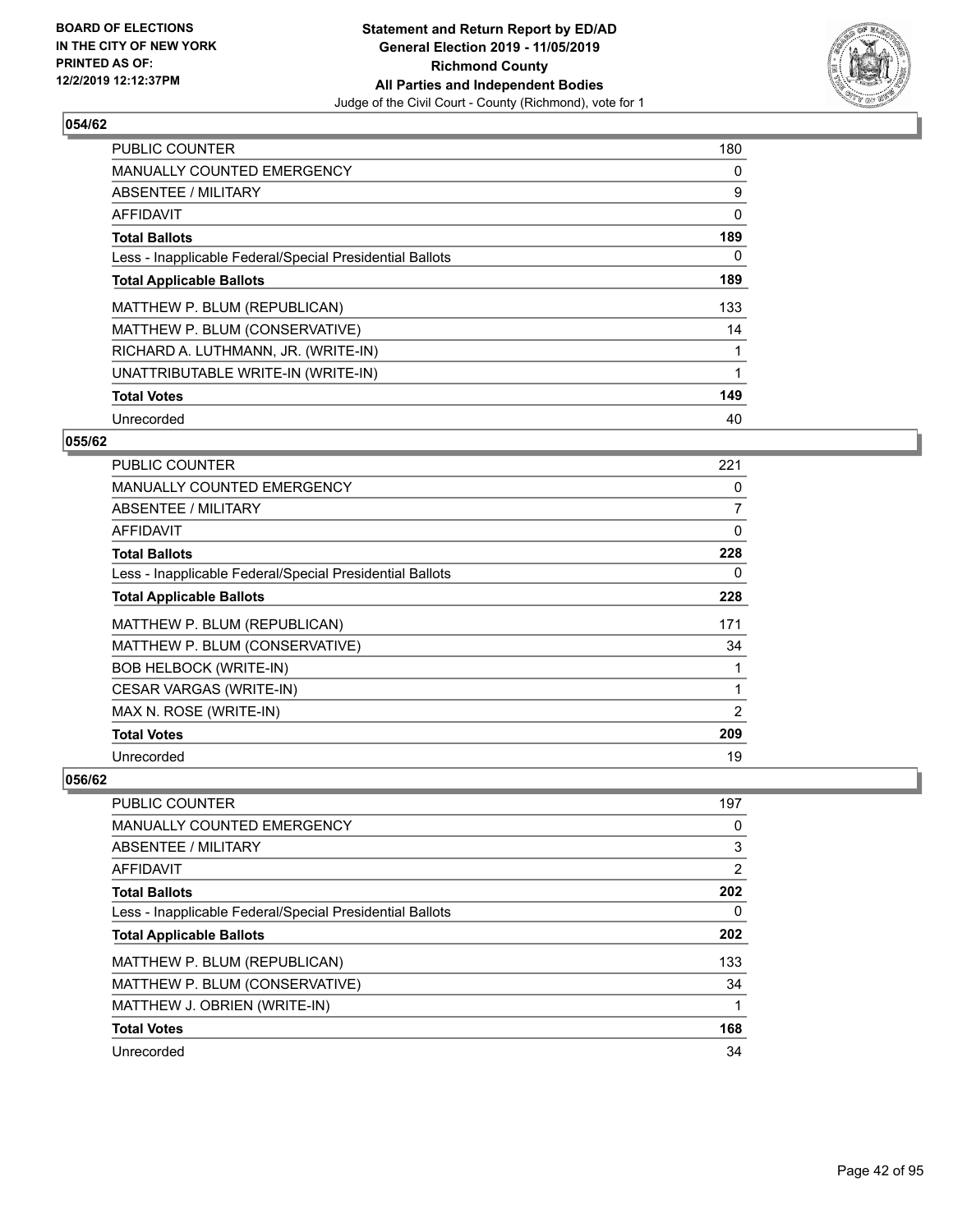

| <b>PUBLIC COUNTER</b>                                    | 192            |
|----------------------------------------------------------|----------------|
| <b>MANUALLY COUNTED EMERGENCY</b>                        | 0              |
| ABSENTEE / MILITARY                                      | $\overline{7}$ |
| <b>AFFIDAVIT</b>                                         | 0              |
| <b>Total Ballots</b>                                     | 199            |
| Less - Inapplicable Federal/Special Presidential Ballots | 0              |
| <b>Total Applicable Ballots</b>                          | 199            |
| MATTHEW P. BLUM (REPUBLICAN)                             | 139            |
| MATTHEW P. BLUM (CONSERVATIVE)                           | 32             |
| ALEX PESOCHIN (WRITE-IN)                                 |                |
| <b>BOB HELBOCK (WRITE-IN)</b>                            |                |
| <b>JULIENNE VERDI (WRITE-IN)</b>                         |                |
| <b>Total Votes</b>                                       | 174            |
| Unrecorded                                               | 25             |

## **058/62**

| <b>PUBLIC COUNTER</b>                                    | 217      |
|----------------------------------------------------------|----------|
| MANUALLY COUNTED EMERGENCY                               | 0        |
| ABSENTEE / MILITARY                                      | 6        |
| AFFIDAVIT                                                | 0        |
| <b>Total Ballots</b>                                     | 223      |
| Less - Inapplicable Federal/Special Presidential Ballots | $\Omega$ |
| <b>Total Applicable Ballots</b>                          | 223      |
| MATTHEW P. BLUM (REPUBLICAN)                             | 154      |
| MATTHEW P. BLUM (CONSERVATIVE)                           | 33       |
| VINCENT CORALLO (WRITE-IN)                               |          |
| <b>Total Votes</b>                                       | 188      |
| Unrecorded                                               | 35       |

| <b>PUBLIC COUNTER</b>                                    | 175 |
|----------------------------------------------------------|-----|
| <b>MANUALLY COUNTED EMERGENCY</b>                        | 0   |
| ABSENTEE / MILITARY                                      | 17  |
| AFFIDAVIT                                                | 2   |
| <b>Total Ballots</b>                                     | 194 |
| Less - Inapplicable Federal/Special Presidential Ballots | 0   |
| <b>Total Applicable Ballots</b>                          | 194 |
| MATTHEW P. BLUM (REPUBLICAN)                             | 140 |
| MATTHEW P. BLUM (CONSERVATIVE)                           | 24  |
| UNATTRIBUTABLE WRITE-IN (WRITE-IN)                       | 3   |
| <b>Total Votes</b>                                       | 167 |
| Unrecorded                                               | 27  |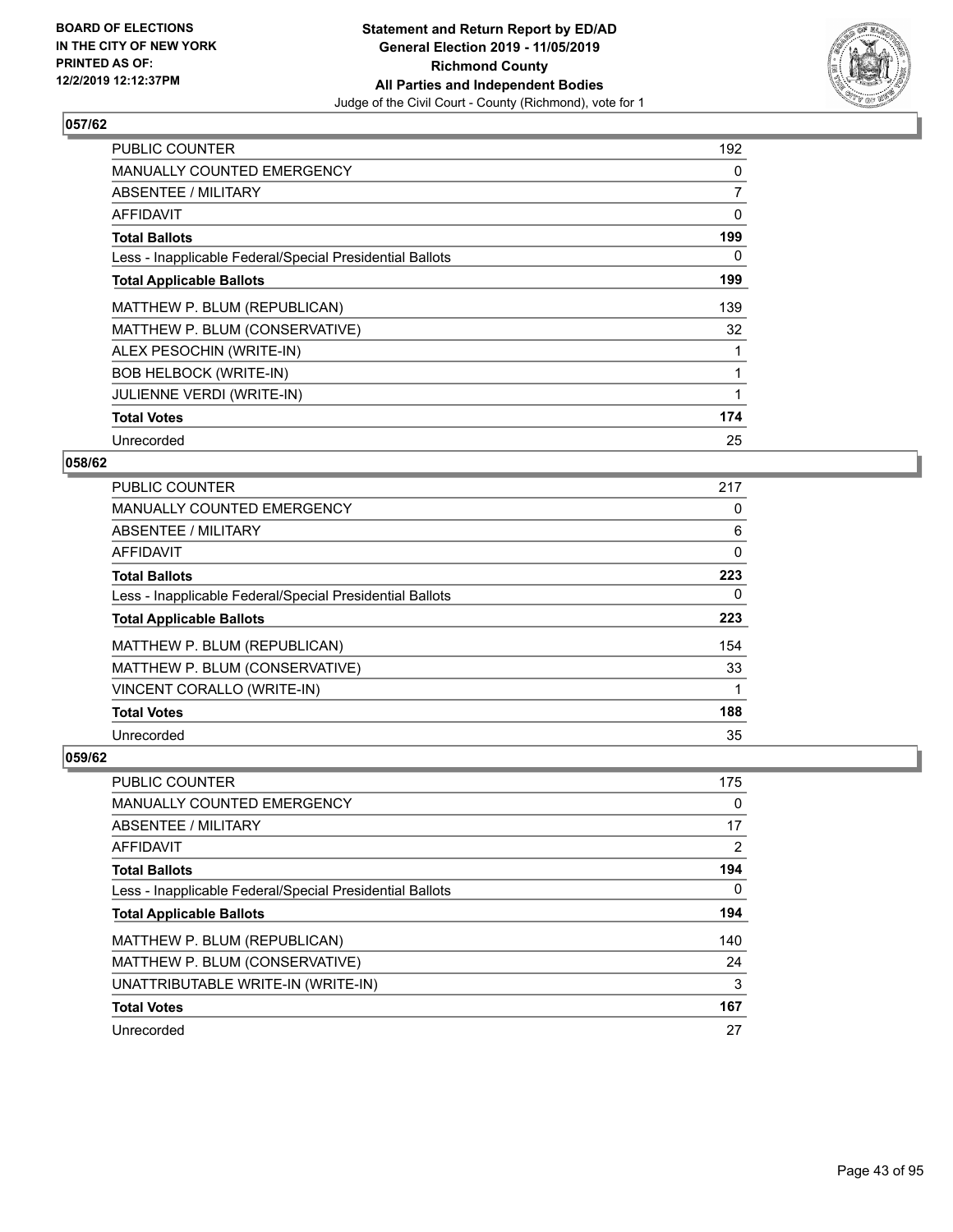

| <b>PUBLIC COUNTER</b>                                    | 249 |
|----------------------------------------------------------|-----|
| MANUALLY COUNTED EMERGENCY                               | 0   |
| ABSENTEE / MILITARY                                      | 8   |
| <b>AFFIDAVIT</b>                                         | 0   |
| <b>Total Ballots</b>                                     | 257 |
| Less - Inapplicable Federal/Special Presidential Ballots | 0   |
| <b>Total Applicable Ballots</b>                          | 257 |
| MATTHEW P. BLUM (REPUBLICAN)                             | 164 |
| MATTHEW P. BLUM (CONSERVATIVE)                           | 37  |
| <b>BOB ROSS (WRITE-IN)</b>                               |     |
| JOHN P. O' BRIAN (WRITE-IN)                              |     |
| RONALD CASTORINA, JR. (WRITE-IN)                         | 1   |
| UNATTRIBUTABLE WRITE-IN (WRITE-IN)                       | 3   |
| <b>Total Votes</b>                                       | 207 |
| Unrecorded                                               | 50  |

# **061/62**

| <b>PUBLIC COUNTER</b>                                    | 253            |
|----------------------------------------------------------|----------------|
| <b>MANUALLY COUNTED EMERGENCY</b>                        | 0              |
| <b>ABSENTEE / MILITARY</b>                               |                |
| <b>AFFIDAVIT</b>                                         | 0              |
| <b>Total Ballots</b>                                     | 254            |
| Less - Inapplicable Federal/Special Presidential Ballots | 0              |
| <b>Total Applicable Ballots</b>                          | 254            |
| MATTHEW P. BLUM (REPUBLICAN)                             | 177            |
| MATTHEW P. BLUM (CONSERVATIVE)                           | 25             |
| LAURA A. SMITH (WRITE-IN)                                | $\overline{2}$ |
| <b>Total Votes</b>                                       | 204            |
| Unrecorded                                               | 50             |

| <b>PUBLIC COUNTER</b>                                    | 213      |
|----------------------------------------------------------|----------|
| <b>MANUALLY COUNTED EMERGENCY</b>                        | 0        |
| <b>ABSENTEE / MILITARY</b>                               | 7        |
| AFFIDAVIT                                                | 2        |
| <b>Total Ballots</b>                                     | 222      |
| Less - Inapplicable Federal/Special Presidential Ballots | $\Omega$ |
| <b>Total Applicable Ballots</b>                          | 222      |
| MATTHEW P. BLUM (REPUBLICAN)                             | 150      |
| MATTHEW P. BLUM (CONSERVATIVE)                           | 36       |
| STEVEN CUCUZZA (WRITE-IN)                                |          |
| <b>Total Votes</b>                                       | 187      |
| Unrecorded                                               | 35       |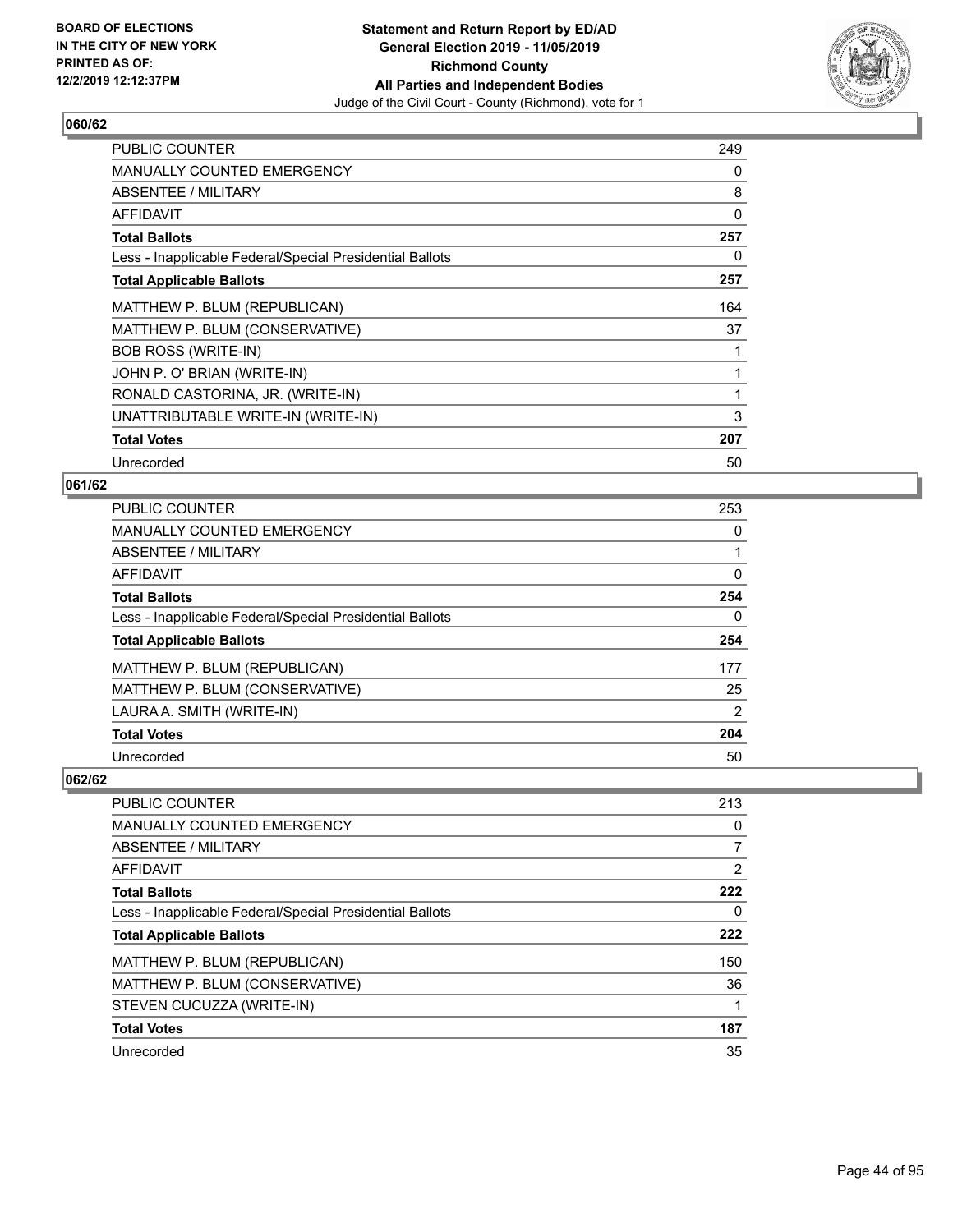

| <b>PUBLIC COUNTER</b>                                    | 388 |
|----------------------------------------------------------|-----|
| <b>MANUALLY COUNTED EMERGENCY</b>                        | 0   |
| ABSENTEE / MILITARY                                      | 12  |
| <b>AFFIDAVIT</b>                                         | 2   |
| <b>Total Ballots</b>                                     | 402 |
| Less - Inapplicable Federal/Special Presidential Ballots | 0   |
| <b>Total Applicable Ballots</b>                          | 402 |
| MATTHEW P. BLUM (REPUBLICAN)                             | 270 |
| MATTHEW P. BLUM (CONSERVATIVE)                           | 45  |
| <b>BARACK OBAMA (WRITE-IN)</b>                           |     |
| BEBE REXHA (WRITE-IN)                                    |     |
| <b>BOB JOHNSON (WRITE-IN)</b>                            | 1   |
| VINNY CORALLO (WRITE-IN)                                 | 1   |
| <b>Total Votes</b>                                       | 319 |
| Unrecorded                                               | 83  |

### **064/62**

| PUBLIC COUNTER                                           | 116            |
|----------------------------------------------------------|----------------|
| <b>MANUALLY COUNTED EMERGENCY</b>                        | 0              |
| <b>ABSENTEE / MILITARY</b>                               | 9              |
| AFFIDAVIT                                                |                |
| <b>Total Ballots</b>                                     | 126            |
| Less - Inapplicable Federal/Special Presidential Ballots | 0              |
| <b>Total Applicable Ballots</b>                          | 126            |
| MATTHEW P. BLUM (REPUBLICAN)                             | 79             |
| MATTHEW P. BLUM (CONSERVATIVE)                           | 15             |
| SHEILA MCGINN (WRITE-IN)                                 | $\overline{2}$ |
| UNATTRIBUTABLE WRITE-IN (WRITE-IN)                       | $\overline{2}$ |
| <b>Total Votes</b>                                       | 98             |
| Unrecorded                                               | 28             |

| <b>PUBLIC COUNTER</b>                                    | 286 |
|----------------------------------------------------------|-----|
| <b>MANUALLY COUNTED EMERGENCY</b>                        | 0   |
| ABSENTEE / MILITARY                                      |     |
| AFFIDAVIT                                                |     |
| <b>Total Ballots</b>                                     | 294 |
| Less - Inapplicable Federal/Special Presidential Ballots | 0   |
| <b>Total Applicable Ballots</b>                          | 294 |
| MATTHEW P. BLUM (REPUBLICAN)                             | 201 |
| MATTHEW P. BLUM (CONSERVATIVE)                           | 37  |
| SHAWN MALACHOVSKY (WRITE-IN)                             | 3   |
| <b>Total Votes</b>                                       | 241 |
| Unrecorded                                               | 53  |
|                                                          |     |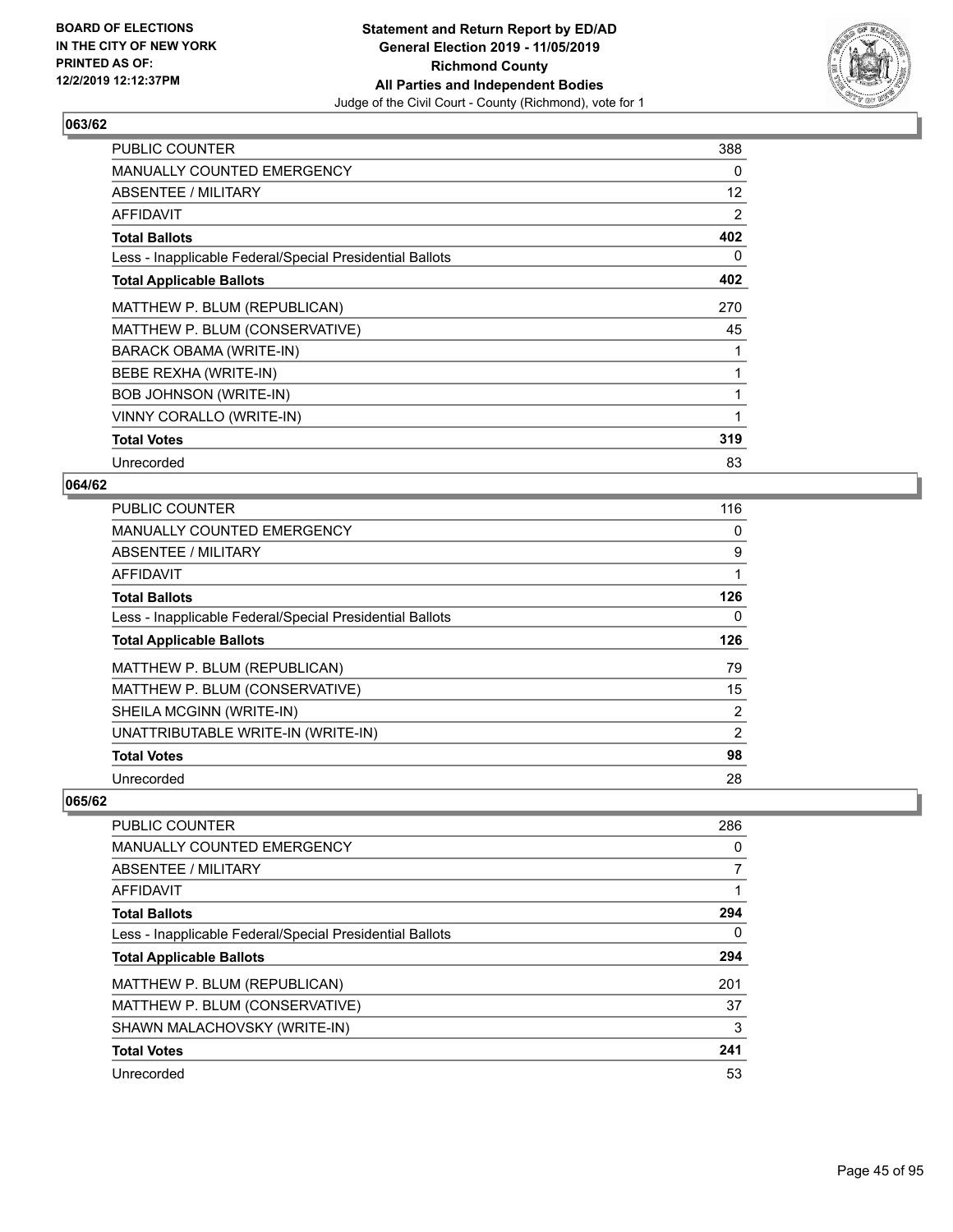

| <b>PUBLIC COUNTER</b>                                    | 427 |
|----------------------------------------------------------|-----|
| <b>MANUALLY COUNTED EMERGENCY</b>                        | 0   |
| <b>ABSENTEE / MILITARY</b>                               | 11  |
| <b>AFFIDAVIT</b>                                         | 0   |
| <b>Total Ballots</b>                                     | 438 |
| Less - Inapplicable Federal/Special Presidential Ballots | 0   |
| <b>Total Applicable Ballots</b>                          | 438 |
| MATTHEW P. BLUM (REPUBLICAN)                             | 314 |
| MATTHEW P. BLUM (CONSERVATIVE)                           | 50  |
| KENNETH RAISCH (WRITE-IN)                                |     |
| MICHAEL R. BLOOMBERG (WRITE-IN)                          |     |
| UNATTRIBUTABLE WRITE-IN (WRITE-IN)                       |     |
| <b>Total Votes</b>                                       | 367 |
| Unrecorded                                               | 71  |

| <b>PUBLIC COUNTER</b>                                    | 403 |
|----------------------------------------------------------|-----|
| <b>MANUALLY COUNTED EMERGENCY</b>                        | 0   |
| ABSENTEE / MILITARY                                      | 15  |
| <b>AFFIDAVIT</b>                                         | 0   |
| <b>Total Ballots</b>                                     | 418 |
| Less - Inapplicable Federal/Special Presidential Ballots | 0   |
| <b>Total Applicable Ballots</b>                          | 418 |
| MATTHEW P. BLUM (REPUBLICAN)                             | 297 |
| MATTHEW P. BLUM (CONSERVATIVE)                           | 52  |
| EDWARD HYNES (WRITE-IN)                                  | 1   |
| ERIC WOLSTROW (WRITE-IN)                                 | 1   |
| <b>JAMES SMITH (WRITE-IN)</b>                            | 1   |
| PATRICIA ANNE TAYLOR (WRITE-IN)                          | 1   |
| UNATTRIBUTABLE WRITE-IN (WRITE-IN)                       |     |
| ZEESHAN MUNAWN (WRITE-IN)                                | 1   |
| <b>Total Votes</b>                                       | 355 |
| Unrecorded                                               | 63  |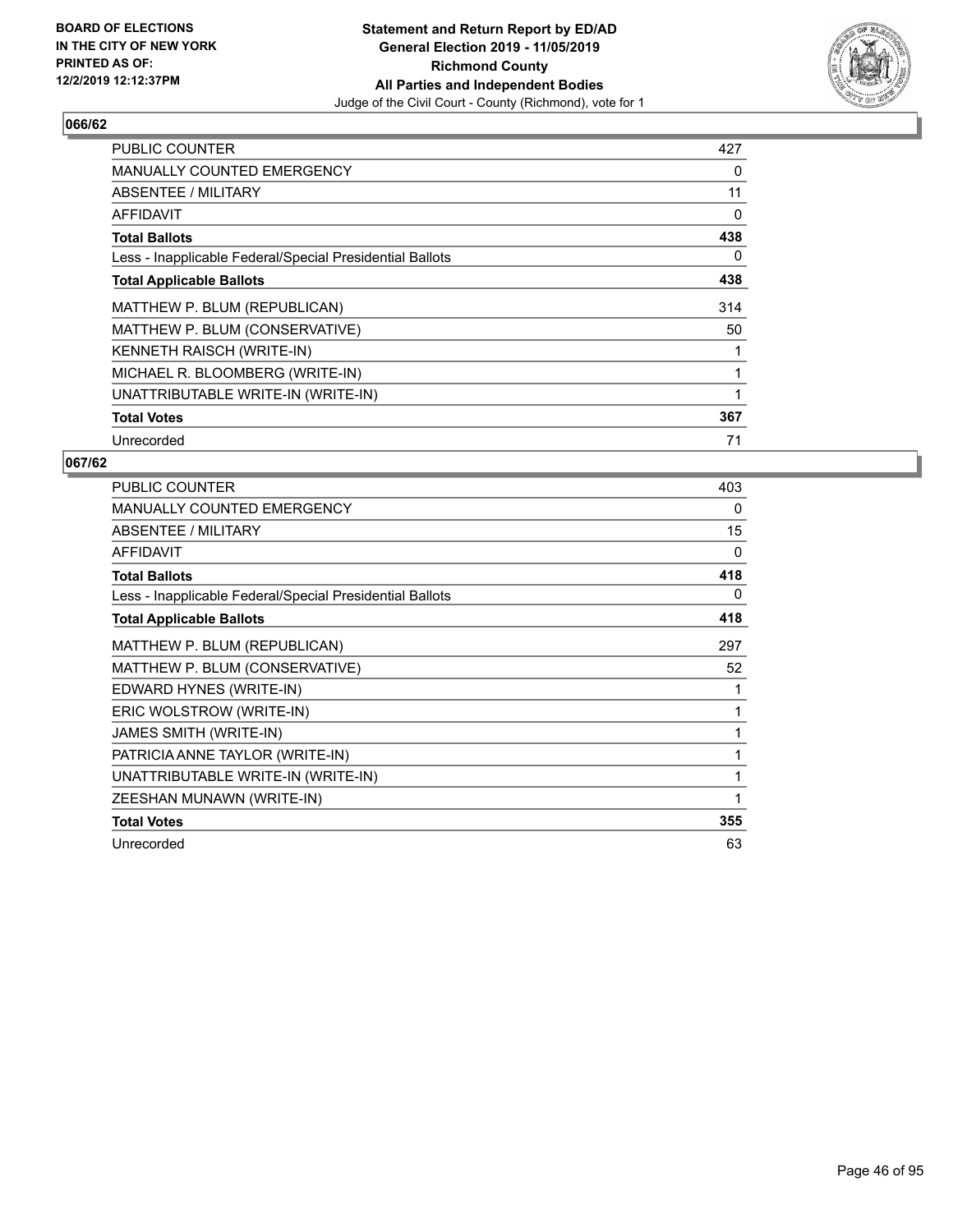

| PUBLIC COUNTER                                           | 392 |
|----------------------------------------------------------|-----|
| <b>MANUALLY COUNTED EMERGENCY</b>                        | 5   |
| <b>ABSENTEE / MILITARY</b>                               | 11  |
| <b>AFFIDAVIT</b>                                         | 1   |
| <b>Total Ballots</b>                                     | 409 |
| Less - Inapplicable Federal/Special Presidential Ballots | 0   |
| <b>Total Applicable Ballots</b>                          | 409 |
| MATTHEW P. BLUM (REPUBLICAN)                             | 257 |
| MATTHEW P. BLUM (CONSERVATIVE)                           | 60  |
| JANINE MATERNA (WRITE-IN)                                | 1   |
| JUDITH MCMAHON (WRITE-IN)                                | 1   |
| KENNETH RAISCH (WRITE-IN)                                | 1   |
| MARK EBARTE (WRITE-IN)                                   | 1   |
| MICHAEL DEVITO (WRITE-IN)                                | 1   |
| RAYMOND J. TURNER (WRITE-IN)                             | 1   |
| UNATTRIBUTABLE WRITE-IN (WRITE-IN)                       | 1   |
| WILLIAM CARR (WRITE-IN)                                  | 1   |
| <b>Total Votes</b>                                       | 325 |
| Unrecorded                                               | 84  |

#### **069/62 COMBINED into: 066/62**

| <b>PUBLIC COUNTER</b>                                    | 111 |
|----------------------------------------------------------|-----|
| <b>MANUALLY COUNTED EMERGENCY</b>                        | 0   |
| ABSENTEE / MILITARY                                      | 4   |
| AFFIDAVIT                                                | 2   |
| <b>Total Ballots</b>                                     | 117 |
| Less - Inapplicable Federal/Special Presidential Ballots | 0   |
| <b>Total Applicable Ballots</b>                          | 117 |
| MATTHEW P. BLUM (REPUBLICAN)                             | 78  |
| MATTHEW P. BLUM (CONSERVATIVE)                           | 11  |
| PATRICK D. HALL (WRITE-IN)                               | 1   |
| STEPHEN BREW (WRITE-IN)                                  | 2   |
| <b>Total Votes</b>                                       | 92  |
| Unrecorded                                               | 25  |
| 071/62 COMBINED into: 063/62                             |     |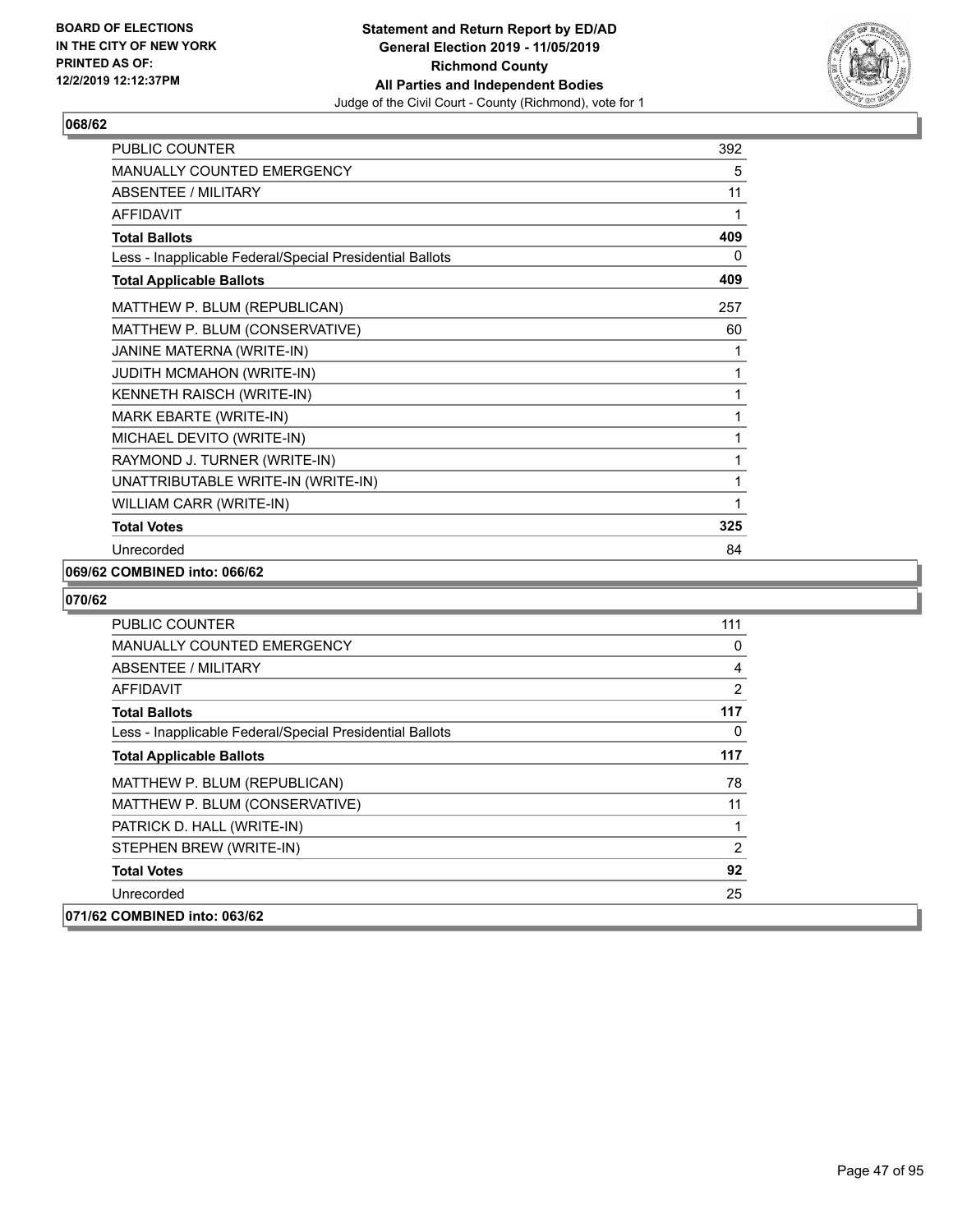

| <b>PUBLIC COUNTER</b>                                    | 159 |
|----------------------------------------------------------|-----|
| <b>MANUALLY COUNTED EMERGENCY</b>                        | 0   |
| <b>ABSENTEE / MILITARY</b>                               |     |
| AFFIDAVIT                                                |     |
| <b>Total Ballots</b>                                     | 161 |
| Less - Inapplicable Federal/Special Presidential Ballots | 0   |
| <b>Total Applicable Ballots</b>                          | 161 |
| MATTHEW P. BLUM (REPUBLICAN)                             | 98  |
| MATTHEW P. BLUM (CONSERVATIVE)                           | 16  |
| DAN FALCONE (WRITE-IN)                                   |     |
| MICHAEL G. GRIMM (WRITE-IN)                              |     |
| UNATTRIBUTABLE WRITE-IN (WRITE-IN)                       |     |
| <b>Total Votes</b>                                       | 117 |
| Unrecorded                                               | 44  |
|                                                          |     |

**073/62 COMBINED into: 068/62**

## **074/62**

| <b>PUBLIC COUNTER</b>                                    | 285 |
|----------------------------------------------------------|-----|
| <b>MANUALLY COUNTED EMERGENCY</b>                        | 0   |
| ABSENTEE / MILITARY                                      | 15  |
| AFFIDAVIT                                                | 0   |
| <b>Total Ballots</b>                                     | 300 |
| Less - Inapplicable Federal/Special Presidential Ballots | 0   |
| <b>Total Applicable Ballots</b>                          | 300 |
| MATTHEW P. BLUM (REPUBLICAN)                             | 225 |
| MATTHEW P. BLUM (CONSERVATIVE)                           | 37  |
| <b>BOB HELBOCK (WRITE-IN)</b>                            |     |
| UNATTRIBUTABLE WRITE-IN (WRITE-IN)                       | 4   |
| VINCENT CORALLO (WRITE-IN)                               | 1   |
| <b>Total Votes</b>                                       | 268 |
| Unrecorded                                               | 32  |

| <b>PUBLIC COUNTER</b>                                    | 177 |
|----------------------------------------------------------|-----|
| MANUALLY COUNTED EMERGENCY                               | 0   |
| ABSENTEE / MILITARY                                      | 8   |
| AFFIDAVIT                                                |     |
| <b>Total Ballots</b>                                     | 186 |
| Less - Inapplicable Federal/Special Presidential Ballots | 0   |
| <b>Total Applicable Ballots</b>                          | 186 |
| MATTHEW P. BLUM (REPUBLICAN)                             | 132 |
| MATTHEW P. BLUM (CONSERVATIVE)                           | 19  |
| ORLANDO MARRAZZO, JR. (WRITE-IN)                         |     |
| UNCOUNTED WRITE-IN PER STATUTE (WRITE-IN)                | 1   |
| <b>Total Votes</b>                                       | 153 |
| Unrecorded                                               | 33  |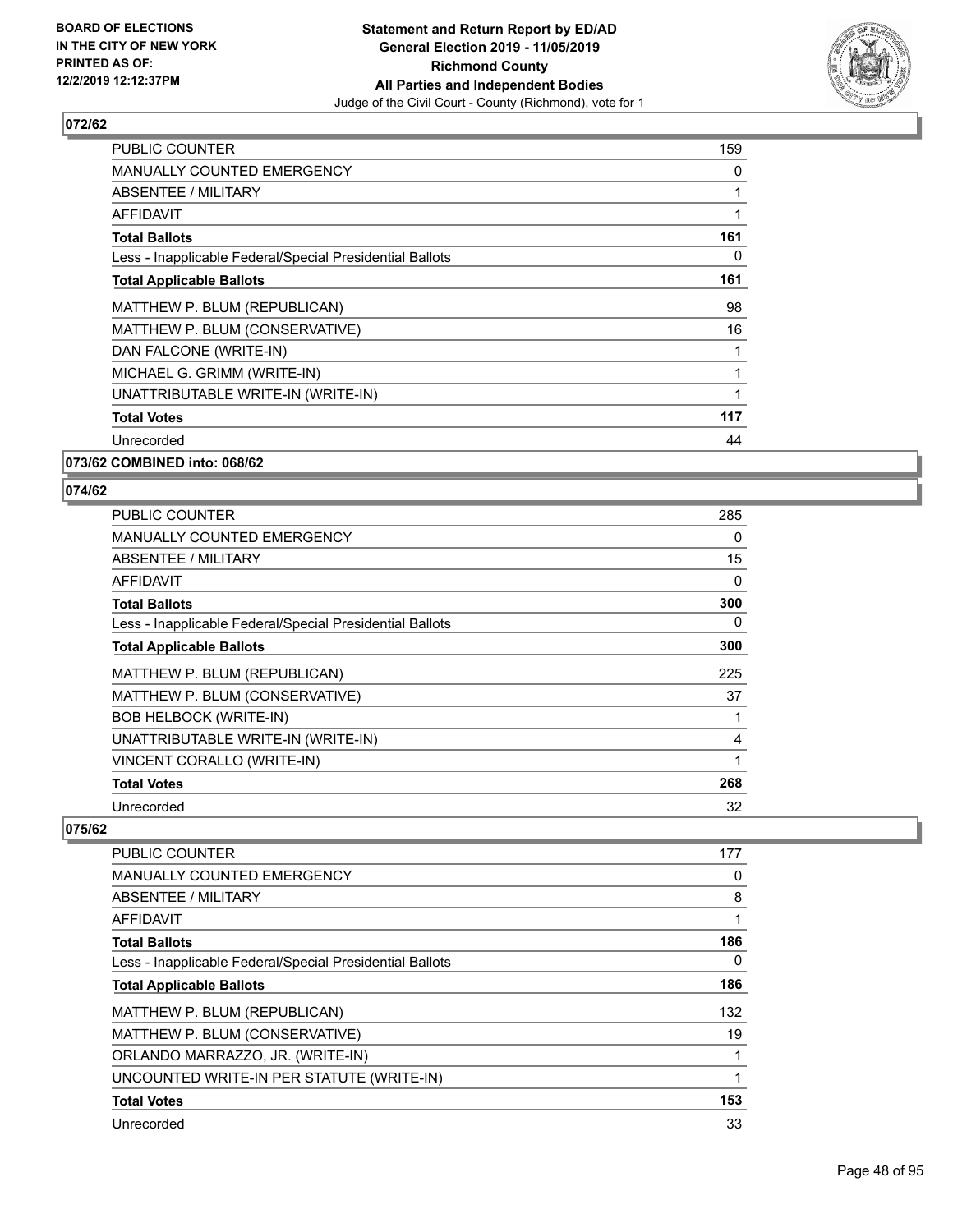

| <b>PUBLIC COUNTER</b>                                    | 200 |
|----------------------------------------------------------|-----|
| <b>MANUALLY COUNTED EMERGENCY</b>                        | 0   |
| <b>ABSENTEE / MILITARY</b>                               |     |
| <b>AFFIDAVIT</b>                                         |     |
| <b>Total Ballots</b>                                     | 202 |
| Less - Inapplicable Federal/Special Presidential Ballots | 0   |
| <b>Total Applicable Ballots</b>                          | 202 |
| MATTHEW P. BLUM (REPUBLICAN)                             | 147 |
| MATTHEW P. BLUM (CONSERVATIVE)                           | 23  |
| HILLARY CLINTON (WRITE-IN)                               |     |
| UNATTRIBUTABLE WRITE-IN (WRITE-IN)                       |     |
| <b>Total Votes</b>                                       | 172 |
| Unrecorded                                               | 30  |

## **077/62**

| <b>PUBLIC COUNTER</b>                                    | 234      |
|----------------------------------------------------------|----------|
| <b>MANUALLY COUNTED EMERGENCY</b>                        | $\Omega$ |
| ABSENTEE / MILITARY                                      | 12       |
| <b>AFFIDAVIT</b>                                         |          |
| <b>Total Ballots</b>                                     | 247      |
| Less - Inapplicable Federal/Special Presidential Ballots | 0        |
| <b>Total Applicable Ballots</b>                          | 247      |
| MATTHEW P. BLUM (REPUBLICAN)                             | 181      |
| MATTHEW P. BLUM (CONSERVATIVE)                           | 35       |
| UNATTRIBUTABLE WRITE-IN (WRITE-IN)                       |          |
| <b>Total Votes</b>                                       | 217      |
| Unrecorded                                               | 30       |

| PUBLIC COUNTER                                           | 219 |
|----------------------------------------------------------|-----|
| MANUALLY COUNTED EMERGENCY                               | 0   |
| ABSENTEE / MILITARY                                      | 7   |
| AFFIDAVIT                                                | 4   |
| <b>Total Ballots</b>                                     | 230 |
| Less - Inapplicable Federal/Special Presidential Ballots | 0   |
| <b>Total Applicable Ballots</b>                          | 230 |
| MATTHEW P. BLUM (REPUBLICAN)                             | 168 |
| MATTHEW P. BLUM (CONSERVATIVE)                           | 34  |
| ROBERT J. HARTIE (WRITE-IN)                              | 1   |
| SHAWN MALACHOVSKY (WRITE-IN)                             | 1   |
| TONY GIFY (WRITE-IN)                                     |     |
| <b>Total Votes</b>                                       | 205 |
| Unrecorded                                               | 25  |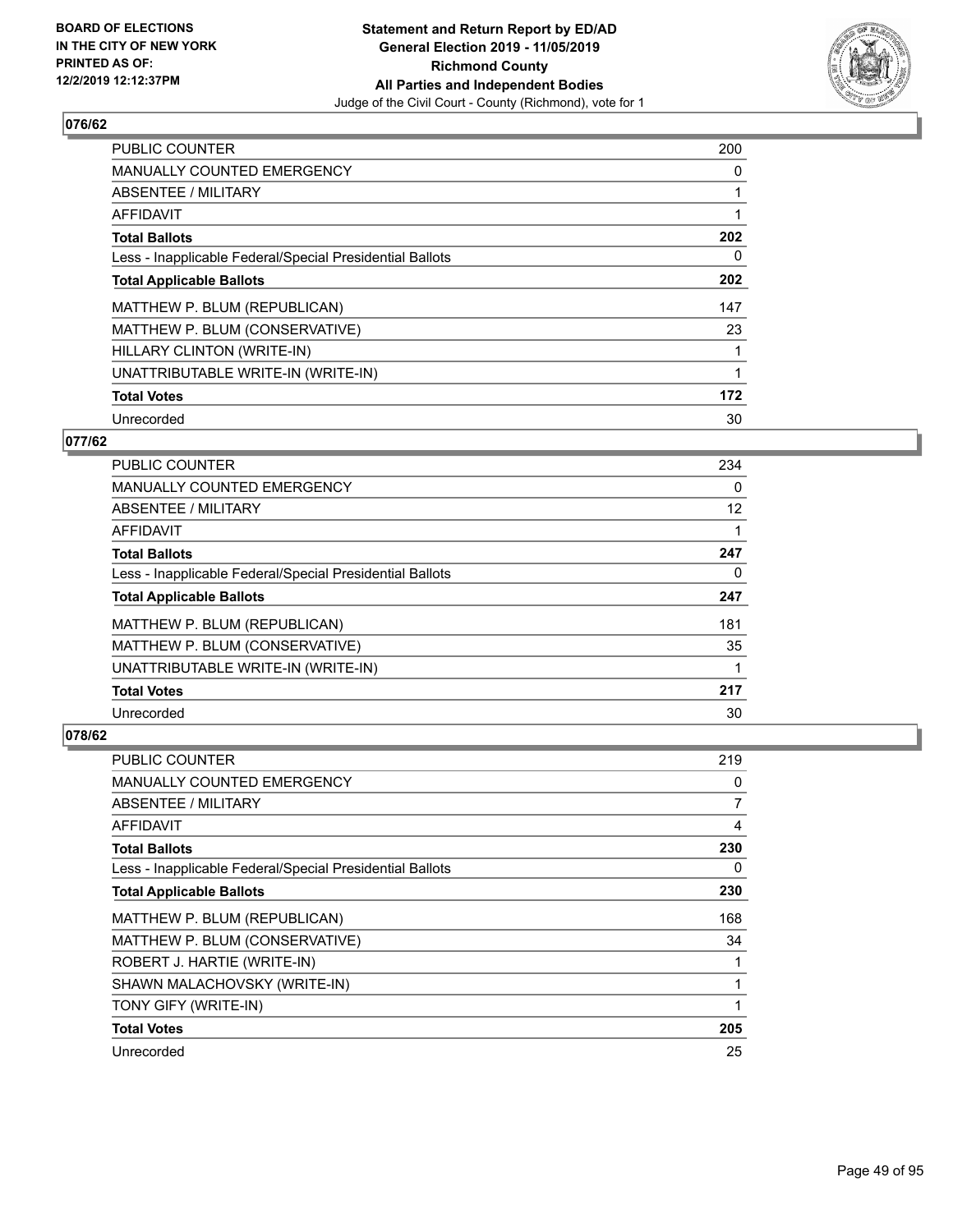

| <b>PUBLIC COUNTER</b>                                    | 308 |
|----------------------------------------------------------|-----|
| <b>MANUALLY COUNTED EMERGENCY</b>                        | 0   |
| ABSENTEE / MILITARY                                      | 11  |
| <b>AFFIDAVIT</b>                                         |     |
| <b>Total Ballots</b>                                     | 320 |
| Less - Inapplicable Federal/Special Presidential Ballots | 0   |
| <b>Total Applicable Ballots</b>                          | 320 |
| MATTHEW P. BLUM (REPUBLICAN)                             | 240 |
| MATTHEW P. BLUM (CONSERVATIVE)                           | 35  |
| MARIA DIRE (WRITE-IN)                                    |     |
| UNATTRIBUTABLE WRITE-IN (WRITE-IN)                       |     |
| <b>Total Votes</b>                                       | 277 |
| Unrecorded                                               | 43  |

## **080/62**

| <b>PUBLIC COUNTER</b>                                    | 155 |
|----------------------------------------------------------|-----|
| MANUALLY COUNTED EMERGENCY                               | 0   |
| ABSENTEE / MILITARY                                      | 4   |
| AFFIDAVIT                                                | 2   |
| <b>Total Ballots</b>                                     | 161 |
| Less - Inapplicable Federal/Special Presidential Ballots | 0   |
| <b>Total Applicable Ballots</b>                          | 161 |
| MATTHEW P. BLUM (REPUBLICAN)                             | 111 |
| MATTHEW P. BLUM (CONSERVATIVE)                           | 21  |
| MELISSA LOCKMAN (WRITE-IN)                               |     |
| UNATTRIBUTABLE WRITE-IN (WRITE-IN)                       |     |
| <b>Total Votes</b>                                       | 134 |
| Unrecorded                                               | 27  |

| <b>PUBLIC COUNTER</b>                                    | 167 |
|----------------------------------------------------------|-----|
| <b>MANUALLY COUNTED EMERGENCY</b>                        | 0   |
| ABSENTEE / MILITARY                                      | 11  |
| AFFIDAVIT                                                | 0   |
| <b>Total Ballots</b>                                     | 178 |
| Less - Inapplicable Federal/Special Presidential Ballots | 0   |
| <b>Total Applicable Ballots</b>                          | 178 |
| MATTHEW P. BLUM (REPUBLICAN)                             | 125 |
| MATTHEW P. BLUM (CONSERVATIVE)                           | 27  |
| UNATTRIBUTABLE WRITE-IN (WRITE-IN)                       |     |
| <b>Total Votes</b>                                       | 153 |
| Unrecorded                                               | 25  |
| 082/62 COMBINED into: 079/62                             |     |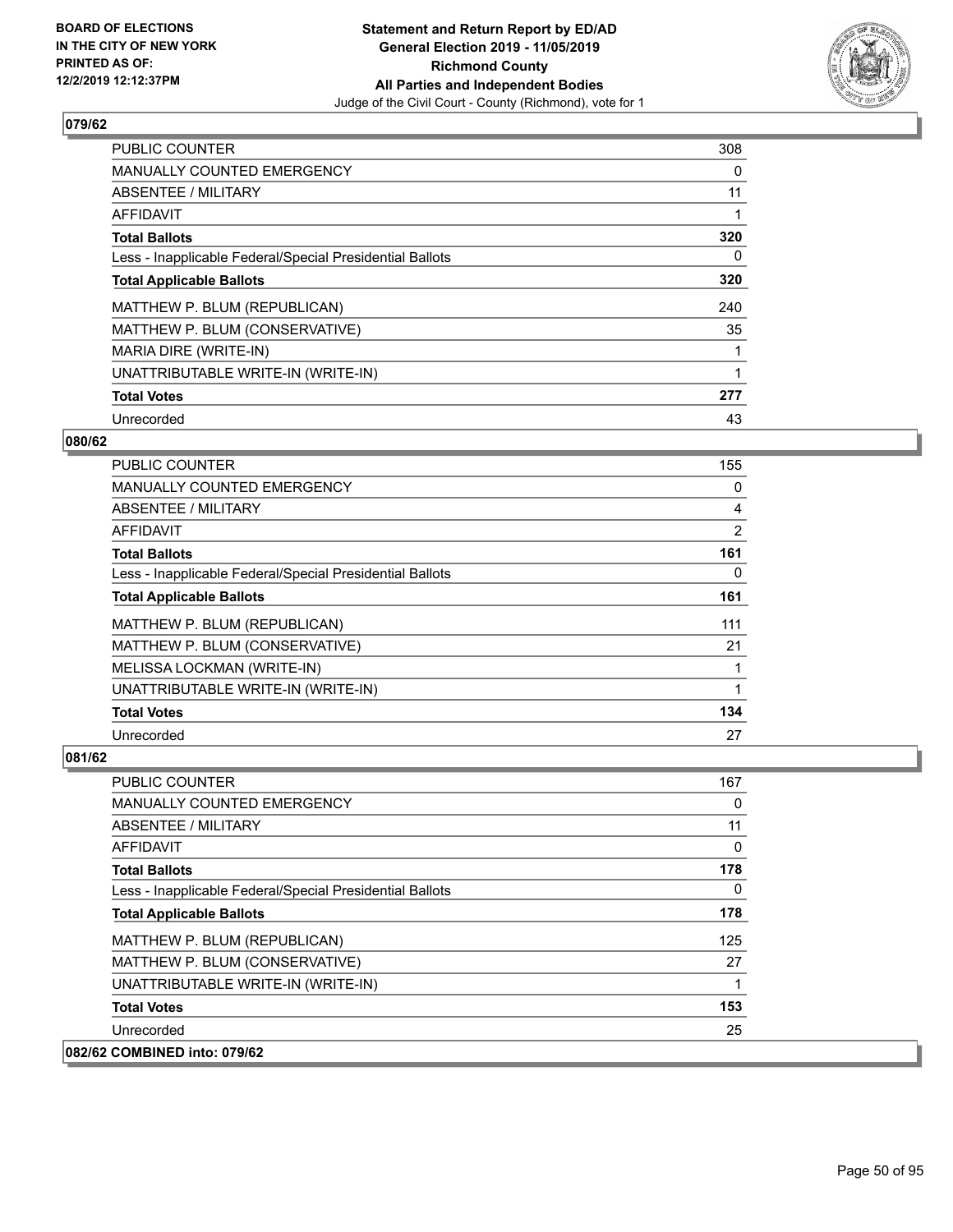

| <b>PUBLIC COUNTER</b>                                    | 172      |
|----------------------------------------------------------|----------|
| <b>MANUALLY COUNTED EMERGENCY</b>                        | $\Omega$ |
| ABSENTEE / MILITARY                                      |          |
| <b>AFFIDAVIT</b>                                         | 0        |
| <b>Total Ballots</b>                                     | 173      |
| Less - Inapplicable Federal/Special Presidential Ballots | 0        |
| <b>Total Applicable Ballots</b>                          | 173      |
| MATTHEW P. BLUM (REPUBLICAN)                             | 134      |
| MATTHEW P. BLUM (CONSERVATIVE)                           | 22       |
| UNATTRIBUTABLE WRITE-IN (WRITE-IN)                       |          |
| <b>Total Votes</b>                                       | 157      |
| Unrecorded                                               | 16       |

#### **084/62**

| <b>PUBLIC COUNTER</b>                                    | 227      |
|----------------------------------------------------------|----------|
| MANUALLY COUNTED EMERGENCY                               | 0        |
| ABSENTEE / MILITARY                                      | 3        |
| AFFIDAVIT                                                | $\Omega$ |
| <b>Total Ballots</b>                                     | 230      |
| Less - Inapplicable Federal/Special Presidential Ballots | 0        |
| <b>Total Applicable Ballots</b>                          | 230      |
| MATTHEW P. BLUM (REPUBLICAN)                             | 158      |
| MATTHEW P. BLUM (CONSERVATIVE)                           | 42       |
| <b>Total Votes</b>                                       | 200      |
| Unrecorded                                               | 30       |
|                                                          |          |

**085/62 COMBINED into: 067/62**

**086/62 COMBINED into: 047/62**

#### **087/62 COMBINED into: 054/62**

**088/62 COMBINED into: 054/62**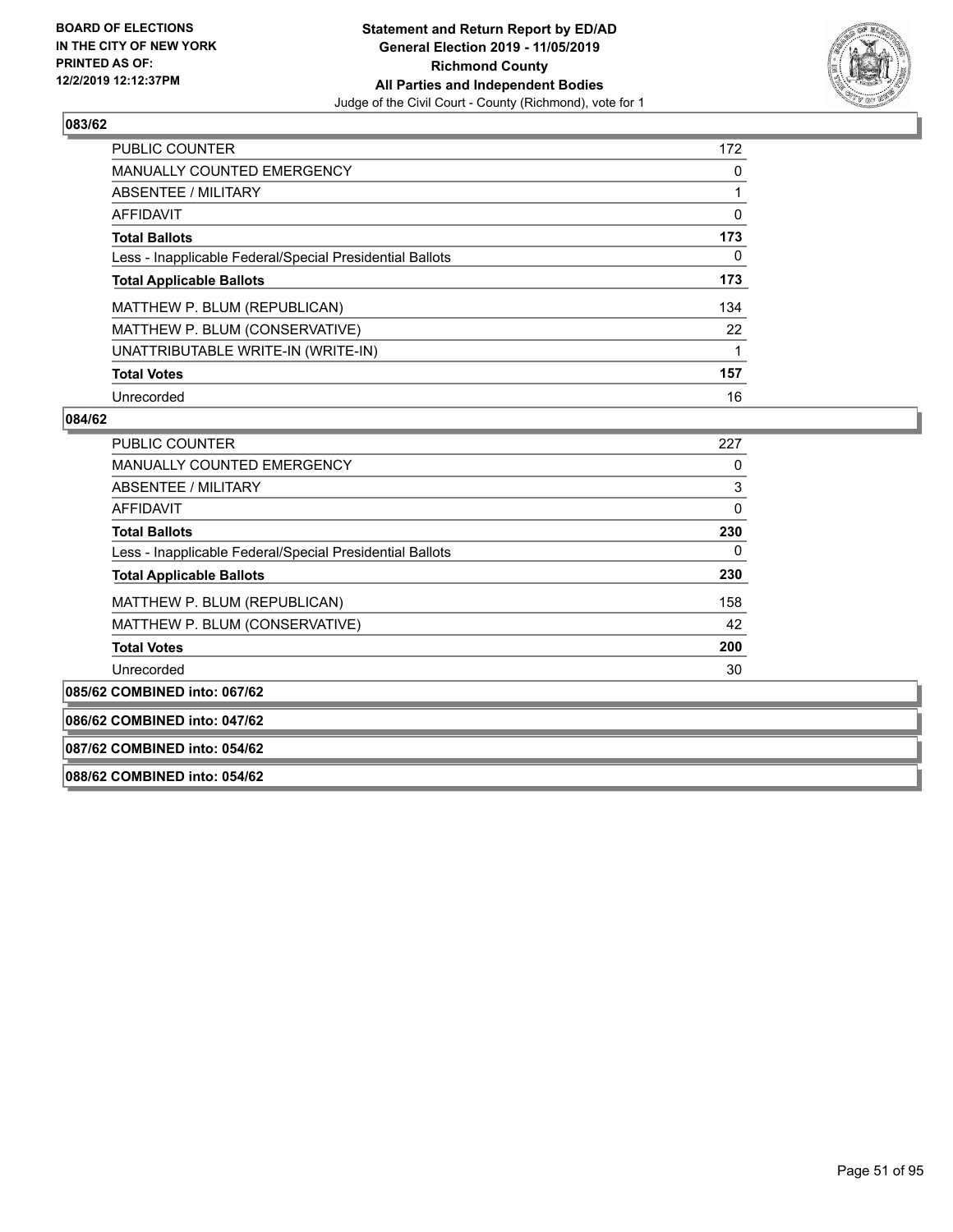

| <b>PUBLIC COUNTER</b>                                    | 355            |
|----------------------------------------------------------|----------------|
| MANUALLY COUNTED EMERGENCY                               | 0              |
| ABSENTEE / MILITARY                                      | 9              |
| <b>AFFIDAVIT</b>                                         | 0              |
| <b>Total Ballots</b>                                     | 364            |
| Less - Inapplicable Federal/Special Presidential Ballots | 0              |
| <b>Total Applicable Ballots</b>                          | 364            |
| MATTHEW P. BLUM (REPUBLICAN)                             | 223            |
| MATTHEW P. BLUM (CONSERVATIVE)                           | 50             |
| ELSAYED A. OSMAN (WRITE-IN)                              |                |
| HESHAM EL-MELIGY (WRITE-IN)                              | 1              |
| JENNIFER MAHONEY (WRITE-IN)                              | 1              |
| UNATTRIBUTABLE WRITE-IN (WRITE-IN)                       | $\overline{2}$ |
| <b>Total Votes</b>                                       | 278            |
| Unrecorded                                               | 86             |

## **002/63**

| PUBLIC COUNTER                                           | 176 |
|----------------------------------------------------------|-----|
| MANUALLY COUNTED EMERGENCY                               | 0   |
| ABSENTEE / MILITARY                                      | 8   |
| AFFIDAVIT                                                | 1   |
| <b>Total Ballots</b>                                     | 185 |
| Less - Inapplicable Federal/Special Presidential Ballots | 0   |
| <b>Total Applicable Ballots</b>                          | 185 |
| MATTHEW P. BLUM (REPUBLICAN)                             | 102 |
| MATTHEW P. BLUM (CONSERVATIVE)                           | 29  |
| LUIS HERNANDEZ (WRITE-IN)                                | 1   |
| UNATTRIBUTABLE WRITE-IN (WRITE-IN)                       | 2   |
| <b>Total Votes</b>                                       | 134 |
| Unrecorded                                               | 51  |
|                                                          |     |

#### **003/63 COMBINED into: 001/63**

| <b>PUBLIC COUNTER</b>                                    | 161 |
|----------------------------------------------------------|-----|
| <b>MANUALLY COUNTED EMERGENCY</b>                        | 0   |
| ABSENTEE / MILITARY                                      | 9   |
| AFFIDAVIT                                                | 0   |
| <b>Total Ballots</b>                                     | 170 |
| Less - Inapplicable Federal/Special Presidential Ballots | 0   |
| <b>Total Applicable Ballots</b>                          | 170 |
| MATTHEW P. BLUM (REPUBLICAN)                             | 125 |
| MATTHEW P. BLUM (CONSERVATIVE)                           | 24  |
| BERNIE SANDERS (WRITE-IN)                                |     |
| SHAWN MALACHOVSKY (WRITE-IN)                             |     |
| <b>Total Votes</b>                                       | 151 |
| Unrecorded                                               | 19  |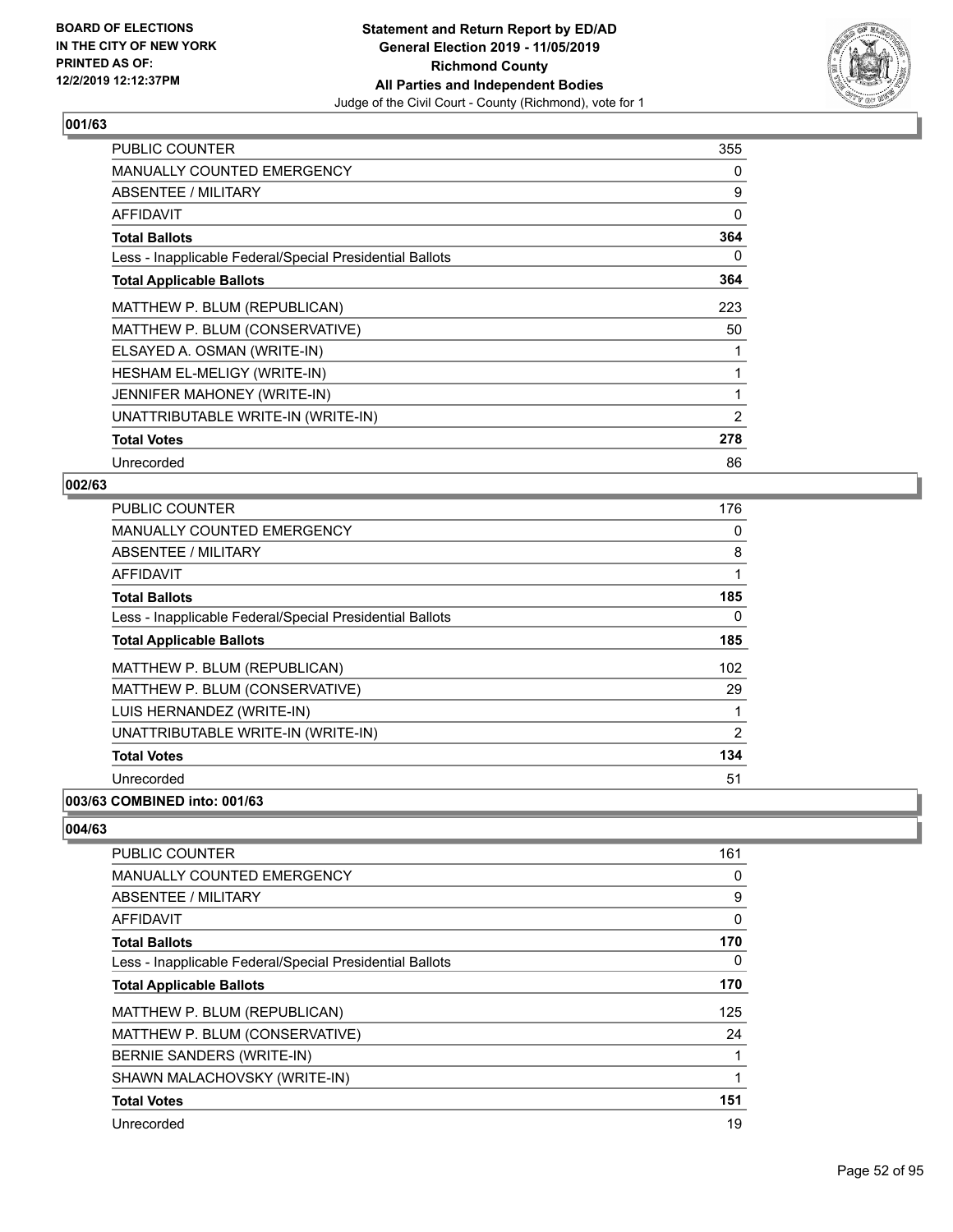

| <b>PUBLIC COUNTER</b>                                    | 317 |
|----------------------------------------------------------|-----|
| <b>MANUALLY COUNTED EMERGENCY</b>                        | 0   |
| ABSENTEE / MILITARY                                      | 14  |
| <b>AFFIDAVIT</b>                                         | 0   |
| <b>Total Ballots</b>                                     | 331 |
| Less - Inapplicable Federal/Special Presidential Ballots | 0   |
| <b>Total Applicable Ballots</b>                          | 331 |
| MATTHEW P. BLUM (REPUBLICAN)                             | 213 |
| MATTHEW P. BLUM (CONSERVATIVE)                           | 55  |
| CESAR VARGAS (WRITE-IN)                                  |     |
| JOHN HUNDLEY (WRITE-IN)                                  |     |
| MICHELLE OBAMA (WRITE-IN)                                |     |
| UNATTRIBUTABLE WRITE-IN (WRITE-IN)                       |     |
| <b>Total Votes</b>                                       | 272 |
| Unrecorded                                               | 59  |

**006/63 COMBINED into: 005/63**

| <b>PUBLIC COUNTER</b>                                    | 295            |
|----------------------------------------------------------|----------------|
| <b>MANUALLY COUNTED EMERGENCY</b>                        | 0              |
| ABSENTEE / MILITARY                                      | 6              |
| AFFIDAVIT                                                | $\overline{2}$ |
| <b>Total Ballots</b>                                     | 303            |
| Less - Inapplicable Federal/Special Presidential Ballots | 0              |
| <b>Total Applicable Ballots</b>                          | 303            |
| MATTHEW P. BLUM (REPUBLICAN)                             | 178            |
| MATTHEW P. BLUM (CONSERVATIVE)                           | 39             |
| CESAR VARGAS (WRITE-IN)                                  | 1              |
| DONALD J. TRUMP (WRITE-IN)                               | 1              |
| HESHAM EL-MELIGY (WRITE-IN)                              | 1              |
| LIAM HANKY (WRITE-IN)                                    | 1              |
| MATADEL SHER (WRITE-IN)                                  | 1              |
| SCOTT GIACONE (WRITE-IN)                                 | 1              |
| SHEILA MCGINN (WRITE-IN)                                 | 1              |
| SRABONE MONIR (WRITE-IN)                                 | 1              |
| UNATTRIBUTABLE WRITE-IN (WRITE-IN)                       | 3              |
| <b>Total Votes</b>                                       | 228            |
| Unrecorded                                               | 75             |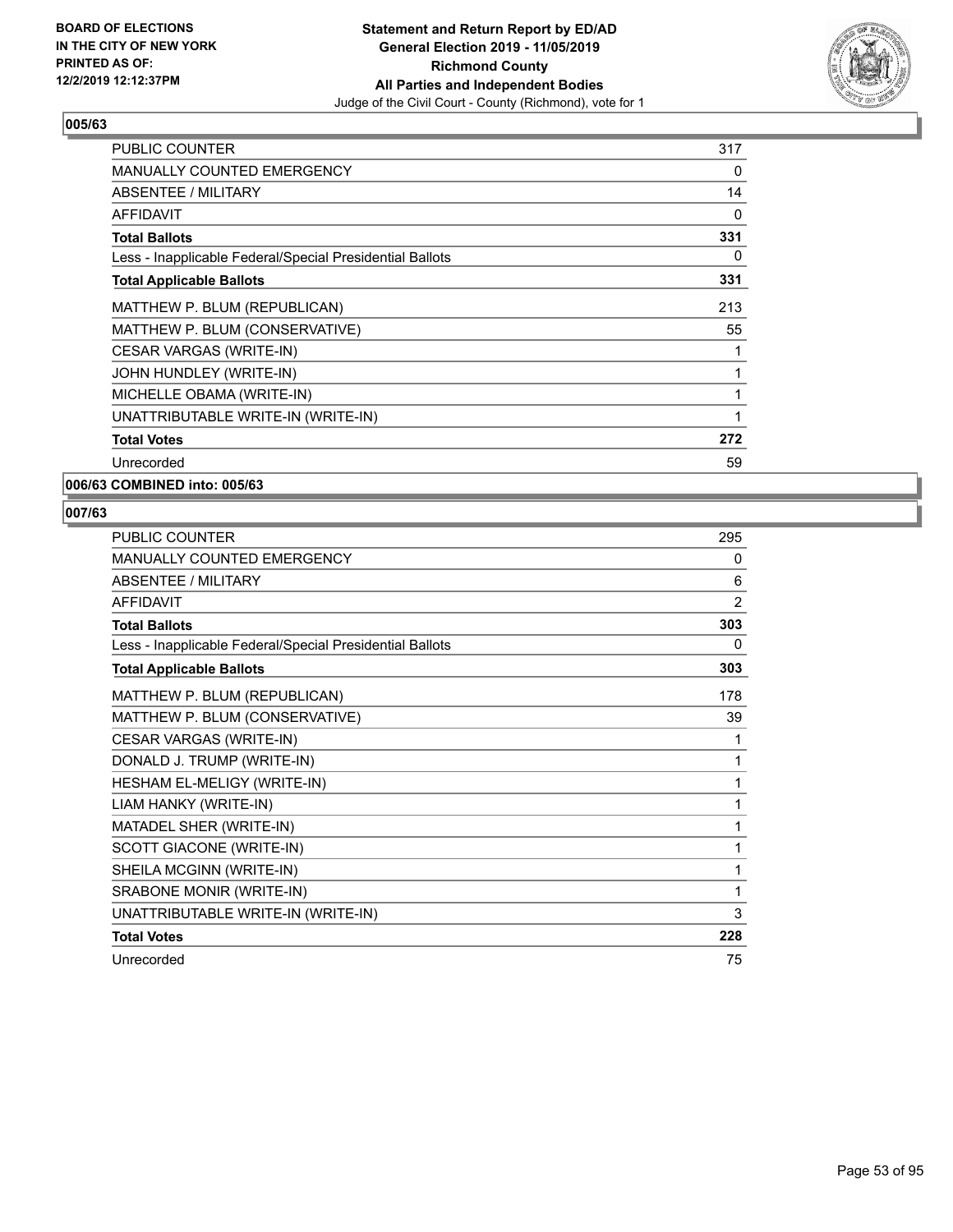

| <b>PUBLIC COUNTER</b>                                    | 152 |
|----------------------------------------------------------|-----|
| <b>MANUALLY COUNTED EMERGENCY</b>                        | 0   |
| ABSENTEE / MILITARY                                      | 8   |
| <b>AFFIDAVIT</b>                                         | 0   |
| <b>Total Ballots</b>                                     | 160 |
| Less - Inapplicable Federal/Special Presidential Ballots | 0   |
| <b>Total Applicable Ballots</b>                          | 160 |
| MATTHEW P. BLUM (REPUBLICAN)                             | 99  |
| MATTHEW P. BLUM (CONSERVATIVE)                           | 18  |
| EDDY GORDO (WRITE-IN)                                    |     |
| JASON DYZENHAUS (WRITE-IN)                               |     |
| <b>Total Votes</b>                                       | 119 |
| Unrecorded                                               | 41  |

## **009/63**

| PUBLIC COUNTER                                           | 14             |
|----------------------------------------------------------|----------------|
| MANUALLY COUNTED EMERGENCY                               | 0              |
| ABSENTEE / MILITARY                                      | $\overline{2}$ |
| AFFIDAVIT                                                | 0              |
| <b>Total Ballots</b>                                     | 16             |
| Less - Inapplicable Federal/Special Presidential Ballots | $\Omega$       |
| <b>Total Applicable Ballots</b>                          | 16             |
| MATTHEW P. BLUM (REPUBLICAN)                             | 13             |
| MATTHEW P. BLUM (CONSERVATIVE)                           | $\Omega$       |
| <b>Total Votes</b>                                       | 13             |
| Unrecorded                                               | 3              |
|                                                          |                |

| <b>PUBLIC COUNTER</b>                                    | 187 |
|----------------------------------------------------------|-----|
| MANUALLY COUNTED EMERGENCY                               | 0   |
| ABSENTEE / MILITARY                                      | 21  |
| <b>AFFIDAVIT</b>                                         | 0   |
| <b>Total Ballots</b>                                     | 208 |
| Less - Inapplicable Federal/Special Presidential Ballots | 0   |
| <b>Total Applicable Ballots</b>                          | 208 |
| MATTHEW P. BLUM (REPUBLICAN)                             | 100 |
| MATTHEW P. BLUM (CONSERVATIVE)                           | 24  |
| EDWINA WINNIE MARTIN (WRITE-IN)                          | 2   |
| HAIL JASMIN (WRITE-IN)                                   | 1   |
| JAY COHEN (WRITE-IN)                                     | 1   |
| LISA GIOVINAZZO (WRITE-IN)                               | 1   |
| MICHAEL BATTEN (WRITE-IN)                                | 3   |
| UNATTRIBUTABLE WRITE-IN (WRITE-IN)                       | 2   |
| <b>Total Votes</b>                                       | 134 |
| Unrecorded                                               | 74  |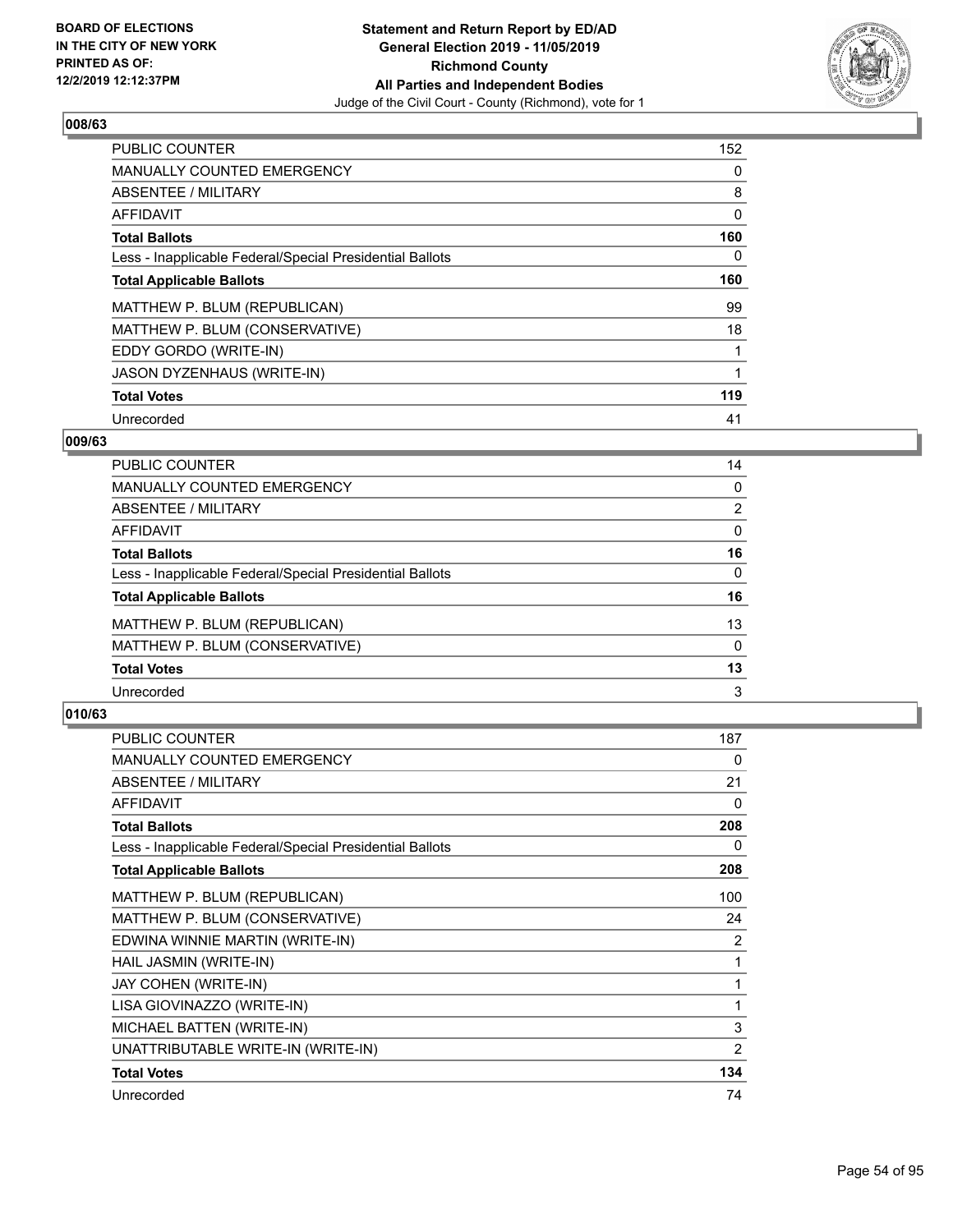

| <b>PUBLIC COUNTER</b>                                    | 291 |
|----------------------------------------------------------|-----|
| <b>MANUALLY COUNTED EMERGENCY</b>                        | 0   |
| ABSENTEE / MILITARY                                      | 23  |
| AFFIDAVIT                                                | 2   |
| <b>Total Ballots</b>                                     | 316 |
| Less - Inapplicable Federal/Special Presidential Ballots | 0   |
| <b>Total Applicable Ballots</b>                          | 316 |
| MATTHEW P. BLUM (REPUBLICAN)                             | 197 |
| MATTHEW P. BLUM (CONSERVATIVE)                           | 35  |
| STEVEN MILEVSKI (WRITE-IN)                               | 1   |
| <b>Total Votes</b>                                       | 233 |
| Unrecorded                                               | 83  |

# **012/63 COMBINED into: 011/63**

# **013/63**

| <b>PUBLIC COUNTER</b>                                    | 209 |
|----------------------------------------------------------|-----|
| <b>MANUALLY COUNTED EMERGENCY</b>                        | 0   |
| ABSENTEE / MILITARY                                      | 6   |
| <b>AFFIDAVIT</b>                                         | 0   |
| <b>Total Ballots</b>                                     | 215 |
| Less - Inapplicable Federal/Special Presidential Ballots | 0   |
| <b>Total Applicable Ballots</b>                          | 215 |
| MATTHEW P. BLUM (REPUBLICAN)                             | 115 |
| MATTHEW P. BLUM (CONSERVATIVE)                           | 23  |
| AHMED ELZAHARDY (WRITE-IN)                               | 1   |
| HESHAM EL-MELIGY (WRITE-IN)                              | 1   |
| JORDAN PAZ (WRITE-IN)                                    | 1   |
| UNATTRIBUTABLE WRITE-IN (WRITE-IN)                       | 1   |
| <b>Total Votes</b>                                       | 142 |
| Unrecorded                                               | 73  |

| <b>PUBLIC COUNTER</b>                                    | 151      |
|----------------------------------------------------------|----------|
| <b>MANUALLY COUNTED EMERGENCY</b>                        | 0        |
| ABSENTEE / MILITARY                                      | 9        |
| <b>AFFIDAVIT</b>                                         | 0        |
| <b>Total Ballots</b>                                     | 160      |
| Less - Inapplicable Federal/Special Presidential Ballots | $\Omega$ |
| <b>Total Applicable Ballots</b>                          | 160      |
| MATTHEW P. BLUM (REPUBLICAN)                             | 86       |
| MATTHEW P. BLUM (CONSERVATIVE)                           | 26       |
| CHRISTOPHER MANCUSO (WRITE-IN)                           |          |
| <b>Total Votes</b>                                       | 113      |
| Unrecorded                                               | 47       |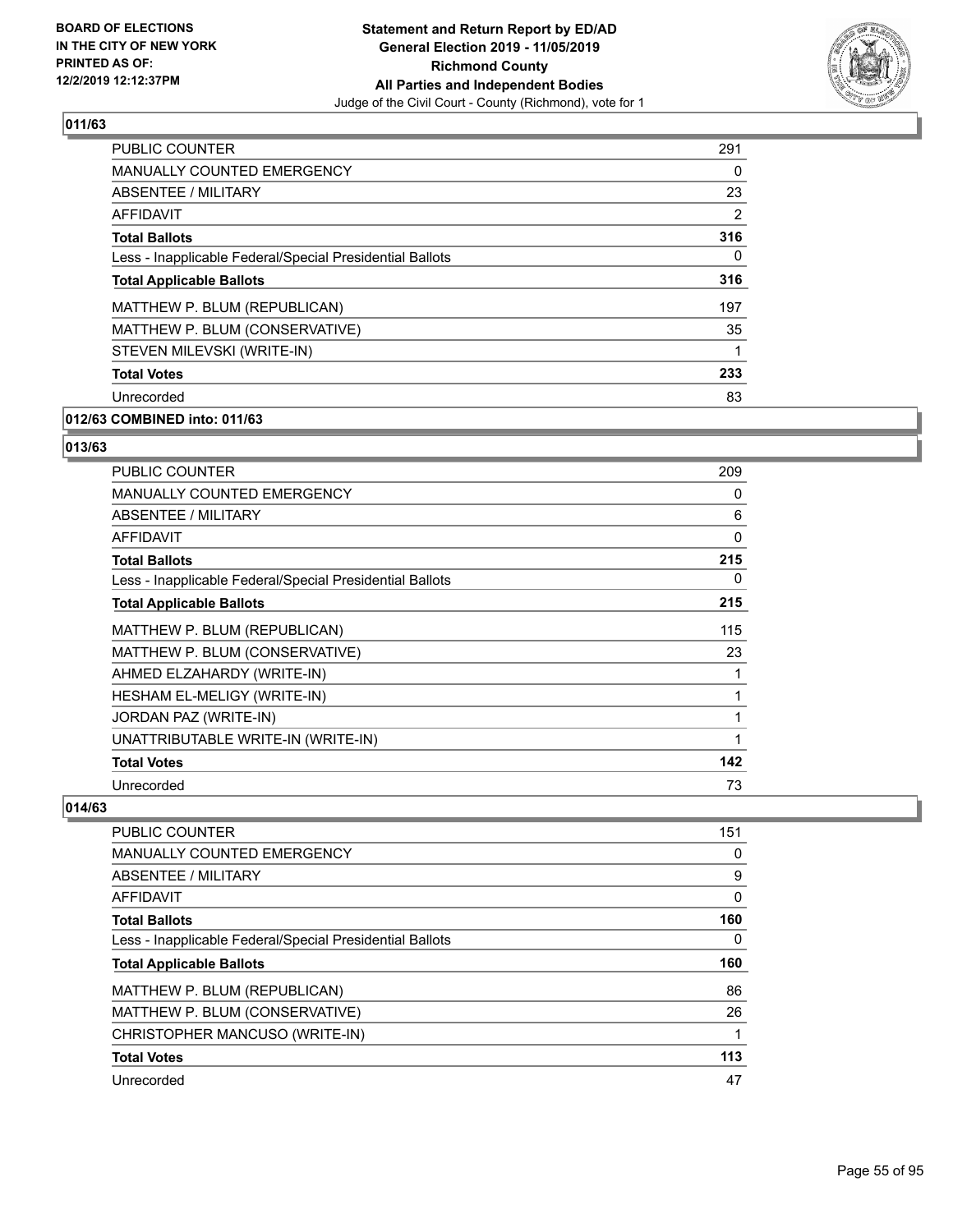

| <b>PUBLIC COUNTER</b>                                    | 188            |
|----------------------------------------------------------|----------------|
| <b>MANUALLY COUNTED EMERGENCY</b>                        | 0              |
| ABSENTEE / MILITARY                                      | 3              |
| AFFIDAVIT                                                | $\overline{2}$ |
| <b>Total Ballots</b>                                     | 193            |
| Less - Inapplicable Federal/Special Presidential Ballots | $\Omega$       |
| <b>Total Applicable Ballots</b>                          | 193            |
| MATTHEW P. BLUM (REPUBLICAN)                             | 115            |
| MATTHEW P. BLUM (CONSERVATIVE)                           | 33             |
| BARACK OBAMA (WRITE-IN)                                  |                |
| <b>Total Votes</b>                                       | 149            |
| Unrecorded                                               | 44             |

#### **016/63**

| <b>PUBLIC COUNTER</b>                                    | 255 |
|----------------------------------------------------------|-----|
| <b>MANUALLY COUNTED EMERGENCY</b>                        | 0   |
| ABSENTEE / MILITARY                                      | 10  |
| AFFIDAVIT                                                | 0   |
| <b>Total Ballots</b>                                     | 265 |
| Less - Inapplicable Federal/Special Presidential Ballots | 0   |
| <b>Total Applicable Ballots</b>                          | 265 |
| MATTHEW P. BLUM (REPUBLICAN)                             | 158 |
| MATTHEW P. BLUM (CONSERVATIVE)                           | 27  |
| ALEXANDRIA CADWELL (WRITE-IN)                            | 1   |
| EDWINA WINNIE MARTIN (WRITE-IN)                          | 1   |
| ELIZABETH WARREN (WRITE-IN)                              | 1   |
| <b>Total Votes</b>                                       | 188 |
| Unrecorded                                               | 77  |

### **017/63 COMBINED into: 010/63**

| <b>PUBLIC COUNTER</b>                                    | 364 |
|----------------------------------------------------------|-----|
| <b>MANUALLY COUNTED EMERGENCY</b>                        | 0   |
| <b>ABSENTEE / MILITARY</b>                               | 8   |
| <b>AFFIDAVIT</b>                                         |     |
| <b>Total Ballots</b>                                     | 373 |
| Less - Inapplicable Federal/Special Presidential Ballots | 0   |
| <b>Total Applicable Ballots</b>                          | 373 |
| MATTHEW P. BLUM (REPUBLICAN)                             | 224 |
| MATTHEW P. BLUM (CONSERVATIVE)                           | 55  |
| MATTHEW J. TITONE (WRITE-IN)                             |     |
| RICHARD LIGHT (WRITE-IN)                                 |     |
| UNATTRIBUTABLE WRITE-IN (WRITE-IN)                       |     |
| <b>Total Votes</b>                                       | 282 |
| Unrecorded                                               | 91  |
| 019/63 COMBINED into: 018/63                             |     |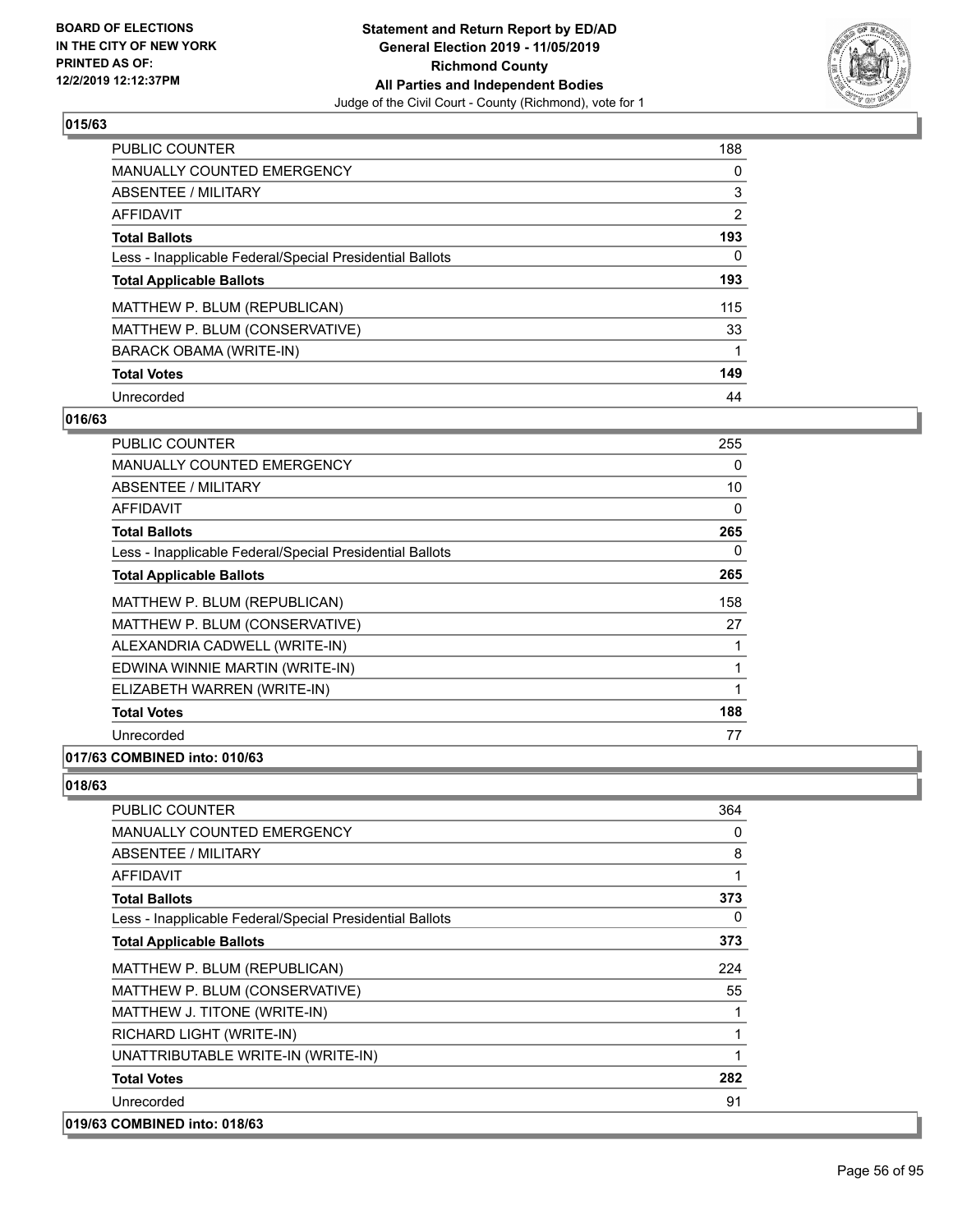

| PUBLIC COUNTER                                           | 146          |
|----------------------------------------------------------|--------------|
| MANUALLY COUNTED EMERGENCY                               | $\Omega$     |
| ABSENTEE / MILITARY                                      | 37           |
| <b>AFFIDAVIT</b>                                         | $\mathbf{0}$ |
| <b>Total Ballots</b>                                     | 183          |
| Less - Inapplicable Federal/Special Presidential Ballots | 0            |
| <b>Total Applicable Ballots</b>                          | 183          |
| MATTHEW P. BLUM (REPUBLICAN)                             | 104          |
| MATTHEW P. BLUM (CONSERVATIVE)                           | 21           |
| <b>Total Votes</b>                                       | 125          |
| Unrecorded                                               | 58           |

### **021/63**

| PUBLIC COUNTER                                           | 131      |
|----------------------------------------------------------|----------|
| MANUALLY COUNTED EMERGENCY                               | 0        |
| ABSENTEE / MILITARY                                      |          |
| AFFIDAVIT                                                | $\Omega$ |
| <b>Total Ballots</b>                                     | 138      |
| Less - Inapplicable Federal/Special Presidential Ballots | $\Omega$ |
| <b>Total Applicable Ballots</b>                          | 138      |
| MATTHEW P. BLUM (REPUBLICAN)                             | 90       |
| MATTHEW P. BLUM (CONSERVATIVE)                           | 16       |
| <b>Total Votes</b>                                       | 106      |
| Unrecorded                                               | 32       |

| <b>PUBLIC COUNTER</b>                                    | 176 |
|----------------------------------------------------------|-----|
| <b>MANUALLY COUNTED EMERGENCY</b>                        | 0   |
| ABSENTEE / MILITARY                                      | 8   |
| AFFIDAVIT                                                | 0   |
| <b>Total Ballots</b>                                     | 184 |
| Less - Inapplicable Federal/Special Presidential Ballots | 0   |
| <b>Total Applicable Ballots</b>                          | 184 |
| MATTHEW P. BLUM (REPUBLICAN)                             | 116 |
| MATTHEW P. BLUM (CONSERVATIVE)                           | 24  |
| CARLOS BELTRAN (WRITE-IN)                                | 1   |
| UNATTRIBUTABLE WRITE-IN (WRITE-IN)                       | 2   |
| <b>Total Votes</b>                                       | 143 |
| Unrecorded                                               | 41  |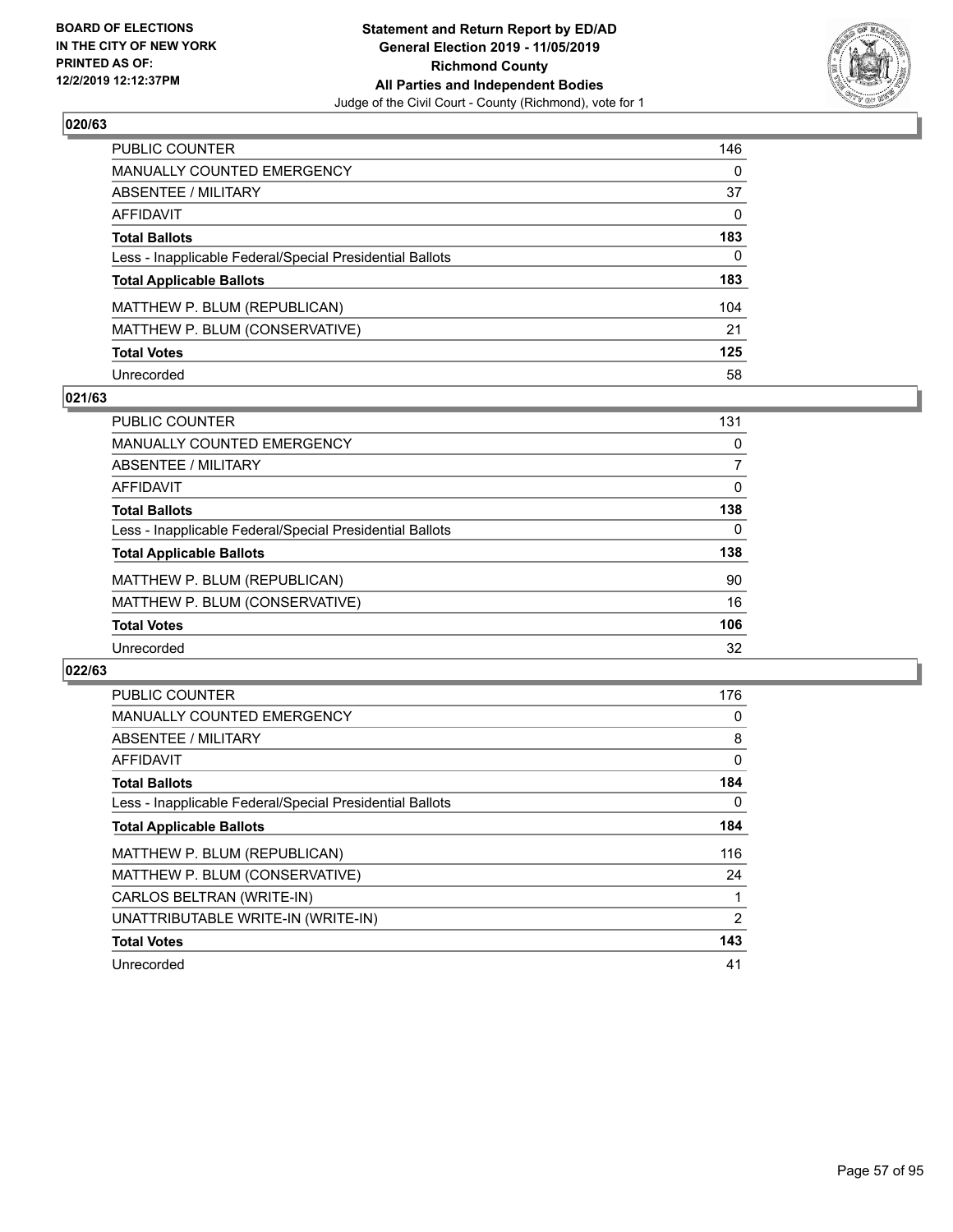

| <b>PUBLIC COUNTER</b>                                    | 148            |
|----------------------------------------------------------|----------------|
| <b>MANUALLY COUNTED EMERGENCY</b>                        | 0              |
| ABSENTEE / MILITARY                                      | $\overline{2}$ |
| AFFIDAVIT                                                | 0              |
| <b>Total Ballots</b>                                     | 150            |
| Less - Inapplicable Federal/Special Presidential Ballots | 0              |
| <b>Total Applicable Ballots</b>                          | 150            |
| MATTHEW P. BLUM (REPUBLICAN)                             | 80             |
| MATTHEW P. BLUM (CONSERVATIVE)                           | 29             |
| BERNIE SANDERS (WRITE-IN)                                |                |
| UNATTRIBUTABLE WRITE-IN (WRITE-IN)                       | $\overline{2}$ |
| <b>Total Votes</b>                                       | 112            |
| Unrecorded                                               | 38             |

## **024/63**

| <b>PUBLIC COUNTER</b>                                    | 314            |
|----------------------------------------------------------|----------------|
| <b>MANUALLY COUNTED EMERGENCY</b>                        | $\Omega$       |
| <b>ABSENTEE / MILITARY</b>                               | 4              |
| <b>AFFIDAVIT</b>                                         |                |
| <b>Total Ballots</b>                                     | 319            |
| Less - Inapplicable Federal/Special Presidential Ballots | 0              |
| <b>Total Applicable Ballots</b>                          | 319            |
| MATTHEW P. BLUM (REPUBLICAN)                             | 204            |
| MATTHEW P. BLUM (CONSERVATIVE)                           | 37             |
| UNATTRIBUTABLE WRITE-IN (WRITE-IN)                       | $\overline{2}$ |
| <b>Total Votes</b>                                       | 243            |
| Unrecorded                                               | 76             |

## **025/63 COMBINED into: 024/63**

| <b>PUBLIC COUNTER</b>                                    | 230 |
|----------------------------------------------------------|-----|
| MANUALLY COUNTED EMERGENCY                               | 0   |
| ABSENTEE / MILITARY                                      | 5   |
| AFFIDAVIT                                                | 3   |
| <b>Total Ballots</b>                                     | 238 |
| Less - Inapplicable Federal/Special Presidential Ballots | 0   |
| <b>Total Applicable Ballots</b>                          | 238 |
| MATTHEW P. BLUM (REPUBLICAN)                             | 162 |
| MATTHEW P. BLUM (CONSERVATIVE)                           | 24  |
| DANIEL PATRICK MOYNIHAN (WRITE-IN)                       |     |
| JUDD NELSON (WRITE-IN)                                   | 1   |
| UNATTRIBUTABLE WRITE-IN (WRITE-IN)                       | 2   |
| <b>Total Votes</b>                                       | 190 |
| Unrecorded                                               | 48  |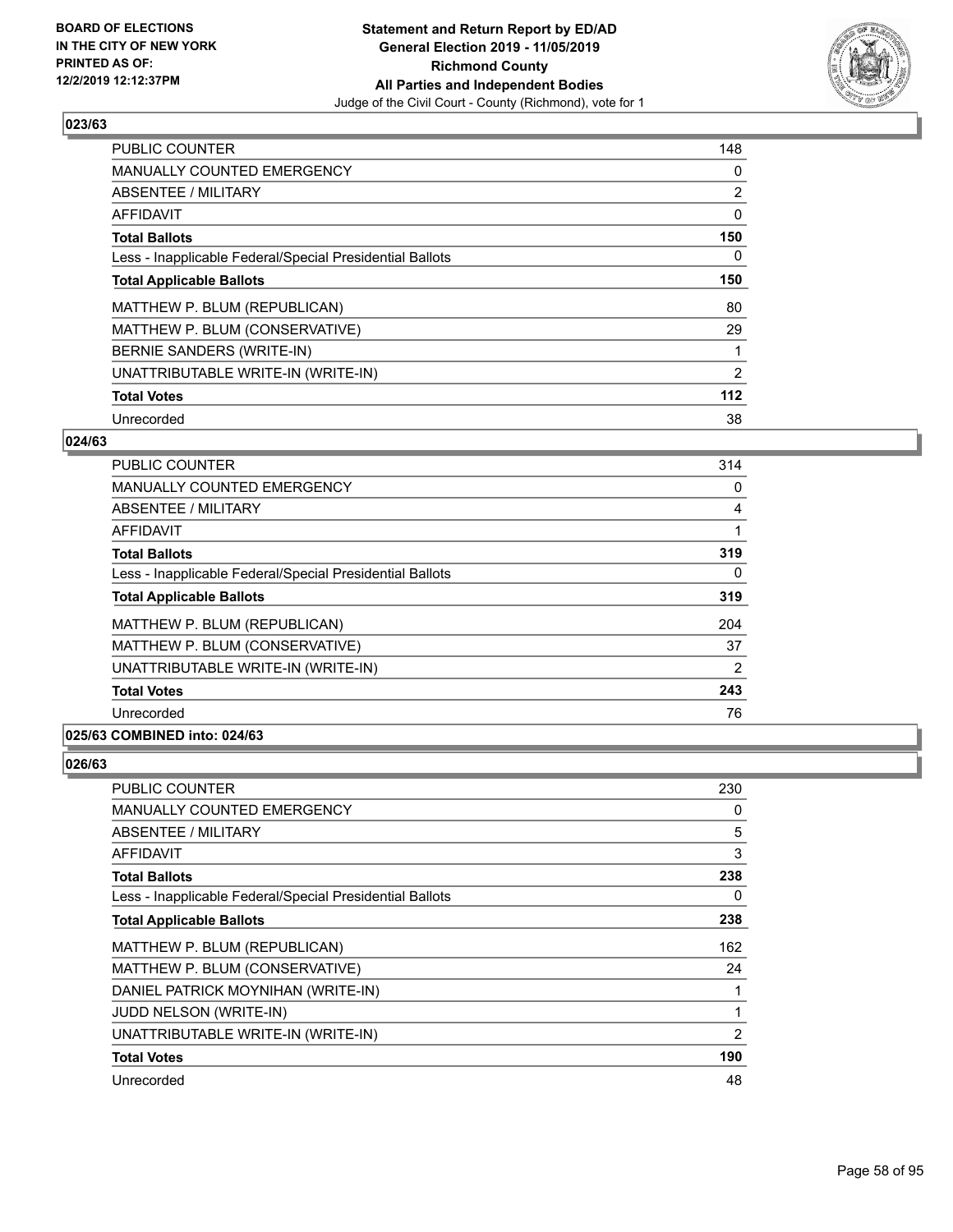

| <b>PUBLIC COUNTER</b>                                    | 256            |
|----------------------------------------------------------|----------------|
| <b>MANUALLY COUNTED EMERGENCY</b>                        | 0              |
| ABSENTEE / MILITARY                                      | 15             |
| <b>AFFIDAVIT</b>                                         | $\overline{4}$ |
| <b>Total Ballots</b>                                     | 275            |
| Less - Inapplicable Federal/Special Presidential Ballots | 0              |
| <b>Total Applicable Ballots</b>                          | 275            |
| MATTHEW P. BLUM (REPUBLICAN)                             | 169            |
| MATTHEW P. BLUM (CONSERVATIVE)                           | 38             |
| KIMBERLY DEVINE (WRITE-IN)                               | 1              |
| UNATTRIBUTABLE WRITE-IN (WRITE-IN)                       | 1              |
| <b>Total Votes</b>                                       | 209            |
| Unrecorded                                               | 66             |
|                                                          |                |

#### **028/63 COMBINED into: 016/63**

#### **029/63**

| <b>PUBLIC COUNTER</b>                                    | 347 |
|----------------------------------------------------------|-----|
| <b>MANUALLY COUNTED EMERGENCY</b>                        | 0   |
| ABSENTEE / MILITARY                                      | 9   |
| AFFIDAVIT                                                | 0   |
| <b>Total Ballots</b>                                     | 356 |
| Less - Inapplicable Federal/Special Presidential Ballots | 0   |
| <b>Total Applicable Ballots</b>                          | 356 |
| MATTHEW P. BLUM (REPUBLICAN)                             | 230 |
| MATTHEW P. BLUM (CONSERVATIVE)                           | 51  |
| <b>FRANK CUCCIA (WRITE-IN)</b>                           |     |
| JENNIFER RIVERA (WRITE-IN)                               | 2   |
| <b>Total Votes</b>                                       | 284 |
| Unrecorded                                               | 72  |

| <b>PUBLIC COUNTER</b>                                    | 165 |
|----------------------------------------------------------|-----|
| <b>MANUALLY COUNTED EMERGENCY</b>                        | 0   |
| ABSENTEE / MILITARY                                      | 9   |
| AFFIDAVIT                                                |     |
| <b>Total Ballots</b>                                     | 175 |
| Less - Inapplicable Federal/Special Presidential Ballots | 0   |
| <b>Total Applicable Ballots</b>                          | 175 |
| MATTHEW P. BLUM (REPUBLICAN)                             | 113 |
| MATTHEW P. BLUM (CONSERVATIVE)                           | 25  |
| <b>Total Votes</b>                                       | 138 |
| Unrecorded                                               | 37  |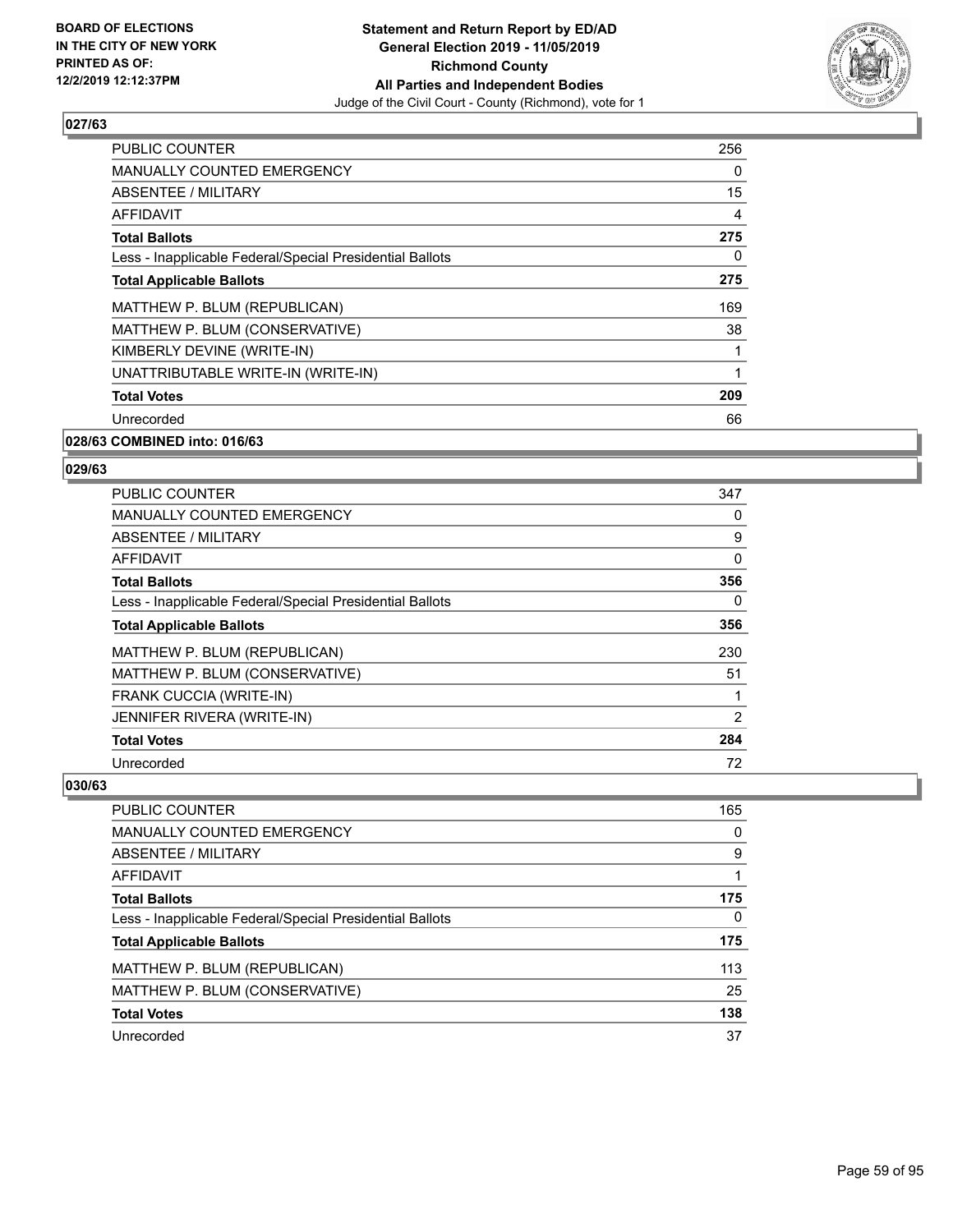

| <b>PUBLIC COUNTER</b>                                    | 209            |
|----------------------------------------------------------|----------------|
| <b>MANUALLY COUNTED EMERGENCY</b>                        | 0              |
| ABSENTEE / MILITARY                                      | 11             |
| AFFIDAVIT                                                |                |
| <b>Total Ballots</b>                                     | 221            |
| Less - Inapplicable Federal/Special Presidential Ballots | 0              |
| <b>Total Applicable Ballots</b>                          | 221            |
| MATTHEW P. BLUM (REPUBLICAN)                             | 113            |
| MATTHEW P. BLUM (CONSERVATIVE)                           | 35             |
| ABIGAIL RIVERA (WRITE-IN)                                | $\overline{2}$ |
| TAL JASMIN (WRITE-IN)                                    | 1              |
| <b>Total Votes</b>                                       | 151            |
| Unrecorded                                               | 70             |

## **032/63**

| <b>PUBLIC COUNTER</b>                                    | 165            |
|----------------------------------------------------------|----------------|
| MANUALLY COUNTED EMERGENCY                               | 0              |
| ABSENTEE / MILITARY                                      | $\overline{7}$ |
| AFFIDAVIT                                                | $\overline{2}$ |
| <b>Total Ballots</b>                                     | 174            |
| Less - Inapplicable Federal/Special Presidential Ballots | 0              |
| <b>Total Applicable Ballots</b>                          | 174            |
| MATTHEW P. BLUM (REPUBLICAN)                             | 113            |
| MATTHEW P. BLUM (CONSERVATIVE)                           | 12             |
| MATT CHRISTMAN (WRITE-IN)                                |                |
| MATTHEW J. PASTORE (WRITE-IN)                            |                |
| <b>Total Votes</b>                                       | 127            |
| Unrecorded                                               | 47             |

| PUBLIC COUNTER                                           | 249 |
|----------------------------------------------------------|-----|
| MANUALLY COUNTED EMERGENCY                               | 0   |
| ABSENTEE / MILITARY                                      | 9   |
| AFFIDAVIT                                                | 0   |
| <b>Total Ballots</b>                                     | 258 |
| Less - Inapplicable Federal/Special Presidential Ballots | 0   |
| <b>Total Applicable Ballots</b>                          | 258 |
| MATTHEW P. BLUM (REPUBLICAN)                             | 151 |
| MATTHEW P. BLUM (CONSERVATIVE)                           | 50  |
| RICHARD KAUFER (WRITE-IN)                                |     |
| UNATTRIBUTABLE WRITE-IN (WRITE-IN)                       | 1   |
| <b>Total Votes</b>                                       | 203 |
| Unrecorded                                               | 55  |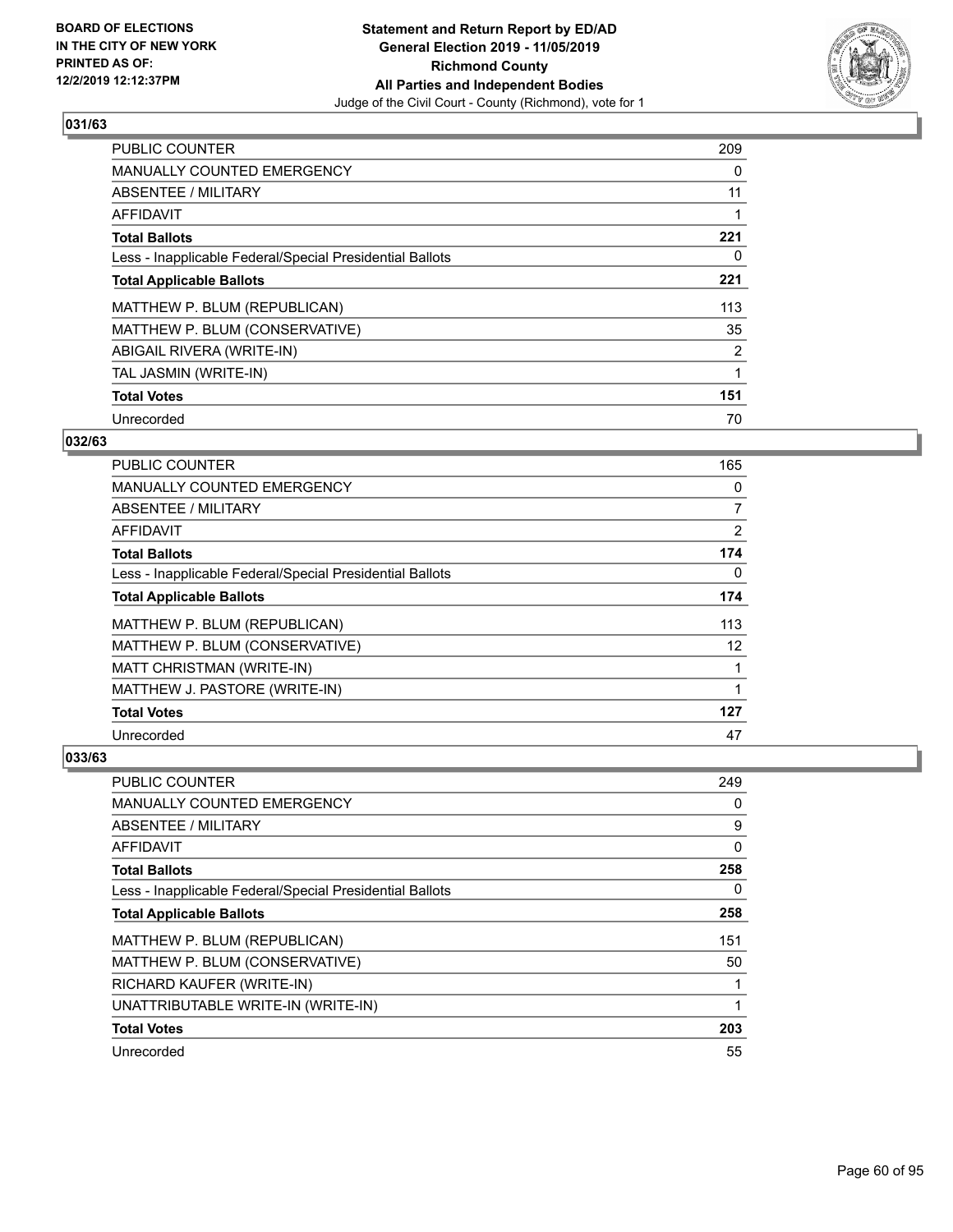

| PUBLIC COUNTER                                           | 195 |
|----------------------------------------------------------|-----|
| <b>MANUALLY COUNTED EMERGENCY</b>                        | 0   |
| ABSENTEE / MILITARY                                      | 10  |
| AFFIDAVIT                                                |     |
| <b>Total Ballots</b>                                     | 206 |
| Less - Inapplicable Federal/Special Presidential Ballots | 0   |
| <b>Total Applicable Ballots</b>                          | 206 |
| MATTHEW P. BLUM (REPUBLICAN)                             | 136 |
| MATTHEW P. BLUM (CONSERVATIVE)                           | 37  |
| <b>ISABEL MORALES (WRITE-IN)</b>                         |     |
| <b>Total Votes</b>                                       | 174 |
| Unrecorded                                               | 32  |

#### **035/63**

| <b>PUBLIC COUNTER</b>                                    | 262 |
|----------------------------------------------------------|-----|
| <b>MANUALLY COUNTED EMERGENCY</b>                        | 0   |
| ABSENTEE / MILITARY                                      | 15  |
| <b>AFFIDAVIT</b>                                         | 1   |
| <b>Total Ballots</b>                                     | 278 |
| Less - Inapplicable Federal/Special Presidential Ballots | 0   |
| <b>Total Applicable Ballots</b>                          | 278 |
| MATTHEW P. BLUM (REPUBLICAN)                             | 174 |
| MATTHEW P. BLUM (CONSERVATIVE)                           | 50  |
| MAX N. ROSE (WRITE-IN)                                   |     |
| MYRECK GARLAND (WRITE-IN)                                | 1   |
| UNATTRIBUTABLE WRITE-IN (WRITE-IN)                       |     |
| <b>Total Votes</b>                                       | 227 |
| Unrecorded                                               | 51  |

| PUBLIC COUNTER                                           | 282 |
|----------------------------------------------------------|-----|
| <b>MANUALLY COUNTED EMERGENCY</b>                        | 0   |
| <b>ABSENTEE / MILITARY</b>                               | 4   |
| <b>AFFIDAVIT</b>                                         |     |
| <b>Total Ballots</b>                                     | 287 |
| Less - Inapplicable Federal/Special Presidential Ballots | 0   |
| <b>Total Applicable Ballots</b>                          | 287 |
| MATTHEW P. BLUM (REPUBLICAN)                             | 163 |
| MATTHEW P. BLUM (CONSERVATIVE)                           | 33  |
| <b>BOB HELBOCK (WRITE-IN)</b>                            | 2   |
| CHRIS P. BACON (WRITE-IN)                                | 1   |
| EDWINA WINNIE MARTIN (WRITE-IN)                          | 1   |
| <b>GEORGE MATTOCKS (WRITE-IN)</b>                        | 1   |
| HENRY BARDEL (WRITE-IN)                                  | 1   |
| UNATTRIBUTABLE WRITE-IN (WRITE-IN)                       | 3   |
| <b>Total Votes</b>                                       | 205 |
| Unrecorded                                               | 82  |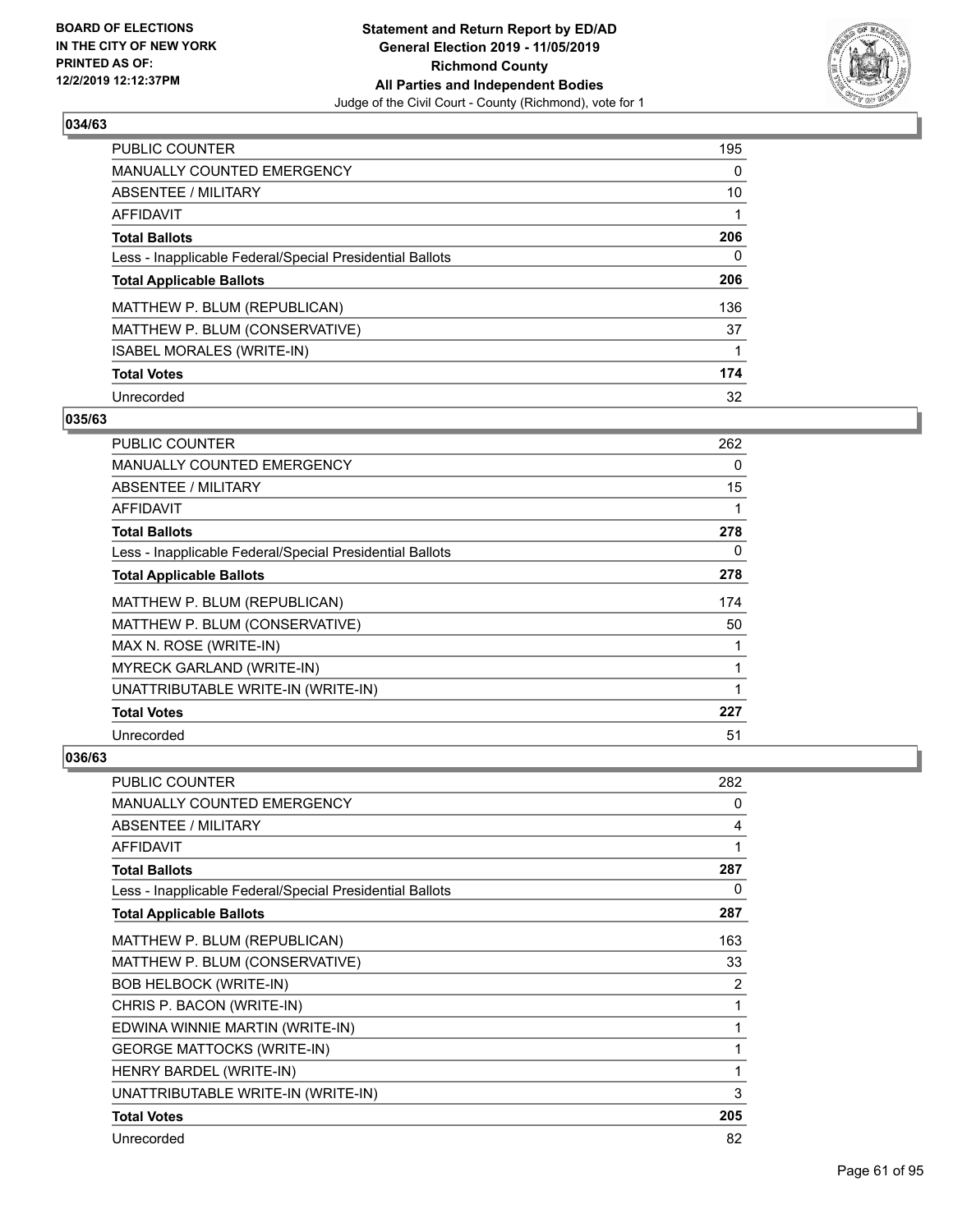

| <b>PUBLIC COUNTER</b>                                    | 229 |
|----------------------------------------------------------|-----|
| <b>MANUALLY COUNTED EMERGENCY</b>                        | 0   |
| ABSENTEE / MILITARY                                      | 14  |
| AFFIDAVIT                                                | 6   |
| <b>Total Ballots</b>                                     | 249 |
| Less - Inapplicable Federal/Special Presidential Ballots | 0   |
| <b>Total Applicable Ballots</b>                          | 249 |
| MATTHEW P. BLUM (REPUBLICAN)                             | 88  |
| MATTHEW P. BLUM (CONSERVATIVE)                           | 25  |
| JONATHON J. JIMONEZ (WRITE-IN)                           |     |
| LETITIA A. JAMES (WRITE-IN)                              |     |
| STEPHANIE RIVERA (WRITE-IN)                              |     |
| UNATTRIBUTABLE WRITE-IN (WRITE-IN)                       | 3   |
| <b>Total Votes</b>                                       | 119 |
| Unrecorded                                               | 130 |

## **038/63**

| PUBLIC COUNTER                                           | 186 |
|----------------------------------------------------------|-----|
| <b>MANUALLY COUNTED EMERGENCY</b>                        | 0   |
| ABSENTEE / MILITARY                                      | 6   |
| AFFIDAVIT                                                | 3   |
| <b>Total Ballots</b>                                     | 195 |
| Less - Inapplicable Federal/Special Presidential Ballots | 0   |
| <b>Total Applicable Ballots</b>                          | 195 |
| MATTHEW P. BLUM (REPUBLICAN)                             | 64  |
| MATTHEW P. BLUM (CONSERVATIVE)                           | 22  |
| <b>BOB HELBOCK (WRITE-IN)</b>                            | 1   |
| GENA MIMOZA (WRITE-IN)                                   | 1   |
| MICHAEL JORDAN (WRITE-IN)                                | 1   |
| RONALD GREGG (WRITE-IN)                                  | 1   |
| UNATTRIBUTABLE WRITE-IN (WRITE-IN)                       | 2   |
| <b>Total Votes</b>                                       | 92  |
| Unrecorded                                               | 103 |
|                                                          |     |

| PUBLIC COUNTER                                           | 103            |
|----------------------------------------------------------|----------------|
| <b>MANUALLY COUNTED EMERGENCY</b>                        | 0              |
| ABSENTEE / MILITARY                                      | $\overline{2}$ |
| AFFIDAVIT                                                | 0              |
| <b>Total Ballots</b>                                     | 105            |
| Less - Inapplicable Federal/Special Presidential Ballots | 0              |
|                                                          |                |
| <b>Total Applicable Ballots</b>                          | 105            |
| MATTHEW P. BLUM (REPUBLICAN)                             | 31             |
| MATTHEW P. BLUM (CONSERVATIVE)                           | 18             |
| SHEILA MCGINN (WRITE-IN)                                 |                |
| <b>Total Votes</b>                                       | 50             |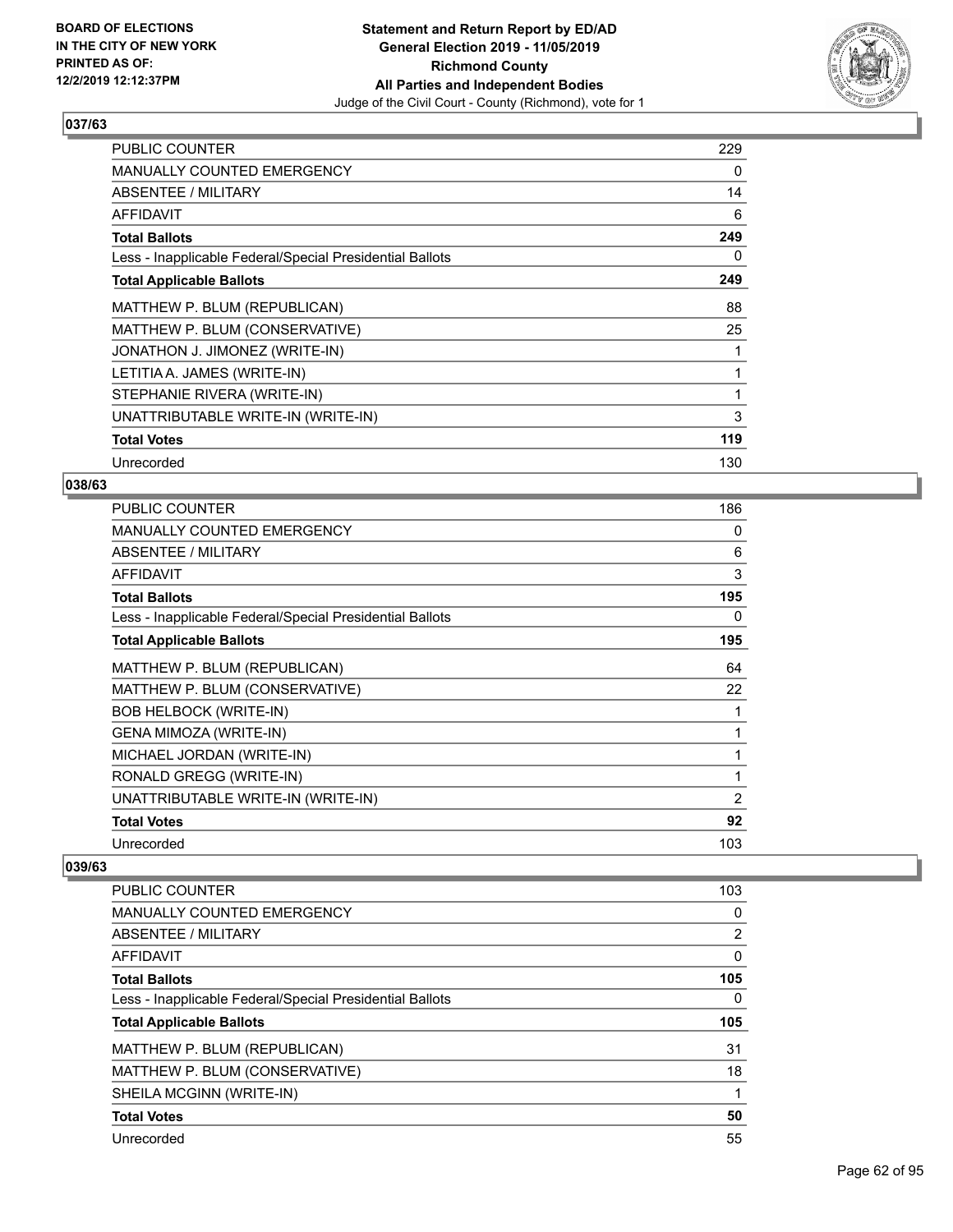

## **040/63 COMBINED into: 037/63**

# **041/63**

| PUBLIC COUNTER                                           | 79             |
|----------------------------------------------------------|----------------|
| MANUALLY COUNTED EMERGENCY                               | $\Omega$       |
| ABSENTEE / MILITARY                                      | 6              |
| AFFIDAVIT                                                | 0              |
| <b>Total Ballots</b>                                     | 85             |
| Less - Inapplicable Federal/Special Presidential Ballots | $\Omega$       |
| <b>Total Applicable Ballots</b>                          | 85             |
| MATTHEW P. BLUM (REPUBLICAN)                             | 13             |
| MATTHEW P. BLUM (CONSERVATIVE)                           | 10             |
| UNATTRIBUTABLE WRITE-IN (WRITE-IN)                       | $\overline{4}$ |
| <b>Total Votes</b>                                       | 27             |
| Unrecorded                                               | 58             |

#### **042/63**

| <b>PUBLIC COUNTER</b>                                    | 108   |
|----------------------------------------------------------|-------|
| <b>MANUALLY COUNTED EMERGENCY</b>                        | 0     |
| <b>ABSENTEE / MILITARY</b>                               | 4     |
| AFFIDAVIT                                                | 0     |
| <b>Total Ballots</b>                                     | $112$ |
| Less - Inapplicable Federal/Special Presidential Ballots | 0     |
| <b>Total Applicable Ballots</b>                          | $112$ |
| MATTHEW P. BLUM (REPUBLICAN)                             | 16    |
| MATTHEW P. BLUM (CONSERVATIVE)                           | 9     |
| JOSEPH EBRON (WRITE-IN)                                  | 1     |
| UNATTRIBUTABLE WRITE-IN (WRITE-IN)                       | 1     |
| <b>Total Votes</b>                                       | 27    |
| Unrecorded                                               | 85    |

| <b>PUBLIC COUNTER</b>                                    | 163 |
|----------------------------------------------------------|-----|
| <b>MANUALLY COUNTED EMERGENCY</b>                        | 0   |
| ABSENTEE / MILITARY                                      | 3   |
| AFFIDAVIT                                                |     |
| <b>Total Ballots</b>                                     | 167 |
| Less - Inapplicable Federal/Special Presidential Ballots | 0   |
|                                                          |     |
| <b>Total Applicable Ballots</b>                          | 167 |
| MATTHEW P. BLUM (REPUBLICAN)                             | 27  |
| MATTHEW P. BLUM (CONSERVATIVE)                           | 32  |
| UNATTRIBUTABLE WRITE-IN (WRITE-IN)                       |     |
| <b>Total Votes</b>                                       | 60  |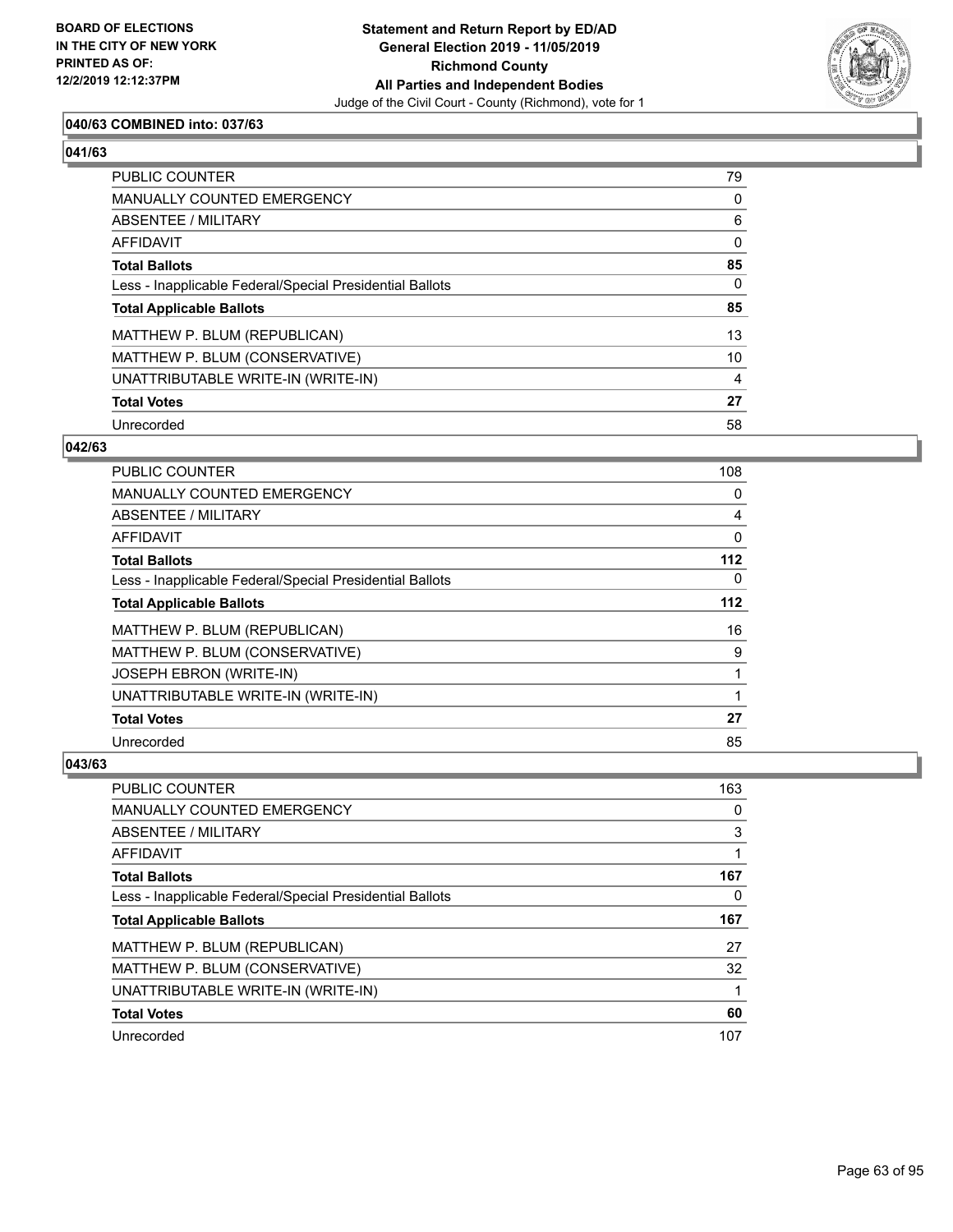

| PUBLIC COUNTER                                           | 172            |
|----------------------------------------------------------|----------------|
| <b>MANUALLY COUNTED EMERGENCY</b>                        | 0              |
| ABSENTEE / MILITARY                                      | 8              |
| AFFIDAVIT                                                | 0              |
| <b>Total Ballots</b>                                     | 180            |
| Less - Inapplicable Federal/Special Presidential Ballots | 0              |
| <b>Total Applicable Ballots</b>                          | 180            |
| MATTHEW P. BLUM (REPUBLICAN)                             | 31             |
| MATTHEW P. BLUM (CONSERVATIVE)                           | 17             |
| UNATTRIBUTABLE WRITE-IN (WRITE-IN)                       | $\overline{2}$ |
| <b>Total Votes</b>                                       | 50             |
| Unrecorded                                               | 130            |

#### **045/63**

| <b>PUBLIC COUNTER</b>                                    | 126      |
|----------------------------------------------------------|----------|
| <b>MANUALLY COUNTED EMERGENCY</b>                        | $\Omega$ |
| ABSENTEE / MILITARY                                      | 11       |
| <b>AFFIDAVIT</b>                                         | 0        |
| <b>Total Ballots</b>                                     | 137      |
| Less - Inapplicable Federal/Special Presidential Ballots | 0        |
| <b>Total Applicable Ballots</b>                          | 137      |
| MATTHEW P. BLUM (REPUBLICAN)                             | 21       |
| MATTHEW P. BLUM (CONSERVATIVE)                           | 21       |
| <b>Total Votes</b>                                       | 42       |
| Unrecorded                                               | 95       |

| <b>PUBLIC COUNTER</b>                                    | 387          |
|----------------------------------------------------------|--------------|
| <b>MANUALLY COUNTED EMERGENCY</b>                        | 0            |
| <b>ABSENTEE / MILITARY</b>                               | 15           |
| <b>AFFIDAVIT</b>                                         | 2            |
| <b>Total Ballots</b>                                     | 404          |
| Less - Inapplicable Federal/Special Presidential Ballots | 0            |
| <b>Total Applicable Ballots</b>                          | 404          |
| MATTHEW P. BLUM (REPUBLICAN)                             | 259          |
| MATTHEW P. BLUM (CONSERVATIVE)                           | 58           |
| CARA BUORINCONTRI (WRITE-IN)                             |              |
| <b>JUDY SHEINDLIN (WRITE-IN)</b>                         | 1            |
| TERESA R. NUCCIO (WRITE-IN)                              | $\mathbf{1}$ |
| UNATTRIBUTABLE WRITE-IN (WRITE-IN)                       | 4            |
| <b>Total Votes</b>                                       | 324          |
| Unrecorded                                               | 80           |
| 047/63 COMBINED into: 046/63                             |              |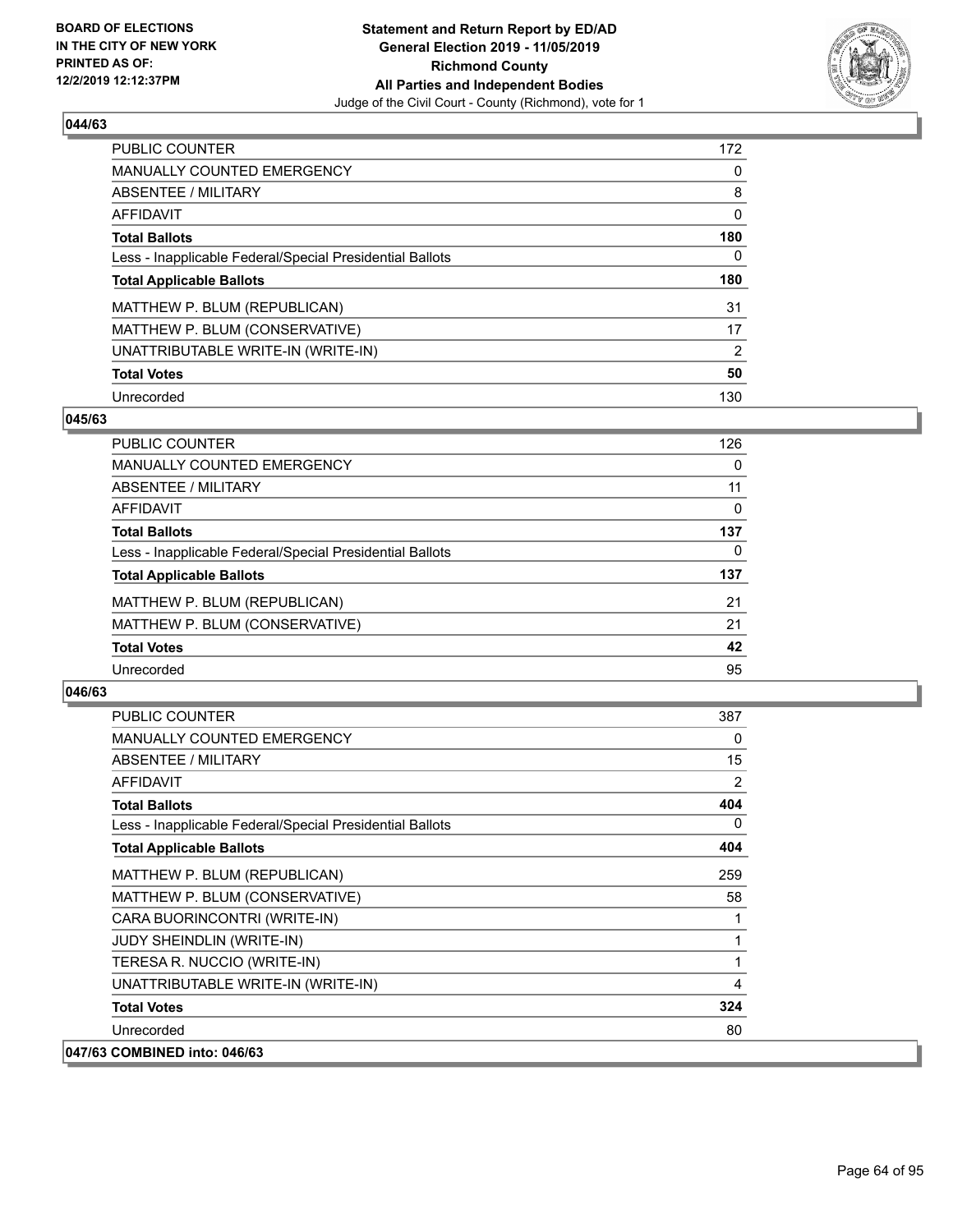

| <b>PUBLIC COUNTER</b>                                    | 182            |
|----------------------------------------------------------|----------------|
| <b>MANUALLY COUNTED EMERGENCY</b>                        | 0              |
| ABSENTEE / MILITARY                                      | 9              |
| AFFIDAVIT                                                | $\overline{2}$ |
| <b>Total Ballots</b>                                     | 193            |
| Less - Inapplicable Federal/Special Presidential Ballots | $\Omega$       |
| <b>Total Applicable Ballots</b>                          | 193            |
| MATTHEW P. BLUM (REPUBLICAN)                             | 124            |
| MATTHEW P. BLUM (CONSERVATIVE)                           | 27             |
| MICHAEL HUBBS (WRITE-IN)                                 |                |
| <b>Total Votes</b>                                       | 152            |
| Unrecorded                                               | 41             |

### **049/63**

| <b>PUBLIC COUNTER</b>                                    | 385 |
|----------------------------------------------------------|-----|
| <b>MANUALLY COUNTED EMERGENCY</b>                        | 0   |
| ABSENTEE / MILITARY                                      | 24  |
| AFFIDAVIT                                                | 3   |
| <b>Total Ballots</b>                                     | 412 |
| Less - Inapplicable Federal/Special Presidential Ballots | 0   |
| <b>Total Applicable Ballots</b>                          | 412 |
| MATTHEW P. BLUM (REPUBLICAN)                             | 257 |
| MATTHEW P. BLUM (CONSERVATIVE)                           | 52  |
| <b>BOB HELBOCK (WRITE-IN)</b>                            | 1   |
| CHERYL GONZALES (WRITE-IN)                               | 1   |
| DEBORAH L. ROSE (WRITE-IN)                               | 1   |
| UNATTRIBUTABLE WRITE-IN (WRITE-IN)                       | 1   |
| <b>Total Votes</b>                                       | 313 |
| Unrecorded                                               | 99  |

| <b>PUBLIC COUNTER</b>                                    | 187            |
|----------------------------------------------------------|----------------|
| <b>MANUALLY COUNTED EMERGENCY</b>                        | 0              |
| ABSENTEE / MILITARY                                      | $\overline{7}$ |
| AFFIDAVIT                                                |                |
| <b>Total Ballots</b>                                     | 195            |
| Less - Inapplicable Federal/Special Presidential Ballots | 0              |
| <b>Total Applicable Ballots</b>                          | 195            |
| MATTHEW P. BLUM (REPUBLICAN)                             | 125            |
| MATTHEW P. BLUM (CONSERVATIVE)                           | 23             |
| UNATTRIBUTABLE WRITE-IN (WRITE-IN)                       |                |
| <b>Total Votes</b>                                       | 149            |
| Unrecorded                                               | 46             |
| 051/63 COMBINED into: 049/63                             |                |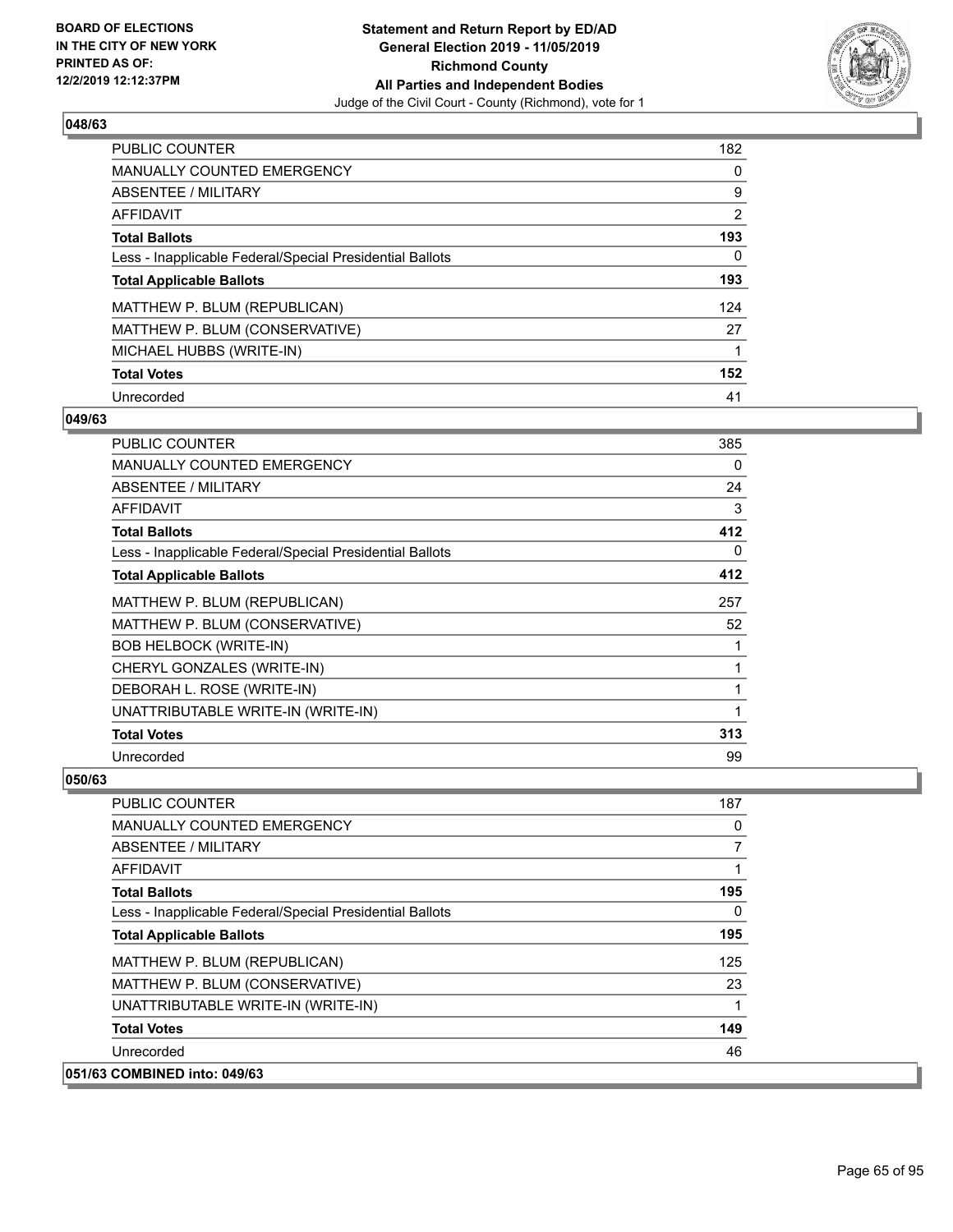

| <b>PUBLIC COUNTER</b>                                    | 244          |
|----------------------------------------------------------|--------------|
| <b>MANUALLY COUNTED EMERGENCY</b>                        | 0            |
| ABSENTEE / MILITARY                                      | 3            |
| <b>AFFIDAVIT</b>                                         | 0            |
| <b>Total Ballots</b>                                     | 247          |
| Less - Inapplicable Federal/Special Presidential Ballots | 0            |
| <b>Total Applicable Ballots</b>                          | 247          |
| MATTHEW P. BLUM (REPUBLICAN)                             | 156          |
| MATTHEW P. BLUM (CONSERVATIVE)                           | 35           |
| <b>BOB HELBOCK (WRITE-IN)</b>                            | 1            |
| EDWINA WINNIE MARTIN (WRITE-IN)                          | 5            |
| SHAWN MALACHOVSKY (WRITE-IN)                             | 2            |
| UNATTRIBUTABLE WRITE-IN (WRITE-IN)                       | 3            |
| VINCENT EKE- NWEU (WRITE-IN)                             | $\mathbf{1}$ |
| <b>Total Votes</b>                                       | 203          |
| Unrecorded                                               | 44           |

| <b>PUBLIC COUNTER</b>                                    | 210            |
|----------------------------------------------------------|----------------|
| <b>MANUALLY COUNTED EMERGENCY</b>                        | 0              |
| ABSENTEE / MILITARY                                      | 17             |
| <b>AFFIDAVIT</b>                                         |                |
| <b>Total Ballots</b>                                     | 228            |
| Less - Inapplicable Federal/Special Presidential Ballots | 0              |
| <b>Total Applicable Ballots</b>                          | 228            |
| MATTHEW P. BLUM (REPUBLICAN)                             | 119            |
| MATTHEW P. BLUM (CONSERVATIVE)                           | 30             |
| <b>BOB HELBOCK (WRITE-IN)</b>                            | 4              |
| HILLARY CLINTON (WRITE-IN)                               | 1              |
| RAYMOND CARR (WRITE-IN)                                  | 1              |
| SHAWN MALACHOVSKY (WRITE-IN)                             | $\overline{2}$ |
| UNATTRIBUTABLE WRITE-IN (WRITE-IN)                       | 1              |
| <b>Total Votes</b>                                       | 158            |
| Unrecorded                                               | 70             |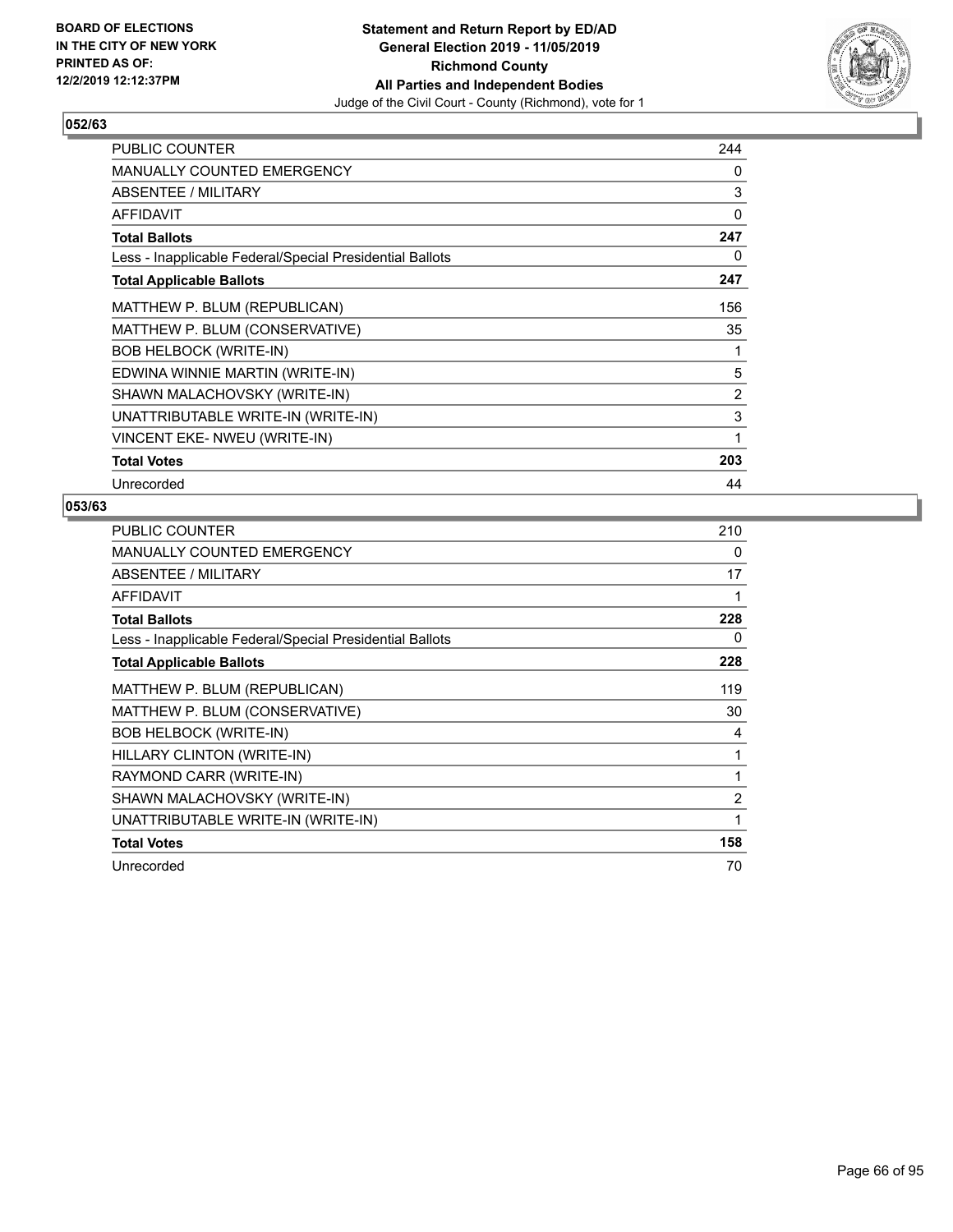

| PUBLIC COUNTER                                           | 196 |
|----------------------------------------------------------|-----|
| MANUALLY COUNTED EMERGENCY                               | 0   |
| <b>ABSENTEE / MILITARY</b>                               | 29  |
| <b>AFFIDAVIT</b>                                         | 2   |
| <b>Total Ballots</b>                                     | 227 |
| Less - Inapplicable Federal/Special Presidential Ballots | 0   |
| <b>Total Applicable Ballots</b>                          | 227 |
| MATTHEW P. BLUM (REPUBLICAN)                             | 97  |
| MATTHEW P. BLUM (CONSERVATIVE)                           | 37  |
| <b>BOB HELBOCK (WRITE-IN)</b>                            | 1   |
| CLIFFORD N. JACOBSEN (WRITE-IN)                          | 1   |
| EDWINA WINNIE MARTIN (WRITE-IN)                          | 1   |
| MATHHEW P. BLURRY (WRITE-IN)                             | 1   |
| SHAWN MALACHOVSKY (WRITE-IN)                             | 1   |
| UNATTRIBUTABLE WRITE-IN (WRITE-IN)                       | 3   |
| <b>Total Votes</b>                                       | 142 |
| Unrecorded                                               | 85  |

| PUBLIC COUNTER                                           | 161            |
|----------------------------------------------------------|----------------|
| <b>MANUALLY COUNTED EMERGENCY</b>                        | 0              |
| ABSENTEE / MILITARY                                      | 8              |
| AFFIDAVIT                                                | 0              |
| <b>Total Ballots</b>                                     | 169            |
| Less - Inapplicable Federal/Special Presidential Ballots | 0              |
| <b>Total Applicable Ballots</b>                          | 169            |
| MATTHEW P. BLUM (REPUBLICAN)                             | 95             |
| MATTHEW P. BLUM (CONSERVATIVE)                           | 25             |
| ELBA EDRIS (WRITE-IN)                                    | 1              |
| HESHAM EL-MELIGY (WRITE-IN)                              | $\overline{2}$ |
| <b>JUDY SHEINDLIN (WRITE-IN)</b>                         | 1              |
| SHAWN MALACHOVSKY (WRITE-IN)                             | 6              |
| UNATTRIBUTABLE WRITE-IN (WRITE-IN)                       | 1              |
| <b>Total Votes</b>                                       | 131            |
| Unrecorded                                               | 38             |
| 056/63 COMBINED into: 057/63                             |                |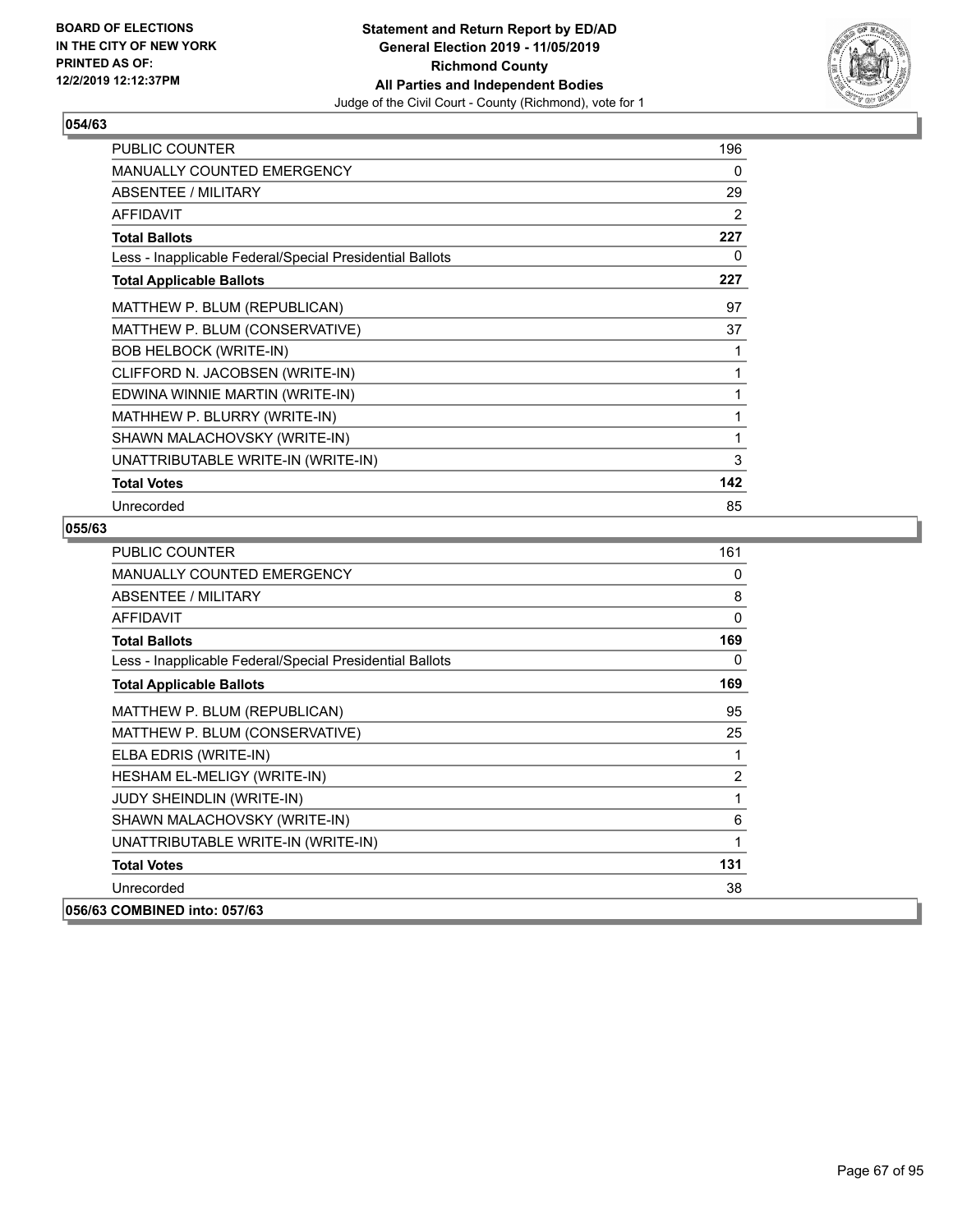

| <b>PUBLIC COUNTER</b>                                    | 379 |
|----------------------------------------------------------|-----|
| MANUALLY COUNTED EMERGENCY                               | 0   |
| ABSENTEE / MILITARY                                      | 6   |
| AFFIDAVIT                                                | 2   |
| <b>Total Ballots</b>                                     | 387 |
| Less - Inapplicable Federal/Special Presidential Ballots | 0   |
| <b>Total Applicable Ballots</b>                          | 387 |
| MATTHEW P. BLUM (REPUBLICAN)                             | 218 |
| MATTHEW P. BLUM (CONSERVATIVE)                           | 48  |
| EDWINA WINNIE MARTIN (WRITE-IN)                          |     |
| EMILY LEIBOWITZ (WRITE-IN)                               |     |
| KALMAN YESER (WRITE-IN)                                  | 1   |
| SHAWN MALACHOVSKY (WRITE-IN)                             | 22  |
| WILLIAM J. HAMILL (WRITE-IN)                             | 1   |
| <b>Total Votes</b>                                       | 292 |
| Unrecorded                                               | 95  |

| <b>PUBLIC COUNTER</b>                                    | 181 |
|----------------------------------------------------------|-----|
| <b>MANUALLY COUNTED EMERGENCY</b>                        | 0   |
| ABSENTEE / MILITARY                                      | 5   |
| AFFIDAVIT                                                | 0   |
| <b>Total Ballots</b>                                     | 186 |
| Less - Inapplicable Federal/Special Presidential Ballots | 0   |
| <b>Total Applicable Ballots</b>                          | 186 |
| MATTHEW P. BLUM (REPUBLICAN)                             | 115 |
| MATTHEW P. BLUM (CONSERVATIVE)                           | 28  |
| SHAWN MALACHOVSKY (WRITE-IN)                             | 8   |
| UNATTRIBUTABLE WRITE-IN (WRITE-IN)                       | 1   |
| <b>Total Votes</b>                                       | 152 |
| Unrecorded                                               | 34  |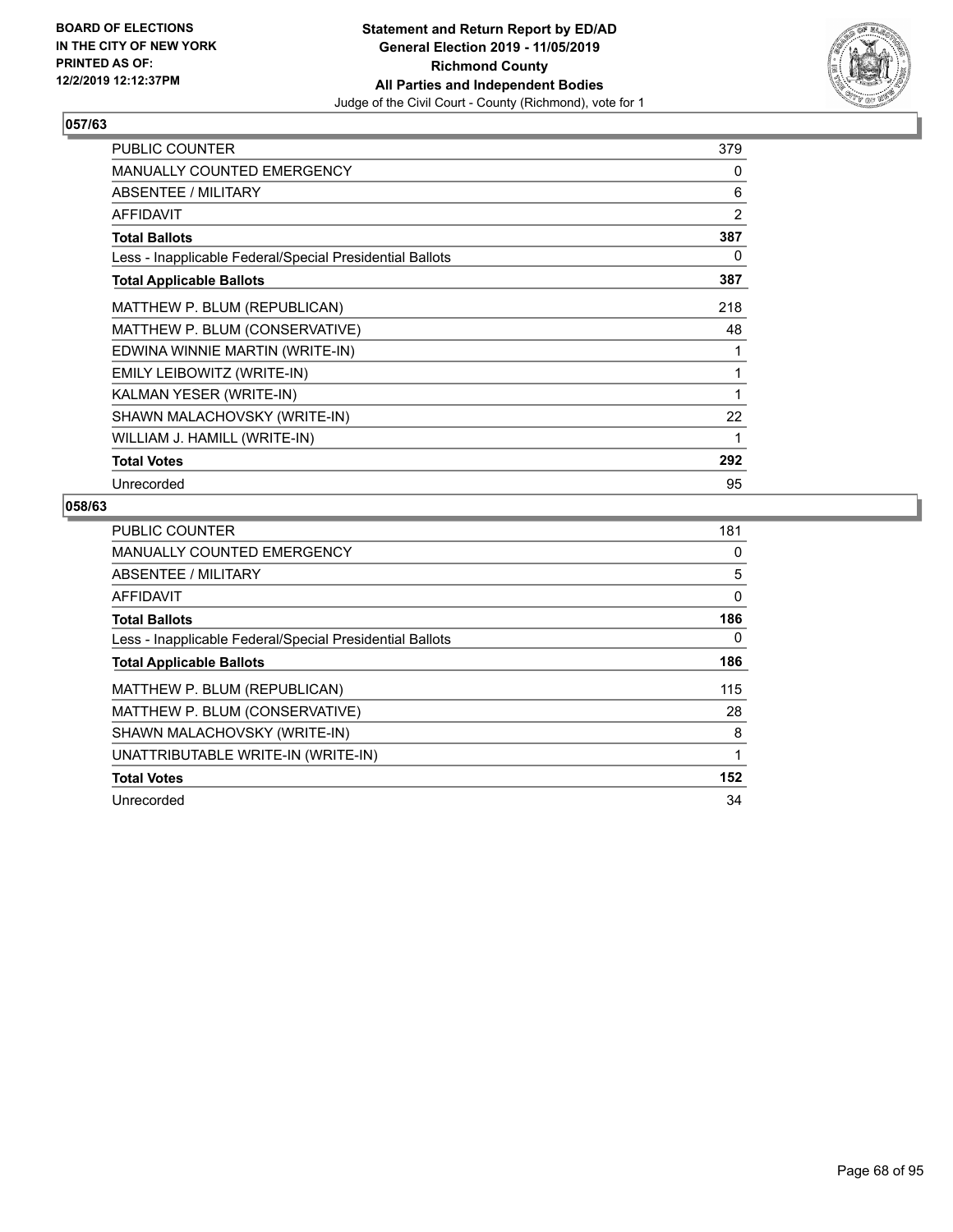

| <b>PUBLIC COUNTER</b>                                    | 368 |
|----------------------------------------------------------|-----|
| <b>MANUALLY COUNTED EMERGENCY</b>                        | 0   |
| <b>ABSENTEE / MILITARY</b>                               | 8   |
| AFFIDAVIT                                                | 1   |
| <b>Total Ballots</b>                                     | 377 |
| Less - Inapplicable Federal/Special Presidential Ballots | 0   |
| <b>Total Applicable Ballots</b>                          | 377 |
| MATTHEW P. BLUM (REPUBLICAN)                             | 225 |
| MATTHEW P. BLUM (CONSERVATIVE)                           | 70  |
| <b>BOB HELBOCK (WRITE-IN)</b>                            | 1   |
| EDWARD ROSADO (WRITE-IN)                                 | 1   |
| JENNIFER C. EDWARDS (WRITE-IN)                           | 1   |
| MICHAEL MEAGHER (WRITE-IN)                               | 1   |
| UNATTRIBUTABLE WRITE-IN (WRITE-IN)                       | 6   |
| <b>Total Votes</b>                                       | 305 |
| Unrecorded                                               | 72  |

# **060/63 COMBINED into: 082/63**

| PUBLIC COUNTER                                           | 234      |
|----------------------------------------------------------|----------|
| <b>MANUALLY COUNTED EMERGENCY</b>                        | 0        |
| ABSENTEE / MILITARY                                      | 18       |
| AFFIDAVIT                                                | 0        |
| <b>Total Ballots</b>                                     | 252      |
| Less - Inapplicable Federal/Special Presidential Ballots | $\Omega$ |
| <b>Total Applicable Ballots</b>                          | 252      |
| MATTHEW P. BLUM (REPUBLICAN)                             | 130      |
| MATTHEW P. BLUM (CONSERVATIVE)                           | 35       |
| DAVID LEHR (WRITE-IN)                                    | 1        |
| UNATTRIBUTABLE WRITE-IN (WRITE-IN)                       |          |
| <b>Total Votes</b>                                       | 167      |
| Unrecorded                                               | 85       |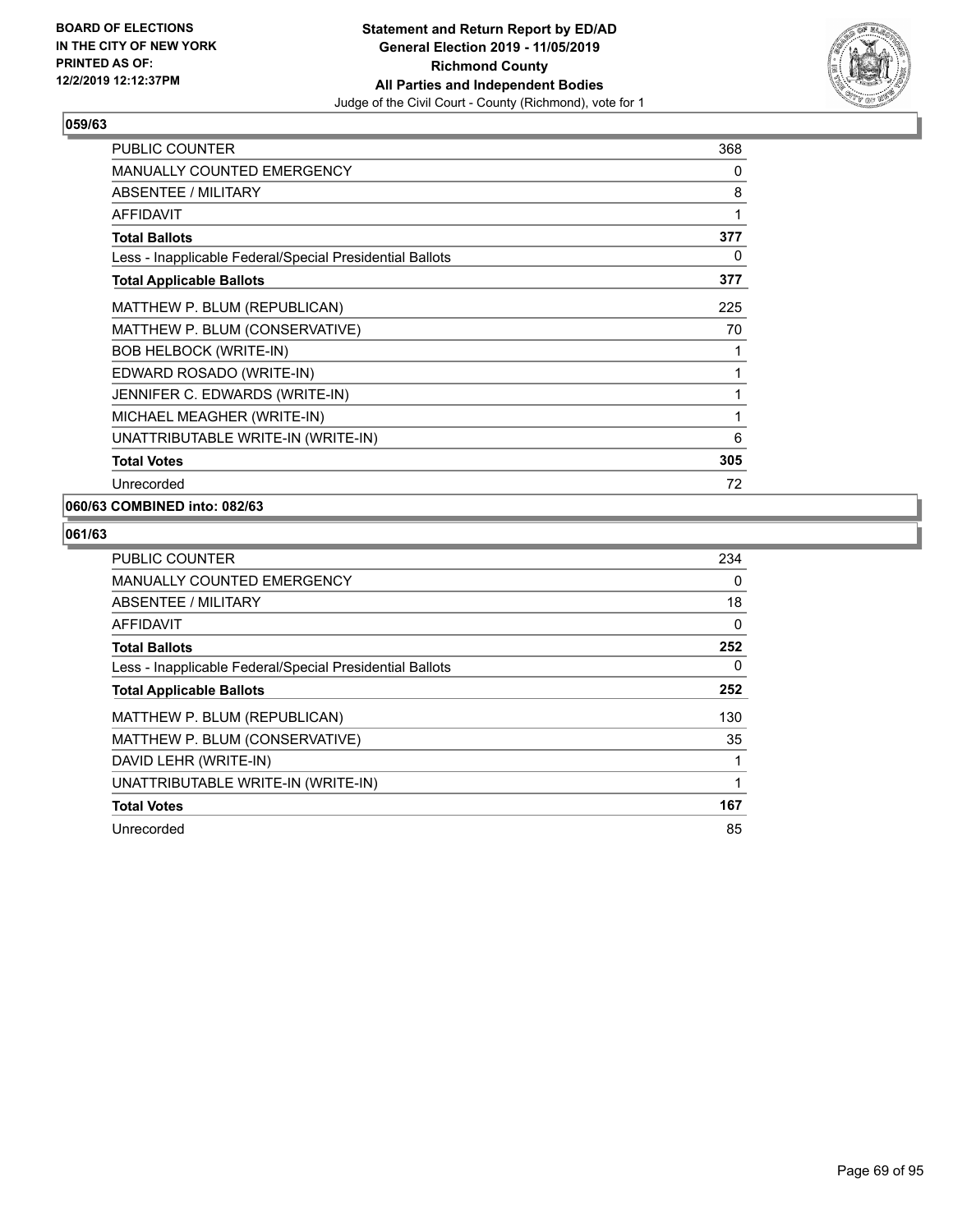

| PUBLIC COUNTER                                           | 338 |
|----------------------------------------------------------|-----|
| <b>MANUALLY COUNTED EMERGENCY</b>                        | 0   |
| ABSENTEE / MILITARY                                      | 16  |
| <b>AFFIDAVIT</b>                                         | 0   |
| <b>Total Ballots</b>                                     | 354 |
| Less - Inapplicable Federal/Special Presidential Ballots | 0   |
| <b>Total Applicable Ballots</b>                          | 354 |
| MATTHEW P. BLUM (REPUBLICAN)                             | 194 |
| MATTHEW P. BLUM (CONSERVATIVE)                           | 48  |
| CARA BUONINCONTRI (WRITE-IN)                             | 1   |
| EDWINA WINNIE MARTIN (WRITE-IN)                          | 1   |
| JOSEPH HUGHES (WRITE-IN)                                 | 1   |
| MICHAEL OSTROWSKI (WRITE-IN)                             | 1   |
| PATRICK JAMES MCCABE (WRITE-IN)                          | 1   |
| UNATTRIBUTABLE WRITE-IN (WRITE-IN)                       | 1   |
| <b>Total Votes</b>                                       | 248 |
| Unrecorded                                               | 106 |

| <b>PUBLIC COUNTER</b>                                    | 296 |
|----------------------------------------------------------|-----|
| <b>MANUALLY COUNTED EMERGENCY</b>                        | 0   |
| ABSENTEE / MILITARY                                      | 10  |
| <b>AFFIDAVIT</b>                                         | 0   |
| <b>Total Ballots</b>                                     | 306 |
| Less - Inapplicable Federal/Special Presidential Ballots | 0   |
| <b>Total Applicable Ballots</b>                          | 306 |
| MATTHEW P. BLUM (REPUBLICAN)                             | 174 |
| MATTHEW P. BLUM (CONSERVATIVE)                           | 49  |
| JOHN A. STRANDBERRY, JR. (WRITE-IN)                      | 1   |
| MICHAEL DEFELIZE (WRITE-IN)                              | 1   |
| SHEILA MCGINN (WRITE-IN)                                 | 1   |
| TIMMY TIM (WRITE-IN)                                     | 1   |
| UNATTRIBUTABLE WRITE-IN (WRITE-IN)                       | 1   |
| <b>Total Votes</b>                                       | 228 |
| Unrecorded                                               | 78  |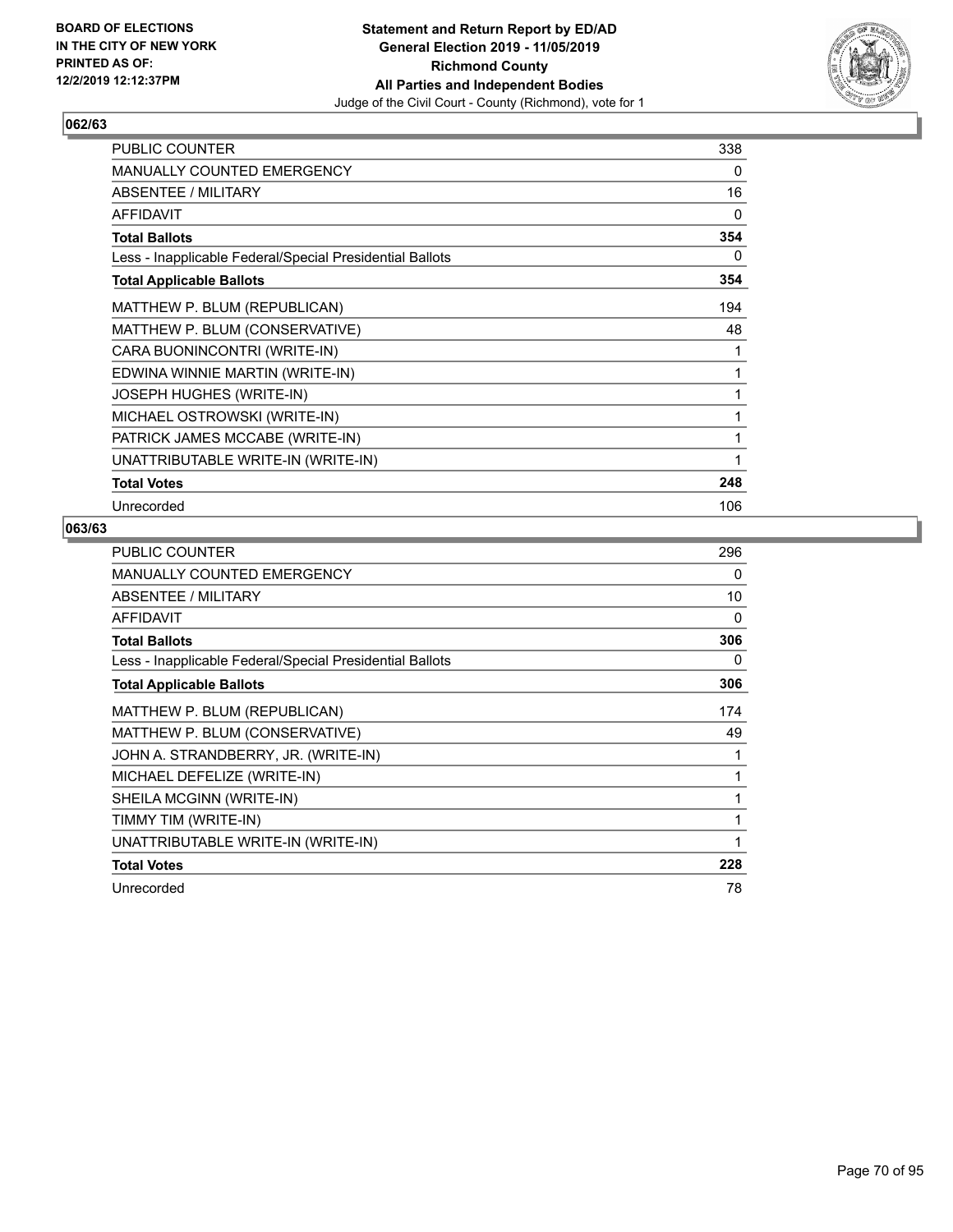

| <b>PUBLIC COUNTER</b>                                    | 531 |
|----------------------------------------------------------|-----|
| <b>MANUALLY COUNTED EMERGENCY</b>                        | 0   |
| ABSENTEE / MILITARY                                      | 13  |
| <b>AFFIDAVIT</b>                                         | 3   |
| <b>Total Ballots</b>                                     | 547 |
| Less - Inapplicable Federal/Special Presidential Ballots | 0   |
| <b>Total Applicable Ballots</b>                          | 547 |
| MATTHEW P. BLUM (REPUBLICAN)                             | 329 |
| MATTHEW P. BLUM (CONSERVATIVE)                           | 83  |
| MICHAEL RUBY (WRITE-IN)                                  |     |
| PETER J. ALAIMO (WRITE-IN)                               |     |
| <b>Total Votes</b>                                       | 414 |
| Unrecorded                                               | 133 |

### **065/63**

| PUBLIC COUNTER                                           | 247 |
|----------------------------------------------------------|-----|
| MANUALLY COUNTED EMERGENCY                               | 0   |
| ABSENTEE / MILITARY                                      | 2   |
| AFFIDAVIT                                                | 0   |
| <b>Total Ballots</b>                                     | 249 |
| Less - Inapplicable Federal/Special Presidential Ballots | 0   |
| <b>Total Applicable Ballots</b>                          | 249 |
| MATTHEW P. BLUM (REPUBLICAN)                             | 152 |
| MATTHEW P. BLUM (CONSERVATIVE)                           | 36  |
| MICHAEL E. MCMAHON (WRITE-IN)                            | 1   |
| UNATTRIBUTABLE WRITE-IN (WRITE-IN)                       | 1   |
| <b>Total Votes</b>                                       | 190 |
| Unrecorded                                               | 59  |
|                                                          |     |

## **066/63 COMBINED into: 064/63**

| <b>PUBLIC COUNTER</b>                                    | 284 |
|----------------------------------------------------------|-----|
| MANUALLY COUNTED EMERGENCY                               | 0   |
| ABSENTEE / MILITARY                                      | 7   |
| AFFIDAVIT                                                | 0   |
| <b>Total Ballots</b>                                     | 291 |
| Less - Inapplicable Federal/Special Presidential Ballots | 0   |
| <b>Total Applicable Ballots</b>                          | 291 |
| MATTHEW P. BLUM (REPUBLICAN)                             | 179 |
| MATTHEW P. BLUM (CONSERVATIVE)                           | 43  |
| JAMES COVIALE (WRITE-IN)                                 | 1   |
| PAUL ARCATI (WRITE-IN)                                   | 1   |
| UNATTRIBUTABLE WRITE-IN (WRITE-IN)                       | 1   |
| <b>Total Votes</b>                                       | 225 |
| Unrecorded                                               | 66  |
| 068/63 COMBINED into: 053/63                             |     |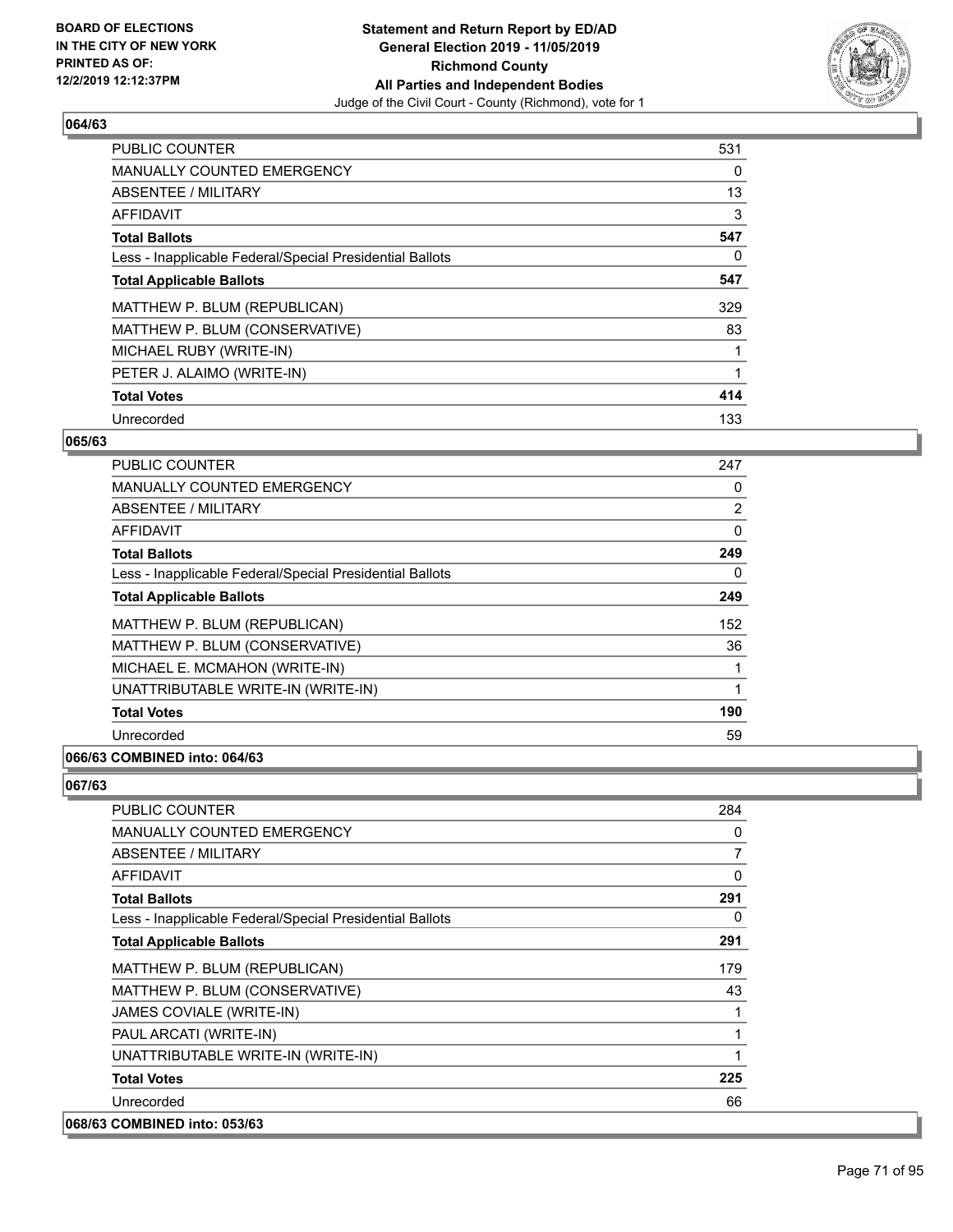

## **069/63 COMBINED into: 083/63**

#### **070/63 COMBINED into: 052/63**

**071/63** 

| PUBLIC COUNTER                                           | 119            |
|----------------------------------------------------------|----------------|
| <b>MANUALLY COUNTED EMERGENCY</b>                        | 0              |
| <b>ABSENTEE / MILITARY</b>                               | $\overline{2}$ |
| AFFIDAVIT                                                |                |
| <b>Total Ballots</b>                                     | 122            |
| Less - Inapplicable Federal/Special Presidential Ballots | 0              |
| <b>Total Applicable Ballots</b>                          | 122            |
|                                                          |                |
| MATTHEW P. BLUM (REPUBLICAN)                             | 24             |
| MATTHEW P. BLUM (CONSERVATIVE)                           | 21             |
| UNATTRIBUTABLE WRITE-IN (WRITE-IN)                       |                |
| <b>Total Votes</b>                                       | 46             |

| PUBLIC COUNTER                                           | 233 |
|----------------------------------------------------------|-----|
| <b>MANUALLY COUNTED EMERGENCY</b>                        | 0   |
| <b>ABSENTEE / MILITARY</b>                               | 4   |
| AFFIDAVIT                                                |     |
| <b>Total Ballots</b>                                     | 238 |
| Less - Inapplicable Federal/Special Presidential Ballots | 0   |
| <b>Total Applicable Ballots</b>                          | 238 |
| MATTHEW P. BLUM (REPUBLICAN)                             | 152 |
| MATTHEW P. BLUM (CONSERVATIVE)                           | 27  |
| <b>BOB HELBOCK (WRITE-IN)</b>                            |     |
| EDWINA WINNIE MARTIN (WRITE-IN)                          |     |
| STEPHANIE LONGWORTH (WRITE-IN)                           |     |
| <b>Total Votes</b>                                       | 182 |
| Unrecorded                                               | 56  |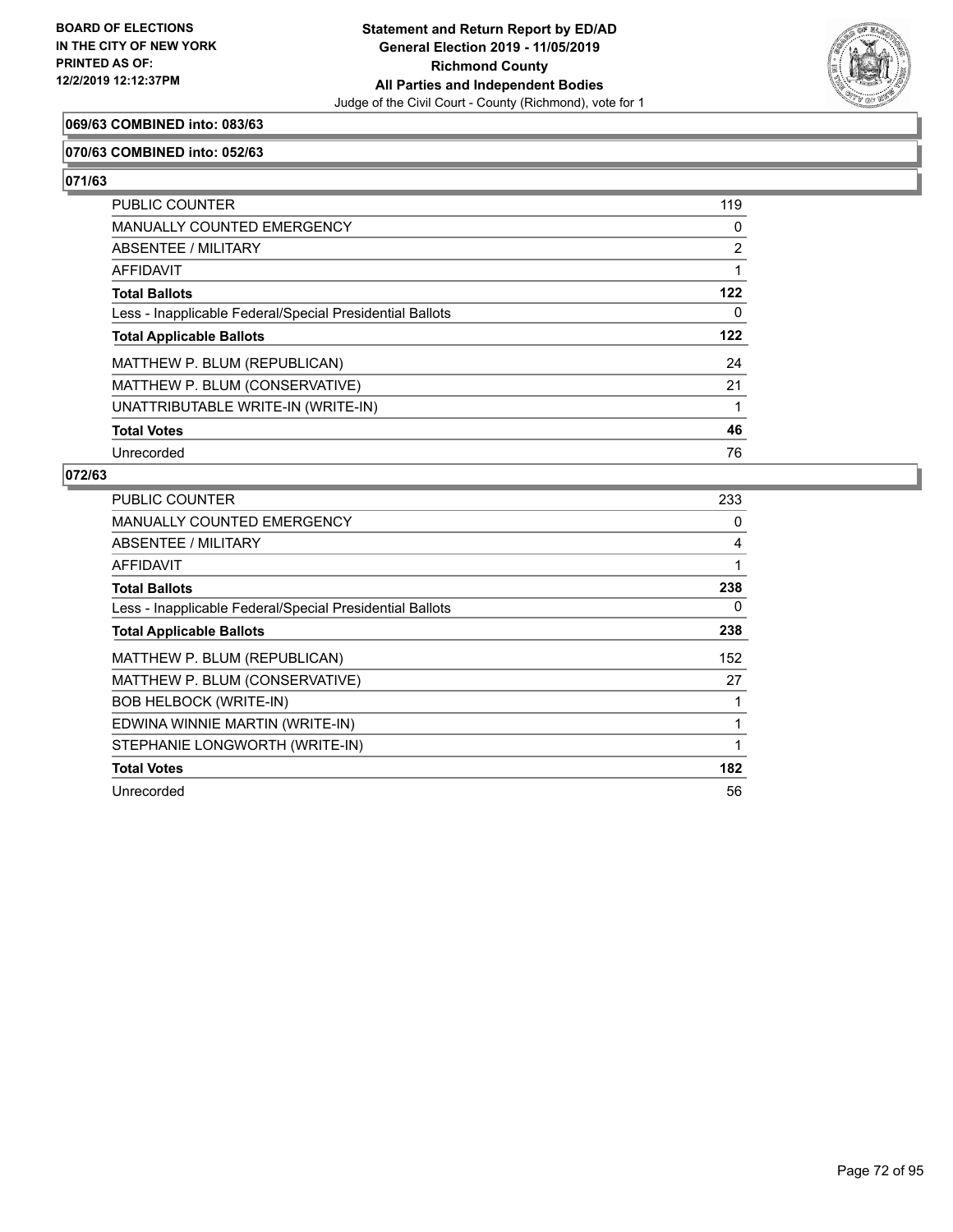

| PUBLIC COUNTER                                           | 181 |
|----------------------------------------------------------|-----|
| <b>MANUALLY COUNTED EMERGENCY</b>                        | 0   |
| <b>ABSENTEE / MILITARY</b>                               | 6   |
| <b>AFFIDAVIT</b>                                         | 0   |
| <b>Total Ballots</b>                                     | 187 |
| Less - Inapplicable Federal/Special Presidential Ballots | 0   |
| <b>Total Applicable Ballots</b>                          | 187 |
| MATTHEW P. BLUM (REPUBLICAN)                             | 107 |
| MATTHEW P. BLUM (CONSERVATIVE)                           | 33  |
| <b>BOB HELBOCK (WRITE-IN)</b>                            | 1   |
| JOHN P. GULINO (WRITE-IN)                                | 1   |
| MARISA POE (WRITE-IN)                                    | 1   |
| RICH SULLUN (WRITE-IN)                                   | 1   |
| UNATTRIBUTABLE WRITE-IN (WRITE-IN)                       | 3   |
| <b>Total Votes</b>                                       | 147 |
| Unrecorded                                               | 40  |

# **074/63 COMBINED into: 062/63**

# **075/63**

| PUBLIC COUNTER                                           | 79 |
|----------------------------------------------------------|----|
| <b>MANUALLY COUNTED EMERGENCY</b>                        | 0  |
| ABSENTEE / MILITARY                                      | 5  |
| AFFIDAVIT                                                | 0  |
| <b>Total Ballots</b>                                     | 84 |
| Less - Inapplicable Federal/Special Presidential Ballots | 0  |
| <b>Total Applicable Ballots</b>                          | 84 |
| MATTHEW P. BLUM (REPUBLICAN)                             | 26 |
| MATTHEW P. BLUM (CONSERVATIVE)                           | 7  |
| ORLANDO MARRAZZO, JR. (WRITE-IN)                         | 1  |
| UNATTRIBUTABLE WRITE-IN (WRITE-IN)                       | 1  |
| <b>Total Votes</b>                                       | 35 |
| Unrecorded                                               | 49 |

| PUBLIC COUNTER                                           | 189 |
|----------------------------------------------------------|-----|
| <b>MANUALLY COUNTED EMERGENCY</b>                        | 0   |
| ABSENTEE / MILITARY                                      | 4   |
| <b>AFFIDAVIT</b>                                         | 0   |
| <b>Total Ballots</b>                                     | 193 |
| Less - Inapplicable Federal/Special Presidential Ballots | 0   |
| <b>Total Applicable Ballots</b>                          | 193 |
| MATTHEW P. BLUM (REPUBLICAN)                             | 112 |
| MATTHEW P. BLUM (CONSERVATIVE)                           | 24  |
| UNATTRIBUTABLE WRITE-IN (WRITE-IN)                       | 2   |
| <b>Total Votes</b>                                       | 138 |
| Unrecorded                                               | 55  |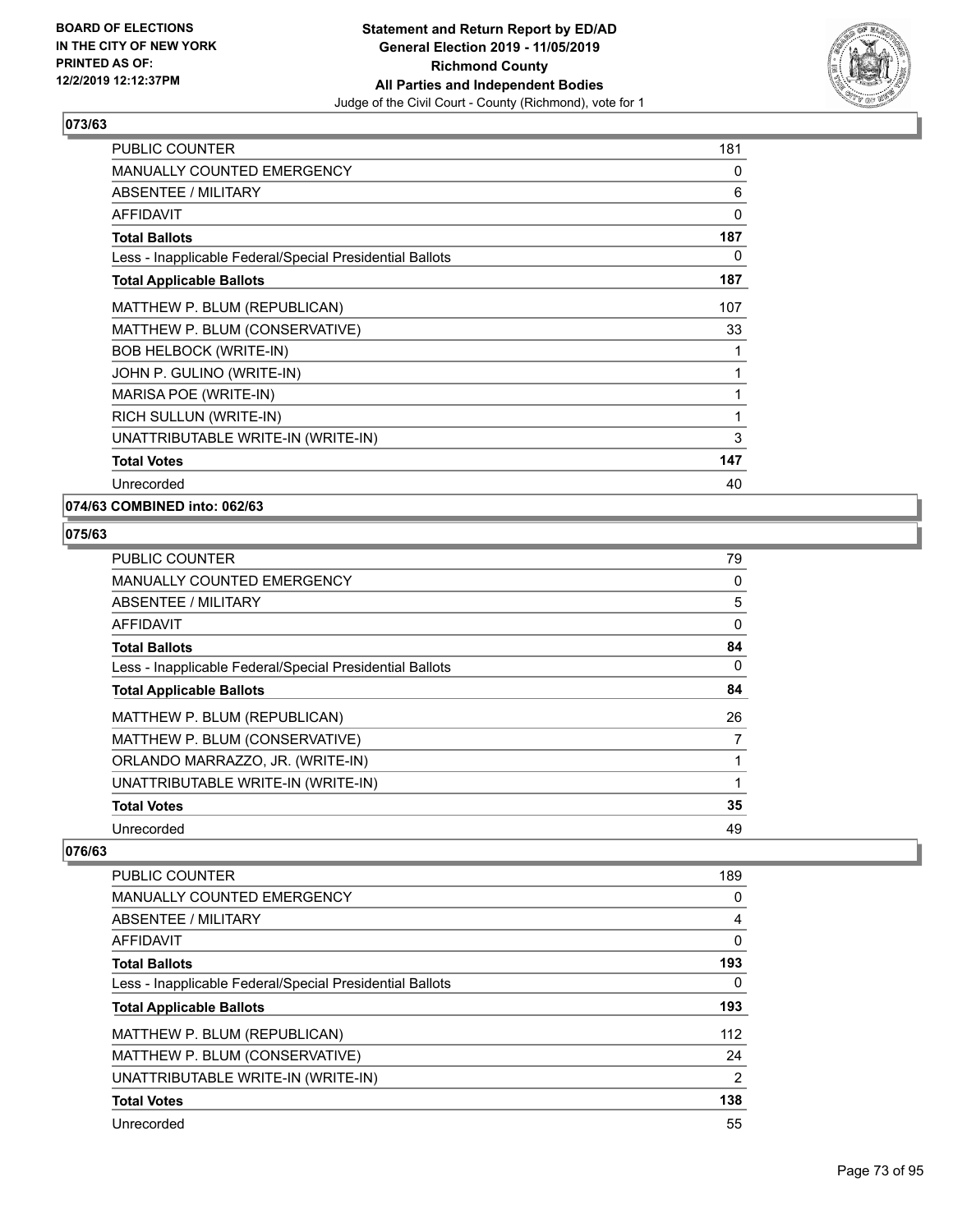

| <b>PUBLIC COUNTER</b>                                    | 142          |
|----------------------------------------------------------|--------------|
| <b>MANUALLY COUNTED EMERGENCY</b>                        | $\Omega$     |
| ABSENTEE / MILITARY                                      | 6            |
| AFFIDAVIT                                                | $\mathbf{0}$ |
| <b>Total Ballots</b>                                     | 148          |
| Less - Inapplicable Federal/Special Presidential Ballots | $\Omega$     |
| <b>Total Applicable Ballots</b>                          | 148          |
| MATTHEW P. BLUM (REPUBLICAN)                             | 86           |
| MATTHEW P. BLUM (CONSERVATIVE)                           | 20           |
| <b>Total Votes</b>                                       | 106          |
| Unrecorded                                               | 42           |

# **078/63 COMBINED into: 027/63**

#### **079/63 COMBINED into: 029/63**

| PUBLIC COUNTER                                           | 151 |
|----------------------------------------------------------|-----|
| <b>MANUALLY COUNTED EMERGENCY</b>                        | 0   |
| ABSENTEE / MILITARY                                      | 4   |
| AFFIDAVIT                                                | 0   |
| <b>Total Ballots</b>                                     | 155 |
| Less - Inapplicable Federal/Special Presidential Ballots | 0   |
| <b>Total Applicable Ballots</b>                          | 155 |
| MATTHEW P. BLUM (REPUBLICAN)                             | 49  |
| MATTHEW P. BLUM (CONSERVATIVE)                           | 23  |
| <b>BOBBY GERRISH (WRITE-IN)</b>                          | 1   |
| CHRISTIANA LARSEN (WRITE-IN)                             | 1   |
| CHRISTOPHER SPRUELL, SR. (WRITE-IN)                      | 1   |
| HESHAM EL-MELIGY (WRITE-IN)                              | 2   |
| STEPHANIE SCHWARTZ (WRITE-IN)                            | 1   |
| UNATTRIBUTABLE WRITE-IN (WRITE-IN)                       | 1   |
| <b>Total Votes</b>                                       | 79  |
| Unrecorded                                               | 76  |
| 081/63 COMBINED into: 059/63                             |     |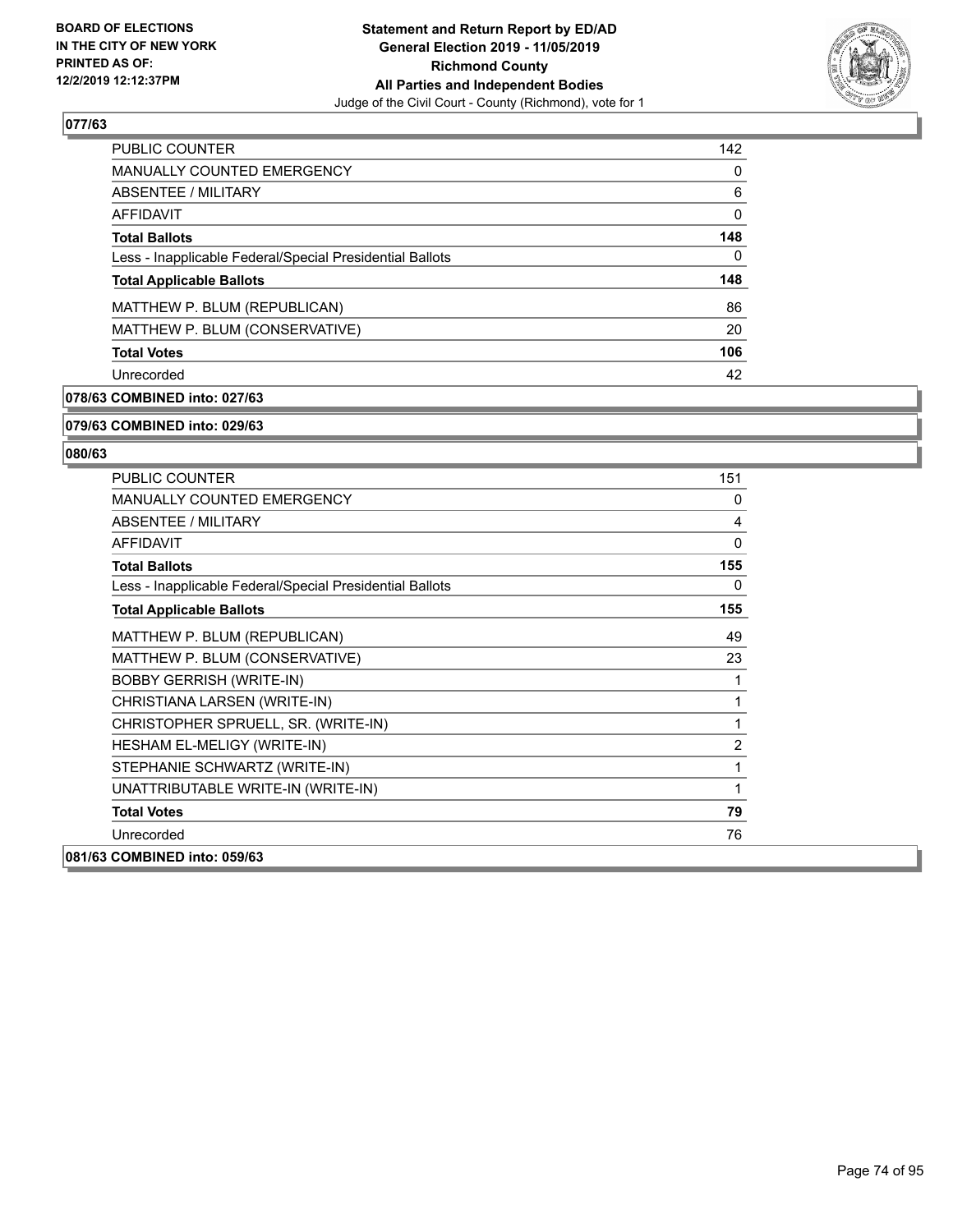

| <b>PUBLIC COUNTER</b>                                    | 259            |
|----------------------------------------------------------|----------------|
| MANUALLY COUNTED EMERGENCY                               | 0              |
| ABSENTEE / MILITARY                                      | 8              |
| AFFIDAVIT                                                | 1              |
| <b>Total Ballots</b>                                     | 268            |
| Less - Inapplicable Federal/Special Presidential Ballots | 0              |
| <b>Total Applicable Ballots</b>                          | 268            |
| MATTHEW P. BLUM (REPUBLICAN)                             | 145            |
| MATTHEW P. BLUM (CONSERVATIVE)                           | 31             |
| <b>BOB HELBOCK (WRITE-IN)</b>                            |                |
| EDWINA WINNIE MARTIN (WRITE-IN)                          | 1              |
| SARAH DEFINAR (WRITE-IN)                                 | 1              |
| SHAWN MALACHOVSKY (WRITE-IN)                             | 1              |
| UNATTRIBUTABLE WRITE-IN (WRITE-IN)                       | $\overline{2}$ |
| <b>Total Votes</b>                                       | 182            |
| Unrecorded                                               | 86             |

| <b>PUBLIC COUNTER</b>                                    | 269 |
|----------------------------------------------------------|-----|
| <b>MANUALLY COUNTED EMERGENCY</b>                        | 0   |
| ABSENTEE / MILITARY                                      | 35  |
| <b>AFFIDAVIT</b>                                         | 5   |
| <b>Total Ballots</b>                                     | 309 |
| Less - Inapplicable Federal/Special Presidential Ballots | 0   |
| <b>Total Applicable Ballots</b>                          | 309 |
| MATTHEW P. BLUM (REPUBLICAN)                             | 153 |
| MATTHEW P. BLUM (CONSERVATIVE)                           | 40  |
| EDWINA WINNIE MARTIN (WRITE-IN)                          | 2   |
| <b>JERRY GERRGICH (WRITE-IN)</b>                         | 1   |
| KAREN BISCEGLE (WRITE-IN)                                | 1   |
| NICOLE PERALTA (WRITE-IN)                                | 1   |
| ORLANDO MARRAZZO, JR. (WRITE-IN)                         | 1   |
| RYAN LIVOTE (WRITE-IN)                                   | 1   |
| SHAWN MALACHOVSKY (WRITE-IN)                             | 4   |
| <b>Total Votes</b>                                       | 204 |
| Unrecorded                                               | 105 |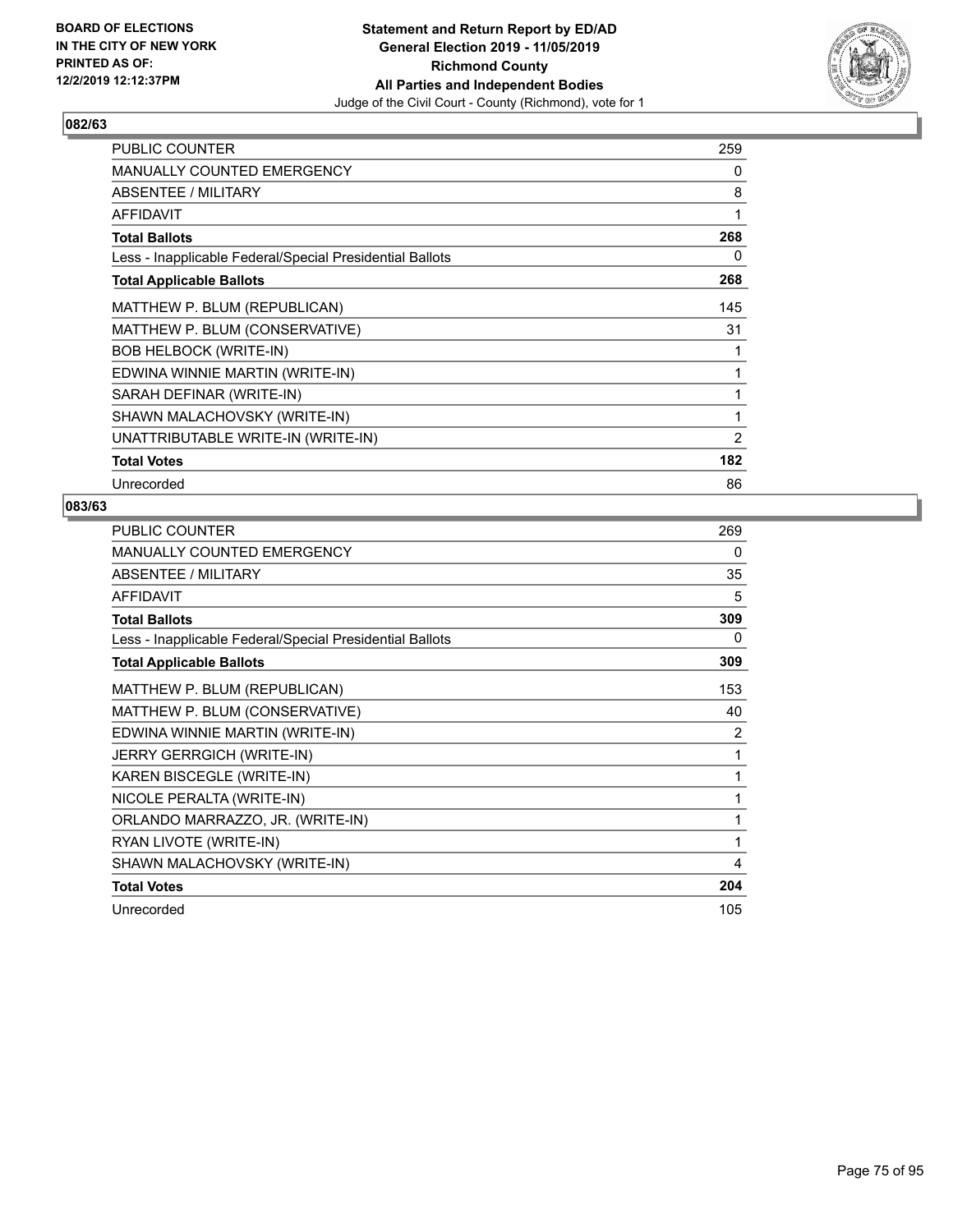

| <b>AFFIDAVIT</b>                                         | $\mathbf 0$    |
|----------------------------------------------------------|----------------|
| <b>Total Ballots</b>                                     | 177            |
| Less - Inapplicable Federal/Special Presidential Ballots | 0              |
| <b>Total Applicable Ballots</b>                          | 177            |
| MATTHEW P. BLUM (REPUBLICAN)                             | 91             |
| MATTHEW P. BLUM (CONSERVATIVE)                           | 33             |
| GENE E. HETZ (WRITE-IN)                                  | 1              |
| KEITH GLADITSCH (WRITE-IN)                               | 1              |
| KUNI LEMI (WRITE-IN)                                     | 1              |
| MARIO DIRE (WRITE-IN)                                    | 1              |
| UNATTRIBUTABLE WRITE-IN (WRITE-IN)                       | $\overline{2}$ |
| <b>Total Votes</b>                                       | 130            |
| Unrecorded                                               | 47             |

**087/63 COMBINED into: 084/63**

**088/63 COMBINED into: 009/63**

**089/63 COMBINED into: 073/63**

**090/63 COMBINED into: 009/63**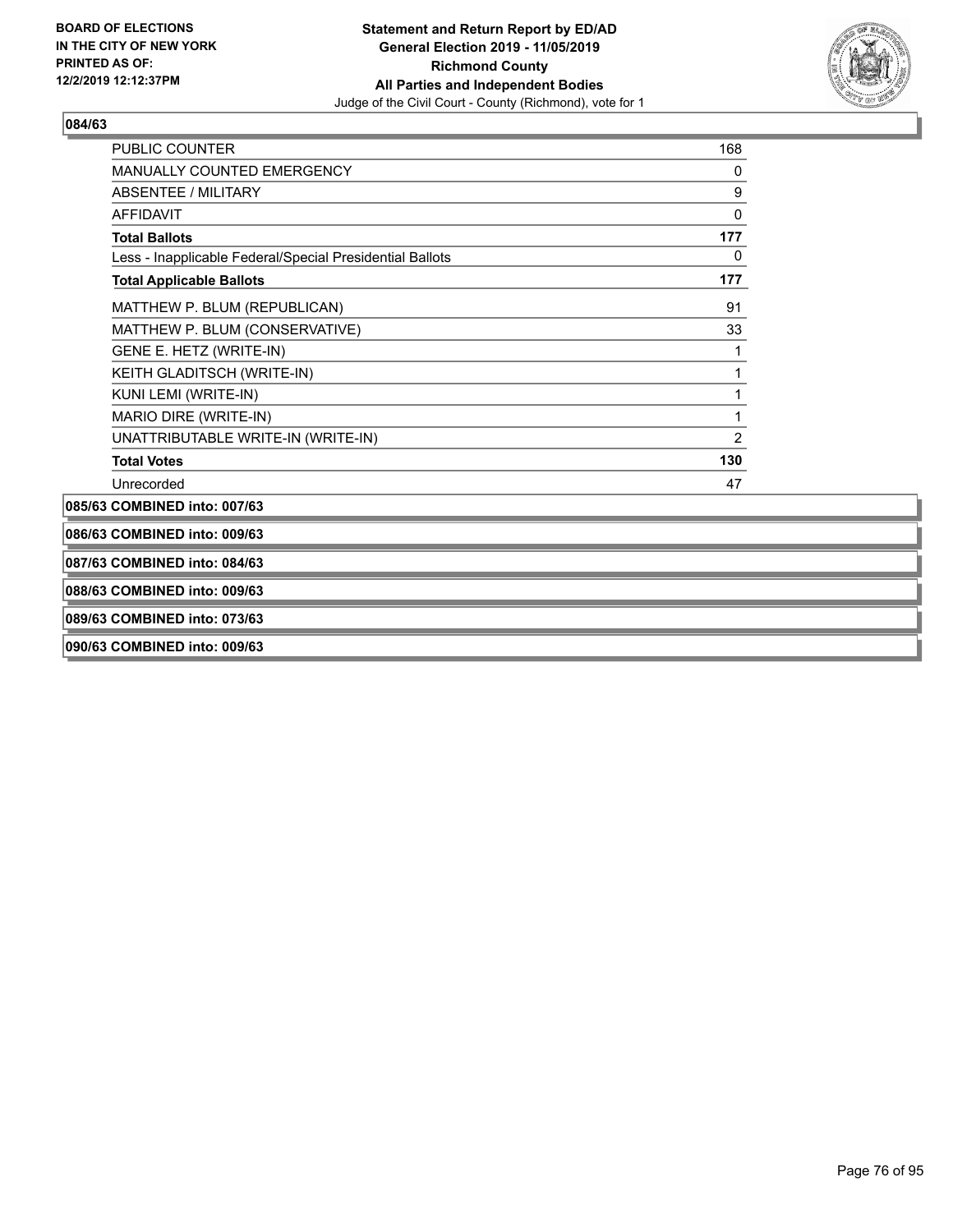

| PUBLIC COUNTER                                           | 154          |
|----------------------------------------------------------|--------------|
| <b>MANUALLY COUNTED EMERGENCY</b>                        | 0            |
| <b>ABSENTEE / MILITARY</b>                               | 3            |
| AFFIDAVIT                                                | $\mathbf{0}$ |
| <b>Total Ballots</b>                                     | 157          |
| Less - Inapplicable Federal/Special Presidential Ballots | $\mathbf{0}$ |
| <b>Total Applicable Ballots</b>                          | 157          |
| MATTHEW P. BLUM (REPUBLICAN)                             | 114          |
| MATTHEW P. BLUM (CONSERVATIVE)                           | 23           |
| <b>Total Votes</b>                                       | 137          |
| Unrecorded                                               | 20           |

### **002/64**

| PUBLIC COUNTER                                           | 214 |
|----------------------------------------------------------|-----|
| <b>MANUALLY COUNTED EMERGENCY</b>                        | 0   |
| ABSENTEE / MILITARY                                      | 8   |
| <b>AFFIDAVIT</b>                                         | 0   |
| <b>Total Ballots</b>                                     | 222 |
| Less - Inapplicable Federal/Special Presidential Ballots | 0   |
| <b>Total Applicable Ballots</b>                          | 222 |
| MATTHEW P. BLUM (REPUBLICAN)                             | 154 |
| MATTHEW P. BLUM (CONSERVATIVE)                           | 25  |
| <b>GARY FIORE (WRITE-IN)</b>                             |     |
| SHAWN MALACHOVSKY (WRITE-IN)                             |     |
| <b>Total Votes</b>                                       | 181 |
| Unrecorded                                               | 41  |

| <b>PUBLIC COUNTER</b>                                    | 390 |
|----------------------------------------------------------|-----|
| <b>MANUALLY COUNTED EMERGENCY</b>                        | 0   |
| <b>ABSENTEE / MILITARY</b>                               | 16  |
| <b>AFFIDAVIT</b>                                         | 3   |
| <b>Total Ballots</b>                                     | 409 |
| Less - Inapplicable Federal/Special Presidential Ballots | 0   |
| <b>Total Applicable Ballots</b>                          | 409 |
| MATTHEW P. BLUM (REPUBLICAN)                             | 271 |
| MATTHEW P. BLUM (CONSERVATIVE)                           | 64  |
| DOMINICK SERPCUSA (WRITE-IN)                             |     |
| EDWINA WINNIE MARTIN (WRITE-IN)                          | 1   |
| GENA MIMOZA (WRITE-IN)                                   |     |
| <b>JOSEPH LOPOSKY (WRITE-IN)</b>                         | 1   |
| UNATTRIBUTABLE WRITE-IN (WRITE-IN)                       | 1   |
| <b>Total Votes</b>                                       | 340 |
| Unrecorded                                               | 69  |
| 004/64 COMBINED into: 003/64                             |     |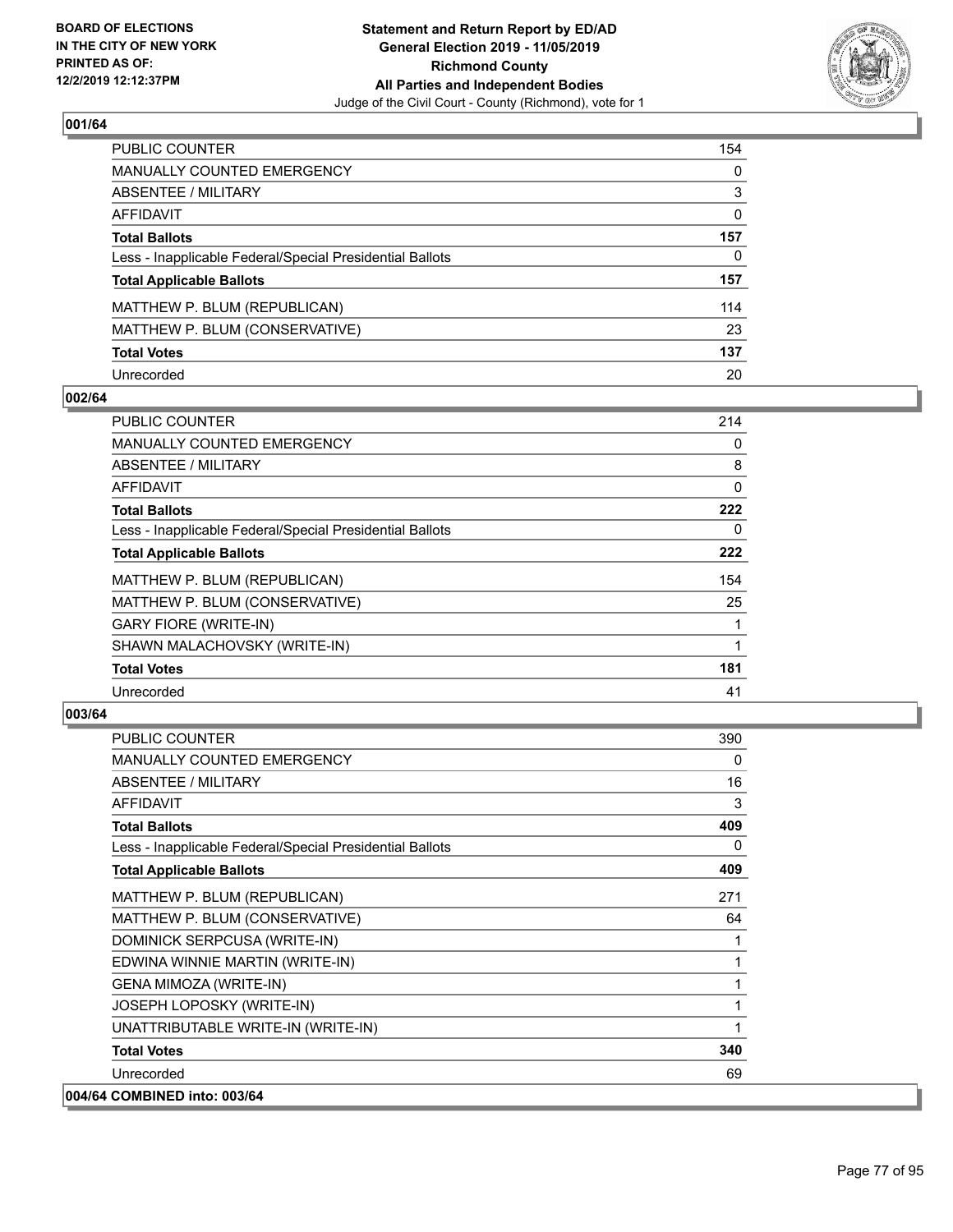

| PUBLIC COUNTER                                           | 429 |
|----------------------------------------------------------|-----|
| <b>MANUALLY COUNTED EMERGENCY</b>                        | 0   |
| ABSENTEE / MILITARY                                      | 20  |
| <b>AFFIDAVIT</b>                                         | 6   |
| <b>Total Ballots</b>                                     | 455 |
| Less - Inapplicable Federal/Special Presidential Ballots | 0   |
| <b>Total Applicable Ballots</b>                          | 455 |
| MATTHEW P. BLUM (REPUBLICAN)                             | 303 |
| MATTHEW P. BLUM (CONSERVATIVE)                           | 69  |
| JOHN SMITH (WRITE-IN)                                    |     |
| UNATTRIBUTABLE WRITE-IN (WRITE-IN)                       | 2   |
| <b>Total Votes</b>                                       | 375 |
| Unrecorded                                               | 80  |

### **006/64**

| PUBLIC COUNTER                                           | 244 |
|----------------------------------------------------------|-----|
| <b>MANUALLY COUNTED EMERGENCY</b>                        | 0   |
| <b>ABSENTEE / MILITARY</b>                               | 6   |
| AFFIDAVIT                                                | 2   |
| <b>Total Ballots</b>                                     | 252 |
| Less - Inapplicable Federal/Special Presidential Ballots | 0   |
| <b>Total Applicable Ballots</b>                          | 252 |
| MATTHEW P. BLUM (REPUBLICAN)                             | 157 |
| MATTHEW P. BLUM (CONSERVATIVE)                           | 43  |
| JOE ARPAIO (WRITE-IN)                                    |     |
| SHAWN MALACHOVSKY (WRITE-IN)                             |     |
| UNATTRIBUTABLE WRITE-IN (WRITE-IN)                       | 1   |
| WILLIAM NEGHERBON (WRITE-IN)                             |     |
| <b>Total Votes</b>                                       | 204 |
| Unrecorded                                               | 48  |

| <b>PUBLIC COUNTER</b>                                    | 248      |
|----------------------------------------------------------|----------|
| <b>MANUALLY COUNTED EMERGENCY</b>                        | $\Omega$ |
| ABSENTEE / MILITARY                                      | 7        |
| AFFIDAVIT                                                | 0        |
| <b>Total Ballots</b>                                     | 255      |
| Less - Inapplicable Federal/Special Presidential Ballots | 0        |
| <b>Total Applicable Ballots</b>                          | 255      |
| MATTHEW P. BLUM (REPUBLICAN)                             | 175      |
| MATTHEW P. BLUM (CONSERVATIVE)                           | 36       |
| <b>Total Votes</b>                                       | 211      |
| Unrecorded                                               | 44       |
| 008/64 COMBINED into: 005/64                             |          |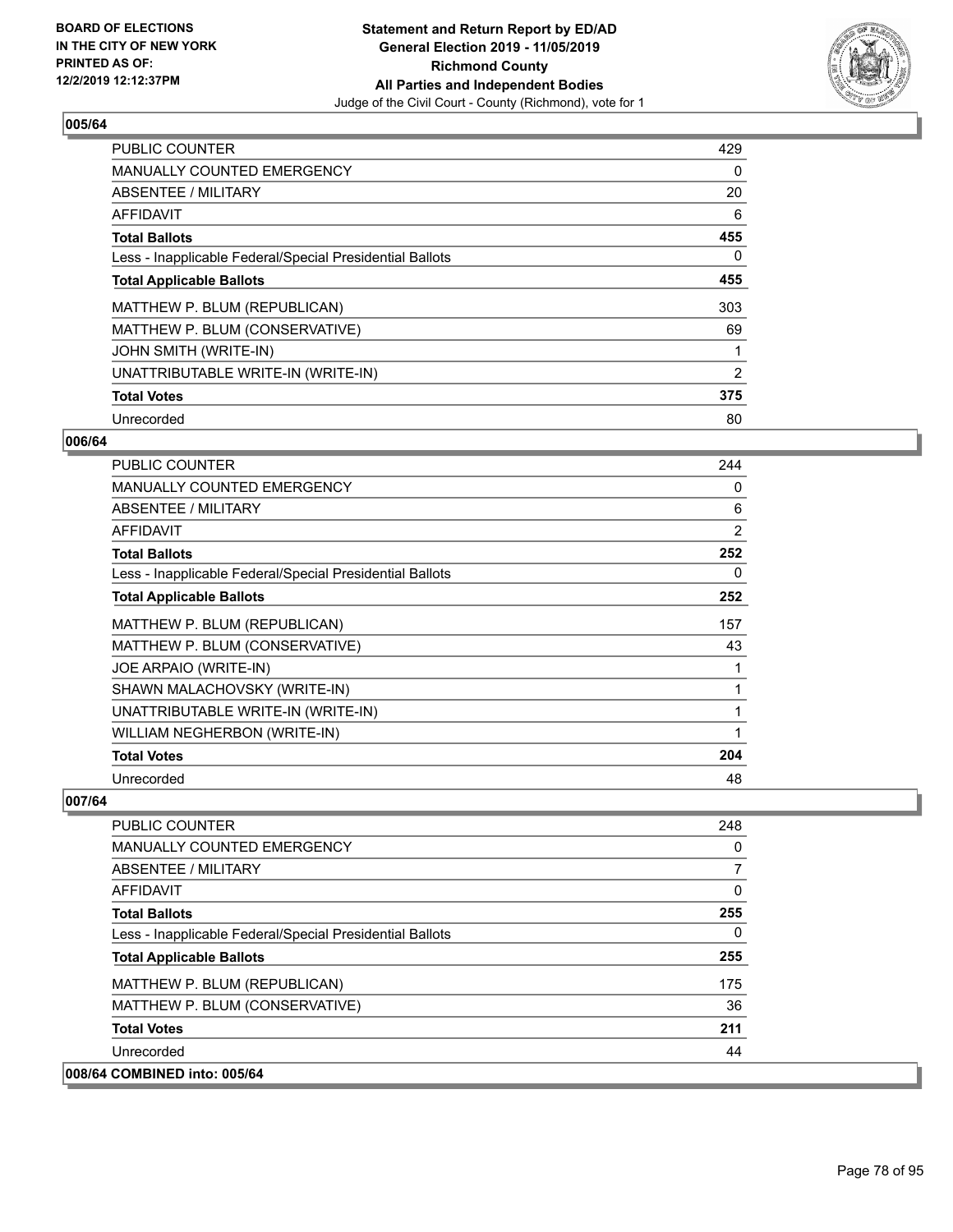

| <b>PUBLIC COUNTER</b>                                    | 321 |
|----------------------------------------------------------|-----|
| <b>MANUALLY COUNTED EMERGENCY</b>                        | 0   |
| ABSENTEE / MILITARY                                      | 7   |
| AFFIDAVIT                                                |     |
| <b>Total Ballots</b>                                     | 329 |
| Less - Inapplicable Federal/Special Presidential Ballots | 0   |
| <b>Total Applicable Ballots</b>                          | 329 |
| MATTHEW P. BLUM (REPUBLICAN)                             | 220 |
| MATTHEW P. BLUM (CONSERVATIVE)                           | 53  |
| UNATTRIBUTABLE WRITE-IN (WRITE-IN)                       | 2   |
| UNCOUNTED WRITE-IN PER STATUTE (WRITE-IN)                | 1   |
| <b>Total Votes</b>                                       | 276 |
| Unrecorded                                               | 53  |

#### **010/64 COMBINED into: 009/64**

#### **011/64**

| <b>PUBLIC COUNTER</b>                                    | 296 |
|----------------------------------------------------------|-----|
| <b>MANUALLY COUNTED EMERGENCY</b>                        | 0   |
| ABSENTEE / MILITARY                                      | 10  |
| AFFIDAVIT                                                | 0   |
| <b>Total Ballots</b>                                     | 306 |
| Less - Inapplicable Federal/Special Presidential Ballots | 0   |
| <b>Total Applicable Ballots</b>                          | 306 |
| MATTHEW P. BLUM (REPUBLICAN)                             | 217 |
| MATTHEW P. BLUM (CONSERVATIVE)                           | 31  |
| PILAR JONES (WRITE-IN)                                   |     |
| SHAWN MALACHOVSKY (WRITE-IN)                             | 1   |
| <b>Total Votes</b>                                       | 250 |
| Unrecorded                                               | 56  |
| 012/64 COMBINED into: 011/64                             |     |

**013/64 COMBINED into: 011/64**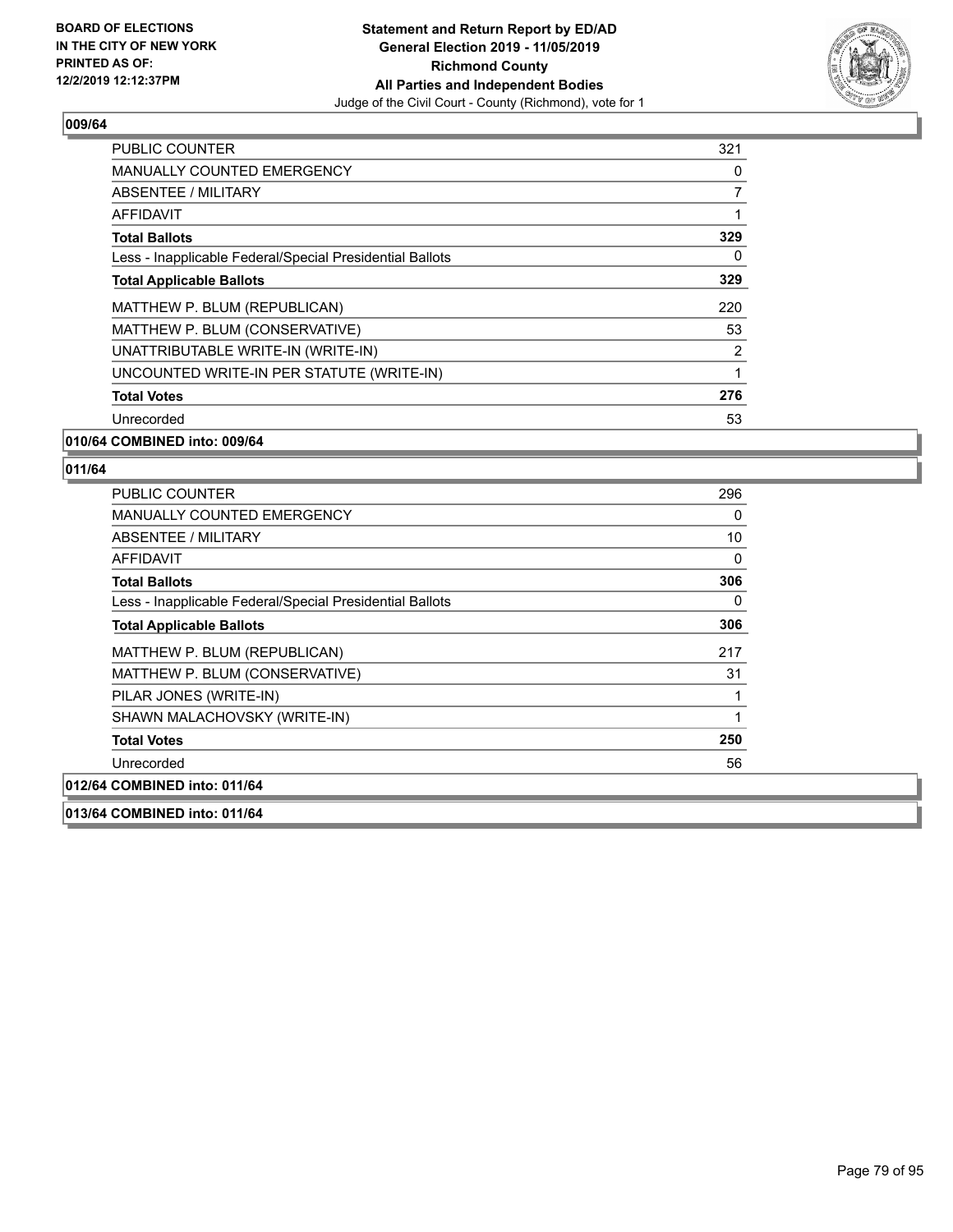

| <b>PUBLIC COUNTER</b>                                    | 409 |
|----------------------------------------------------------|-----|
| MANUALLY COUNTED EMERGENCY                               | 0   |
| <b>ABSENTEE / MILITARY</b>                               | 17  |
| <b>AFFIDAVIT</b>                                         | 0   |
| <b>Total Ballots</b>                                     | 426 |
| Less - Inapplicable Federal/Special Presidential Ballots | 0   |
| <b>Total Applicable Ballots</b>                          | 426 |
| MATTHEW P. BLUM (REPUBLICAN)                             | 290 |
| MATTHEW P. BLUM (CONSERVATIVE)                           | 61  |
| DONALD J. TRUMP (WRITE-IN)                               | 1   |
| EDWINA WINNIE MARTIN (WRITE-IN)                          | 1   |
| JUMAANE D. WILLIAMS (WRITE-IN)                           | 1   |
| KAJMET ACJOLLIU (WRITE-IN)                               | 1   |
| LIALA AHMAD (WRITE-IN)                                   | 1   |
| UNATTRIBUTABLE WRITE-IN (WRITE-IN)                       | 1   |
| <b>Total Votes</b>                                       | 357 |
| Unrecorded                                               | 69  |

# **015/64 COMBINED into: 014/64**

| <b>PUBLIC COUNTER</b>                                    | 436      |
|----------------------------------------------------------|----------|
| <b>MANUALLY COUNTED EMERGENCY</b>                        | $\Omega$ |
| ABSENTEE / MILITARY                                      | 23       |
| AFFIDAVIT                                                | 1        |
| <b>Total Ballots</b>                                     | 460      |
| Less - Inapplicable Federal/Special Presidential Ballots | $\Omega$ |
| <b>Total Applicable Ballots</b>                          | 460      |
| MATTHEW P. BLUM (REPUBLICAN)                             | 310      |
| MATTHEW P. BLUM (CONSERVATIVE)                           | 58       |
| <b>GEORGE JOHNSON (WRITE-IN)</b>                         | 1        |
| JONATHON V. COLON (WRITE-IN)                             | 2        |
| MICHAEL G. VALLONEY (WRITE-IN)                           | 1        |
| UNATTRIBUTABLE WRITE-IN (WRITE-IN)                       | 2        |
| <b>Total Votes</b>                                       | 374      |
| Unrecorded                                               | 86       |
| 017/64 COMBINED into: 016/64                             |          |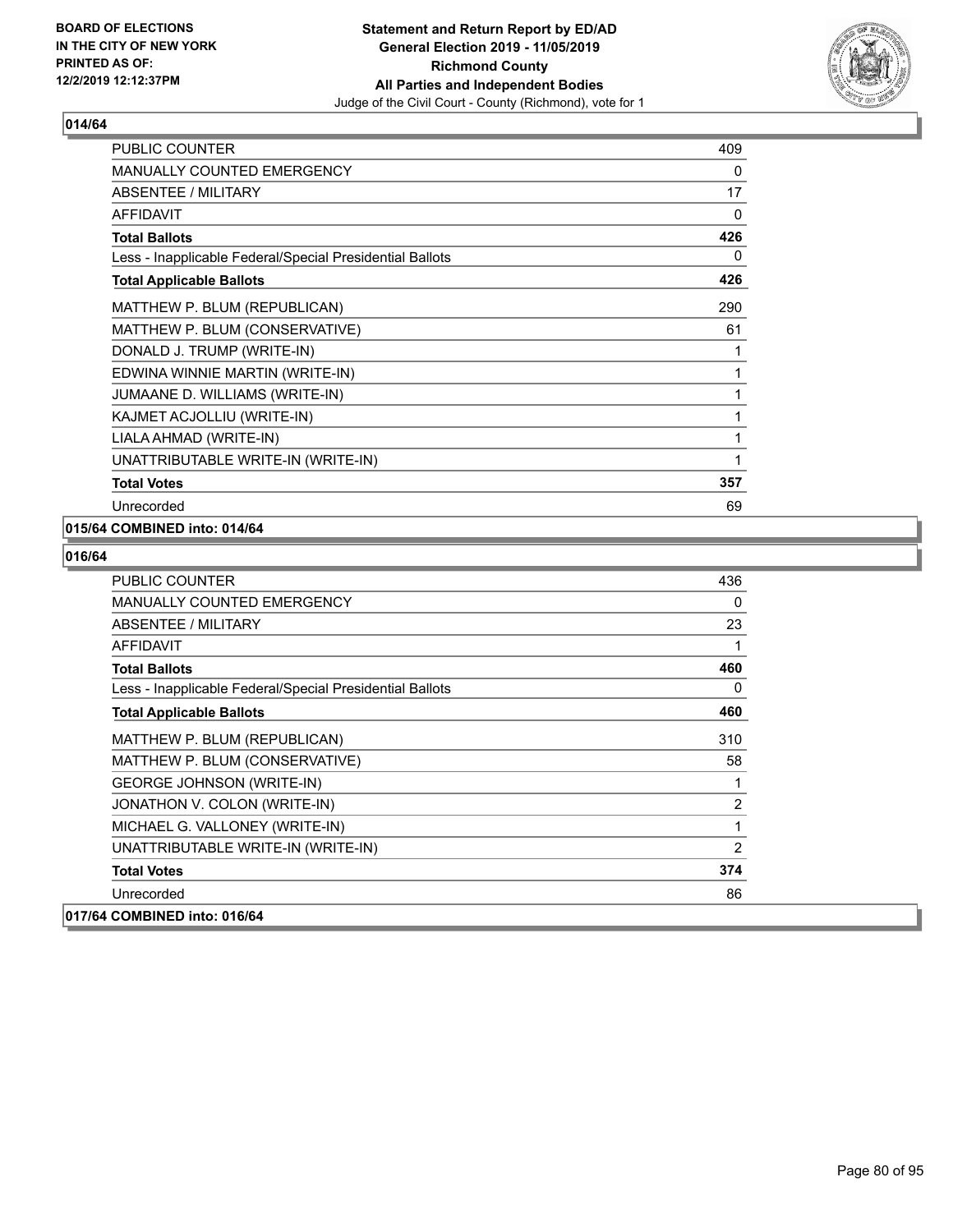

| PUBLIC COUNTER                                           | 145          |
|----------------------------------------------------------|--------------|
| MANUALLY COUNTED EMERGENCY                               | $\mathbf{0}$ |
| ABSENTEE / MILITARY                                      | 8            |
| <b>AFFIDAVIT</b>                                         | $\mathbf{0}$ |
| <b>Total Ballots</b>                                     | 153          |
| Less - Inapplicable Federal/Special Presidential Ballots | 0            |
| <b>Total Applicable Ballots</b>                          | 153          |
| MATTHEW P. BLUM (REPUBLICAN)                             | 95           |
| MATTHEW P. BLUM (CONSERVATIVE)                           | 19           |
| <b>Total Votes</b>                                       | 114          |
| Unrecorded                                               | 39           |

### **019/64**

| <b>PUBLIC COUNTER</b>                                    | 109 |
|----------------------------------------------------------|-----|
| <b>MANUALLY COUNTED EMERGENCY</b>                        | 0   |
| ABSENTEE / MILITARY                                      | 29  |
| AFFIDAVIT                                                |     |
| <b>Total Ballots</b>                                     | 139 |
| Less - Inapplicable Federal/Special Presidential Ballots | 0   |
| <b>Total Applicable Ballots</b>                          | 139 |
| MATTHEW P. BLUM (REPUBLICAN)                             | 57  |
| MATTHEW P. BLUM (CONSERVATIVE)                           | 21  |
| JUMAANE D. WILLIAMS (WRITE-IN)                           |     |
| PETER SORRENTINO (WRITE-IN)                              |     |
| <b>Total Votes</b>                                       | 80  |
| Unrecorded                                               | 59  |

| <b>PUBLIC COUNTER</b>                                    | 149      |
|----------------------------------------------------------|----------|
| <b>MANUALLY COUNTED EMERGENCY</b>                        | 0        |
| ABSENTEE / MILITARY                                      | 5        |
| <b>AFFIDAVIT</b>                                         | 0        |
| <b>Total Ballots</b>                                     | 154      |
| Less - Inapplicable Federal/Special Presidential Ballots | $\Omega$ |
| <b>Total Applicable Ballots</b>                          | 154      |
| MATTHEW P. BLUM (REPUBLICAN)                             | 96       |
| MATTHEW P. BLUM (CONSERVATIVE)                           | 15       |
| MOISES HERNADEZ (WRITE-IN)                               |          |
|                                                          | 112      |
| <b>Total Votes</b>                                       |          |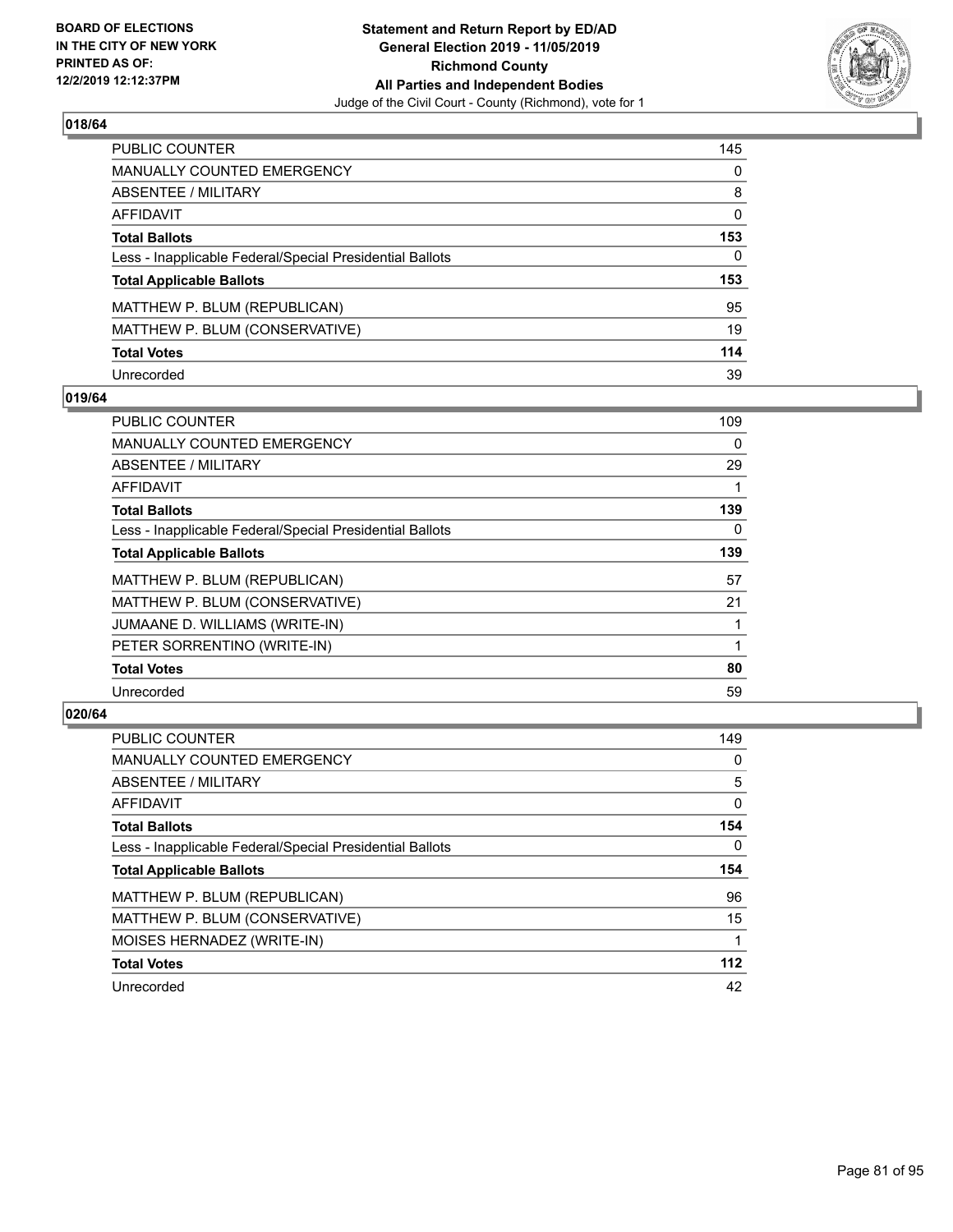

| <b>PUBLIC COUNTER</b>                                    | 158 |
|----------------------------------------------------------|-----|
| MANUALLY COUNTED EMERGENCY                               | 0   |
| ABSENTEE / MILITARY                                      | 9   |
| AFFIDAVIT                                                | 2   |
| <b>Total Ballots</b>                                     | 169 |
| Less - Inapplicable Federal/Special Presidential Ballots | 0   |
| <b>Total Applicable Ballots</b>                          | 169 |
| MATTHEW P. BLUM (REPUBLICAN)                             | 112 |
| MATTHEW P. BLUM (CONSERVATIVE)                           | 30  |
| GERALD A. DENARO (WRITE-IN)                              |     |
| <b>Total Votes</b>                                       | 143 |
| Unrecorded                                               | 26  |

#### **022/64**

| <b>PUBLIC COUNTER</b>                                    | 424 |
|----------------------------------------------------------|-----|
| <b>MANUALLY COUNTED EMERGENCY</b>                        | 0   |
| ABSENTEE / MILITARY                                      | 27  |
| AFFIDAVIT                                                |     |
| <b>Total Ballots</b>                                     | 452 |
| Less - Inapplicable Federal/Special Presidential Ballots | 0   |
| <b>Total Applicable Ballots</b>                          | 452 |
| MATTHEW P. BLUM (REPUBLICAN)                             | 274 |
| MATTHEW P. BLUM (CONSERVATIVE)                           | 72  |
| DANIEL DEMEO (WRITE-IN)                                  |     |
| FRANK PROSPERO (WRITE-IN)                                | 1   |
| PETER PLEVRITIS (WRITE-IN)                               | 4   |
| UNATTRIBUTABLE WRITE-IN (WRITE-IN)                       | 2   |
| <b>Total Votes</b>                                       | 354 |
| Unrecorded                                               | 98  |

| PUBLIC COUNTER                                           | 352      |
|----------------------------------------------------------|----------|
| MANUALLY COUNTED EMERGENCY                               | 0        |
| ABSENTEE / MILITARY                                      | 8        |
| AFFIDAVIT                                                | $\Omega$ |
| <b>Total Ballots</b>                                     | 360      |
| Less - Inapplicable Federal/Special Presidential Ballots | 0        |
| <b>Total Applicable Ballots</b>                          | 360      |
| MATTHEW P. BLUM (REPUBLICAN)                             | 244      |
| MATTHEW P. BLUM (CONSERVATIVE)                           | 52       |
| DANIEL T. KENNEDY (WRITE-IN)                             |          |
| KEVIN GRYKA (WRITE-IN)                                   |          |
| <b>Total Votes</b>                                       | 298      |
| Unrecorded                                               | 62       |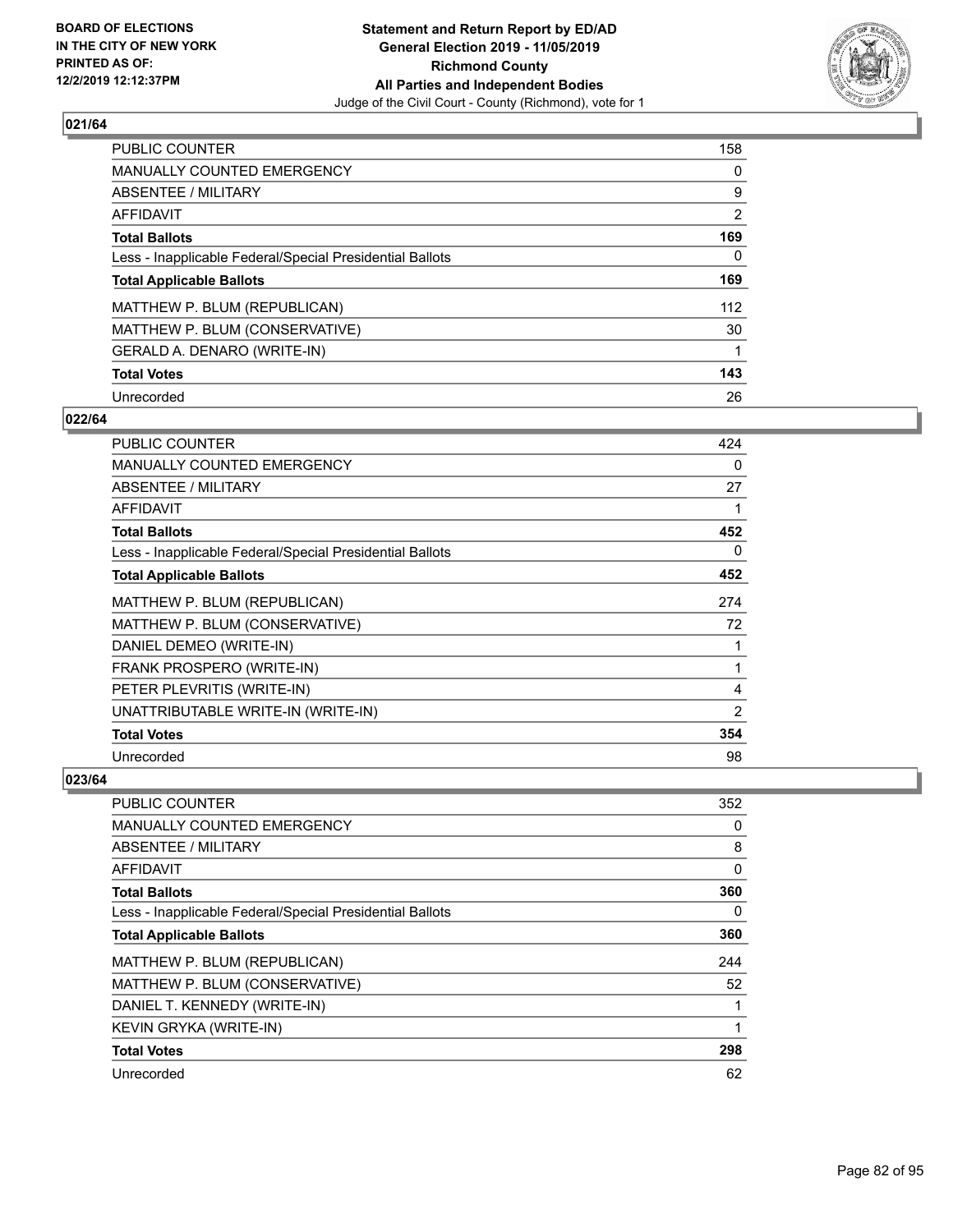

| <b>PUBLIC COUNTER</b>                                    | 288 |
|----------------------------------------------------------|-----|
| MANUALLY COUNTED EMERGENCY                               | 0   |
| ABSENTEE / MILITARY                                      | 16  |
| <b>AFFIDAVIT</b>                                         |     |
| <b>Total Ballots</b>                                     | 305 |
| Less - Inapplicable Federal/Special Presidential Ballots | 0   |
| <b>Total Applicable Ballots</b>                          | 305 |
| MATTHEW P. BLUM (REPUBLICAN)                             | 184 |
| MATTHEW P. BLUM (CONSERVATIVE)                           | 59  |
| JAMES LANE (WRITE-IN)                                    |     |
| JOE BIDEN (WRITE-IN)                                     |     |
| SHAWN MALACHOVSKY (WRITE-IN)                             |     |
| <b>Total Votes</b>                                       | 246 |
| Unrecorded                                               | 59  |

# **025/64**

| PUBLIC COUNTER                                           | 165 |
|----------------------------------------------------------|-----|
| <b>MANUALLY COUNTED EMERGENCY</b>                        | 0   |
| ABSENTEE / MILITARY                                      | 13  |
| <b>AFFIDAVIT</b>                                         | 2   |
| <b>Total Ballots</b>                                     | 180 |
| Less - Inapplicable Federal/Special Presidential Ballots | 0   |
| <b>Total Applicable Ballots</b>                          | 180 |
| MATTHEW P. BLUM (REPUBLICAN)                             | 110 |
| MATTHEW P. BLUM (CONSERVATIVE)                           | 26  |
| <b>BOB HELBOCK (WRITE-IN)</b>                            | 1   |
| DANIEL O' DONNELL (WRITE-IN)                             | 1   |
| EDWINA WINNIE MARTIN (WRITE-IN)                          | 1   |
| JOE CONWAY (WRITE-IN)                                    | 1   |
| UNATTRIBUTABLE WRITE-IN (WRITE-IN)                       | 2   |
| <b>Total Votes</b>                                       | 142 |
| Unrecorded                                               | 38  |
| COMPINIED : 444, 000 ICA                                 |     |

# **026/64 COMBINED into: 023/64**

| <b>PUBLIC COUNTER</b>                                    | 150 |
|----------------------------------------------------------|-----|
| <b>MANUALLY COUNTED EMERGENCY</b>                        | 0   |
| ABSENTEE / MILITARY                                      | 3   |
| <b>AFFIDAVIT</b>                                         | 0   |
| <b>Total Ballots</b>                                     | 153 |
| Less - Inapplicable Federal/Special Presidential Ballots | 0   |
| <b>Total Applicable Ballots</b>                          | 153 |
| MATTHEW P. BLUM (REPUBLICAN)                             | 104 |
| MATTHEW P. BLUM (CONSERVATIVE)                           | 21  |
| UNATTRIBUTABLE WRITE-IN (WRITE-IN)                       |     |
| <b>Total Votes</b>                                       | 126 |
| Unrecorded                                               | 27  |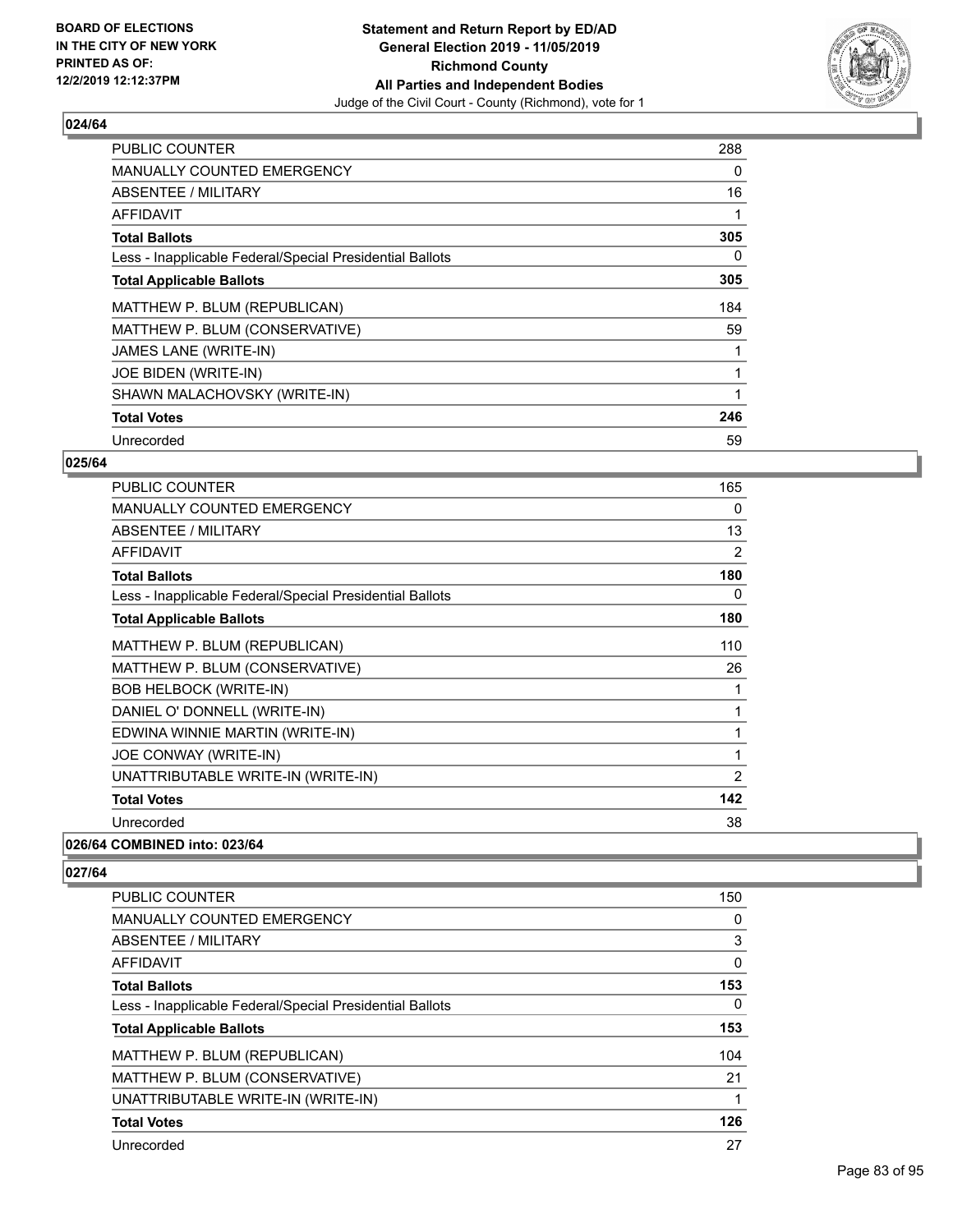

| PUBLIC COUNTER                                           | 300 |
|----------------------------------------------------------|-----|
| <b>MANUALLY COUNTED EMERGENCY</b>                        | 0   |
| ABSENTEE / MILITARY                                      | 5   |
| <b>AFFIDAVIT</b>                                         | 1   |
| <b>Total Ballots</b>                                     | 306 |
| Less - Inapplicable Federal/Special Presidential Ballots | 0   |
| <b>Total Applicable Ballots</b>                          | 306 |
| MATTHEW P. BLUM (REPUBLICAN)                             | 204 |
| MATTHEW P. BLUM (CONSERVATIVE)                           | 47  |
| DANIEL M. DONOVAN, JR. (WRITE-IN)                        | 1   |
| ROY KOSHY (WRITE-IN)                                     | 1   |
| SHAWN MALACHOVSKY (WRITE-IN)                             | 1   |
| UNATTRIBUTABLE WRITE-IN (WRITE-IN)                       | 1   |
| <b>Total Votes</b>                                       | 255 |
| Unrecorded                                               | 51  |

**029/64 COMBINED into: 028/64**

| <b>PUBLIC COUNTER</b>                                    | 306 |
|----------------------------------------------------------|-----|
| <b>MANUALLY COUNTED EMERGENCY</b>                        | 0   |
| ABSENTEE / MILITARY                                      | 10  |
| AFFIDAVIT                                                | 2   |
| <b>Total Ballots</b>                                     | 318 |
| Less - Inapplicable Federal/Special Presidential Ballots | 0   |
| <b>Total Applicable Ballots</b>                          | 318 |
| MATTHEW P. BLUM (REPUBLICAN)                             | 231 |
| MATTHEW P. BLUM (CONSERVATIVE)                           | 38  |
| LUKE MCGEEHAN (WRITE-IN)                                 |     |
| MALCOM REYNOLDS (WRITE-IN)                               | 1   |
| UNATTRIBUTABLE WRITE-IN (WRITE-IN)                       | 1   |
| <b>Total Votes</b>                                       | 272 |
| Unrecorded                                               | 46  |
| 031/64 COMBINED into: 030/64                             |     |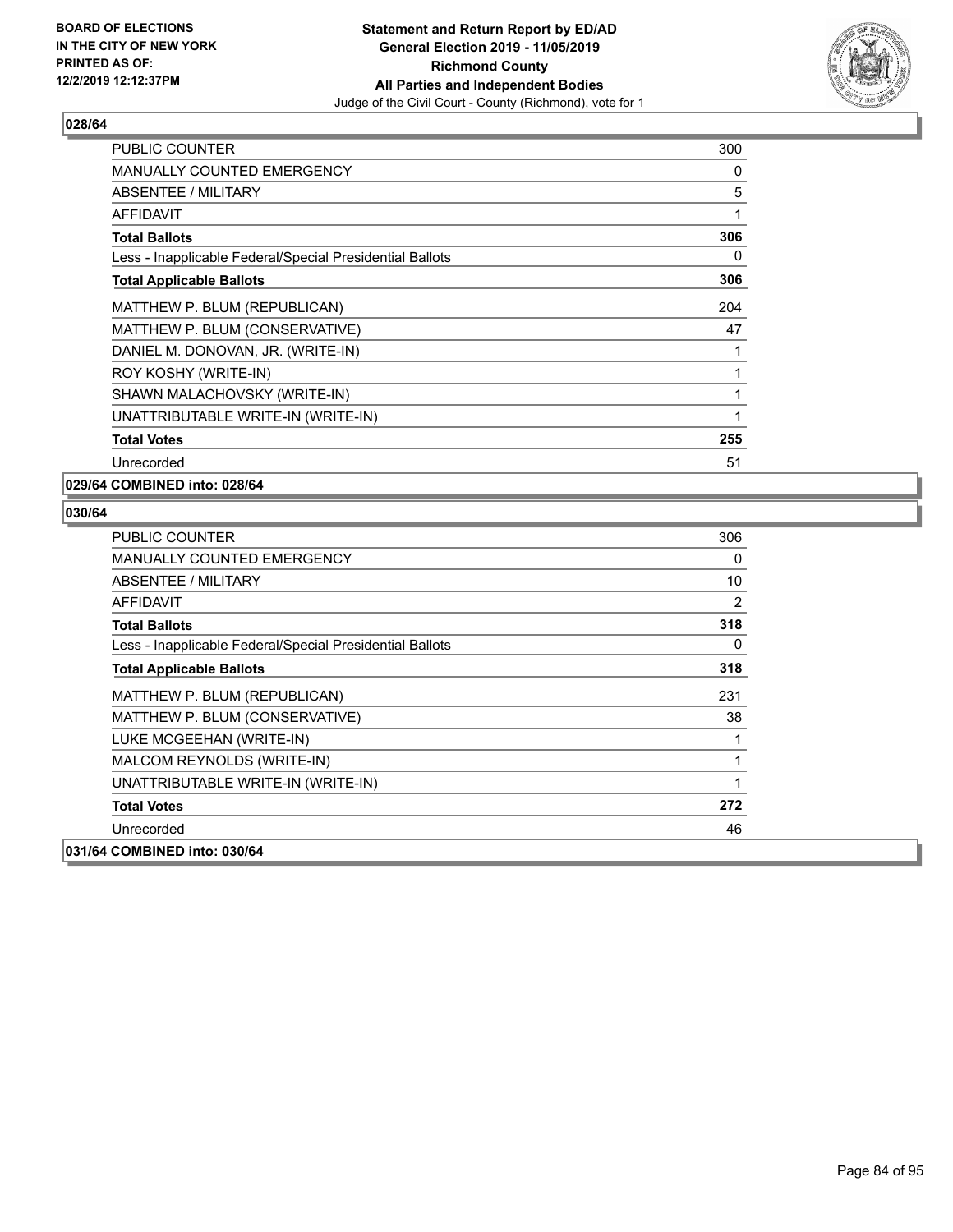

| PUBLIC COUNTER                                           | 323 |
|----------------------------------------------------------|-----|
| MANUALLY COUNTED EMERGENCY                               | 0   |
| ABSENTEE / MILITARY                                      | 32  |
| <b>AFFIDAVIT</b>                                         | 0   |
| <b>Total Ballots</b>                                     | 355 |
| Less - Inapplicable Federal/Special Presidential Ballots | 0   |
| <b>Total Applicable Ballots</b>                          | 355 |
| MATTHEW P. BLUM (REPUBLICAN)                             | 212 |
| MATTHEW P. BLUM (CONSERVATIVE)                           | 63  |
| CHRISTIAN LUISI (WRITE-IN)                               | 1   |
| EDWINA WINNIE MARTIN (WRITE-IN)                          | 1   |
| HESHAM EL-MELIGY (WRITE-IN)                              | 2   |
| KEVIN MOORE (WRITE-IN)                                   | 1   |
| NANUME IENGER BLOMSTROM (WRITE-IN)                       | 1   |
| PETER ALONSO (WRITE-IN)                                  | 1   |
| THOMAS EDWARD O'CONNOR (WRITE-IN)                        | 1   |
| UNATTRIBUTABLE WRITE-IN (WRITE-IN)                       | 3   |
| <b>Total Votes</b>                                       | 286 |
| Unrecorded                                               | 69  |

| <b>PUBLIC COUNTER</b>                                    | 147      |
|----------------------------------------------------------|----------|
| <b>MANUALLY COUNTED EMERGENCY</b>                        | 0        |
| ABSENTEE / MILITARY                                      | 6        |
| <b>AFFIDAVIT</b>                                         | 0        |
| <b>Total Ballots</b>                                     | 153      |
| Less - Inapplicable Federal/Special Presidential Ballots | $\Omega$ |
| <b>Total Applicable Ballots</b>                          | 153      |
| MATTHEW P. BLUM (REPUBLICAN)                             | 110      |
| MATTHEW P. BLUM (CONSERVATIVE)                           | 22       |
| NEIL TORRO (WRITE-IN)                                    |          |
| <b>Total Votes</b>                                       | 133      |
| Unrecorded                                               | 20       |
| 034/64 COMBINED into: 032/64                             |          |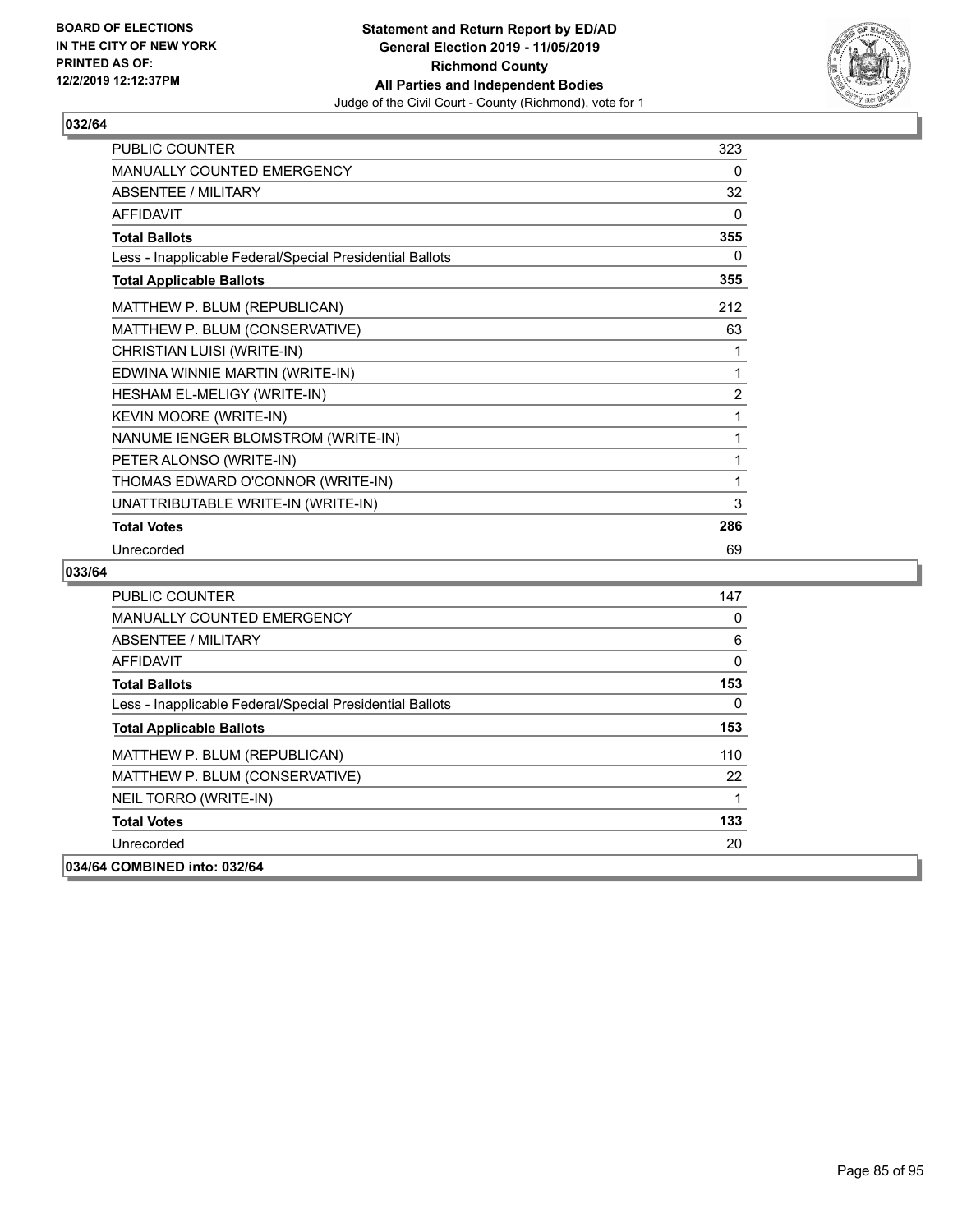

| PUBLIC COUNTER                                           | 169 |
|----------------------------------------------------------|-----|
| <b>MANUALLY COUNTED EMERGENCY</b>                        | 0   |
| ABSENTEE / MILITARY                                      | 11  |
| <b>AFFIDAVIT</b>                                         | 0   |
| <b>Total Ballots</b>                                     | 180 |
| Less - Inapplicable Federal/Special Presidential Ballots | 0   |
| <b>Total Applicable Ballots</b>                          | 180 |
| MATTHEW P. BLUM (REPUBLICAN)                             | 112 |
| MATTHEW P. BLUM (CONSERVATIVE)                           | 30  |
| ANDREA MORSE (WRITE-IN)                                  | 1   |
| JOHN W. CORTES (WRITE-IN)                                | 1   |
| MAX N. ROSE (WRITE-IN)                                   | 1   |
| ROBERT GIGANTE (WRITE-IN)                                | 1   |
| UNATTRIBUTABLE WRITE-IN (WRITE-IN)                       |     |
| <b>Total Votes</b>                                       | 147 |
| Unrecorded                                               | 33  |

| <b>PUBLIC COUNTER</b>                                    | 320            |
|----------------------------------------------------------|----------------|
| <b>MANUALLY COUNTED EMERGENCY</b>                        | 0              |
| ABSENTEE / MILITARY                                      | 13             |
| <b>AFFIDAVIT</b>                                         | 1              |
| <b>Total Ballots</b>                                     | 334            |
| Less - Inapplicable Federal/Special Presidential Ballots | 0              |
| <b>Total Applicable Ballots</b>                          | 334            |
| MATTHEW P. BLUM (REPUBLICAN)                             | 188            |
| MATTHEW P. BLUM (CONSERVATIVE)                           | 48             |
| <b>BOB HELBOCK (WRITE-IN)</b>                            | 1              |
| <b>JULIENNE VERDI (WRITE-IN)</b>                         | 1              |
| MARKO KEPI (WRITE-IN)                                    | $\overline{2}$ |
| MEVLUD PODIC (WRITE-IN)                                  | 1              |
| RUTH BADER GINSBERG (WRITE-IN)                           | 1              |
| UNATTRIBUTABLE WRITE-IN (WRITE-IN)                       | 3              |
| <b>Total Votes</b>                                       | 245            |
| Unrecorded                                               | 89             |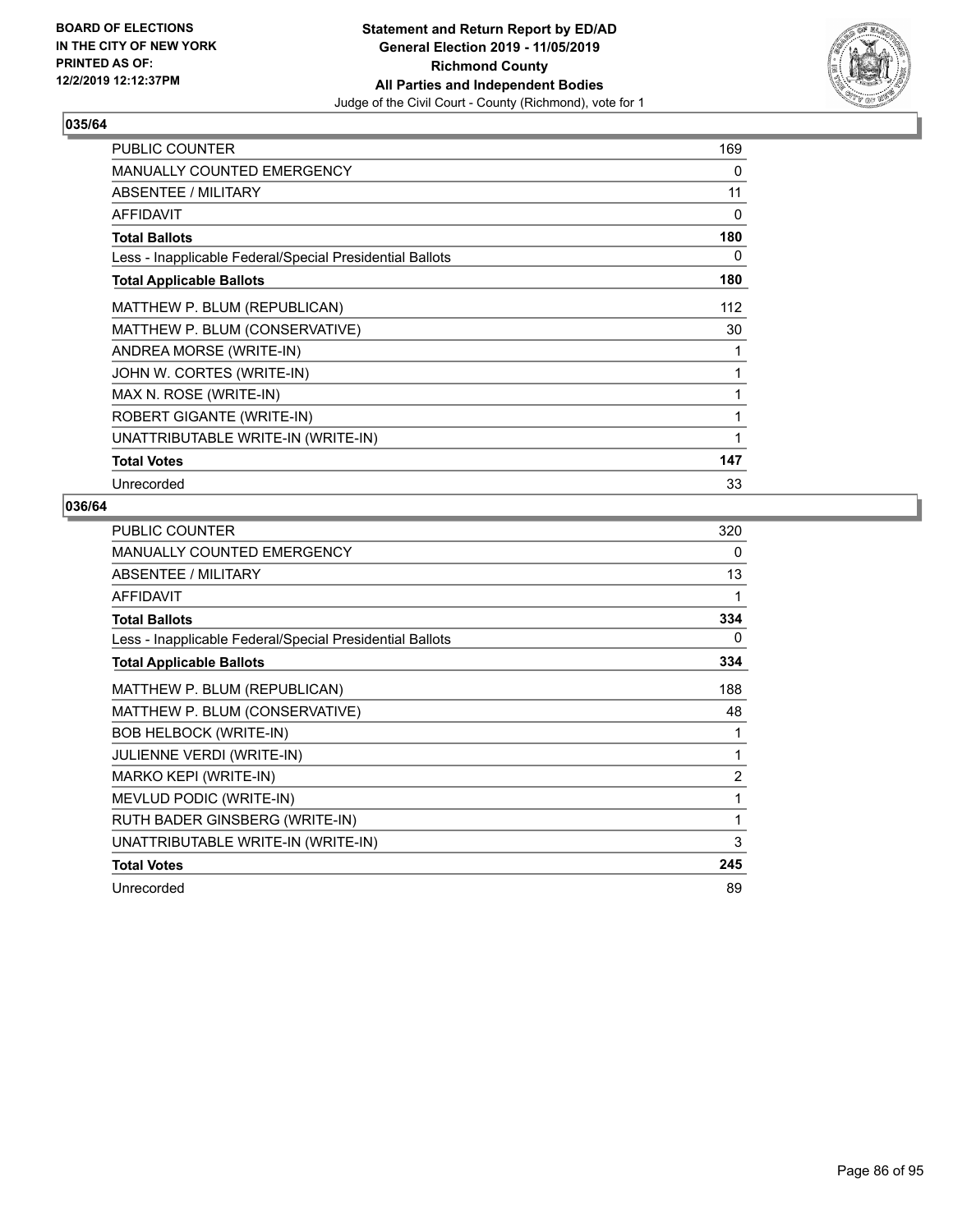

| <b>PUBLIC COUNTER</b>                                    | 290            |
|----------------------------------------------------------|----------------|
| MANUALLY COUNTED EMERGENCY                               | 0              |
| ABSENTEE / MILITARY                                      | 13             |
| <b>AFFIDAVIT</b>                                         | 1              |
| <b>Total Ballots</b>                                     | 304            |
| Less - Inapplicable Federal/Special Presidential Ballots | 0              |
| <b>Total Applicable Ballots</b>                          | 304            |
| MATTHEW P. BLUM (REPUBLICAN)                             | 205            |
| MATTHEW P. BLUM (CONSERVATIVE)                           | 38             |
| DEAN SELLITTO (WRITE-IN)                                 | 1              |
| EDWINA WINNIE MARTIN (WRITE-IN)                          | 1              |
| MIKE TACOPINO (WRITE-IN)                                 | 1              |
| SHEILA MCGINN (WRITE-IN)                                 | $\overline{2}$ |
| STEVEN CUBERO (WRITE-IN)                                 | 1              |
| UNATTRIBUTABLE WRITE-IN (WRITE-IN)                       | 1              |
| <b>Total Votes</b>                                       | 250            |
| Unrecorded                                               | 54             |

| <b>PUBLIC COUNTER</b>                                    | 159            |
|----------------------------------------------------------|----------------|
| <b>MANUALLY COUNTED EMERGENCY</b>                        | 0              |
| ABSENTEE / MILITARY                                      | 9              |
| <b>AFFIDAVIT</b>                                         | $\overline{2}$ |
| <b>Total Ballots</b>                                     | 170            |
| Less - Inapplicable Federal/Special Presidential Ballots | 0              |
| <b>Total Applicable Ballots</b>                          | 170            |
| MATTHEW P. BLUM (REPUBLICAN)                             | 102            |
| MATTHEW P. BLUM (CONSERVATIVE)                           | 27             |
| BERNIE SANDERS (WRITE-IN)                                | 1              |
| EDLEGARAL VON HRAEUL (WRITE-IN)                          | 1              |
| PATRICK BUTTERMARK (WRITE-IN)                            | 1              |
| SHAWN MALACHOVSKY (WRITE-IN)                             | 1              |
| <b>Total Votes</b>                                       | 133            |
| Unrecorded                                               | 37             |
| 039/64 COMBINED into: 037/64                             |                |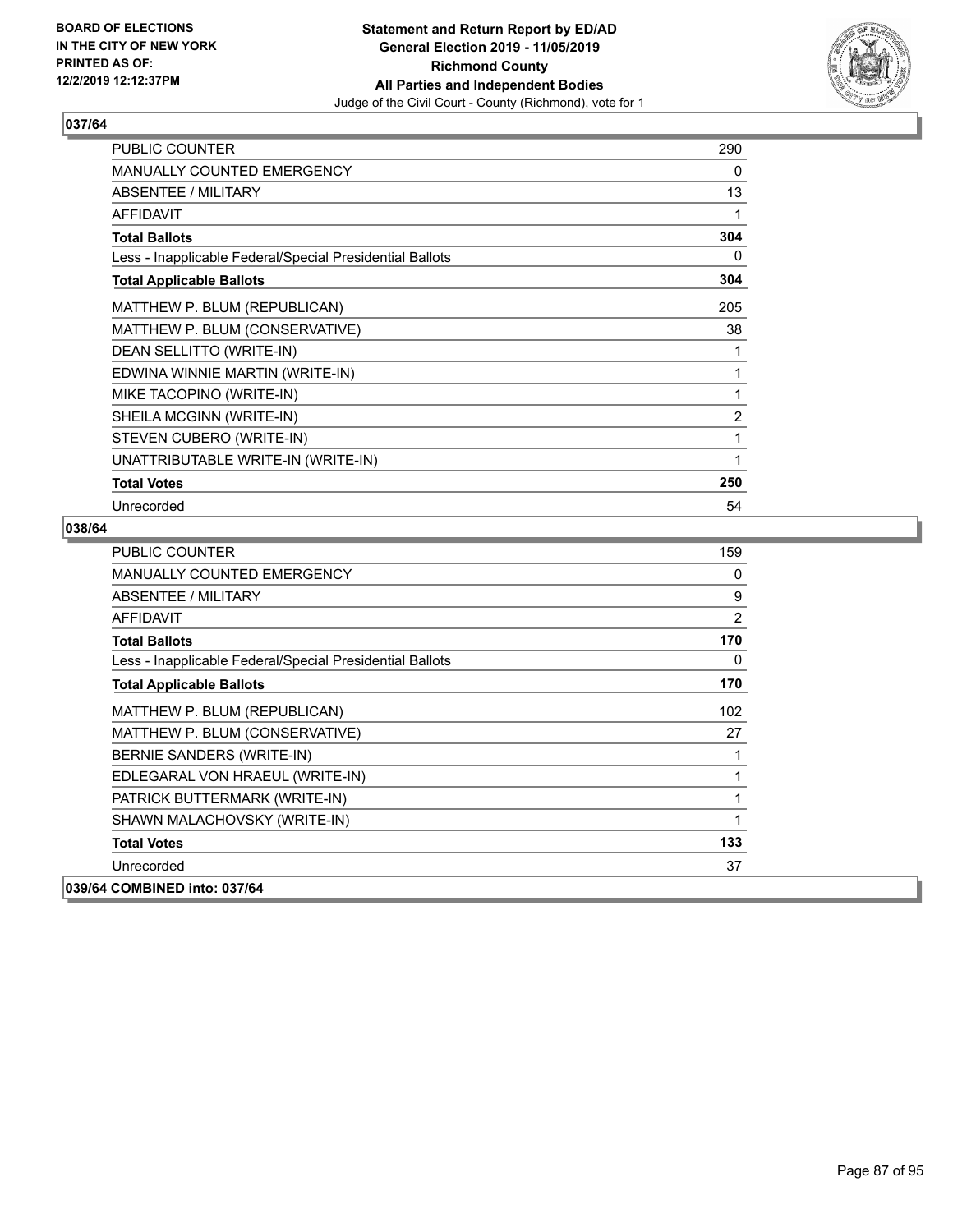

| PUBLIC COUNTER                                           | 138      |
|----------------------------------------------------------|----------|
| <b>MANUALLY COUNTED EMERGENCY</b>                        | $\Omega$ |
| ABSENTEE / MILITARY                                      | 8        |
| AFFIDAVIT                                                |          |
| <b>Total Ballots</b>                                     | 147      |
| Less - Inapplicable Federal/Special Presidential Ballots | 0        |
| <b>Total Applicable Ballots</b>                          | 147      |
| MATTHEW P. BLUM (REPUBLICAN)                             | 57       |
| MATTHEW P. BLUM (CONSERVATIVE)                           | 24       |
| UNATTRIBUTABLE WRITE-IN (WRITE-IN)                       |          |
| <b>Total Votes</b>                                       | 82       |
| Unrecorded                                               | 65       |

#### **041/64**

| <b>PUBLIC COUNTER</b>                                    | 247      |
|----------------------------------------------------------|----------|
| <b>MANUALLY COUNTED EMERGENCY</b>                        | 0        |
| ABSENTEE / MILITARY                                      | 5        |
| AFFIDAVIT                                                | 2        |
| <b>Total Ballots</b>                                     | 254      |
| Less - Inapplicable Federal/Special Presidential Ballots | $\Omega$ |
| <b>Total Applicable Ballots</b>                          | 254      |
| MATTHEW P. BLUM (REPUBLICAN)                             | 163      |
| MATTHEW P. BLUM (CONSERVATIVE)                           | 40       |
| BARACK OBAMA (WRITE-IN)                                  |          |
| UNATTRIBUTABLE WRITE-IN (WRITE-IN)                       |          |
| <b>Total Votes</b>                                       | 205      |
| Unrecorded                                               | 49       |

| PUBLIC COUNTER                                           | 128 |
|----------------------------------------------------------|-----|
| <b>MANUALLY COUNTED EMERGENCY</b>                        | 0   |
| ABSENTEE / MILITARY                                      | 5   |
| AFFIDAVIT                                                | 0   |
| <b>Total Ballots</b>                                     | 133 |
| Less - Inapplicable Federal/Special Presidential Ballots | 0   |
|                                                          |     |
| <b>Total Applicable Ballots</b>                          | 133 |
| MATTHEW P. BLUM (REPUBLICAN)                             | 79  |
| MATTHEW P. BLUM (CONSERVATIVE)                           | 23  |
| UNATTRIBUTABLE WRITE-IN (WRITE-IN)                       |     |
| <b>Total Votes</b>                                       | 103 |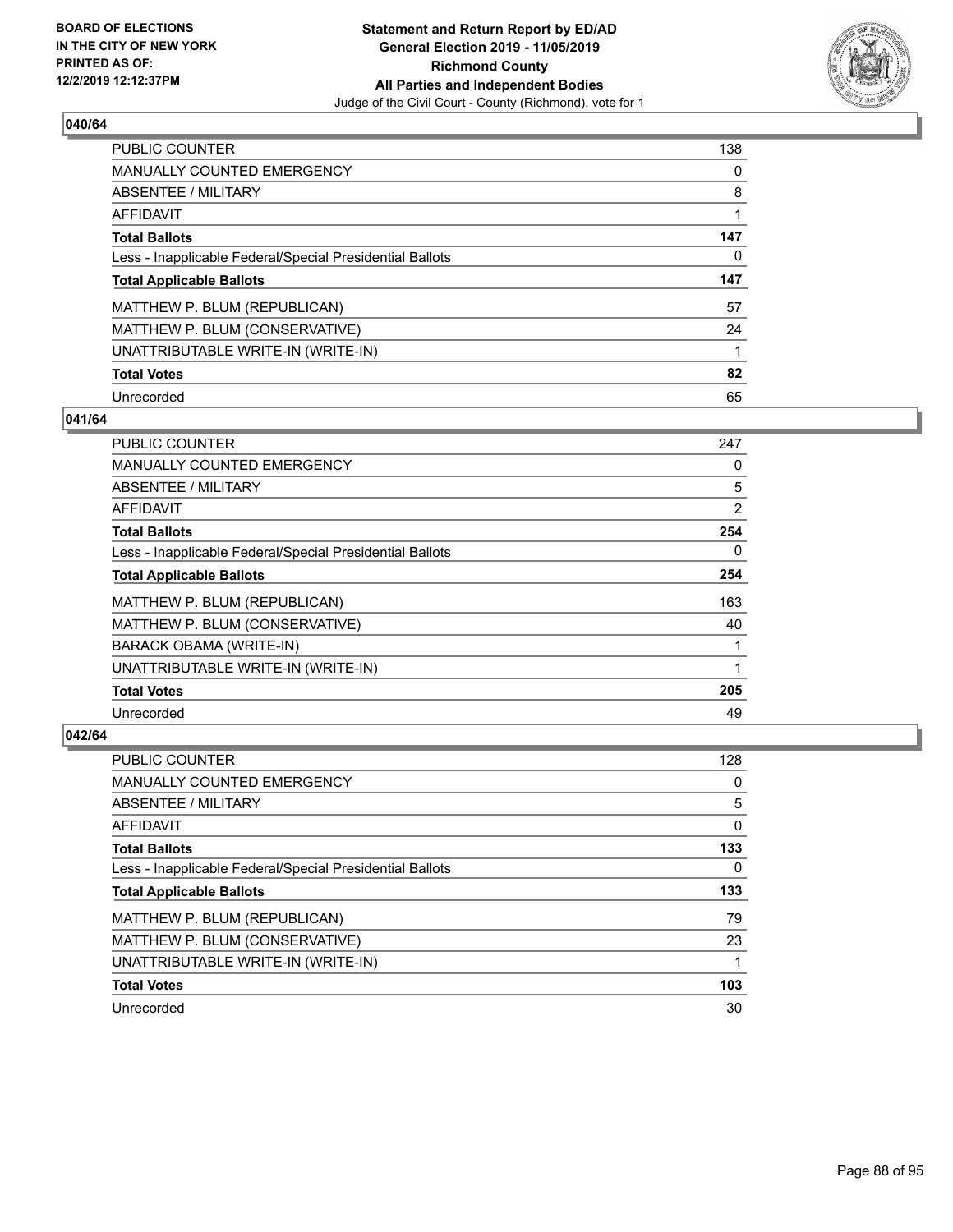

| <b>PUBLIC COUNTER</b>                                    | 214          |
|----------------------------------------------------------|--------------|
| <b>MANUALLY COUNTED EMERGENCY</b>                        | $\mathbf{0}$ |
| ABSENTEE / MILITARY                                      | 13           |
| AFFIDAVIT                                                |              |
| <b>Total Ballots</b>                                     | 228          |
| Less - Inapplicable Federal/Special Presidential Ballots | 0            |
| <b>Total Applicable Ballots</b>                          | 228          |
| MATTHEW P. BLUM (REPUBLICAN)                             | 129          |
| MATTHEW P. BLUM (CONSERVATIVE)                           | 35           |
| <b>Total Votes</b>                                       | 164          |
| Unrecorded                                               | 64           |

#### **044/64**

| PUBLIC COUNTER                                           | 144            |
|----------------------------------------------------------|----------------|
| <b>MANUALLY COUNTED EMERGENCY</b>                        | 0              |
| <b>ABSENTEE / MILITARY</b>                               | 5              |
| AFFIDAVIT                                                | 1              |
| <b>Total Ballots</b>                                     | 150            |
| Less - Inapplicable Federal/Special Presidential Ballots | 0              |
| <b>Total Applicable Ballots</b>                          | 150            |
| MATTHEW P. BLUM (REPUBLICAN)                             | 81             |
| MATTHEW P. BLUM (CONSERVATIVE)                           | 17             |
| EDWINA WINNIE MARTIN (WRITE-IN)                          | $\overline{2}$ |
| MEREDITH VACCA (WRITE-IN)                                | 1              |
| MURIEL RICHARDS (WRITE-IN)                               | 1              |
| <b>Total Votes</b>                                       | 102            |
| Unrecorded                                               | 48             |
| COMD                                                     |                |

# **045/64 COMBINED into: 043/64**

**046/64 COMBINED into: 036/64**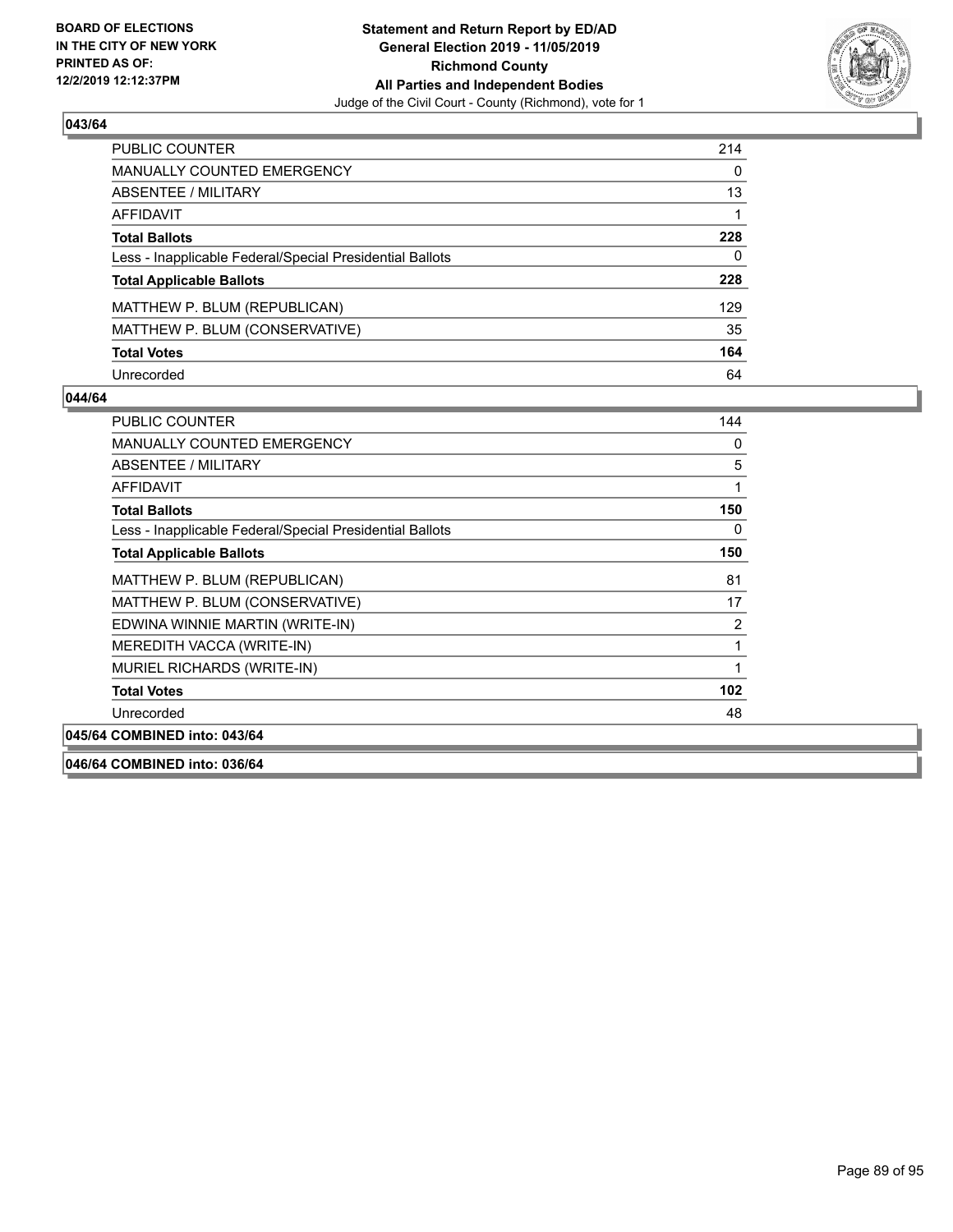

| PUBLIC COUNTER                                           | 367            |
|----------------------------------------------------------|----------------|
| MANUALLY COUNTED EMERGENCY                               | 0              |
| <b>ABSENTEE / MILITARY</b>                               | 15             |
| <b>AFFIDAVIT</b>                                         | 0              |
| <b>Total Ballots</b>                                     | 382            |
| Less - Inapplicable Federal/Special Presidential Ballots | 0              |
| <b>Total Applicable Ballots</b>                          | 382            |
| MATTHEW P. BLUM (REPUBLICAN)                             | 210            |
| MATTHEW P. BLUM (CONSERVATIVE)                           | 74             |
| CARA BUONINCONTRI (WRITE-IN)                             | 1              |
| EDWINA WINNIE MARTIN (WRITE-IN)                          | 3              |
| <b>JUAN PICHIA (WRITE-IN)</b>                            | 1              |
| MARK W. CASNER (WRITE-IN)                                | $\overline{2}$ |
| MICHAEL R. BLOOMBERG (WRITE-IN)                          | 1              |
| PHILIP S. STRANIERE (WRITE-IN)                           | 1              |
| ROBERT GIGANTE (WRITE-IN)                                | 1              |
| SHAWN MALACHOVSKY (WRITE-IN)                             | $\overline{2}$ |
| UNATTRIBUTABLE WRITE-IN (WRITE-IN)                       | 3              |
| <b>Total Votes</b>                                       | 299            |
| Unrecorded                                               | 83             |

| PUBLIC COUNTER                                           | 211 |
|----------------------------------------------------------|-----|
| <b>MANUALLY COUNTED EMERGENCY</b>                        | 0   |
| ABSENTEE / MILITARY                                      | 6   |
| <b>AFFIDAVIT</b>                                         | 0   |
| <b>Total Ballots</b>                                     | 217 |
| Less - Inapplicable Federal/Special Presidential Ballots | 0   |
| <b>Total Applicable Ballots</b>                          | 217 |
| MATTHEW P. BLUM (REPUBLICAN)                             | 154 |
| MATTHEW P. BLUM (CONSERVATIVE)                           | 25  |
| MICHAEL G. GRIMM (WRITE-IN)                              |     |
| UNATTRIBUTABLE WRITE-IN (WRITE-IN)                       |     |
| <b>Total Votes</b>                                       | 181 |
| Unrecorded                                               | 36  |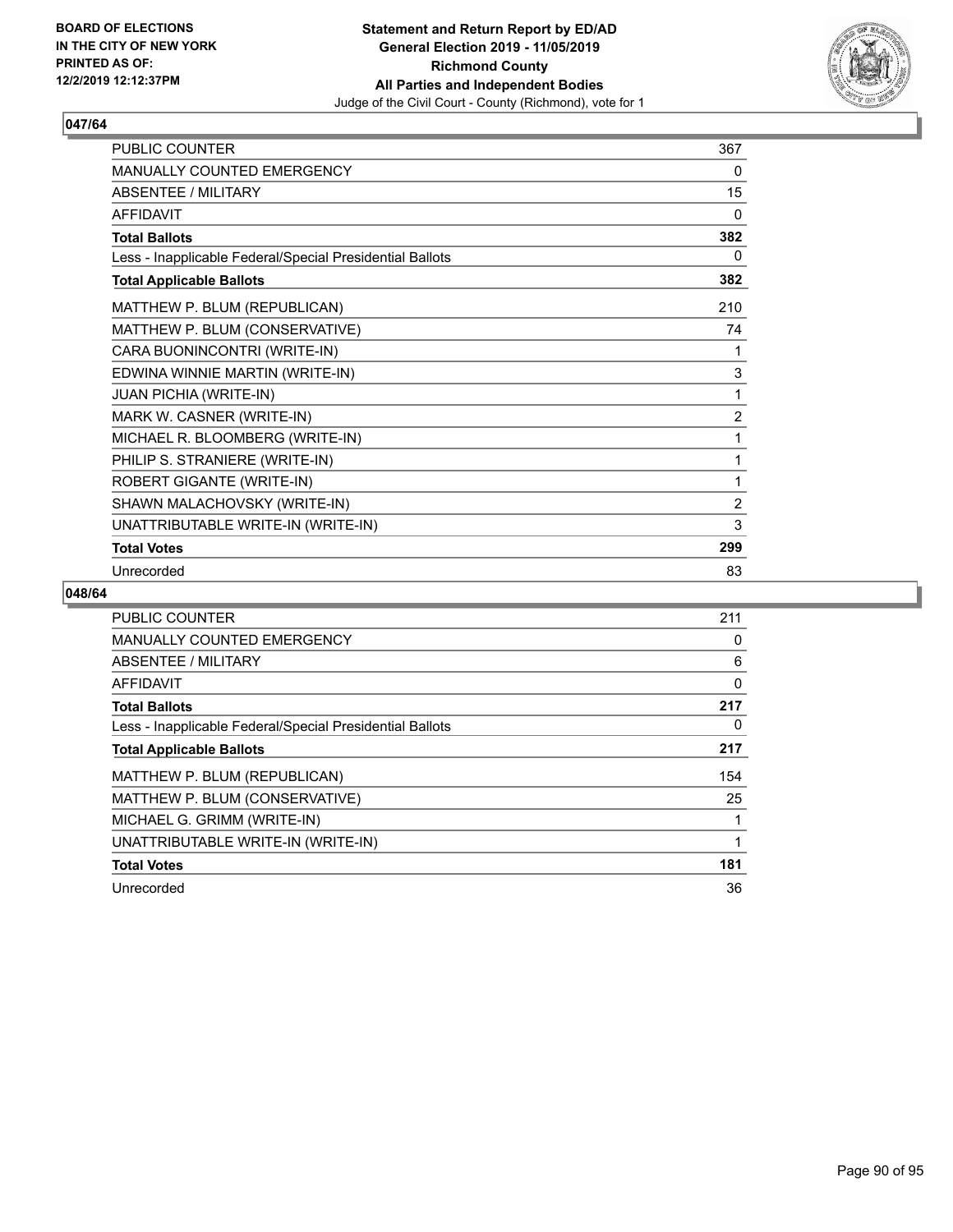

| <b>PUBLIC COUNTER</b>                                    | 205 |
|----------------------------------------------------------|-----|
| MANUALLY COUNTED EMERGENCY                               | 0   |
| ABSENTEE / MILITARY                                      | 15  |
| <b>AFFIDAVIT</b>                                         |     |
| <b>Total Ballots</b>                                     | 221 |
| Less - Inapplicable Federal/Special Presidential Ballots | 0   |
| <b>Total Applicable Ballots</b>                          | 221 |
| MATTHEW P. BLUM (REPUBLICAN)                             | 121 |
| MATTHEW P. BLUM (CONSERVATIVE)                           | 28  |
| DEVIN BALKIND (WRITE-IN)                                 |     |
| EDWINA WINNIE MARTIN (WRITE-IN)                          |     |
| HARRY T. STONE (WRITE-IN)                                | 1   |
| UNATTRIBUTABLE WRITE-IN (WRITE-IN)                       |     |
| <b>Total Votes</b>                                       | 153 |
| Unrecorded                                               | 68  |

**050/64 COMBINED into: 047/64**

| PUBLIC COUNTER                                           | 303 |
|----------------------------------------------------------|-----|
| <b>MANUALLY COUNTED EMERGENCY</b>                        | 0   |
| ABSENTEE / MILITARY                                      | 8   |
| <b>AFFIDAVIT</b>                                         | 1   |
| <b>Total Ballots</b>                                     | 312 |
| Less - Inapplicable Federal/Special Presidential Ballots | 0   |
| <b>Total Applicable Ballots</b>                          | 312 |
| MATTHEW P. BLUM (REPUBLICAN)                             | 162 |
| MATTHEW P. BLUM (CONSERVATIVE)                           | 45  |
| DUANE FELTON (WRITE-IN)                                  | 1   |
| FRAN POWERS (WRITE-IN)                                   |     |
| UNATTRIBUTABLE WRITE-IN (WRITE-IN)                       |     |
| UNCOUNTED WRITE-IN PER STATUTE (WRITE-IN)                | 1   |
| <b>Total Votes</b>                                       | 211 |
| Unrecorded                                               | 101 |
| 052/64 COMBINED into: 051/64                             |     |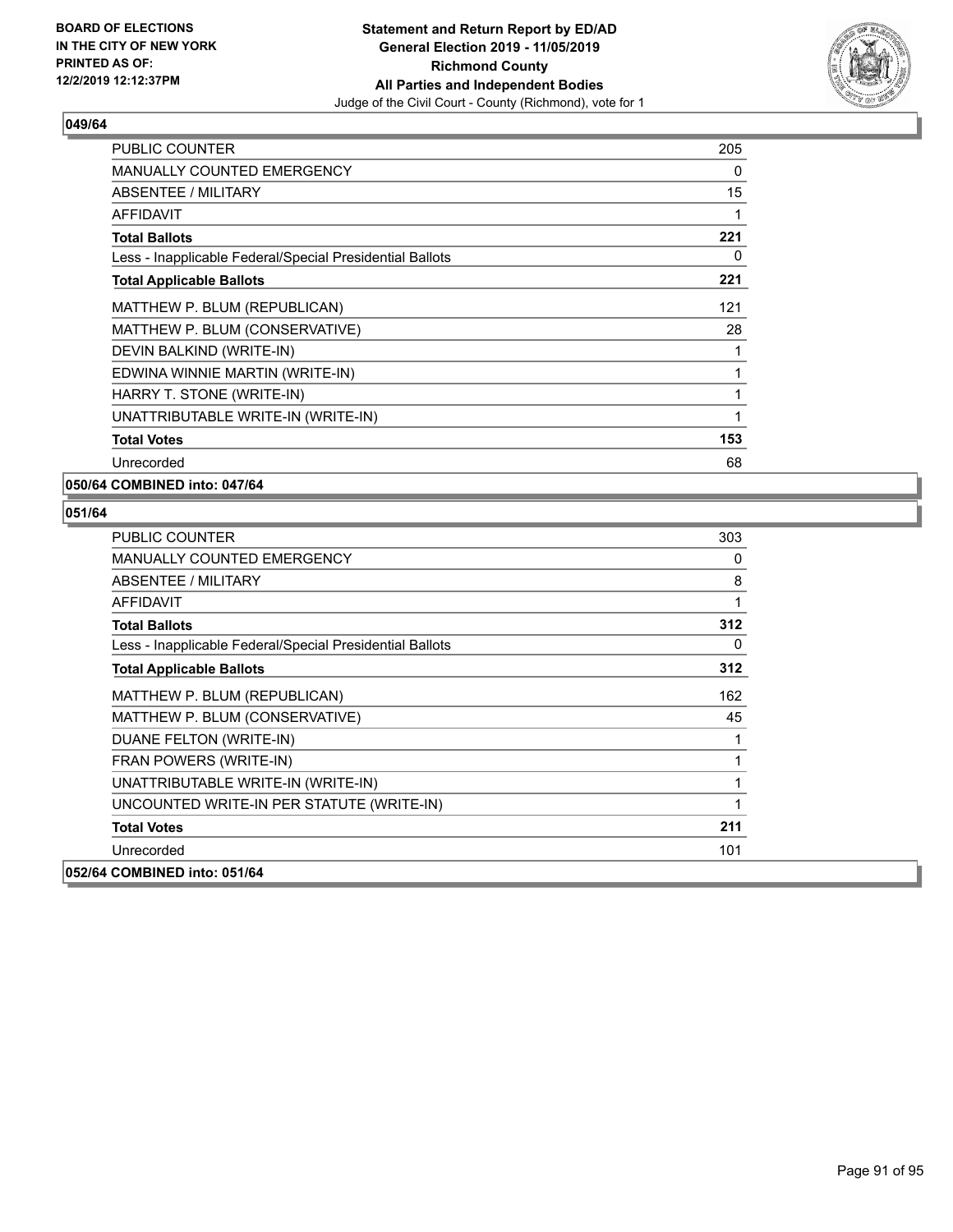

| <b>PUBLIC COUNTER</b>                                    | 266            |
|----------------------------------------------------------|----------------|
| <b>MANUALLY COUNTED EMERGENCY</b>                        | 0              |
| ABSENTEE / MILITARY                                      | 11             |
| AFFIDAVIT                                                | 0              |
| <b>Total Ballots</b>                                     | 277            |
| Less - Inapplicable Federal/Special Presidential Ballots | 0              |
| <b>Total Applicable Ballots</b>                          | 277            |
| MATTHEW P. BLUM (REPUBLICAN)                             | 155            |
| MATTHEW P. BLUM (CONSERVATIVE)                           | 38             |
| EDWINA WINNIE MARTIN (WRITE-IN)                          |                |
| MAX N. ROSE (WRITE-IN)                                   |                |
| ORLANDO MARRAZZO, JR. (WRITE-IN)                         |                |
| UNATTRIBUTABLE WRITE-IN (WRITE-IN)                       | $\overline{2}$ |
| <b>Total Votes</b>                                       | 198            |
| Unrecorded                                               | 79             |

# **054/64**

| 229 |
|-----|
| 0   |
| 9   |
| 1   |
| 239 |
| 0   |
| 239 |
| 163 |
| 28  |
| 1   |
| 1   |
| 1   |
| 3   |
| 197 |
| 42  |
|     |

| <b>PUBLIC COUNTER</b>                                    | 176      |
|----------------------------------------------------------|----------|
| <b>MANUALLY COUNTED EMERGENCY</b>                        | 0        |
| <b>ABSENTEE / MILITARY</b>                               | 6        |
| AFFIDAVIT                                                | 1        |
| <b>Total Ballots</b>                                     | 183      |
| Less - Inapplicable Federal/Special Presidential Ballots | $\Omega$ |
| <b>Total Applicable Ballots</b>                          | 183      |
| MATTHEW P. BLUM (REPUBLICAN)                             | 119      |
| MATTHEW P. BLUM (CONSERVATIVE)                           | 27       |
| <b>AUSTIN POYERS (WRITE-IN)</b>                          |          |
| UNATTRIBUTABLE WRITE-IN (WRITE-IN)                       |          |
| <b>Total Votes</b>                                       | 148      |
| Unrecorded                                               | 35       |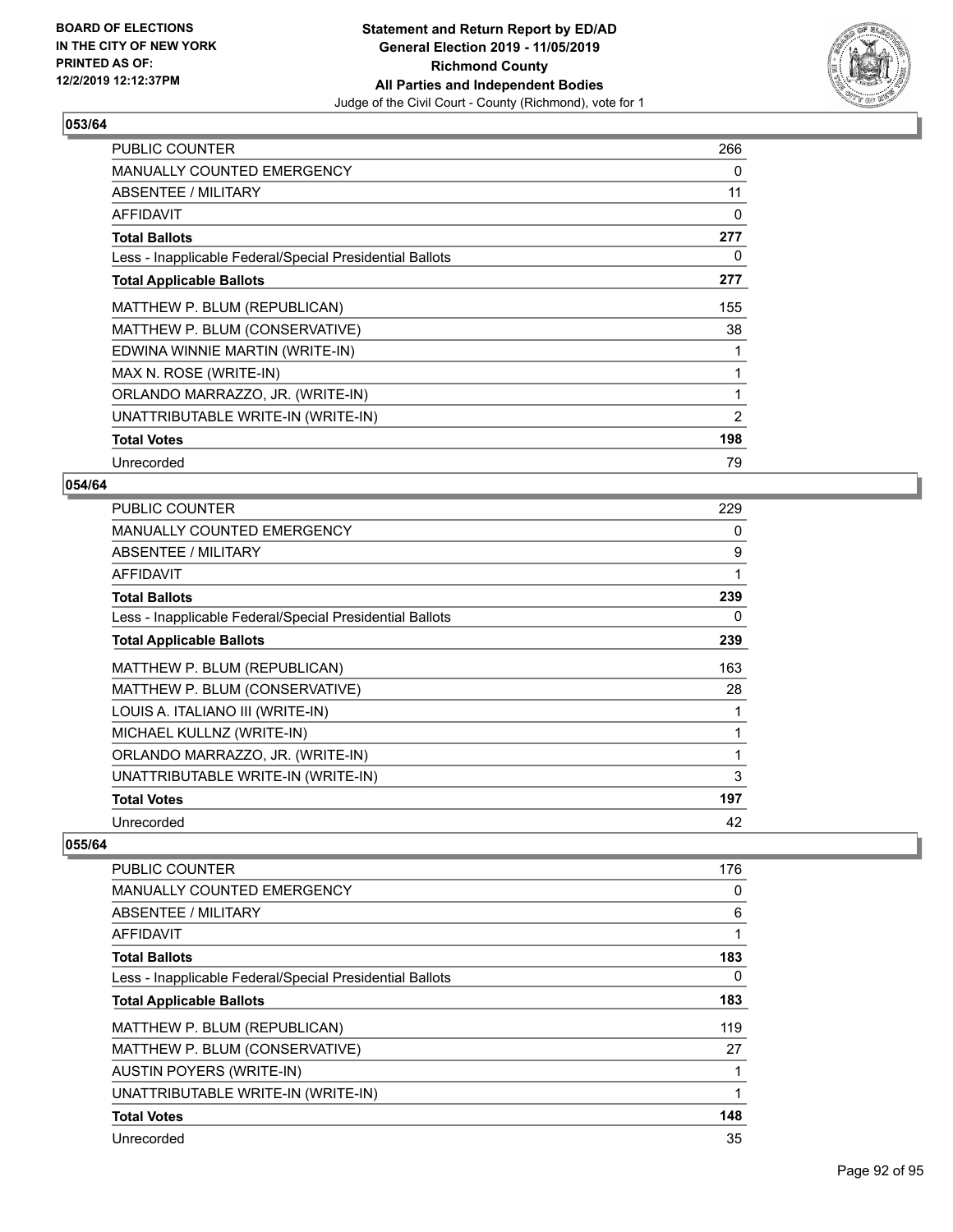

# **056/64 COMBINED into: 022/64**

#### **057/64 COMBINED into: 024/64**

**058/64** 

| <b>PUBLIC COUNTER</b>                                    | 175            |
|----------------------------------------------------------|----------------|
| <b>MANUALLY COUNTED EMERGENCY</b>                        | 0              |
| ABSENTEE / MILITARY                                      |                |
| AFFIDAVIT                                                |                |
| <b>Total Ballots</b>                                     | 177            |
| Less - Inapplicable Federal/Special Presidential Ballots | 0              |
| <b>Total Applicable Ballots</b>                          | 177            |
| MATTHEW P. BLUM (REPUBLICAN)                             | 124            |
| MATTHEW P. BLUM (CONSERVATIVE)                           | 27             |
| RALPH J. PORZIO (WRITE-IN)                               | $\overline{2}$ |
| UNCOUNTED WRITE-IN PER STATUTE (WRITE-IN)                |                |
| <b>Total Votes</b>                                       | 154            |
| Unrecorded                                               | 23             |

#### **059/64**

| <b>PUBLIC COUNTER</b>                                    | 138 |
|----------------------------------------------------------|-----|
| MANUALLY COUNTED EMERGENCY                               | 0   |
| ABSENTEE / MILITARY                                      | 4   |
| AFFIDAVIT                                                | 0   |
| <b>Total Ballots</b>                                     | 142 |
| Less - Inapplicable Federal/Special Presidential Ballots | 0   |
| <b>Total Applicable Ballots</b>                          | 142 |
| MATTHEW P. BLUM (REPUBLICAN)                             | 94  |
| MATTHEW P. BLUM (CONSERVATIVE)                           | 14  |
| UNATTRIBUTABLE WRITE-IN (WRITE-IN)                       | 1   |
| YURIY KOTLYARSKIY (WRITE-IN)                             | 1   |
| <b>Total Votes</b>                                       | 110 |
| Unrecorded                                               | 32  |

# **060/64 COMBINED into: 041/64**

#### **061/64 COMBINED into: 053/64**

| <b>PUBLIC COUNTER</b>                                    | 172 |
|----------------------------------------------------------|-----|
| <b>MANUALLY COUNTED EMERGENCY</b>                        | 0   |
| ABSENTEE / MILITARY                                      | 16  |
| AFFIDAVIT                                                | 0   |
| <b>Total Ballots</b>                                     | 188 |
| Less - Inapplicable Federal/Special Presidential Ballots | 0   |
| <b>Total Applicable Ballots</b>                          | 188 |
| MATTHEW P. BLUM (REPUBLICAN)                             | 122 |
| MATTHEW P. BLUM (CONSERVATIVE)                           | 21  |
| UNATTRIBUTABLE WRITE-IN (WRITE-IN)                       | 3   |
| <b>Total Votes</b>                                       | 146 |
| Unrecorded                                               | 42  |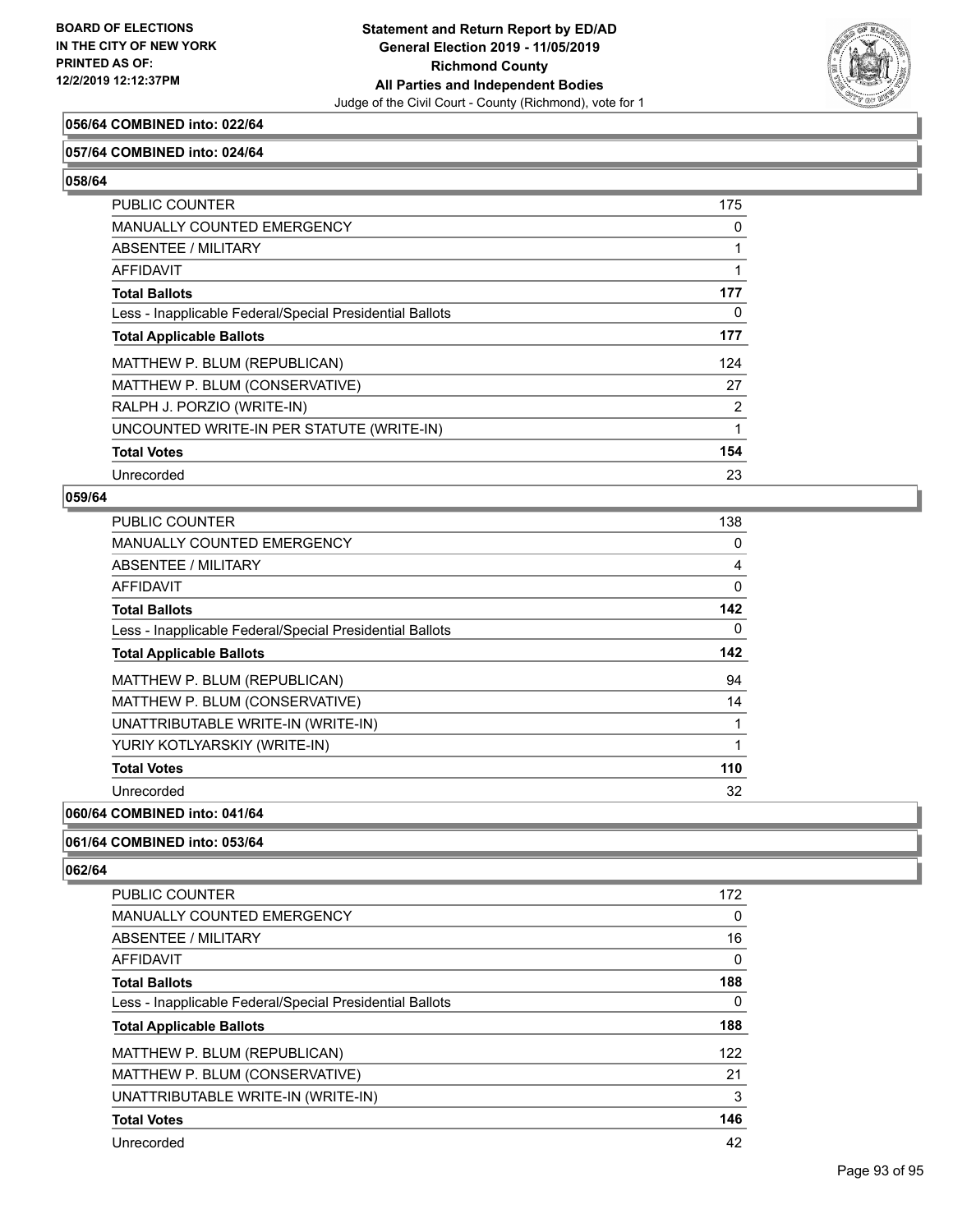

| <b>PUBLIC COUNTER</b>                                    | 166 |
|----------------------------------------------------------|-----|
| <b>MANUALLY COUNTED EMERGENCY</b>                        | 0   |
| ABSENTEE / MILITARY                                      | 4   |
| AFFIDAVIT                                                | 1   |
| <b>Total Ballots</b>                                     | 171 |
| Less - Inapplicable Federal/Special Presidential Ballots | 0   |
| <b>Total Applicable Ballots</b>                          | 171 |
| MATTHEW P. BLUM (REPUBLICAN)                             | 110 |
| MATTHEW P. BLUM (CONSERVATIVE)                           | 29  |
| <b>Total Votes</b>                                       | 139 |
| Unrecorded                                               | 32  |
| 064/64 COMBINED into: 009/63                             |     |
| 065/64 COMBINED into: 048/64                             |     |
| 066/64 COMBINED into: 009/63                             |     |
| 067/64 COMBINED into: 009/63                             |     |
| 068/64 COMBINED into: 009/63                             |     |

**069/64 COMBINED into: 048/64**

**070/64 COMBINED into: 009/63**